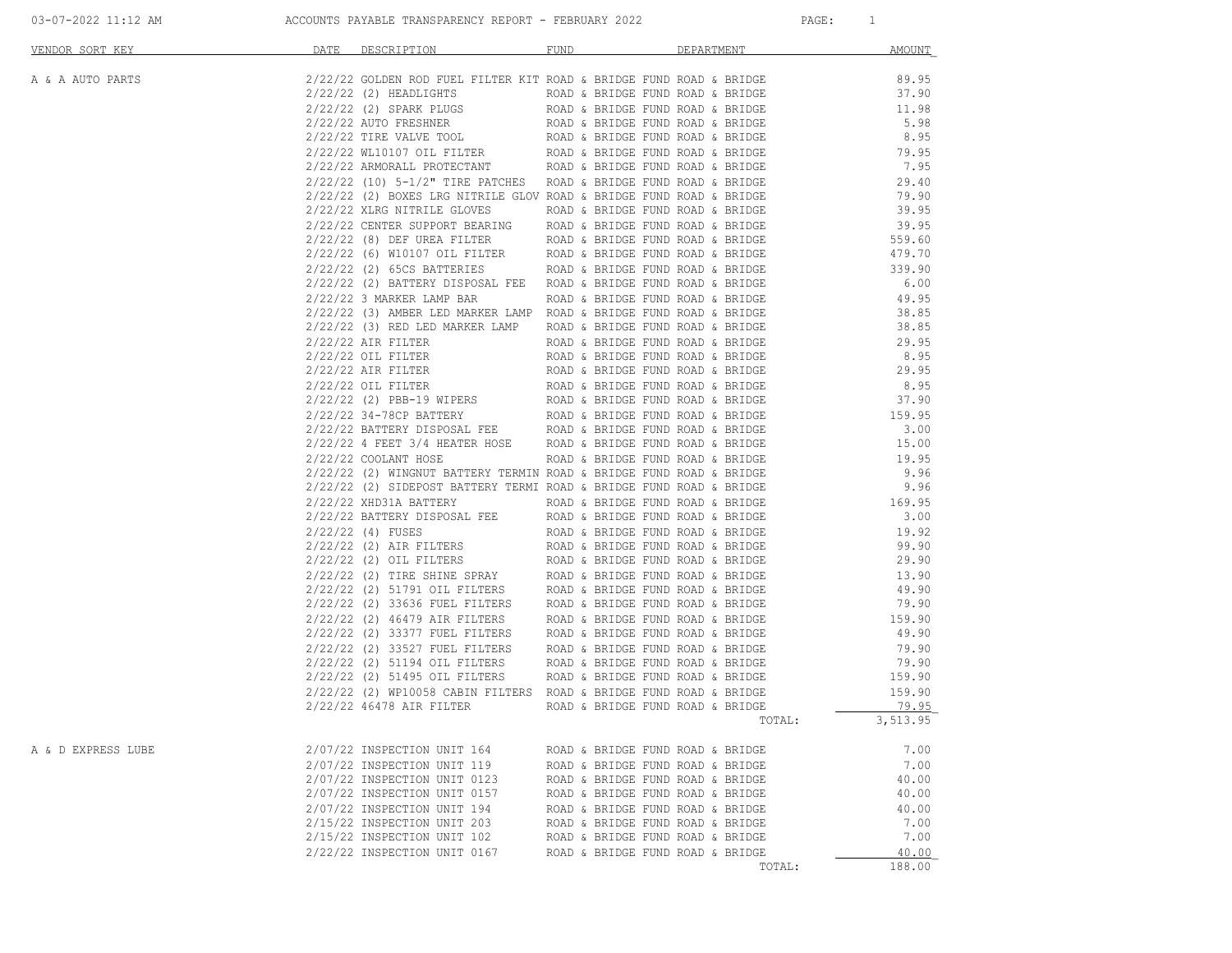| VENDOR SORT KEY       | DATE | DESCRIPTION                                                                                        | FUND                             | DEPARTMENT                                     | AMOUNT                |
|-----------------------|------|----------------------------------------------------------------------------------------------------|----------------------------------|------------------------------------------------|-----------------------|
| A T & T               |      | 2/22/22 MO SVC 2/11 - 3/10/22 ELEV GENERAL FUND<br>2/22/22 MO SVC 2/11-3/10/22 FIRE A GENERAL FUND |                                  | FACILITIES MANAGEMENT<br>FACILITIES MANAGEMENT | 38.29<br><u>76.58</u> |
|                       |      |                                                                                                    |                                  | TOTAL:                                         | 114.87                |
| A T & T MOBILITY      |      | 2/15/22 EMERGENCY MANAGEMENT                                                                       | GENERAL FUND                     | EMERGENCY MGNT / 911 M                         | 47.73                 |
|                       |      | $2/15/22$ CO ATTORNEY                                                                              | GENERAL FUND                     | COUNTY ATTORNEY                                | 83.56                 |
|                       |      | 2/15/22 MAINTENANCE DEPARTMENT                                                                     | GENERAL FUND                     | FACILITIES MANAGEMENT                          | 41.78                 |
|                       |      | 2/15/22 CONSTABLE PCT 1                                                                            | GENERAL FUND                     | CONSTABLE PCT # 1                              | 68.78                 |
|                       |      | 2/15/22 CONSTABLE PCT2                                                                             | GENERAL FUND                     | CONSTABLE PCT # 2                              | 68.78                 |
|                       |      | 2/15/22 CONSTABLE PCT 3                                                                            | GENERAL FUND                     | CONSTABLE PCT # 3                              | 68.78                 |
|                       |      |                                                                                                    |                                  |                                                |                       |
|                       |      | 2/15/22 CONSTABLE PCT 4<br>2/15/22 SHERIFF'S DEPARTMENT                                            | GENERAL FUND<br>GENERAL FUND     | CONSTABLE PCT # 4                              | 68.78                 |
|                       |      | $2/15/22$ ROAD & BRIDGE                                                                            | ROAD & BRIDGE FUND ROAD & BRIDGE | SHERIFF                                        | 1,535.28              |
|                       |      |                                                                                                    |                                  |                                                | 110.56                |
|                       |      | 2/15/22 COMMISSIONER PCT 4<br>$2/15/22$ COMMISSIONER PCT 3 ROAD & BRIDGE FUND ROAD & BRIDGE        | ROAD & BRIDGE FUND ROAD & BRIDGE |                                                | 27.00<br>27.00        |
|                       |      | $2/07/22$ MO SVC $1/28$ - $2/27/2022$ ROAD & BRIDGE FUND ROAD & BRIDGE                             |                                  |                                                |                       |
|                       |      |                                                                                                    |                                  | TOTAL:                                         | 89.40<br>2,237.43     |
|                       |      |                                                                                                    |                                  |                                                |                       |
| PAWLIK'S ACE HARDWARE |      | 2/07/22 (2) 1-1/4" X 10' SCH 40 PV GENERAL FUND                                                    |                                  | FACILITIES MANAGEMENT                          | 29.98                 |
|                       |      | 2/07/22 (2) 1" X 10' SCH 40 PVC                                                                    | GENERAL FUND                     | FACILITIES MANAGEMENT                          | 23.98                 |
|                       |      | 2/07/22 BOLTS/NUTS/WASHERS                                                                         | GENERAL FUND                     | FACILITIES MANAGEMENT                          | 0.25                  |
|                       |      | 2/07/22 (2) TEE 1.25" SXSXS SCH40 GENERAL FUND                                                     |                                  | FACILITIES MANAGEMENT                          | 5.98                  |
|                       |      | 2/07/22 (4) ELBOW 90 1.25" SXS SCH GENERAL FUND                                                    |                                  | FACILITIES MANAGEMENT                          | 9.56                  |
|                       |      | 2/07/22 (2) ELBOW 90 1" SXS SCH40 GENERAL FUND                                                     |                                  | FACILITIES MANAGEMENT                          | 2.98                  |
|                       |      | 2/07/22 GORILLA CLR GRIP ADH 30Z GENERAL FUND                                                      |                                  | FACILITIES MANAGEMENT                          | 7.99                  |
|                       |      | 2/07/22 POLYSEAL WHITE 10 OZ                                                                       | GENERAL FUND                     | FACILITIES MANAGEMENT                          | 7.95                  |
|                       |      | 2/15/22 (2) TEE 1.25" SXSXS SCH40 GENERAL FUND                                                     |                                  | FACILITIES MANAGEMENT                          | 5.98                  |
|                       |      | 2/15/22 ACE DUPLEX NAIL 16D 3" 1# GENERAL FUND                                                     |                                  | FACILITIES MANAGEMENT                          | 4.99                  |
|                       |      | $2/22/22$ SGMRIM DIAM SAW BLADE $7"$                                                               | GENERAL FUND                     | FACILITIES MANAGEMENT                          | 34.95                 |
|                       |      | $2/22/22$ TRB DIAMOND SAW BLADE 7"                                                                 | GENERAL FUND                     | FACILITIES MANAGEMENT                          | 34.95                 |
|                       |      | $2/22/22$ BAL VALVE PVC THRED $1/2$ "                                                              | GENERAL FUND                     | FACILITIES MANAGEMENT                          | 4.99                  |
|                       |      | 2/22/22 (2) BOOT KNEE SZ 9                                                                         | GENERAL FUND                     | FACILITIES MANAGEMENT                          | 69.90                 |
|                       |      | 2/22/22 RECIP BLADE SET 8PC 2X                                                                     | GENERAL FUND                     | FACILITIES MANAGEMENT                          | 34.95                 |
|                       |      | 2/22/22 UNION GRND JOINT 2" GALV GENERAL FUND                                                      |                                  | FACILITIES MANAGEMENT                          | 25.95                 |
|                       |      | $2/22/22$ PVC $2"$ X $2"$                                                                          | GENERAL FUND                     | FACILITIES MANAGEMENT                          | 6.99                  |
|                       |      | 2/22/22 ELBOW 45 2" SXS SCH40                                                                      | GENERAL FUND                     | FACILITIES MANAGEMENT                          | 3.99                  |
|                       |      | 2/22/22 ADAPTR SCH40 PVC 2" SL2" M GENERAL FUND                                                    |                                  | FACILITIES MANAGEMENT                          | 2.29                  |
|                       |      | 2/22/22 SEALANT PIPE THRD T+2 80Z GENERAL FUND                                                     |                                  | FACILITIES MANAGEMENT                          | 13.95                 |
|                       |      | 2/22/22 (4) ELBOW 90 2" GALVANIZED GENERAL FUND                                                    |                                  | FACILITIES MANAGEMENT                          | 63.80                 |
|                       |      | 2/22/22 NIPPLE GALV 2" X 8"                                                                        | GENERAL FUND                     | FACILITIES MANAGEMENT                          | 17.95                 |
|                       |      | 2/22/22 NIPPLE GALV 2" X 12"                                                                       | GENERAL FUND                     | FACILITIES MANAGEMENT                          | 19.95                 |
|                       |      | 2/22/22 PIPE GALV TBE 2" X 24"                                                                     | GENERAL FUND                     | FACILITIES MANAGEMENT                          | 24.95                 |
|                       |      | 2/22/22 PIPE GALV TBE 2" X 24"                                                                     | GENERAL FUND                     | FACILITIES MANAGEMENT                          | 24.95                 |
|                       |      | 2/22/22 PIPE GALV TBE 2" X 48"                                                                     | GENERAL FUND                     | FACILITIES MANAGEMENT                          | 44.95                 |
|                       |      | 2/22/22 (3) HANDICRETE 80# 3000PSI GENERAL FUND                                                    |                                  | FACILITIES MANAGEMENT                          | 13.17                 |
|                       |      | $2/22/22$ (2) PIPE GALV TBE 2" X 36" GENERAL FUND                                                  |                                  | FACILITIES MANAGEMENT                          | 69.90                 |
|                       |      | 2/22/22 PIPE GALV TBE 2" X 30"                                                                     | GENERAL FUND                     | FACILITIES MANAGEMENT                          | 31.95                 |
|                       |      | 2/22/22 RETURNED (2) PIPE GALV 2 X GENERAL FUND                                                    |                                  | FACILITIES MANAGEMENT                          | $49.90 -$             |
|                       |      | 2/22/22 RETURNED PIPE GALV 2 X 48                                                                  | GENERAL FUND                     | FACILITIES MANAGEMENT                          | $44.95-$              |
|                       |      | $2/22/22$ BAL VALVE PVC THREAD $1/2$ "                                                             | GENERAL FUND                     | FACILITIES MANAGEMENT                          | 4.99                  |
|                       |      | 2/22/22 RATCHET PIPE CUTR 2-1/2"                                                                   | GENERAL FUND                     | FACILITIES MANAGEMENT                          | 21.95                 |
|                       |      | 2/22/22 BIT DRILL PERC 1" X 13"                                                                    | GENERAL FUND                     | FACILITIES MANAGEMENT                          | 24.95                 |
|                       |      | 2/22/22 PLUG GALV 1"                                                                               | GENERAL FUND                     | FACILITIES MANAGEMENT                          | 4.99                  |
|                       |      | 2/22/22 NIPPLE GALV 1" X 12"                                                                       | GENERAL FUND                     | FACILITIES MANAGEMENT                          | 11.95                 |
|                       |      | 2/22/22 BUSHING 2X1" GALV                                                                          | GENERAL FUND                     | FACILITIES MANAGEMENT                          | 13.95                 |
|                       |      | 2/22/22 (2) COUPLE COMP GALV 1" X GENERAL FUND                                                     |                                  | FACILITIES MANAGEMENT                          | 29.90                 |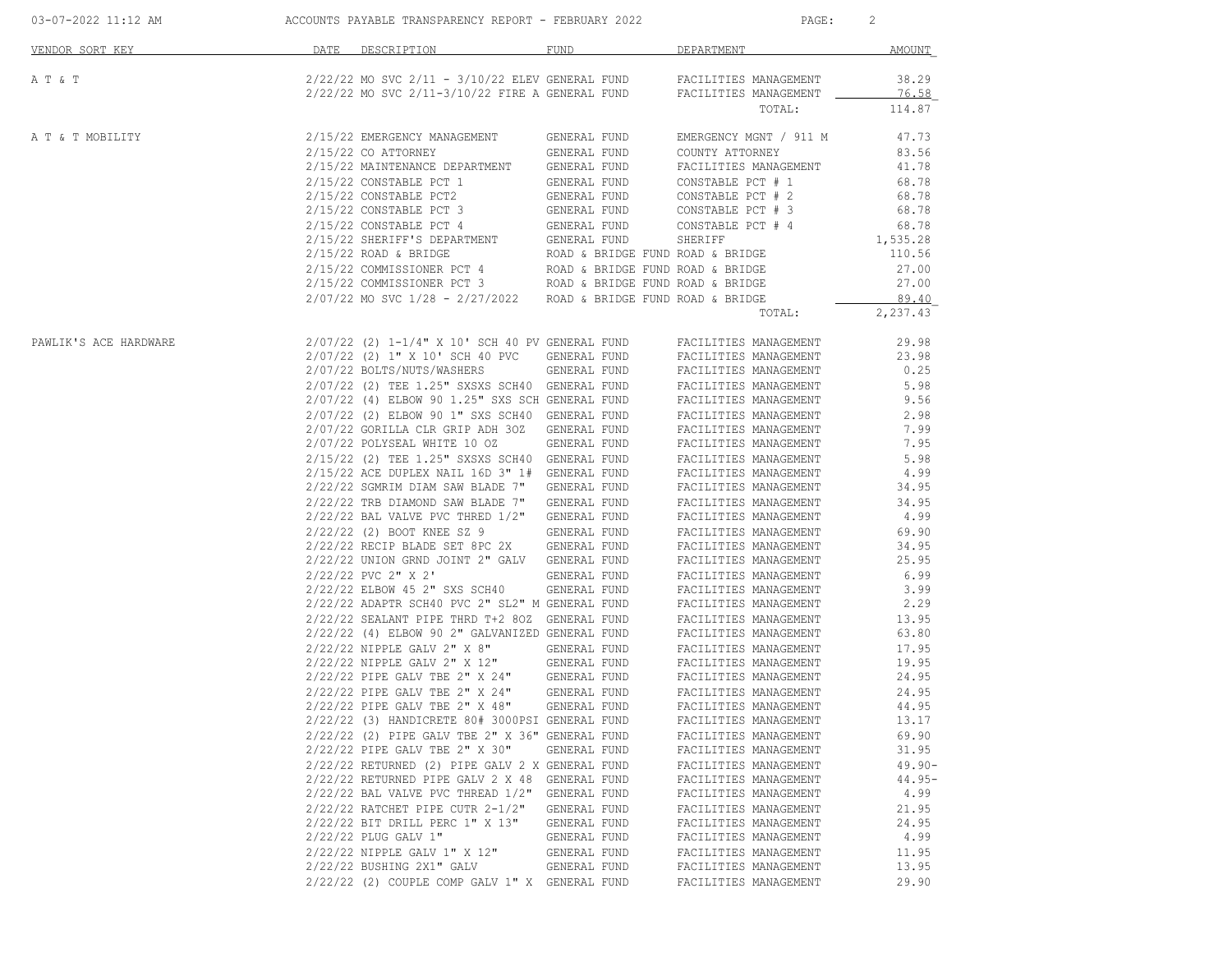| VENDOR SORT KEY          | DATE                 | DESCRIPTION                                                                                                                                                                                                                                                                                                | FUND                             | DEPARTMENT | AMOUNT                                                             |
|--------------------------|----------------------|------------------------------------------------------------------------------------------------------------------------------------------------------------------------------------------------------------------------------------------------------------------------------------------------------------|----------------------------------|------------|--------------------------------------------------------------------|
|                          |                      | 2/22/22 GFCI ST RECPT 20A WHT GENERAL FUND FACILITIES MANAGEMENT                                                                                                                                                                                                                                           |                                  |            | 23.95                                                              |
|                          |                      | 2/07/22 (5) MILK HOUSE UTILITY HEA AMERICAN RESCUE PL NON-DEPARTMENTAL                                                                                                                                                                                                                                     |                                  |            | 249.75                                                             |
|                          |                      | $2/07/22$ (2) BAR CHAIN OIL 1 GAL ROAD & BRIDGE FUND ROAD & BRIDGE                                                                                                                                                                                                                                         |                                  |            | 29.98                                                              |
|                          |                      |                                                                                                                                                                                                                                                                                                            |                                  |            | 99.90                                                              |
|                          |                      | $2/07/22$ (2) POST HOLE DIGGER STL 4 ROAD & BRIDGE FUND ROAD & BRIDGE<br>$2/07/22$ (2) SHOVEL ROUND PT LONG H ROAD & BRIDGE FUND ROAD & BRIDGE                                                                                                                                                             |                                  |            | 49.90                                                              |
|                          |                      | 2/07/22 (2) SHOVEL ROUND PT LONG H ROAD & BRIDGE FUND ROAD & BRIDGE<br>2/07/22 (2) SHOVEL SQR PT LONG HAN ROAD & BRIDGE FUND ROAD & BRIDGE<br>2/07/22 (2) BIT DRILL #1 UNIBIT ROAD & BRIDGE FUND ROAD & BRIDGE<br>2/07/22 (2) SOCKET A                                                                     |                                  |            |                                                                    |
|                          |                      |                                                                                                                                                                                                                                                                                                            |                                  |            | 49.90<br>39.98                                                     |
|                          |                      |                                                                                                                                                                                                                                                                                                            |                                  |            |                                                                    |
|                          |                      |                                                                                                                                                                                                                                                                                                            |                                  |            | 6.98<br>95.94                                                      |
|                          |                      |                                                                                                                                                                                                                                                                                                            |                                  |            | 59.90                                                              |
|                          |                      |                                                                                                                                                                                                                                                                                                            |                                  |            | 43.90                                                              |
|                          |                      | $2/07/22$ (2) HANDLE PRO FIELD HOE 7 ROAD & BRIDGE FUND ROAD & BRIDGE $2/07/22$ RETURNED (2) HOE EYE HEAD ROAD & BRIDGE FUND ROAD & BRIDGE                                                                                                                                                                 |                                  |            | $59.90 -$                                                          |
|                          |                      |                                                                                                                                                                                                                                                                                                            |                                  |            | $43.90-$                                                           |
|                          |                      |                                                                                                                                                                                                                                                                                                            |                                  |            | 79.90                                                              |
|                          |                      |                                                                                                                                                                                                                                                                                                            |                                  |            | 11.95                                                              |
|                          |                      |                                                                                                                                                                                                                                                                                                            |                                  |            |                                                                    |
|                          |                      | 2/07/22 RETURNED (2) HOE EYE HEAD ROAD & BRIDGE FUND ROAD & BRIDGE 2/07/22 RETURNED (2) HANDLE FIELD ROAD & BRIDGE FUND ROAD & BRIDGE 2/07/22 (2) 7" X 4-1/2" PRO FIELD ROAD & BRIDGE FUND ROAD & BRIDGE 2/07/22 PRIMER/CEMENT                                                                             |                                  |            | 0.99                                                               |
|                          |                      |                                                                                                                                                                                                                                                                                                            |                                  |            | 1.29<br>2.59                                                       |
|                          |                      |                                                                                                                                                                                                                                                                                                            |                                  |            | 2.79                                                               |
|                          |                      | 2/07/22 TEE 90 PVC 40<br>2/07/22 PVC 3/4" x 2'<br>2/07/22 PVC 1" x 2'<br>2/07/22 CLAMP 1/2 TO 1-1/4"<br>ROAD & BRIDGE FUND ROAD & BRIDGE<br>2/07/22 TEE PVC 40<br>2/07/22 TEE PVC 40<br>2/07/22 BALL VALVE SCH40 3/4"<br>ROAD & BRIDGE FUND R                                                              |                                  |            | 3.99                                                               |
|                          |                      |                                                                                                                                                                                                                                                                                                            |                                  |            | 1.79                                                               |
|                          |                      |                                                                                                                                                                                                                                                                                                            |                                  |            |                                                                    |
|                          |                      |                                                                                                                                                                                                                                                                                                            |                                  |            | $2.49$<br>$5.99$                                                   |
|                          |                      |                                                                                                                                                                                                                                                                                                            |                                  |            |                                                                    |
|                          |                      |                                                                                                                                                                                                                                                                                                            |                                  |            | $4.47$<br>$1.49$                                                   |
|                          |                      |                                                                                                                                                                                                                                                                                                            |                                  |            |                                                                    |
|                          |                      | $2/15/22$ NIPPLE SCH80 PVC $1/2$ " XCLO ROAD & BRIDGE FUND ROAD & BRIDGE<br>$2/15/22$ NIPPLE SCH80 PVC $1/2$ " XCLO ROAD & BRIDGE FUND ROAD & BRIDGE<br>$2/15/22$ (5) COUPLE INSERT POLY $1/2$ ROAD & BRIDGE FUND ROAD & BRIDGE<br>$2/15/22$ (5) COUPLE INSERT POLY $1/2$ ROAD & BRIDGE FUND ROAD & BRIDGE |                                  |            | $0.79$<br>$3.95$<br>$1.49$<br>$0.79$<br>$1.49$<br>$1.59$<br>$1.58$ |
|                          |                      |                                                                                                                                                                                                                                                                                                            |                                  |            |                                                                    |
|                          |                      | 2/15/22 ELBOW INSERT POLY 1/2" ROAD & BRIDGE FUND ROAD & BRIDGE 2/15/22 COUPLE INSERT POLY 1/2" ROAD & BRIDGE FUND ROAD & BRIDGE 2/15/22 ELBOW INSERT POLY 1/2" ROAD & BRIDGE FUND ROAD & BRIDGE 2/15/22 TEE INSERT POLY 1/2"                                                                              |                                  |            |                                                                    |
|                          |                      |                                                                                                                                                                                                                                                                                                            |                                  |            |                                                                    |
|                          |                      |                                                                                                                                                                                                                                                                                                            |                                  |            |                                                                    |
|                          |                      |                                                                                                                                                                                                                                                                                                            |                                  |            |                                                                    |
|                          |                      |                                                                                                                                                                                                                                                                                                            |                                  |            | 2.98                                                               |
|                          |                      |                                                                                                                                                                                                                                                                                                            |                                  |            | 5.37                                                               |
|                          |                      | $2/15/22$ (3) ELBOW INSERT POLY 1/2 ROAD & BRIDGE FUND ROAD & BRIDGE 5.37 $2/15/22$ (2) $1/2$ " x 400' POLY PIPE ROAD & BRIDGE FUND ROAD & BRIDGE 198.00                                                                                                                                                   |                                  |            |                                                                    |
|                          |                      |                                                                                                                                                                                                                                                                                                            |                                  |            | 198.00                                                             |
|                          |                      | $2/15/22$ (2) $1/2$ " X 400' POLY PIPE ROAD & BRIDGE FUND ROAD & BRIDGE<br>2/15/22 (2) HOSE CLAMP 5/16-7/8 SS ROAD & BRIDGE FUND ROAD & BRIDGE                                                                                                                                                             |                                  |            | 39.98                                                              |
|                          |                      |                                                                                                                                                                                                                                                                                                            |                                  |            | 4.47                                                               |
|                          |                      |                                                                                                                                                                                                                                                                                                            |                                  |            | 0.79                                                               |
|                          |                      | 2/15/22 (2) HOSE CLAMP $5/16$ -7/8 SS ROAD & BRIDGE FUND ROAD & BRIDGE<br>2/15/22 (3) ELBOW INSERT POLY 1/2" ROAD & BRIDGE FUND ROAD & BRIDGE<br>2/15/22 COUPLE INSERT POLY 1/2" ROAD & BRIDGE FUND ROAD & BRIDGE<br>2/15/22 GREASE FAU                                                                    |                                  |            | 2.99                                                               |
|                          |                      |                                                                                                                                                                                                                                                                                                            |                                  |            | دد.2<br>29.95                                                      |
|                          |                      | 2/15/22 1/2" X 100' POLY PIPE 160# ROAD & BRIDGE FUND ROAD & BRIDGE<br>2/22/22 10" RAW RECEIVER TUBE      ROAD & BRIDGE FUND ROAD & BRIDGE                                                                                                                                                                 |                                  |            | 29.95                                                              |
|                          |                      |                                                                                                                                                                                                                                                                                                            |                                  |            | 47.92                                                              |
|                          |                      |                                                                                                                                                                                                                                                                                                            |                                  |            | 17.95                                                              |
|                          |                      |                                                                                                                                                                                                                                                                                                            |                                  |            | 125.00                                                             |
|                          |                      | $2/07/22$ (56) PORTLAND CEMENT 93# G FM & LATERAL ROAD NON-DEPARTMENTAL                                                                                                                                                                                                                                    |                                  |            | 700.00                                                             |
|                          |                      | $2/07/22$ (2) PALLET DEPOSITS FM & LATERAL ROAD NON-DEPARTMENTAL                                                                                                                                                                                                                                           |                                  |            | 50.00                                                              |
|                          |                      | 2/07/22 RETURNED (2) PALLETS FM & LATERAL ROAD NON-DEPARTMENTAL                                                                                                                                                                                                                                            |                                  |            | $50.00 -$                                                          |
|                          |                      |                                                                                                                                                                                                                                                                                                            |                                  | TOTAL:     | 2,842.99                                                           |
| ACE SPRING SERVICE, INC. |                      | 2/15/22 (2) THREADED ROD 3/4X26                                                                                                                                                                                                                                                                            | ROAD & BRIDGE FUND ROAD & BRIDGE |            | 30.90                                                              |
|                          |                      | 2/15/22 (2) CUSTOM BEND CHARGE                                                                                                                                                                                                                                                                             | ROAD & BRIDGE FUND ROAD & BRIDGE |            | 10.00                                                              |
|                          |                      | $2/15/22$ (4) $3/4$ " HARDENED WASHER                                                                                                                                                                                                                                                                      | ROAD & BRIDGE FUND ROAD & BRIDGE |            | 3.08                                                               |
|                          |                      | 2/15/22 (4) 3/4" DEEP NUT                                                                                                                                                                                                                                                                                  | ROAD & BRIDGE FUND ROAD & BRIDGE |            | 5.04                                                               |
|                          | $2/22/22$ EXTRA LEAF |                                                                                                                                                                                                                                                                                                            | ROAD & BRIDGE FUND ROAD & BRIDGE |            | 90.36                                                              |
|                          |                      | 2/22/22 DISAAEM & REASSEM                                                                                                                                                                                                                                                                                  | ROAD & BRIDGE FUND ROAD & BRIDGE |            | 20.00                                                              |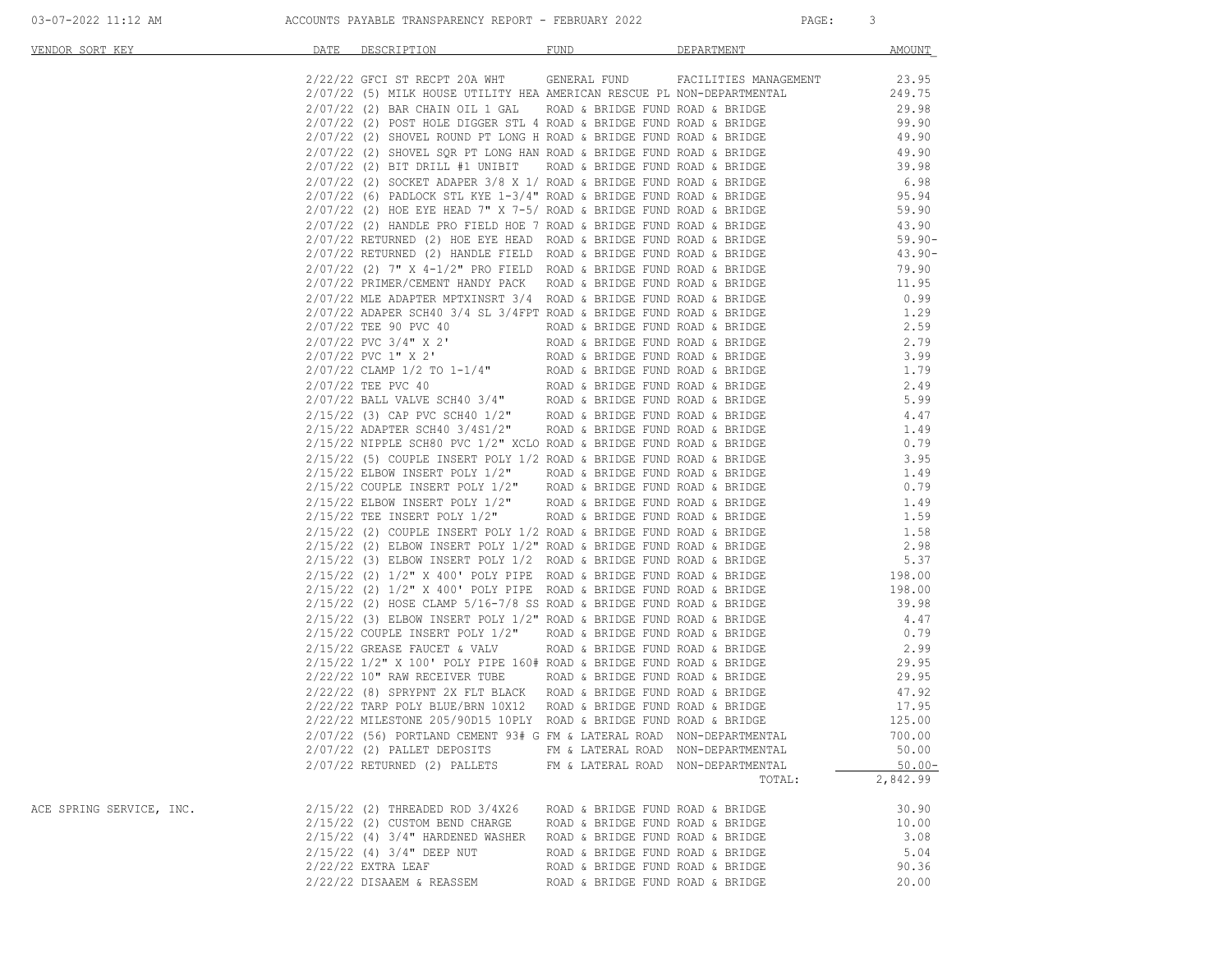| VENDOR SORT KEY               |                                                  | DATE DESCRIPTION                                                                                                                                                                                                                                                                                                                                                                                                                                                                                                                                                                                                                                                                                                                                                                               | FUND                                                                                                                                                                                         | DEPARTMENT                                                                                                                                                                                                                                                                                                                                                                                    | <b>AMOUNT</b>                                                                                                                                     |
|-------------------------------|--------------------------------------------------|------------------------------------------------------------------------------------------------------------------------------------------------------------------------------------------------------------------------------------------------------------------------------------------------------------------------------------------------------------------------------------------------------------------------------------------------------------------------------------------------------------------------------------------------------------------------------------------------------------------------------------------------------------------------------------------------------------------------------------------------------------------------------------------------|----------------------------------------------------------------------------------------------------------------------------------------------------------------------------------------------|-----------------------------------------------------------------------------------------------------------------------------------------------------------------------------------------------------------------------------------------------------------------------------------------------------------------------------------------------------------------------------------------------|---------------------------------------------------------------------------------------------------------------------------------------------------|
|                               |                                                  | $2/22/22$ 1/2 X 10 CENTER BOLT W/NUT ROAD & BRIDGE FUND ROAD & BRIDGE<br>$2/22/22$ (2) $9"$ CLIP STRAP<br>$2/22/22$ (2) RND HEAD STEEL RIVET 3 ROAD & BRIDGE FUND ROAD & BRIDGE<br>$2/22/22$ (2) RND HEAD STEEL RIVET 3 ROAD & BRIDGE FUND ROAD & BRIDGE<br>$2/22/22$ (2) CLIP BOLT & NUT $3/8X5$ ROAD & BRIDGE FUND ROAD & BRIDGE<br>2/22/22 (2) SPRING SPACER TUBE ROAD & BRIDGE FUND ROAD & BRIDGE<br>$2/22/22$ (2) THREADED ROD $3/4$ X 34 ROAD & BRIDGE FUND ROAD & BRIDGE<br>2/22/22 (2) CUSTOM BENDING CHARGE ROAD & BRIDGE FUND ROAD & BRIDGE<br>2/22/22 (4) 3/4" DEEP NUT<br>2/22/22 (4) 3/4" HARDENED WASHER ROAD & BRIDGE FUND ROAD & BRIDGE<br>2/22/22 (3) SERVICE SHOP LABOR ROAD & BRIDGE FUND ROAD & BRIDGE<br>2/22/22 MISCELLANEOUS MATERIALS ROAD & BRIDGE FUND ROAD & BRIDGE | ROAD & BRIDGE FUND ROAD & BRIDGE<br>ROAD & BRIDGE FUND ROAD & BRIDGE                                                                                                                         | TOTAL:                                                                                                                                                                                                                                                                                                                                                                                        | 3.93<br>11.90<br>1.98<br>1.98<br>1.60<br>0.94<br>31.98<br>10.00<br>5.04<br>3.08<br>330.00<br>9.90<br>571.71                                       |
| ACOSTA LAW & MEDIATION, PLLC  |                                                  | 2/15/22 CAUSE# 19-11-00386-CVF GENERAL FUND                                                                                                                                                                                                                                                                                                                                                                                                                                                                                                                                                                                                                                                                                                                                                    |                                                                                                                                                                                              | DISTRICT COURT<br>TOTAL:                                                                                                                                                                                                                                                                                                                                                                      | 400.00<br>400.00                                                                                                                                  |
| ADT COMMERCIAL LLC            | 2/15/22 JP#3<br>$2/15/22$ JAIL<br>$2/15/22$ JP#2 | $2/15/22$ R&B OFFICE $2/28$ - $3/29/20$ GENERAL FUND<br>2/15/22 CAMINO REAL MHMR<br>2/15/22 DILLEY ANNEX<br>2/15/22 EXTENSION OFFICE<br>2/15/22 ADULT PROBATION<br>2/15/22 COMMUNITY CENTER<br>2/15/22 COURTHOUSE SECURITY OFFICE GENERAL FUND<br>2/15/22 AUDITOR'S OFFICE<br>2/15/22 COURTHOUSE INTERIOR<br>2/15/22 JUVENILE PROBATION<br>$2/15/22$ ROAD & BRIDGE<br>2/15/22 FAMILY VIOLENCE 650 S CEDA GENERAL FUND                                                                                                                                                                                                                                                                                                                                                                          | GENERAL FUND<br>GENERAL FUND<br>GENERAL FUND<br>GENERAL FUND<br>GENERAL FUND<br>GENERAL FUND<br>GENERAL FUND<br>GENERAL FUND<br>GENERAL FUND<br>GENERAL FUND<br>GENERAL FUND<br>GENERAL FUND | FACILITIES MANAGEMENT<br>FACILITIES MANAGEMENT<br>FACILITIES MANAGEMENT<br>FACILITIES MANAGEMENT<br>FACILITIES MANAGEMENT<br>FACILITIES MANAGEMENT<br>FACILITIES MANAGEMENT<br>FACILITIES MANAGEMENT<br>FACILITIES MANAGEMENT<br>FACILITIES MANAGEMENT<br>FACILITIES MANAGEMENT<br>FACILITIES MANAGEMENT<br>FACILITIES MANAGEMENT<br>FACILITIES MANAGEMENT<br>FACILITIES MANAGEMENT<br>TOTAL: | 52.03<br>57.92<br>98.01<br>56.50<br>106.20<br>78.23<br>76.00<br>59.40<br>69.91<br>302.75<br>62.00<br>62.34<br>79.51<br>11.94<br>56.50<br>1,229.24 |
| ADVANTAGE COMMUNICATIONS      |                                                  | 2/07/22 DIPOLE OMNI ANTENNA<br>2/07/22 60"H NON-PEN MOUNT<br>2/07/22 RG-8 COAX<br>2/07/22 FLANG ARRESTOR<br>$2/07/22$ INSTALL KIT<br>$2/07/22$ LABOR & TRAVEL<br>2/07/22 SHIPPING                                                                                                                                                                                                                                                                                                                                                                                                                                                                                                                                                                                                              | GENERAL FUND<br>GENERAL FUND<br>GENERAL FUND<br>GENERAL FUND<br>GENERAL FUND<br>GENERAL FUND<br>GENERAL FUND                                                                                 | SHERIFF<br>SHERIFF<br>SHERIFF<br>SHERIFF<br>SHERIFF<br>SHERIFF<br>SHERIFF<br>TOTAL:                                                                                                                                                                                                                                                                                                           | 730.00<br>248.60<br>312.20<br>147.42<br>100.00<br>775.00<br>75.00<br>2,388.22                                                                     |
| AFLAC                         |                                                  | 2/11/22 FEB PAYMENT ADJUST AFLAC GENERAL FUND<br>2/11/22 U5888 AFLAC PREMIUMS<br>2/11/22 U5888 AFLAC PREMIUMS                                                                                                                                                                                                                                                                                                                                                                                                                                                                                                                                                                                                                                                                                  | FRIO COUNTY PAYROL NON-DEPARTMENTAL<br>FRIO COUNTY PAYROL NON-DEPARTMENTAL                                                                                                                   | SHERIFF<br>TOTAL:                                                                                                                                                                                                                                                                                                                                                                             | 26.13<br>4,762.67<br><u>4,736.54</u><br>9,525.34                                                                                                  |
| ALAMO PRISM COMMUNICATION LLC |                                                  | 2/07/22 50% DOWN PMT SECURE ALERT OPERATION LONE STA NON-DEPARTMENTAL                                                                                                                                                                                                                                                                                                                                                                                                                                                                                                                                                                                                                                                                                                                          |                                                                                                                                                                                              | TOTAL:                                                                                                                                                                                                                                                                                                                                                                                        | 19,008.24<br>19,008.24                                                                                                                            |
| ANNA ALANIZ                   |                                                  | 2/22/22 MEALS 3/20-3/22/22 P&A CON GENERAL FUND<br>2/22/22 MILEAGE 3/20-3/22/22 P&A C GENERAL FUND                                                                                                                                                                                                                                                                                                                                                                                                                                                                                                                                                                                                                                                                                             |                                                                                                                                                                                              | TAX COLLECTOR<br>TAX COLLECTOR<br>TOTAL:                                                                                                                                                                                                                                                                                                                                                      | 160.00<br>385.52<br>545.52                                                                                                                        |

ALEXANDER INSURANCE AGENCY 2/15/22 BOND RENEWAL RAQUEL MENDEZ GENERAL FUND COUNTY AUDITOR 50.00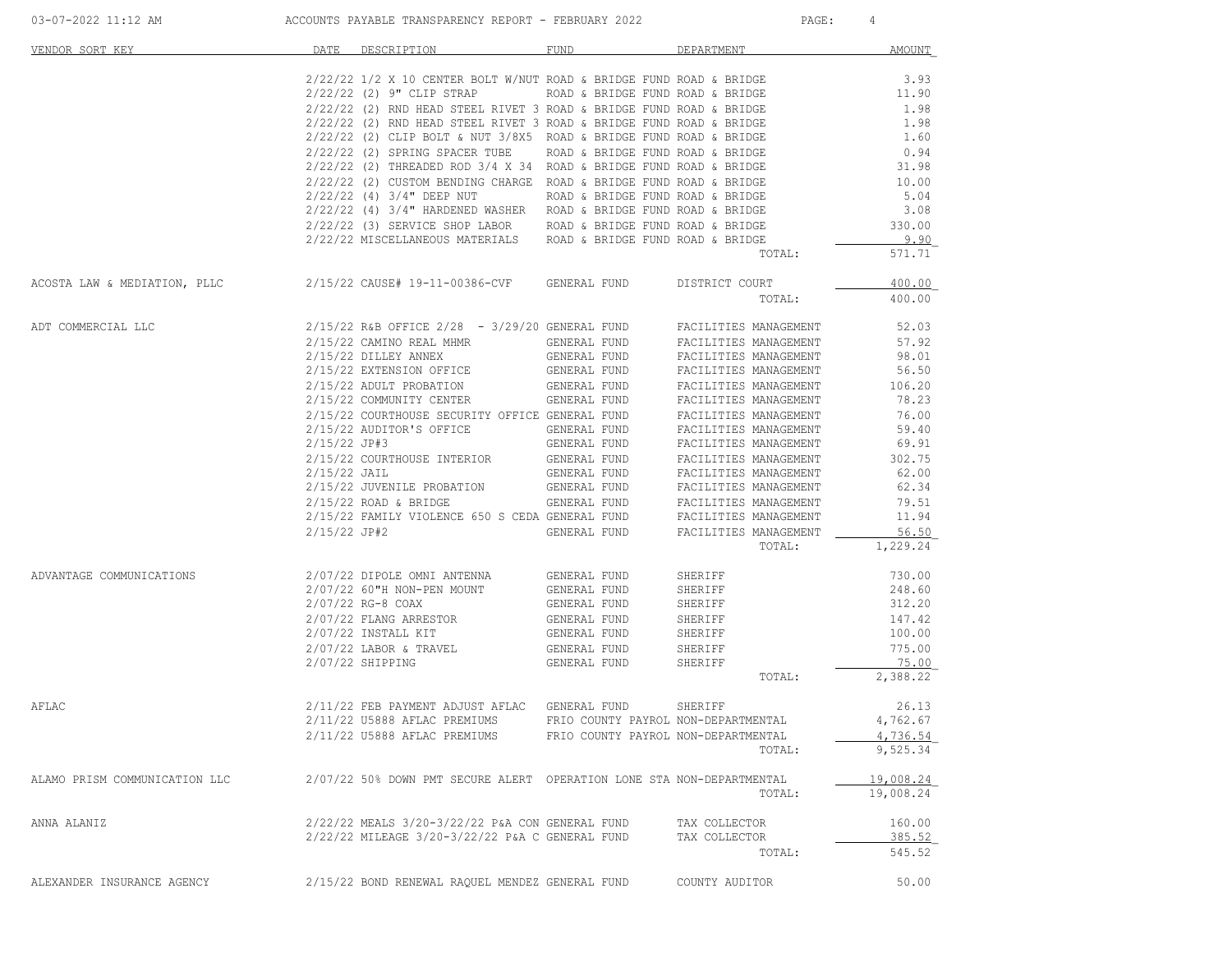| VENDOR SORT KEY |                  | DATE DESCRIPTION                                                                                                                                                                                                                       | FUND                                | DEPARTMENT   | AMOUNT             |
|-----------------|------------------|----------------------------------------------------------------------------------------------------------------------------------------------------------------------------------------------------------------------------------------|-------------------------------------|--------------|--------------------|
|                 |                  | 2/07/22 NEW BOND ELIDA GARCIA GENERAL FUND TAX COLLECTOR                                                                                                                                                                               |                                     |              | 50.00              |
|                 |                  |                                                                                                                                                                                                                                        |                                     | JAIL         |                    |
|                 |                  |                                                                                                                                                                                                                                        |                                     | JAIL         | $50.00$<br>$50.00$ |
|                 |                  |                                                                                                                                                                                                                                        |                                     | JAIL<br>JAIL | 50.00              |
|                 |                  |                                                                                                                                                                                                                                        |                                     | JAIL         | 50.00              |
|                 |                  |                                                                                                                                                                                                                                        |                                     | <b>JAIL</b>  | 50.00              |
|                 |                  | 2/07/22 NEW BOND BLIDA INSTITUTE ORDERAL FUND<br>2/07/22 NEW BOND ISSAC PEREZ GENERAL FUND<br>2/07/22 NEW BOND ERIK AGUILAR GENERAL FUND<br>2/07/22 NEW BOND NILLIAM SMITH GENERAL FUND<br>2/07/22 NEW BOND NILLIAM SMITH GENERAL FUND |                                     | JAIL         | 50.00              |
|                 |                  |                                                                                                                                                                                                                                        |                                     | <b>JAIL</b>  | 50.00              |
|                 |                  |                                                                                                                                                                                                                                        |                                     | JAIL         | 50.00              |
|                 |                  | 2/07/22 NEW BOND JASMINE GARCIA GENERAL FUND                                                                                                                                                                                           |                                     | SHERIFF      | 50.00              |
|                 |                  | 2/07/22 NOTARY BOND JOSEPHINE GUAJ GENERAL FUND                                                                                                                                                                                        |                                     | SHERIFF      | 71.00              |
|                 |                  | 2/22/22 NEW BOND RICARDO RAMIREZ GENERAL FUND                                                                                                                                                                                          |                                     | SHERIFF      | 50.00              |
|                 |                  |                                                                                                                                                                                                                                        |                                     | TOTAL:       | 671.00             |
| CHERIE ALLMAND  |                  | 2/15/22 SILVER GIFTING & REUSABLE GENERAL FUND COUNTY EXTENSION                                                                                                                                                                        |                                     |              | 1.25               |
|                 |                  | $2/15/22$ DOUBLE-WALLED CLOVER TUMBE GENERAL FUND COUNTY EXTENSION $2/15/22$ (23) FIRST PLACE BLUE RIBB GENERAL FUND COUNTY EXTENSION                                                                                                  |                                     |              | 14.95              |
|                 |                  |                                                                                                                                                                                                                                        |                                     |              | 14.95              |
|                 |                  | $2/15/22$ (12) SECOND PLACE RIBBONS GENERAL FUND COUNTY EXTENSION $2/15/22$ (2) THIRD PLACE RIBBONS GENERAL FUND COUNTY EXTENSION                                                                                                      |                                     |              | 7.80               |
|                 |                  |                                                                                                                                                                                                                                        |                                     |              | 1.30               |
|                 |                  | 2/15/22 SHIPPING CENERAL FUND COUNTY EXTENSION                                                                                                                                                                                         |                                     |              | 6.95               |
|                 |                  |                                                                                                                                                                                                                                        |                                     | TOTAL:       | 47.20              |
| ALPHA GRAPHICS  |                  | $2/22/22$ #10 SEC PEEL & SEAL ENV GENERAL FUND<br>2/22/22 SHIPPING CENERAL FUND                                                                                                                                                        |                                     | COUNTY CLERK | 240.00             |
|                 | 2/22/22 SHIPPING |                                                                                                                                                                                                                                        |                                     |              | 15.00              |
|                 |                  |                                                                                                                                                                                                                                        |                                     |              | 329.00             |
|                 |                  |                                                                                                                                                                                                                                        |                                     |              | 17.55              |
|                 |                  |                                                                                                                                                                                                                                        |                                     | TOTAL:       | 601.55             |
|                 |                  |                                                                                                                                                                                                                                        |                                     |              | 74.99              |
|                 |                  |                                                                                                                                                                                                                                        |                                     |              | 21.99              |
|                 |                  |                                                                                                                                                                                                                                        |                                     |              | 61.00              |
|                 |                  |                                                                                                                                                                                                                                        |                                     |              | 14.39              |
|                 |                  |                                                                                                                                                                                                                                        |                                     |              | 50.00              |
|                 |                  |                                                                                                                                                                                                                                        |                                     |              | 638.99             |
|                 |                  |                                                                                                                                                                                                                                        |                                     |              | 237.69             |
|                 |                  | 2/22/22 FACE MASK, WASHABLE<br>2/22/22 FACE MASK, WASHABLE GENERAL FUND<br>2/22/22 SMOKE DETECTOR TESTR GENERAL FUND                                                                                                                   |                                     | JAIL         | 19.98              |
|                 |                  |                                                                                                                                                                                                                                        |                                     | JAIL         | 24.94              |
|                 |                  | 2/15/22 GREENFOREST COMP DESK GENERAL FUND                                                                                                                                                                                             |                                     | SHERIFF      | 207.98             |
|                 |                  | 2/22/22 OFFICE LEGAL PADS, WHITE GENERAL FUND                                                                                                                                                                                          |                                     | SHERIFF      | 27.98              |
|                 |                  | 2/15/22 SHARKMOUTH HYDRATION PACK GENERAL FUND                                                                                                                                                                                         |                                     | SHERIFF      | 143.96             |
|                 |                  | $2/15/22$ ENERGIZR AA BATTERIE GENERAL FUND GAME WARDEN $2/15/22$ VERBATIM 32GB USB GENERAL FUND GAME WARDEN                                                                                                                           |                                     | GAME WARDEN  | 40.68              |
|                 |                  |                                                                                                                                                                                                                                        |                                     |              | 39.99              |
|                 |                  |                                                                                                                                                                                                                                        |                                     |              | 6.99               |
|                 |                  | $2/15/22 \text{ FLASH DRIVE CASE} \hspace{2.6cm} \text{GENERAL FUND} \hspace{1.6cm} \text{GAME WARDEN} \\ 2/15/22 \text{ SMBAD EXPANDING FILE} \hspace{2.6cm} \text{GENERAL FUND} \hspace{2.6cm} \text{GAME WARDEN}$                   |                                     |              | 64.17              |
|                 |                  | 2/15/22 SANDISK 64GB SD CARD GENERAL FUND                                                                                                                                                                                              |                                     | GAME WARDEN  | 58.87              |
|                 |                  | 2/22/22 KF94 FACE MASK                                                                                                                                                                                                                 | AMERICAN RESCUE PL NON-DEPARTMENTAL |              | 79.40              |
|                 |                  | $2/22/22$ SHIPPING                                                                                                                                                                                                                     | AMERICAN RESCUE PL NON-DEPARTMENTAL |              | 9.95               |
|                 |                  | 2/22/22 PROMO DISCOUNT                                                                                                                                                                                                                 | AMERICAN RESCUE PL NON-DEPARTMENTAL |              | $3.18-$            |
|                 |                  | 2/22/22 RETURNED (5) K94 FACE MAS AMERICAN RESCUE PL NON-DEPARTMENTAL                                                                                                                                                                  |                                     |              | $79.40 -$          |
|                 |                  | 2/22/22 CREDIT SHIPPING & HANDLIN AMERICAN RESCUE PL NON-DEPARTMENTAL                                                                                                                                                                  |                                     |              | $9.95 -$           |
|                 |                  | 2/22/22 PROMOTIONS                                                                                                                                                                                                                     | AMERICAN RESCUE PL NON-DEPARTMENTAL |              | 2.55               |
|                 |                  | 2/22/22 PROCESSING FEE                                                                                                                                                                                                                 | AMERICAN RESCUE PL NON-DEPARTMENTAL |              | 3.18               |
|                 |                  | 2/07/22 FACE MASK, HAPPY LIFE KF94 AMERICAN RESCUE PL NON-DEPARTMENTAL                                                                                                                                                                 |                                     |              | 179.96             |
|                 |                  | 2/07/22 CLEAR BAGS FOR DOOR KNOB WIC PROGRAM FUND NON-DEPARTMENTAL                                                                                                                                                                     |                                     |              | 200.94             |
|                 |                  | 2/15/22 HP LASERJET PRO M428FDW                                                                                                                                                                                                        | SHERIFF'S SEIZED F NON-DEPARTMENTAL |              | 1,097.80           |
|                 |                  | 2/22/22 EZ- PRO SCREEN PROTECTORS TAX COL OFFICER SA NON-DEPARTMENTAL                                                                                                                                                                  |                                     |              | 287.96             |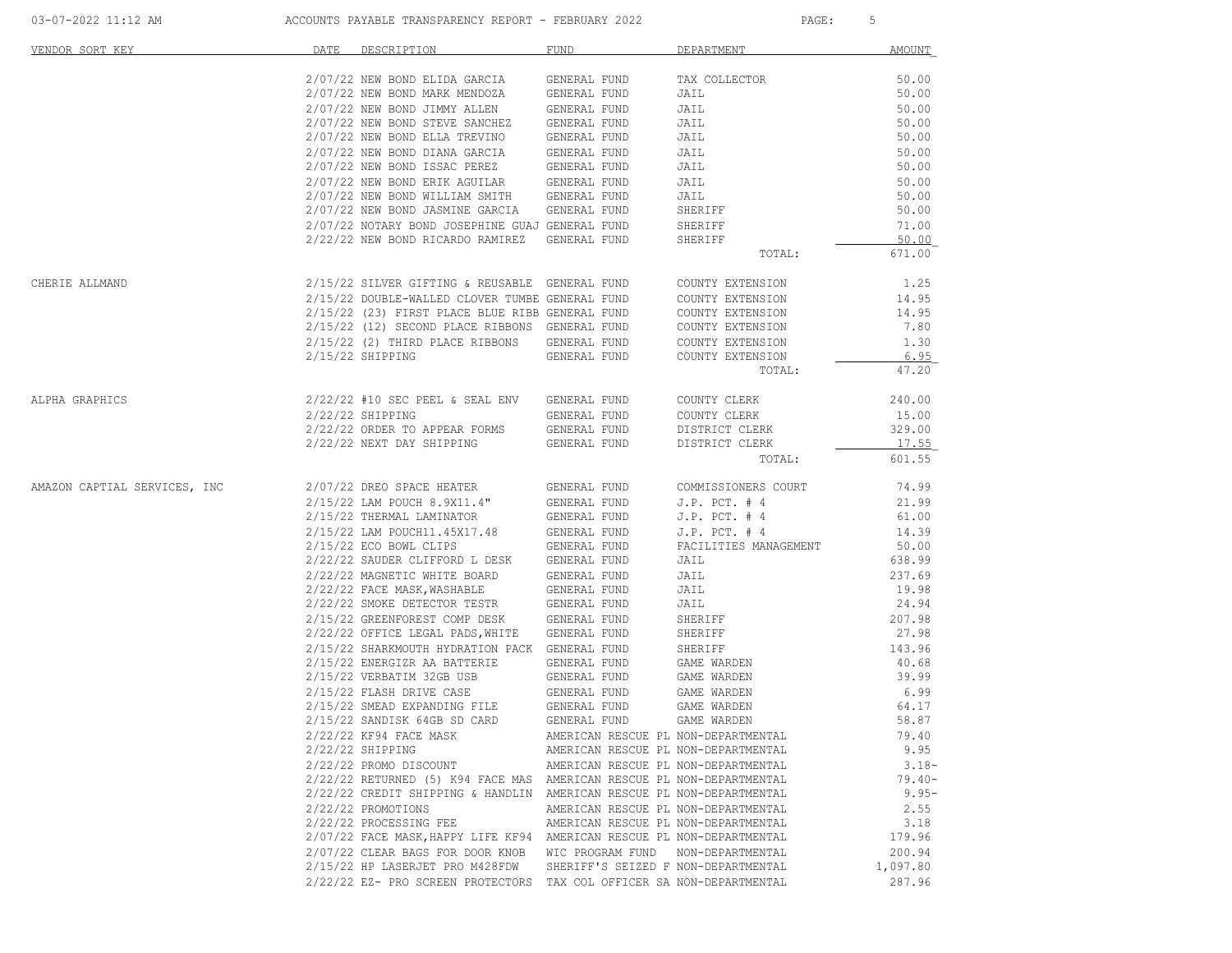| 03-07-2022 11:12 AM       | ACCOUNTS PAYABLE TRANSPARENCY REPORT - FEBRUARY 2022                                                                        |                                    | PAGE:                | 6         |
|---------------------------|-----------------------------------------------------------------------------------------------------------------------------|------------------------------------|----------------------|-----------|
| VENDOR SORT KEY           | DATE DESCRIPTION                                                                                                            | FUND                               | DEPARTMENT           | AMOUNT    |
|                           | 2/22/22 EZ- PRO SCREEN PROTECTORS TAX COL OFFICER SA NON-DEPARTMENTAL                                                       |                                    |                      | 64.99     |
|                           |                                                                                                                             |                                    | TOTAL:               | 3,568.79  |
| AMERICAN PUBLIC LIFE      | 2/11/22 LIFE PREMIUMS TRIO COUNTY PAYROL NON-DEPARTMENTAL                                                                   |                                    |                      | 273.49    |
|                           | 2/11/22 LIFE PREMIUMS FRIO COUNTY PAYROL NON-DEPARTMENTAL                                                                   |                                    |                      | 273.49    |
|                           |                                                                                                                             |                                    | TOTAL:               | 546.98    |
| AMERICAN UNITED LIFE INS. |                                                                                                                             |                                    |                      | 125.00    |
|                           |                                                                                                                             |                                    |                      | 125.00    |
|                           |                                                                                                                             |                                    |                      | 125.00    |
|                           |                                                                                                                             |                                    | TOTAL:               | 375.00    |
|                           | ATASCOSA COUNTY AUDITOR 2/22/22 MO DETENTION BILLING JAN 2 GENERAL FUND JUVENILE CORRECTIONS                                |                                    |                      | 2,040.00  |
|                           |                                                                                                                             |                                    | TOTAL:               | 2,040.00  |
| ATOM CONSTRUCTION         | 2/15/22 2 BOTTLES/12 MONS OXY 200 ROAD & BRIDGE FUND ROAD & BRIDGE                                                          |                                    |                      | 312.00    |
|                           | 2/15/22 2 BOTTLES/12 MONS CO2 50 ROAD & BRIDGE FUND ROAD & BRIDGE                                                           |                                    |                      | 312.00    |
|                           |                                                                                                                             |                                    |                      | 500.00    |
|                           | $2/15/22$ REPAIRS FUEL TANKS ROAD & BRIDGE FUND ROAD & BRIDGE $2/22/22$ 20' 1/4"X 2" STRAP ROAD & BRIDGE FUND ROAD & BRIDGE |                                    |                      | 41.18     |
|                           | $2/22/22$ 20' 3/4" HOT ROLL ROUND ROAD & BRIDGE FUND ROAD & BRIDGE                                                          |                                    |                      | 26.31     |
|                           |                                                                                                                             |                                    | TOTAL:               | 1,191.49  |
| ATTENTI US, INC.          | 2/07/22 PID 1654 (5) DAYS                                                                                                   | GENERAL FUND                       | JUVENILE CORRECTIONS | 16.00     |
|                           | 2/07/22 SPARES                                                                                                              | GENERAL FUND                       | JUVENILE CORRECTIONS | 78.00     |
|                           |                                                                                                                             |                                    | TOTAL:               | 94.00     |
| AUTOZONE                  | 2/07/22 (4) CASE 5W30 OIL ROAD & BRIDGE FUND ROAD & BRIDGE 2/07/22 AIR FILTER UNIT 137 ROAD & BRIDGE FUND ROAD & BRIDGE     |                                    |                      | 113.96    |
|                           |                                                                                                                             |                                    |                      | 25.19     |
|                           |                                                                                                                             |                                    | TOTAL:               | 139.15    |
| AVERY OIL COMPANY         | 2/07/22 5 GAL GREASE PUMP W/HANDLE ROAD & BRIDGE FUND ROAD & BRIDGE                                                         |                                    |                      | 123.58    |
|                           | 2/07/22 RETURNED 5 GAL GREASE PUMP ROAD & BRIDGE FUND ROAD & BRIDGE                                                         |                                    |                      | $123.58-$ |
|                           | 2/07/22 (6) DEF 2/2.5 GAL FM & LATERAL ROAD NON-DEPARTMENTAL                                                                |                                    |                      | 127.50    |
|                           | 2/07/22 (220) GALLONS DEF FM & LATERAL ROAD NON-DEPARTMENTAL                                                                |                                    |                      | 631.40    |
|                           | 2/07/22 (5) DEF 2/2.5 GAL                                                                                                   | FM & LATERAL ROAD NON-DEPARTMENTAL |                      | 106.25    |
|                           |                                                                                                                             |                                    | TOTAL:               | 865.15    |
| AXON ENTERPRISE, INC.     | 2/15/22 (25) TASER 60 YEAR 5PMT X2 GENERAL FUND                                                                             |                                    | SHERIFF              | 6,600.00  |
|                           |                                                                                                                             |                                    | TOTAL:               | 6,600.00  |
| BEN E. KEITH COMPANY      | 2/15/22 (2) SAUSAGE CHICKEN PATTY GENERAL FUND                                                                              |                                    | JAIL                 | 77.56     |
|                           | 2/15/22 (3) CHICKEN DRUMSTICKS & T GENERAL FUND                                                                             |                                    | JAIL                 | 136.36    |
|                           | 2/15/22 VEGETABLE BLEND PEAS & CAR GENERAL FUND                                                                             |                                    | JAIL                 | 23.08     |
|                           | $2/15/22$ (2) BISCUIT BAKED                                                                                                 | GENERAL FUND                       | JAIL                 | 65.70     |
|                           | $2/15/22$ (3) TORTILLA FLOUR 8IN                                                                                            | GENERAL FUND                       | JAIL                 | 38.22     |
|                           | 2/15/22 (2) CHICKEN BREAST NUGGET GENERAL FUND                                                                              |                                    | JAIL                 | 47.80     |
|                           | 2/15/22 TURKEY FRANK 10/1                                                                                                   | GENERAL FUND                       | JAIL                 | 22.20     |
|                           | 2/15/22 ORANGE FANCY 22 CT                                                                                                  | GENERAL FUND                       | JAIL                 | 16.80     |
|                           | 2/15/22 (2) WATER DRINKING                                                                                                  | GENERAL FUND                       | JAIL                 | 12.20     |
|                           | 2/15/22 PASTA EGG NOODLE WIDE 1/2 GENERAL FUND                                                                              |                                    | JAIL                 | 19.69     |
|                           | 2/15/22 (3) BREAD SANDWICH WHITE                                                                                            | <b>GENERAL FUND</b>                | JAIL                 | 48.90     |
|                           | 2/15/22 POTATO INSTANT W/MILK COMP GENERAL FUND                                                                             |                                    | JAIL                 | 62.41     |
|                           | 2/15/22 PASTA SPAGHETTI THIN                                                                                                | GENERAL FUND                       | JAIL                 | 29.53     |
|                           | 2/15/22 (2) COOKIE NILLA VANILLA W GENERAL FUND                                                                             |                                    | JAIL                 | 26.86     |
|                           | 2/15/22 SUGAR BROWN LIGHT                                                                                                   | GENERAL FUND                       | JAIL                 | 25.09     |
|                           | 2/15/22 (2) GRAVY MIX PEPPERED                                                                                              | GENERAL FUND                       | JAIL                 | 39.88     |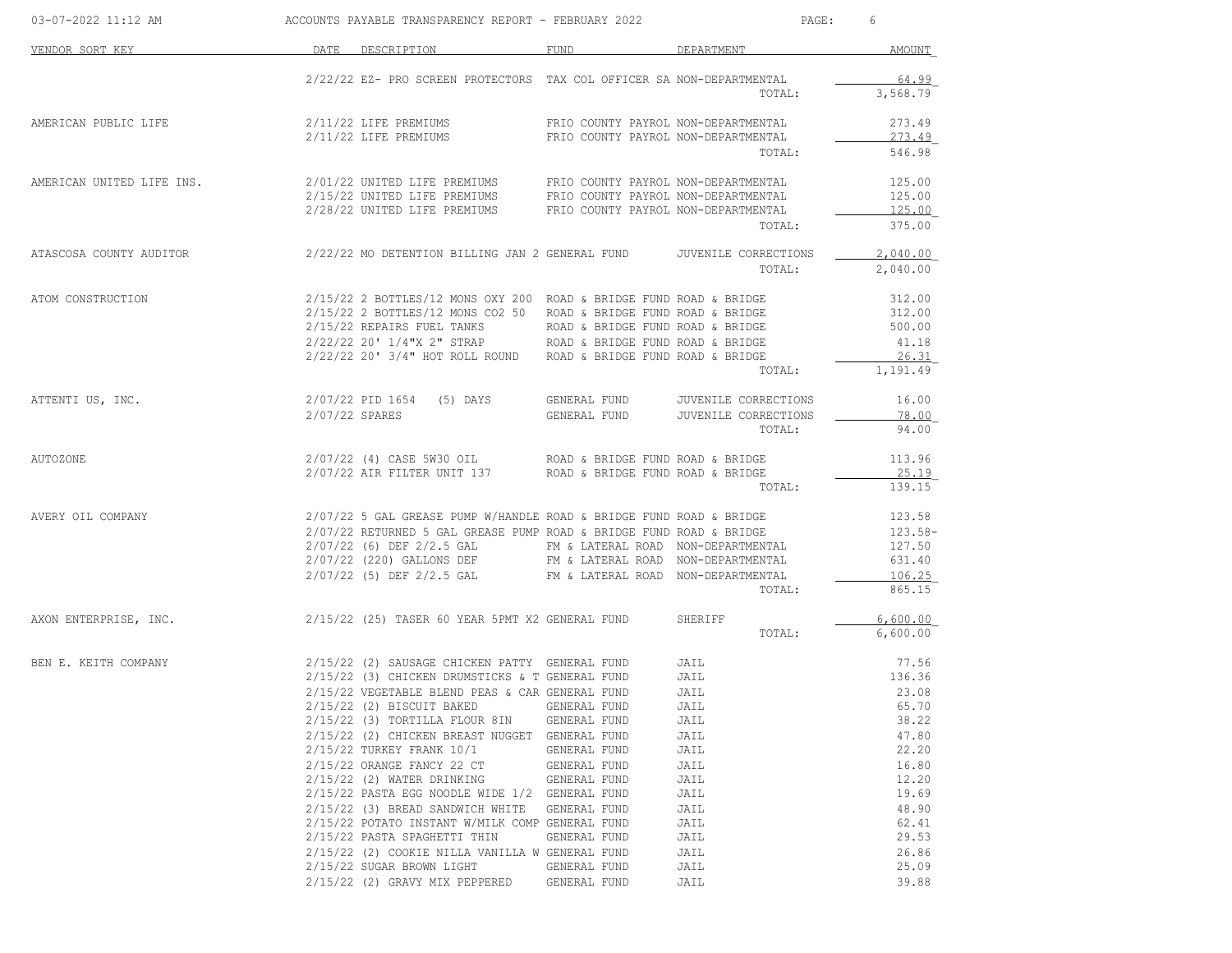| VENDOR SORT KEY               |                | DATE DESCRIPTION                                                                                                                               | <b>FUND</b>                      | DEPARTMENT            | AMOUNT         |
|-------------------------------|----------------|------------------------------------------------------------------------------------------------------------------------------------------------|----------------------------------|-----------------------|----------------|
|                               |                | 2/15/22 FUEL ADJUSTMENT                                                                                                                        | GENERAL FUND                     | JAIL                  | 6.99           |
|                               |                | 2/15/22 (2) HAMBURGER BUNS                                                                                                                     | GENERAL FUND                     | JAIL                  | 18.76          |
|                               |                | 2/15/22 (2) FRENCH FRIES                                                                                                                       | GENERAL FUND                     | JAIL                  | 60.40          |
|                               |                | 2/15/22 (2) CHICKEN DRUMSTICKS & T GENERAL FUND                                                                                                |                                  | JAIL                  | 93.10          |
|                               |                | 2/15/22 (2) CORN CUT                                                                                                                           | GENERAL FUND                     | JAIL                  | 47.26          |
|                               |                | 2/15/22 (2) VEGETABLE MIEXED 5 WAY GENERAL FUND                                                                                                |                                  | JAIL                  | 50.32          |
|                               |                | 2/15/22 (2) BISCUIT BAKED UNSLICED GENERAL FUND                                                                                                |                                  | JAIL                  | 65.70          |
|                               |                | 2/15/22 (2) TORTILLA FLOUR 8 IN GENERAL FUND                                                                                                   |                                  | JAIL                  | 25.48          |
|                               |                | 2/15/22 (3) CHICKEN BREAST NUGGET GENERAL FUND                                                                                                 |                                  | JAIL                  | 71.70          |
|                               |                | 2/15/22 TURKEY FRANK 8/1 6 IN                                                                                                                  | GENERAL FUND                     | JAIL                  | 22.20          |
|                               |                | 2/15/22 TURKEY GROUND CHUB                                                                                                                     | GENERAL FUND                     | JAIL                  | 80.48          |
|                               |                | 2/15/22 CHILI ONE STEP                                                                                                                         | GENERAL FUND                     | JAIL                  | 48.78          |
|                               |                | 2/15/22 (2) APPLE RED DL GENERAL FUND                                                                                                          |                                  | JAIL                  | 26.26          |
|                               |                | 2/15/22 (2) EGG FRESH SHELL MED GENERAL FUND                                                                                                   |                                  | JAIL                  | 52.32          |
|                               |                | $2/15/22$ TOMATO ROMA 5LB                                                                                                                      | GENERAL FUND                     | JAIL                  | 16.00          |
|                               |                | 2/15/22 POTATO DICED                                                                                                                           | GENERAL FUND                     | JAIL                  | 21.96          |
|                               |                | 2/15/22 BUTTER TUB                                                                                                                             | GENERAL FUND                     | JAIL                  | 37.32          |
|                               |                | 2/15/22 DRINK MIX FRUIT PUNCH GENERAL FUND                                                                                                     |                                  | JAIL                  | 37.05          |
|                               |                | 2/15/22 (2) RICE PAR BOILED LONG G GENERAL FUND                                                                                                | GENERAL FUND                     | JAIL                  | 29.10          |
|                               |                | 2/15/22 (2) APPLE SAUCE<br>2/15/22 BLEACH KEITH ULTRA                                                                                          | GENERAL FUND                     | JAIL<br>JAIL          | 73.00<br>20.81 |
|                               |                | 2/15/22 BEAN PINTO TRIPLE CLEAN GENERAL FUND                                                                                                   |                                  | JAIL                  | 19.00          |
|                               |                | 2/15/22 MUSTARD PC PACKET                                                                                                                      | GENERAL FUND                     | JAIL                  | 13.91          |
|                               |                | 2/15/22 (5) SANDWICH WHITE LOAF GENERAL FUND                                                                                                   |                                  | JAIL                  | 81.50          |
|                               |                | 2/15/22 BUN HOT DOG                                                                                                                            | GENERAL FUND                     | JAIL                  | 15.68          |
|                               |                | 2/15/22 CORNBREAD MIX                                                                                                                          | GENERAL FUND                     | JAIL                  | 38.09          |
|                               |                | 2/15/22 (2) CHIP FRITO CORN BULK GENERAL FUND                                                                                                  |                                  | JAIL                  | 36.08          |
|                               |                | 2/15/22 (5) CHIP POTATO REGULAR GENERAL FUND                                                                                                   |                                  | JAIL                  | 85.65          |
|                               |                | 2/15/22 (2) PASTA ELBOW MACARONI GENERAL FUND                                                                                                  |                                  | JAIL                  | 53.60          |
|                               |                | 2/15/22 MILK POWDERED NON FAT GENERAL FUND                                                                                                     |                                  | JAIL                  | 72.90          |
|                               |                | 2/15/22 FUEL ADJUSTMENT                                                                                                                        | GENERAL FUND                     | JAIL                  | 6.99           |
|                               |                |                                                                                                                                                |                                  | TOTAL:                | 2,020.67       |
| BENTON CITY WATER SUPPLY CORP |                |                                                                                                                                                |                                  |                       | 27.14          |
|                               |                | $2/22/22$ MO SVC 01/04 - 01/31/2022 GENERAL FUND FACILITIES MANAGEMENT<br>2/22/22 MO SVC 1/04 - 01/31/22 BF GENERAL FUND FACILITIES MANAGEMENT |                                  |                       | 27.14          |
|                               |                | $2/22/22$ MO SVC $1/04$ - $01/31/22$ HYD GENERAL FUND FACILITIES MANAGEMENT                                                                    |                                  |                       | 27.14          |
|                               |                |                                                                                                                                                |                                  | TOTAL:                | 81.42          |
| BETA TECHNOLOGY, INC          |                | 2/07/22 (2) BETA LUBE 24/1                                                                                                                     | ROAD & BRIDGE FUND ROAD & BRIDGE |                       | 1,000.00       |
|                               |                | 2/07/22 M.I.G. TUBES (50)                                                                                                                      | ROAD & BRIDGE FUND ROAD & BRIDGE |                       | 600.00         |
|                               |                | 2/07/22 SHIPPING                                                                                                                               | ROAD & BRIDGE FUND ROAD & BRIDGE |                       | 80.76          |
|                               |                |                                                                                                                                                |                                  | TOTAL:                | 1,680.76       |
| BOXX MODULAR INC              |                | 2/07/22 30% 50X64 CUSTOM OFFICE BL AMERICAN RESCUE PL NON-DEPARTMENTAL                                                                         |                                  |                       | 103,022.10     |
|                               |                |                                                                                                                                                |                                  | TOTAL:                | 103,022.10     |
|                               |                |                                                                                                                                                |                                  |                       |                |
| DAVID B. BROOKS               |                | 2/15/22 LEGAL CONSULTATION JAN 202 GENERAL FUND                                                                                                |                                  | COMMISSIONERS COURT   | 100.00         |
|                               |                |                                                                                                                                                |                                  | TOTAL:                | 100.00         |
| BROWN CHEVROLET CO., INC.     |                | 2/22/22 OIL CHANGE UNIT 7781 LABO GENERAL FUND                                                                                                 |                                  | SHERIFF               | 15.72          |
|                               |                | 2/22/22 (8) ORTS OIL                                                                                                                           | GENERAL FUND                     | SHERIFF               | 41.60          |
|                               | 2/22/22 FILTER |                                                                                                                                                | GENERAL FUND                     | SHERIFF               | 7.12           |
|                               |                |                                                                                                                                                |                                  | TOTAL:                | 64.44          |
| BROWN EQUIPMENT RENTAL        |                | 2/22/22 ELECTRIC JACK HAMMER RENTA GENERAL FUND                                                                                                |                                  | FACILITIES MANAGEMENT | 170.00         |
|                               |                |                                                                                                                                                |                                  | TOTAL:                | 170.00         |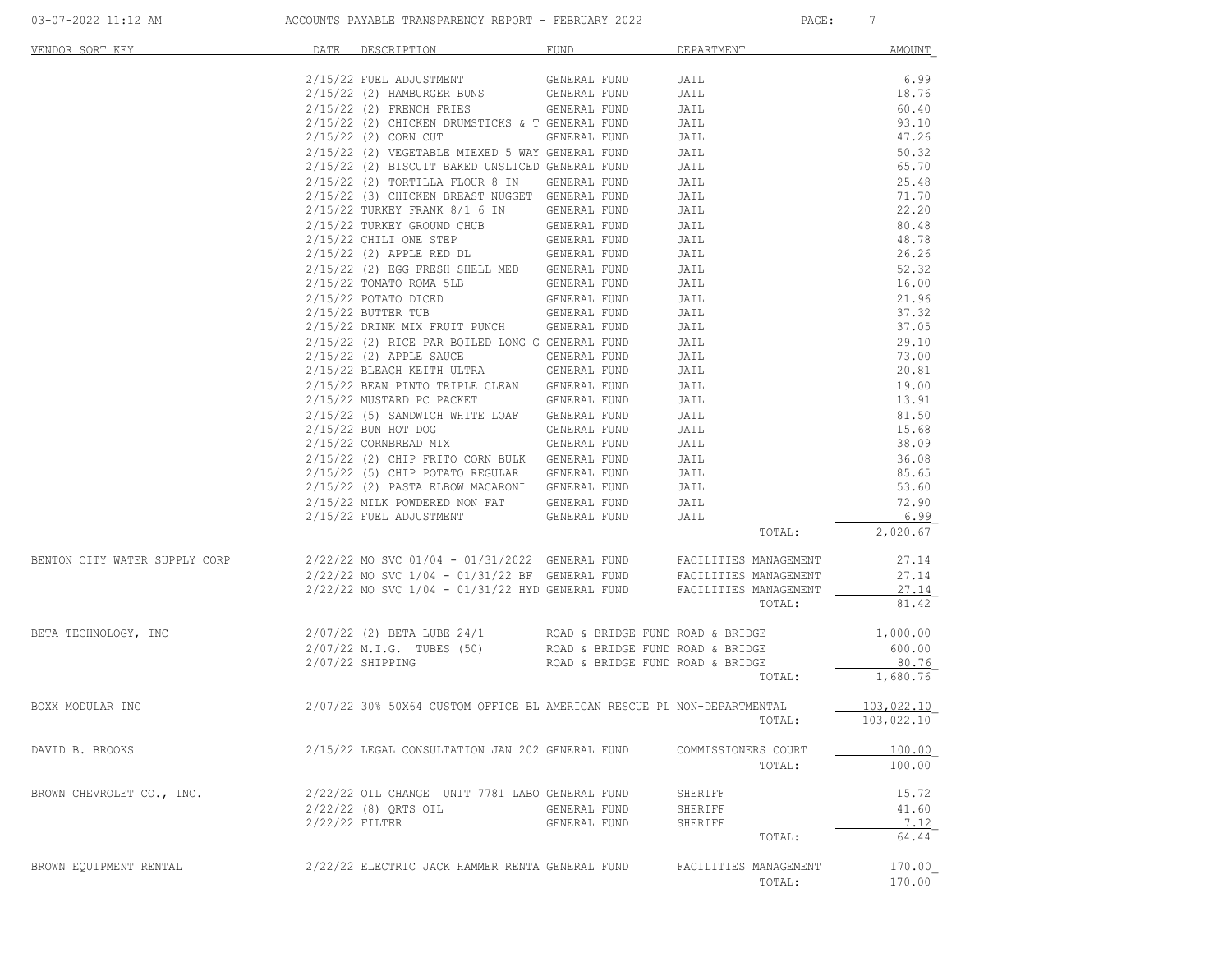| 03-07-2022 11:12 AM                                                                                        | ACCOUNTS PAYABLE TRANSPARENCY REPORT - FEBRUARY 2022                                                                                                                                                                                                                                                                                                                                                                                                                                                                                                                                                                                                                                                                                                                                                                                    |                                                                            | PAGE:                                   | 8                                                                                                                          |
|------------------------------------------------------------------------------------------------------------|-----------------------------------------------------------------------------------------------------------------------------------------------------------------------------------------------------------------------------------------------------------------------------------------------------------------------------------------------------------------------------------------------------------------------------------------------------------------------------------------------------------------------------------------------------------------------------------------------------------------------------------------------------------------------------------------------------------------------------------------------------------------------------------------------------------------------------------------|----------------------------------------------------------------------------|-----------------------------------------|----------------------------------------------------------------------------------------------------------------------------|
| VENDOR SORT KEY                                                                                            | DATE DESCRIPTION DATE                                                                                                                                                                                                                                                                                                                                                                                                                                                                                                                                                                                                                                                                                                                                                                                                                   | FUND DEPARTMENT                                                            |                                         | AMOUNT                                                                                                                     |
| MARCO ANTONIO CABRERA, JR                                                                                  | 2/15/22 CAUSE# 20-03-00117-CVF C.G GENERAL FUND DISTRICT COURT                                                                                                                                                                                                                                                                                                                                                                                                                                                                                                                                                                                                                                                                                                                                                                          |                                                                            | TOTAL:                                  | 500.00<br>500.00                                                                                                           |
| RAUL CARRIZALES III                                                                                        | $2/07/22$ MEALS $2/21$ - $2/24/22$ TRAIN ROAD & BRIDGE FUND ROAD & BRIDGE<br>$2/07/22$ MILEAGE $2/21 - 2/24/22$ TRAI ROAD & BRIDGE FUND ROAD & BRIDGE                                                                                                                                                                                                                                                                                                                                                                                                                                                                                                                                                                                                                                                                                   |                                                                            | TOTAL:                                  | 206.50<br>285.48<br>491.98                                                                                                 |
| CENTERLINE SUPPLY, LTD                                                                                     | $2/15/22$ (50) 5-1/2" STREET MARKERS ROAD & BRIDGE FUND ROAD & BRIDGE<br>$2/15/22$ (21) 60" SHUR FLEX DELINAT ROAD & BRIDGE FUND ROAD & BRIDGE<br>2/15/22 (25) 33" FLAT DELINATORS ROAD & BRIDGE FUND ROAD & BRIDGE                                                                                                                                                                                                                                                                                                                                                                                                                                                                                                                                                                                                                     |                                                                            | TOTAL:                                  | 358.00<br>1,083.18<br>468.75<br>1,909.93                                                                                   |
| CHAPARRAL FORD, INC.                                                                                       | 2/07/22 UNIT 5458 FORD F250 LABOR GENERAL FUND SHERIFF<br>2/07/22 UNIT 5458 FORD F250 PARTS GENERAL FUND<br>2/07/22 UNIT 5458 FORD F250 GOG GENERAL FUND<br>2/07/22 ENVIRONMENTAL COMPLIANCE GENERAL FUND                                                                                                                                                                                                                                                                                                                                                                                                                                                                                                                                                                                                                               |                                                                            | SHERIFF<br>SHERIFF<br>SHERIFF<br>TOTAL: | 1,139.50<br>3,042.88<br>3.00<br>76.00<br>4,261.38                                                                          |
| CINTAS CORPORATION                                                                                         | 2/07/22 SERVICE CHARGE THE ROAD & BRIDGE FUND ROAD & BRIDGE<br>2/07/22 ALCOHOL PREP PADS<br>2/07/22 ALCOHOL PREP PADS<br>2/07/22 ANTISEPTIC PUMP 2 OZ ROAD & BRIDGE FUND ROAD & BRIDGE<br>2/07/22 PAIN AWAY REGULAR STRTH ROAD & BRIDGE FUND ROAD & BRIDGE<br>$2/07/22$ SINUS RELIEF<br>$2/07/22$ LENS.SCEWWN WIPES<br>ROAD & BRIDGE FUND ROAD & BRIDGE<br>2/07/22 X-LONG BANDAGE MEDIUM ROAD & BRIDGE FUND ROAD & BRIDGE<br>2/07/22 HARD SURFACE DISINFECT SVC ROAD & BRIDGE FUND ROAD & BRIDGE<br>$2/07/22$ ANTISEPTIC PUMP 2 OZ ROAD & BRIDGE FUND ROAD & BRIDGE<br>$2/07/22$ IBUPROFEN TABS ROAD & BRIDGE FUND ROAD & BRIDGE<br>2/07/22 CHERRY MNTHL COUGH DRP ROAD & BRIDGE FUND ROAD & BRIDGE<br>2/07/22 XTRA-STRENGHT TYLENOL MED ROAD & BRIDGE FUND ROAD & BRIDGE<br>2/07/22 LENS/SCREEN WIPES ROAD & BRIDGE FUND ROAD & BRIDGE |                                                                            | TOTAL:                                  | 19.95<br>12.67<br>16.16<br>17.10<br>18.88<br>22.59<br>14.69<br>9.95<br>16.16<br>26.61<br>24.89<br>46.88<br>22.59<br>269.12 |
| CITY OF DILLEY                                                                                             | $2/07/22$ MO SVC $12/16 - 1/15/2022$ GENERAL FUND FACILITIES MANAGEMENT<br>2/07/22 MO SVC 12/16 - 1/15/2022 GENERAL FUND<br>$2/07/22$ MO SVC $12/16 - 1/15/2022$ GENERAL FUND FACILITIES MANAGEMENT                                                                                                                                                                                                                                                                                                                                                                                                                                                                                                                                                                                                                                     |                                                                            | FACILITIES MANAGEMENT<br>TOTAL:         | 91.93<br>188.63<br>258.94<br>539.50                                                                                        |
| CITY OF PEARSALL                                                                                           | 2/04/22 APP FEE INSP 1796 BI 35E GENERAL FUND FACILITIES MANAGEMENT                                                                                                                                                                                                                                                                                                                                                                                                                                                                                                                                                                                                                                                                                                                                                                     |                                                                            | TOTAL:                                  | 75.00<br>75.00                                                                                                             |
| COLORADO BANKERS LIFE INSURANCE CO. 2/11/22 COLORADO BANKERS LIFE PREM FRIO COUNTY PAYROL NON-DEPARTMENTAL | 2/11/22 COLORADO BANKERS LIFE PREM FRIO COUNTY PAYROL NON-DEPARTMENTAL                                                                                                                                                                                                                                                                                                                                                                                                                                                                                                                                                                                                                                                                                                                                                                  |                                                                            | TOTAL:                                  | 42.69<br>42.69<br>85.38                                                                                                    |
| COMPANION LIFE                                                                                             | 2/11/22 COMPANION LIFE PREMIUMS<br>2/11/22 COMPANION LIFE PREMIUMS                                                                                                                                                                                                                                                                                                                                                                                                                                                                                                                                                                                                                                                                                                                                                                      | FRIO COUNTY PAYROL NON-DEPARTMENTAL<br>FRIO COUNTY PAYROL NON-DEPARTMENTAL | TOTAL:                                  | 138.09<br>138.09<br>276.18                                                                                                 |
| CONCORD RADIOLOGY PLLC                                                                                     | 2/07/22 CPT 71045 J. TOUCHET                                                                                                                                                                                                                                                                                                                                                                                                                                                                                                                                                                                                                                                                                                                                                                                                            | GENERAL FUND                                                               | JAIL<br>TOTAL:                          | 10.00<br>10.00                                                                                                             |
| CULLIGAN WATER CONDITIONING CO                                                                             | 2/15/22 MO SVC FEB 2022 - JAN 2023 GENERAL FUND                                                                                                                                                                                                                                                                                                                                                                                                                                                                                                                                                                                                                                                                                                                                                                                         |                                                                            | SHERIFF<br>TOTAL:                       | 715.00<br>715.00                                                                                                           |
| DELL MARKETING L.P.                                                                                        | 2/22/22 DELL OPTIPLEX 3280 AIO                                                                                                                                                                                                                                                                                                                                                                                                                                                                                                                                                                                                                                                                                                                                                                                                          | GENERAL FUND                                                               | TAX COLLECTOR                           | 1,168.90                                                                                                                   |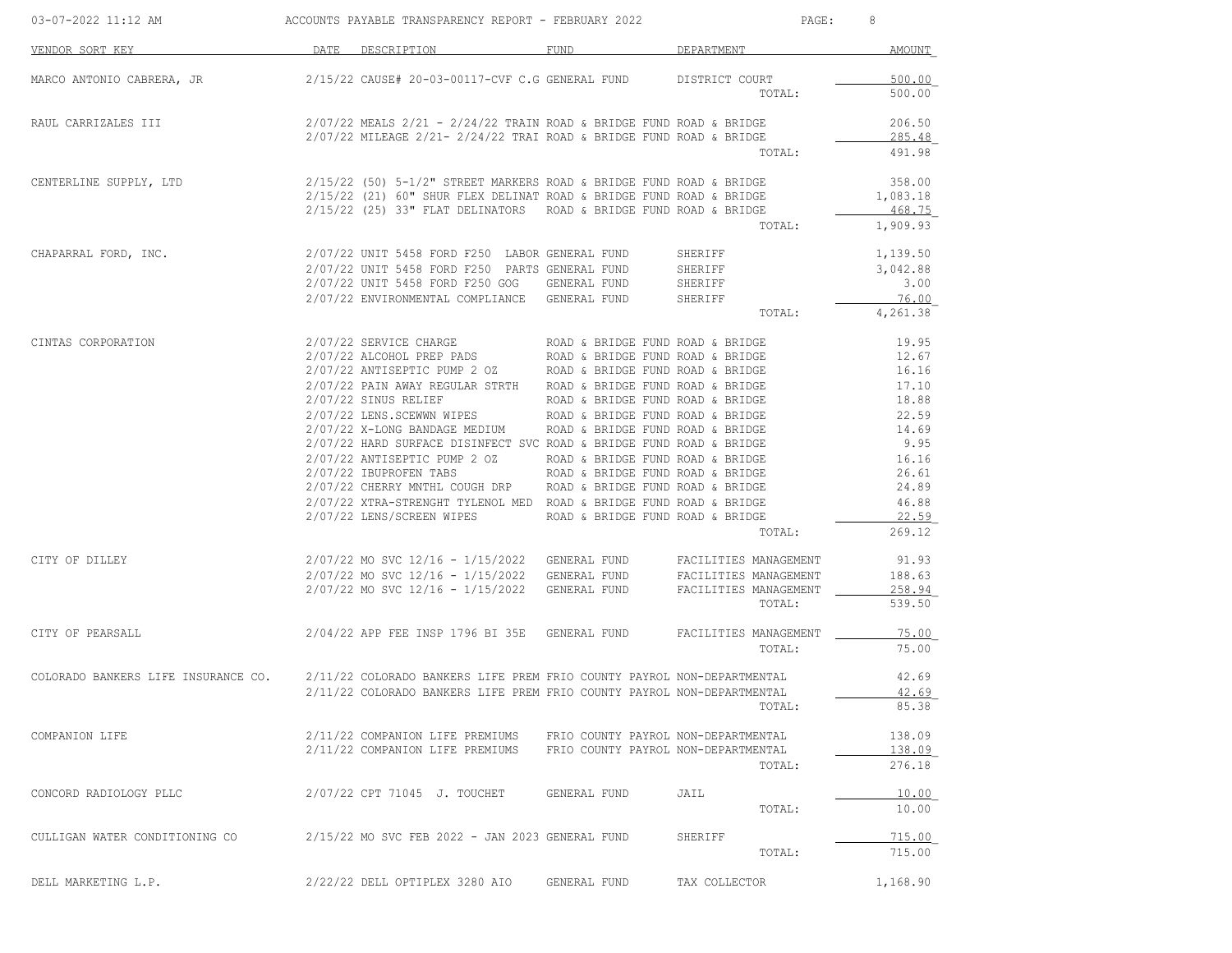| 03-07-2022 11:12 AM            | ACCOUNTS PAYABLE TRANSPARENCY REPORT - FEBRUARY 2022 |              | PAGE:                       | 9                 |
|--------------------------------|------------------------------------------------------|--------------|-----------------------------|-------------------|
| VENDOR SORT KEY                | DATE<br>DESCRIPTION                                  | <b>FUND</b>  | DEPARTMENT                  | AMOUNT            |
|                                |                                                      |              | TOTAL:                      | 1,168.90          |
| DIMMIT COUNTY SHERIFF'S OFFICE | 2/07/22 INMATE HOUSING NOV 2021                      | GENERAL FUND | JAIL                        | 4,840.00          |
|                                |                                                      |              | TOTAL:                      | 4,840.00          |
| DIMMIT REGIONAL HOSPITAL       | 2/07/22 CPT 99284 E. MARTINEZ                        | GENERAL FUND | JAIL                        | 81.24             |
|                                |                                                      |              | TOTAL:                      | 81.24             |
| DPS PLUMBING                   | 2/22/22 SERVICE CALL                                 | GENERAL FUND | JAIL                        | 185.00            |
|                                | 2/22/22 LABOR                                        | GENERAL FUND | JAIL                        | 165.00            |
|                                | 2/22/22 ROTOR ROOTER SMALL                           | GENERAL FUND | JAIL                        | 65.00             |
|                                | 2/22/22 2IN PVC MALE ADAPTER                         | GENERAL FUND | JAIL                        | 8.95              |
|                                | $2/22/22$ 2" PVC 45                                  | GENERAL FUND | JAIL                        | 8.95              |
|                                | 2/22/22 2" PVC WYE                                   | GENERAL FUND | JAIL                        | 9.95              |
|                                |                                                      |              | TOTAL:                      | 442.85            |
| DR RICKS OPTICAL               | 2/07/22 CPT 92004<br>J. SOTO                         | GENERAL FUND | JAIL                        | 139.00            |
|                                | 2/07/22 FRAMES                                       | GENERAL FUND | JAIL                        | 79.00             |
|                                | 2/07/22 LENS - SVC POLY PACKAGE                      | GENERAL FUND | JAIL                        | 99.00             |
|                                | 2/07/22 CPT 92004 C. CUSTARD                         | GENERAL FUND | JAIL                        | 139.00            |
|                                | 2/07/22 FRAMES C. CUSTARD                            | GENERAL FUND | JAIL                        | 79.00             |
|                                | 2/07/22 LENS - SV POLY PACKAGE                       | GENERAL FUND | JAIL                        | 99.00             |
|                                | 2/07/22 CPT 92004 M. GARCIA                          | GENERAL FUND | JAIL                        | 139.00            |
|                                | 2/07/22 FRAMES M. GARCIA                             | GENERAL FUND | JAIL                        | 79.00             |
|                                | 2/07/22 LENS BIFOCAL M. GARCIA                       | GENERAL FUND | JAIL                        | 258.00            |
|                                | 2/07/22 CPT 92004 M. MORENO                          | GENERAL FUND | JAIL                        | 139.00            |
|                                | 2/07/22 CPT 92012 M. MORENO                          | GENERAL FUND | JAIL                        | 20.00             |
|                                | 2/07/22 FRAMES M. MORENO                             | GENERAL FUND | JAIL                        | 79.00             |
|                                | 2/07/22 LENS - SV POLY PACKAGE                       | GENERAL FUND | JAIL                        | 99.00             |
|                                | 2/07/22 CPT 92004 J. CARRASCO                        | GENERAL FUND | JAIL                        | 139.00            |
|                                | 2/07/22 FRAMES J. CARRASCO                           | GENERAL FUND | JAIL                        | 79.00             |
|                                | 2/07/22 LENS - SV POLY PACKAGE                       | GENERAL FUND | JAIL<br>TOTAL:              | 99.00<br>1,764.00 |
|                                |                                                      |              |                             |                   |
| GLORIA LUNA ELIZONDO           | 2/07/22 REIMBURSE (3) LYSOL DISINF GENERAL FUND      |              | $J.P.$ PCT. $# 3$<br>TOTAL: | 13.58<br>13.58    |
| ELLIOTT ELECTRIC SUPPLY, INC.  | 2/15/22 GFCI DUPLEX 20A                              | GENERAL FUND | FACILITIES MANAGEMENT       | 17.92             |
|                                | 2/15/22 1/2" DIECAST OFFSET NIPPL GENERAL FUND       |              | FACILITIES MANAGEMENT       | 2.52              |
|                                | 2/15/22 1G WP BX, (3) 1/2HUBS GRY GENERAL FUND       |              | FACILITIES MANAGEMENT       | 4.20              |
|                                | $2/15/22$ TYPE CHF BRKR $20A/1P$                     | GENERAL FUND | FACILITIES MANAGEMENT       | 9.31              |
|                                | 2/15/22 1G 2-3/4" WIU CVR                            | GENERAL FUND | FACILITIES MANAGEMENT       | 13.04             |
|                                | 2/15/22 DISCOUNT                                     | GENERAL FUND | FACILITIES MANAGEMENT       | $0.47-$           |
|                                | 2/15/22 RETURNED TYPE CHF BRKR 20A GENERAL FUND      |              | FACILITIES MANAGEMENT       | $9.31 -$          |
|                                | 2/15/22 TPE BR BRKR 20A                              | GENERAL FUND | FACILITIES MANAGEMENT       | 6.32              |
|                                | 2/15/22 DISCOUNT                                     | GENERAL FUND | FACILITIES MANAGEMENT       | $0.03-$           |
|                                | 2/15/22 (5) (2) F40T12 120-277V                      | GENERAL FUND | JAIL                        | 118.55            |
|                                |                                                      |              | TOTAL:                      | 162.05            |
| EMBASSY SUITES SAN MARCOS      | 2/15/22 LODGING 3/7-3/10/22 P MART GENERAL FUND      |              | COUNTY TREASURER            | 414.00            |
|                                |                                                      |              | TOTAL:                      | 414.00            |
| ESRI                           | 2/07/22 ARCGIS DESKTOP BASIC USE GENERAL FUND        |              | EMERGENCY MGNT / 911 M __   | 400.00            |
|                                |                                                      |              | TOTAL:                      | 400.00            |
| MICHAEL C. FINKEL              | 2/15/22 CAUSE# 21-05-00176-CVF J.C GENERAL FUND      |              | DISTRICT COURT              | 152.50            |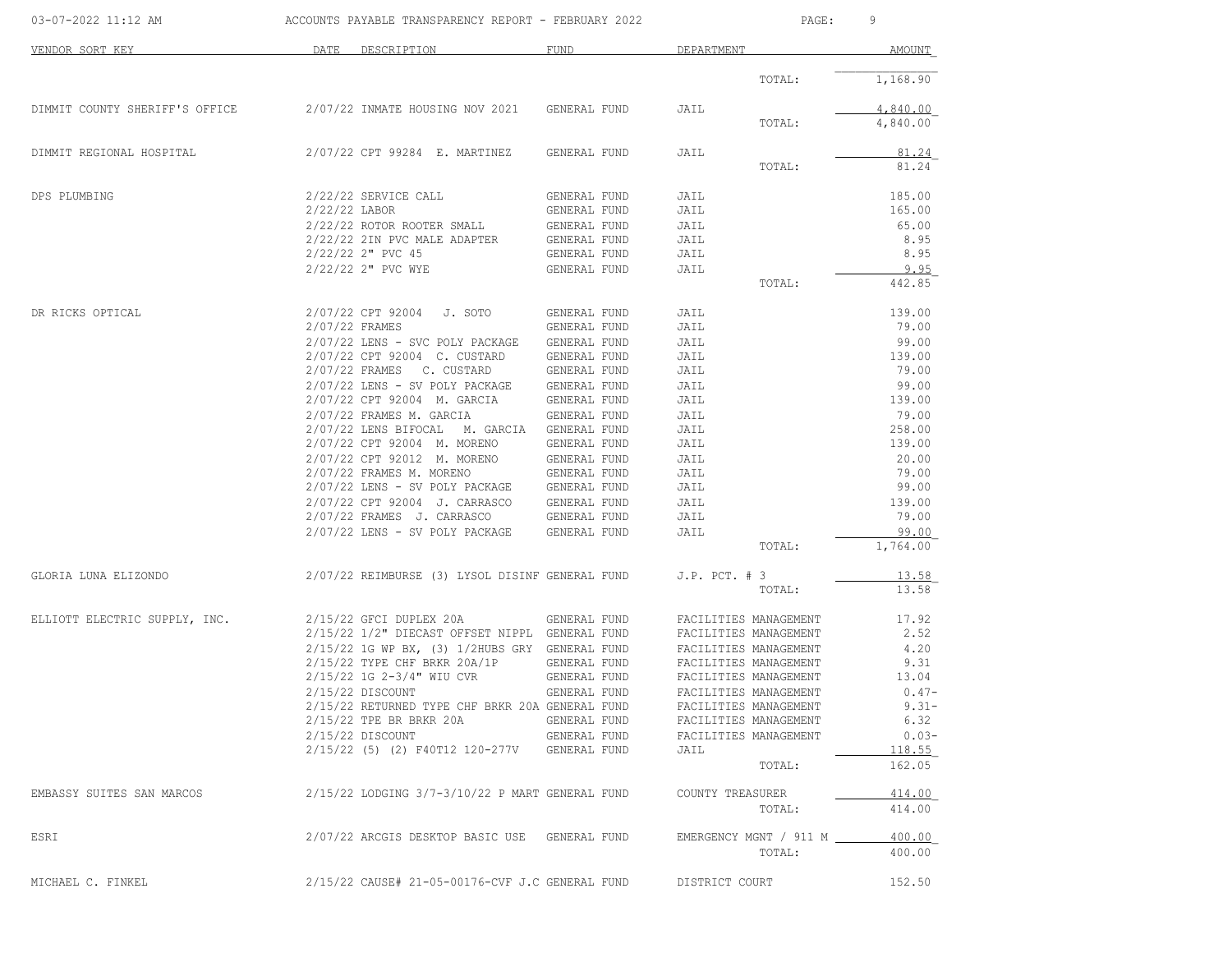| 03-07-2022 11:12 AM                                                                                           | ACCOUNTS PAYABLE TRANSPARENCY REPORT - FEBRUARY 2022                   |              | PAGE:         | 10             |
|---------------------------------------------------------------------------------------------------------------|------------------------------------------------------------------------|--------------|---------------|----------------|
| VENDOR SORT KEY                                                                                               | DATE DESCRIPTION                                                       | FUND         | DEPARTMENT    | AMOUNT         |
|                                                                                                               |                                                                        |              | TOTAL:        | 152.50         |
| FLEETPRIDE                                                                                                    | $2/15/22$ (4) HDV1613B BRAKE DRUM 16 ROAD & BRIDGE FUND ROAD & BRIDGE  |              |               | 703.04         |
|                                                                                                               |                                                                        |              | TOTAL:        | 703.04         |
| FORT DEARBORN LIFE                                                                                            | 2/11/22 DISABILITY PREMIUMS 5394-0 FRIO COUNTY PAYROL NON-DEPARTMENTAL |              |               | 179.95         |
|                                                                                                               | 2/11/22 DISABILITY PREMIUMS 5394-0 FRIO COUNTY PAYROL NON-DEPARTMENTAL |              |               | 179.95         |
|                                                                                                               |                                                                        |              | TOTAL:        | 359.90         |
| FOURTH COURT OF APPEALS APELLATE JUDIC 2/23/22 QTR REPORT 4TH COURT OF AP CRIMINAL JUSTICE F NON-DEPARTMENTAL |                                                                        |              |               | 180.00         |
|                                                                                                               |                                                                        |              | TOTAL:        | 180.00         |
| FRIO CHEVROLET LLC                                                                                            | 2/22/22 OIL CHANGE UNIT 3378                                           | GENERAL FUND | SHERIFF       | 12.95          |
|                                                                                                               | $2/22/22$ (8) QRTS OF OIL                                              | GENERAL FUND | SHERIFF       | 48.00          |
|                                                                                                               | 2/22/22 FILTER                                                         | GENERAL FUND | SHERIFF       | 6.25           |
|                                                                                                               | 2/22/22 DISCOUNT                                                       | GENERAL FUND | SHERIFF       | $17.25-$       |
|                                                                                                               | 2/15/22 (F) 84854535 GEAR                                              | GENERAL FUND | SHERIFF       | 1,335.24       |
|                                                                                                               | 2/15/22 FLUID                                                          | GENERAL FUND | SHERIFF       | 23.10          |
|                                                                                                               | 2/15/22 LABOR                                                          | GENERAL FUND | SHERIFF       | 370.00         |
|                                                                                                               | $2/15/22$ FEE                                                          | GENERAL FUND | SHERIFF       | 60.00          |
|                                                                                                               | 2/15/22 LABOR REPLACE BRAKES GENERAL FUND                              |              | SHERIFF       | 400.00         |
|                                                                                                               | $2/15/22$ PAD KIT                                                      | GENERAL FUND | SHERIFF       | 187.90         |
|                                                                                                               | 2/15/22 PAD KIT                                                        | GENERAL FUND | SHERIFF       | 96.66          |
|                                                                                                               |                                                                        |              |               |                |
|                                                                                                               | 2/15/22 OIL CHANGE UNIT 7808 LABO GENERAL FUND                         |              | SHERIFF       | 12.95          |
|                                                                                                               | 2/15/22 (8) QRTS OIL                                                   | GENERAL FUND | SHERIFF       | 48.00          |
|                                                                                                               | 2/15/22 FILTER                                                         | GENERAL FUND | SHERIFF       | 6.25           |
|                                                                                                               | $2/15/22$ DISCOUNT                                                     | GENERAL FUND | SHERIFF       | $17.25-$       |
|                                                                                                               | 2/15/22 OIL CHANGE UNIT 8332 GENERAL FUND                              |              | SHERIFF       | 10.00          |
|                                                                                                               | 2/15/22 FILTER                                                         | GENERAL FUND | SHERIFF       | 6.25           |
|                                                                                                               | 2/15/22 (8) QRTS OF OIL                                                | GENERAL FUND | SHERIFF       | 48.00          |
|                                                                                                               | $2/15/22$ DISCOUNT                                                     | GENERAL FUND | SHERIFF       | $14.30-$       |
|                                                                                                               |                                                                        |              | TOTAL:        | 2,622.75       |
|                                                                                                               |                                                                        |              | TAX COLLECTOR | 23,005.28      |
|                                                                                                               |                                                                        |              | TOTAL:        | 23,005.28      |
| FRIO COUNTY CREDIT UNION                                                                                      | 2/01/22 CREDIT UNION DEDUCTIONS FRIO COUNTY PAYROL NON-DEPARTMENTAL    |              |               | 8,229.75       |
|                                                                                                               | 2/15/22 CREDIT UNION DEDUCTIONS FRIO COUNTY PAYROL NON-DEPARTMENTAL    |              |               | 8,229.75       |
|                                                                                                               | 2/28/22 CREDIT UNION DEDUCTIONS FRIO COUNTY PAYROL NON-DEPARTMENTAL    |              |               | 7,355.50       |
|                                                                                                               |                                                                        |              | TOTAL:        | 23,815.00      |
| FRIO COUNTY TAX ASSESSOR COLLECTOR                                                                            | 2/04/22 INSP/REGISTRATION UNIT 545 GENERAL FUND                        |              | SHERIFF       | 7.50           |
|                                                                                                               | 2/15/22 INSP/REGISTRATION UNIT 010 ROAD & BRIDGE FUND ROAD & BRIDGE    |              |               | 7.50           |
|                                                                                                               | 2/04/22 INSP/REGISTRATION UNIT 011 ROAD & BRIDGE FUND ROAD & BRIDGE    |              |               | 7.50           |
|                                                                                                               | 2/07/22 INSP/REGISTRATION UNIT 012 ROAD & BRIDGE FUND ROAD & BRIDGE    |              |               | 22.00          |
|                                                                                                               |                                                                        |              |               | 22.00          |
|                                                                                                               | 2/07/22 INSP/REGISTRATION UNIT 157 ROAD & BRIDGE FUND ROAD & BRIDGE    |              |               |                |
|                                                                                                               | 2/07/22 INSP/REGISTRATION UNIT 016 ROAD & BRIDGE FUND ROAD & BRIDGE    |              |               | 7.50           |
|                                                                                                               | 2/22/22 INSP/REGISTRATION UNIT 016 ROAD & BRIDGE FUND ROAD & BRIDGE    |              |               | 22.00          |
|                                                                                                               | 2/07/22 INSP/REGISTRATION UNIT 019 ROAD & BRIDGE FUND ROAD & BRIDGE    |              |               | 22.00          |
|                                                                                                               | 2/15/22 INSP/REGISTRATION UNIT 020 ROAD & BRIDGE FUND ROAD & BRIDGE    |              |               | 7.50<br>125.50 |
|                                                                                                               |                                                                        |              | TOTAL:        |                |
| FRIO DRUG STORE                                                                                               | 2/07/22 RX0673170-01 J. TOUCHET GENERAL FUND                           |              | JAIL          | 28.21          |
|                                                                                                               | 2/07/22 RX0673174-01 J. TOUCHET GENERAL FUND                           |              | JAIL          | 21.25          |
|                                                                                                               | 2/07/22 RX0672981-01 S. CANALES                                        | GENERAL FUND | JAIL          | 14.51          |
|                                                                                                               | 2/07/22 RX0672843-01 M. GONZALEZ I GENERAL FUND                        |              | JAIL          | 8.83           |
|                                                                                                               |                                                                        |              |               |                |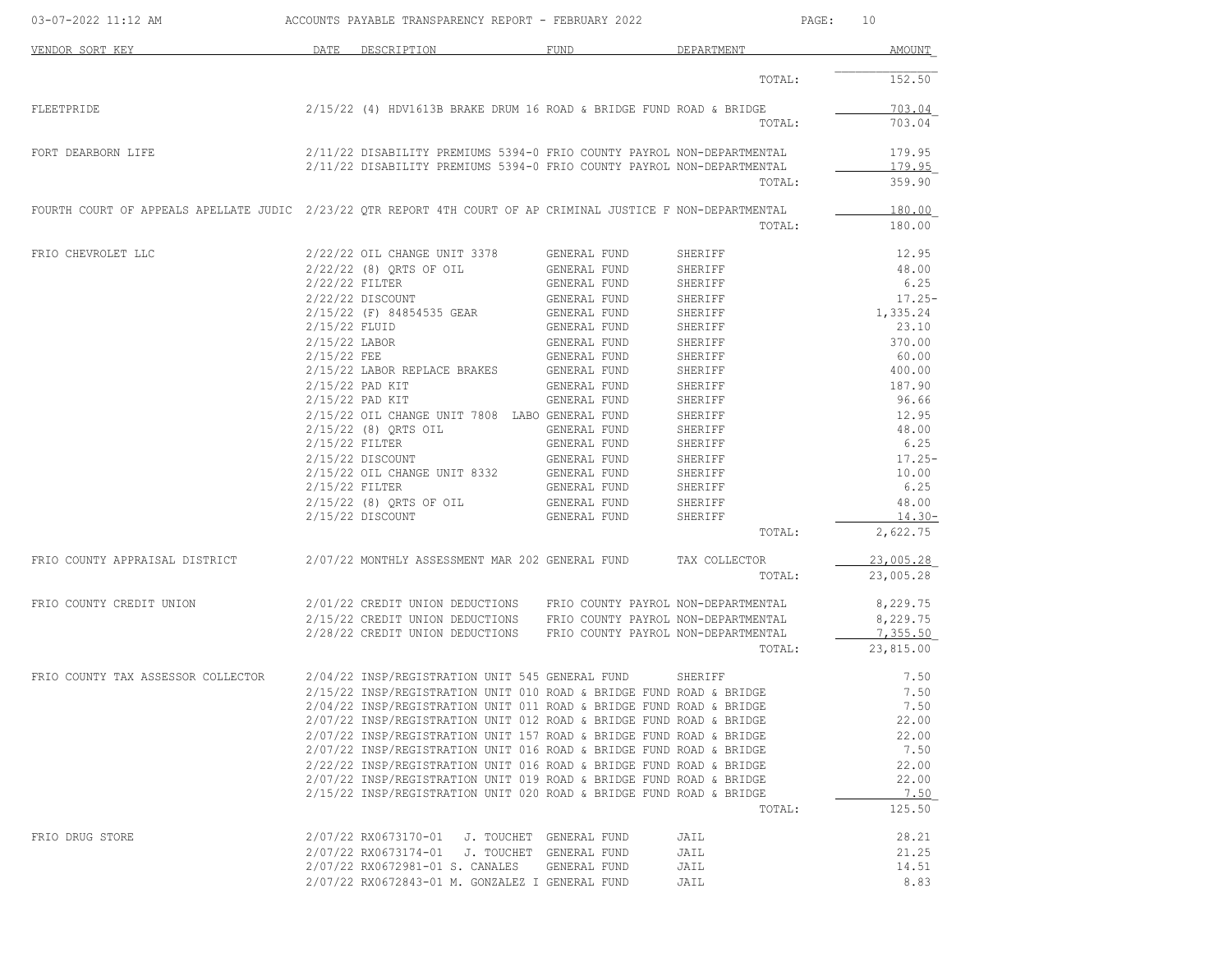| VENDOR SORT KEY                      | DATE | DESCRIPTION                                         | <b>FUND</b>  | DEPARTMENT           | <b>AMOUNT</b> |
|--------------------------------------|------|-----------------------------------------------------|--------------|----------------------|---------------|
|                                      |      | 2/07/22 RX0672699-01 M. ZUNIGA JR. GENERAL FUND     |              | JAIL                 | 19.51         |
|                                      |      | 2/07/22 RX0673771-00<br>M. MORENO                   | GENERAL FUND | JAIL                 | 7.50          |
|                                      |      | 2/07/22 RX0048026-00<br>M. MORENO                   | GENERAL FUND | JAIL                 | 0.23          |
|                                      |      | 2/07/22 RX0673661-00 M. MORENO                      | GENERAL FUND | JAIL                 | 2.04          |
|                                      |      | 2/07/22 RX0673799-00 C. CUELLAR                     | GENERAL FUND | JAIL                 | 11.24         |
|                                      |      | 2/15/22 RX0673851-00 M. ZUNIGA JR GENERAL FUND      |              | JAIL                 | 11.53         |
|                                      |      | 2/15/22 RX0673856-00 M. MORENO                      | GENERAL FUND | JAIL                 | 1.19          |
|                                      |      |                                                     |              |                      |               |
|                                      |      | 2/15/22 RX0673855-00 J. CROSS                       | GENERAL FUND | JAIL                 | 12.00         |
|                                      |      | 2/15/22 RX0673875-00 C. CUSTER                      | GENERAL FUND | JAIL                 | 6.60<br>20.72 |
|                                      |      | 2/15/22 RX0673876-00 J. TREVINO                     | GENERAL FUND | JAIL                 |               |
|                                      |      | 2/15/22 RX0673877-00 M GARCIA-VELA GENERAL FUND     |              | JAIL                 | 6.60          |
|                                      |      | 2/15/22 RX0672986-02 S. CANALES                     | GENERAL FUND | JAIL                 | 45.86         |
|                                      |      | 2/15/22 RX0673894-00 M. SAENZ                       | GENERAL FUND | JAIL                 | 28.32         |
|                                      |      | 2/15/22 RX0673881-00 M. GONZALEZ I GENERAL FUND     |              | JAIL                 | 17.94         |
|                                      |      | 2/15/22 RX0673879-00 C. CUELLAR                     | GENERAL FUND | JAIL                 | 11.24         |
|                                      |      | 2/15/22 RX0672403-02 M. ROMAN                       | GENERAL FUND | JAIL                 | 9.11          |
|                                      |      | 2/15/22 RX0673857-00 M. ROMAN                       | GENERAL FUND | JAIL                 | 21.00         |
|                                      |      | 2/15/22 RX0673859-00 M. ROMAN                       | GENERAL FUND | JAIL                 | 13.55         |
|                                      |      | 2/15/22 RX0673862-00 M. ROMAN                       | GENERAL FUND | JAIL                 | 21.55         |
|                                      |      | 2/15/22 RX0673861-00 I. LUNA                        | GENERAL FUND | JAIL                 | 28.21         |
|                                      |      | 2/15/22 RX0673860-00 I. LUNA                        | GENERAL FUND | JAIL                 | 4.00          |
|                                      |      | 2/15/22 RX0673863-00 I. LUNA                        | GENERAL FUND | JAIL                 | 7.50          |
|                                      |      | 2/15/22 RX0673864-00 I. LUNA                        | GENERAL FUND | JAIL                 | 10.86         |
|                                      |      | 2/15/22 RX0673970-00 D. ARREDONDO GENERAL FUND      |              | JAIL                 | 1.38          |
|                                      |      | 2/15/22 RX0673662-01 J. CROSS                       | GENERAL FUND | JAIL                 | 7.50          |
|                                      |      | 2/15/22 RX0673966-00 F. ALMANZA                     | GENERAL FUND | JAIL                 | 17.15         |
|                                      |      | 2/15/22 RX0672746-02 M GARCIA-VELA GENERAL FUND     |              | JAIL                 | 2.31          |
|                                      |      | 2/15/22 G. GONZALES LOSARTAN                        | GENERAL FUND | JAIL                 | 8.00          |
|                                      |      | 2/15/22 RX0672401 M. ROMAN                          | GENERAL FUND | JAIL                 | 19.81         |
|                                      |      | 2/15/22 RX0672400 M. ROMAN                          | GENERAL FUND | JAIL                 | 22.08         |
|                                      |      | 2/15/22 1 PRESCRIPTON M. ROMAN                      | GENERAL FUND | JAIL                 | 26.25         |
|                                      |      |                                                     |              | TOTAL:               | 495.58        |
|                                      |      |                                                     |              |                      |               |
| FRIO NUECES CURRENT                  |      | 2/07/22 PUBLIC NOTICE - AUCTION                     | GENERAL FUND | COMMISSIONERS COURT  | 47.60         |
|                                      |      | 2/07/22 PUBLIC NOTICE - BID PLUMBI GENERAL FUND     |              | JAIL                 | 246.40        |
|                                      |      |                                                     |              | TOTAL:               | 294.00        |
|                                      |      |                                                     |              |                      |               |
| GADDIS COURT REPORTING               |      | $2/15/22$ COURT REPORTING $2/2/2022$ GENERAL FUND   |              | DISTRICT COURT       | 138.75        |
|                                      |      | 2/22/22 COURT REPORTING 2/07/2022 GENERAL FUND      |              | DISTRICT COURT       | 277.50        |
|                                      |      |                                                     |              | TOTAL:               | 416.25        |
|                                      |      |                                                     |              |                      |               |
| THOMAS GAINES JR. PHD                |      | 2/07/22 PSYCHOLOGICAL EVAL PID 164 GENERAL FUND     |              | JUVENILE CORRECTIONS | 540.00        |
|                                      |      |                                                     |              | TOTAL:               | 540.00        |
| KRISSY GARZA                         |      | 2/22/22 MILEAGE TO DILLEY 2/15/202 WIC PROGRAM FUND |              | NON-DEPARTMENTAL     | 20.24         |
|                                      |      |                                                     |              | TOTAL:               | 20.24         |
|                                      |      |                                                     |              |                      |               |
| GEMINI OFFICE PRODUCTS / FRIO DOLLAR |      | 2/07/22 EXEC HIGH BACK CHAIR                        | GENERAL FUND | COMMISSIONERS COURT  | 301.36        |
|                                      |      | 2/07/22 LEGAL RECYCLED FILE                         | GENERAL FUND | DISTRICT CLERK       | 52.93         |
|                                      |      | 2/07/22 KLEENEX TISSUE                              | GENERAL FUND | DISTRICT CLERK       | 26.78         |
|                                      |      | 2/07/22 COPY TITLE STAMP-RED                        | GENERAL FUND | DISTRICT CLERK       | 8.31          |
|                                      |      | $2/07/22$ BULB, CFL                                 | GENERAL FUND | DISTRICT CLERK       | 19.63         |
|                                      |      | 2/07/22 BINDER CLIP, MEDIUM                         | GENERAL FUND | DISTRICT CLERK       | 6.50          |
|                                      |      | 2/07/22 BINDER CLIP, SMALL                          | GENERAL FUND | DISTRICT CLERK       | 4.58          |
|                                      |      | 2/07/22 (3) CUSTOM REPUBLICAN STAM GENERAL FUND     |              | ELECTIONS            | 86.97         |
|                                      |      |                                                     |              |                      |               |
|                                      |      | 2/07/22 (3) CUSTOM DEMOCRATE STAMP GENERAL FUND     |              | ELECTIONS            | 86.97         |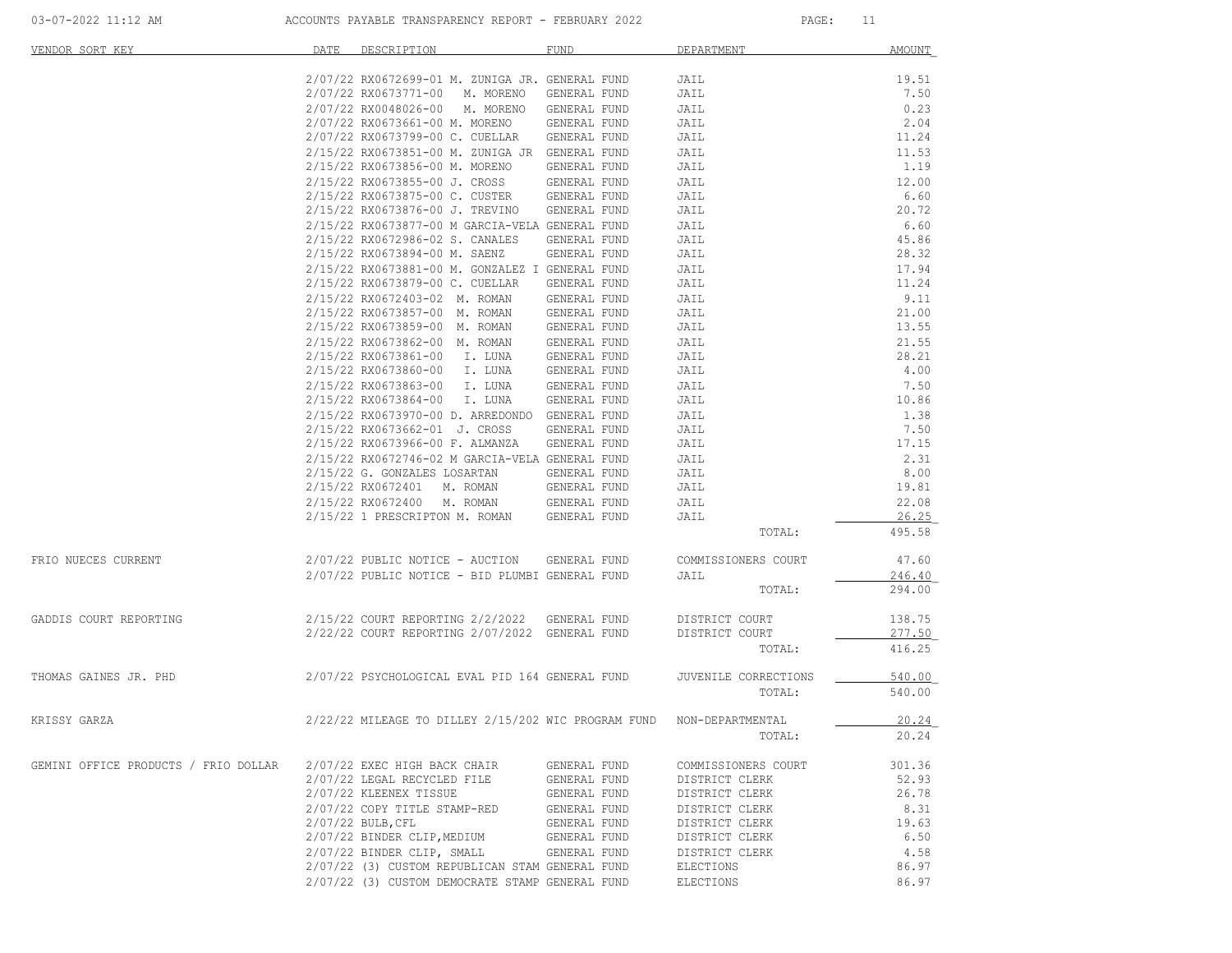| 03-07-2022 11:12 AM            | ACCOUNTS PAYABLE TRANSPARENCY REPORT - FEBRUARY 2022<br>PAGE:<br>12 |                                                                                                                                                |                                     |                                                |                            |
|--------------------------------|---------------------------------------------------------------------|------------------------------------------------------------------------------------------------------------------------------------------------|-------------------------------------|------------------------------------------------|----------------------------|
| VENDOR SORT KEY                |                                                                     | DATE DESCRIPTION                                                                                                                               | FUND                                | DEPARTMENT                                     | AMOUNT                     |
|                                |                                                                     | $2/07/22$ LYSOL SPRAY I.C.                                                                                                                     | WIC PROGRAM FUND NON-DEPARTMENTAL   | TOTAL:                                         | 507.00<br>1,101.03         |
| GLOBAL EQUIPMENT COMPANY, INC  |                                                                     | $2/22/22$ (3) REPLACEMENT PUSH BUTTO ROAD & BRIDGE FUND ROAD & BRIDGE                                                                          |                                     |                                                | 140.85                     |
|                                |                                                                     | $2/22/22$ FREIGHT                                                                                                                              | ROAD & BRIDGE FUND ROAD & BRIDGE    | TOTAL:                                         | 24.99<br>165.84            |
| GLOBE LIFE / FHD               |                                                                     | $2/11/22$ GLOBE LIFE<br>2/11/22 GLOBE LIFE FRIO COUNTY PAYROL NON-DEPARTMENTAL                                                                 | FRIO COUNTY PAYROL NON-DEPARTMENTAL | TOTAL:                                         | 448.18<br>432.78<br>880.96 |
| ROBERT J. GORHUM D.D.S         |                                                                     | 2/07/22 SURG EXT. 32 M. GONZALEZ GENERAL FUND<br>2/07/22 EXTRACTION #16 C. CUSTER GENERAL FUND                                                 |                                     | JAIL<br>JAIL                                   | 186.00<br>186.00           |
|                                |                                                                     |                                                                                                                                                |                                     | TOTAL:                                         | 372.00                     |
| W.W. GRAINGER, INC.            |                                                                     | 2/07/22 DISP COLD/HOT CUPS 80Z PK1 GENERAL FUND FACILITIES MANAGEMENT<br>$2/07/22$ RECLOSABLE POLY BAG PK1000 ROAD & BRIDGE FUND ROAD & BRIDGE |                                     |                                                | 39.66<br>46.79             |
|                                |                                                                     |                                                                                                                                                |                                     | TOTAL:                                         | 86.45                      |
| H & V EQUIPMENT SERVICES, INC. |                                                                     |                                                                                                                                                |                                     |                                                | 1,304.27<br>104.50         |
|                                |                                                                     |                                                                                                                                                |                                     |                                                | 135.96                     |
|                                |                                                                     |                                                                                                                                                |                                     |                                                | 131.45                     |
|                                |                                                                     | 2/22/22 (2) HHCS                                                                                                                               | ROAD & BRIDGE FUND ROAD & BRIDGE    |                                                | 657.68<br>83.38            |
|                                |                                                                     |                                                                                                                                                |                                     | TOTAL:                                         | 2,417.24                   |
| HELIFOX TECHNOLOGIES LLC       |                                                                     | 2/22/22 MO INSTALLMENT 30, 2/18-3/ GENERAL FUND FACILITIES MANAGEMENT                                                                          |                                     |                                                | 6,475.00                   |
|                                |                                                                     | 2/22/22 IT SERVICE AGREEMENT 2/01/ GENERAL FUND<br>2/22/22 INTERNET RADIO LANE FEB 20 GENERAL FUND                                             |                                     | FACILITIES MANAGEMENT<br>FACILITIES MANAGEMENT | 3,600.00<br>125.00         |
|                                |                                                                     | 2/22/22 INTERNET VETERANS                                                                                                                      | GENERAL FUND                        | FACILITIES MANAGEMENT                          | 125.00                     |
|                                |                                                                     |                                                                                                                                                |                                     | TOTAL:                                         | 10,325.00                  |
| HILTON GARDEN INN FORT WORTH   |                                                                     | $2/22/22$ LODGING $3/20-3/22/22$ A. AL GENERAL FUND TAX COLLECTOR                                                                              |                                     |                                                | 348.66                     |
|                                |                                                                     | 2/22/22 LODGING 3/20-3/22/22 C. SA GENERAL FUND                                                                                                |                                     | TAX COLLECTOR                                  | 348.66                     |
|                                |                                                                     | 2/22/22 LODGING 3/20-3/22/22 D. ME GENERAL FUND<br>2/22/22 LODGING 3/20-3/22/22 RODRI GENERAL FUND                                             |                                     | TAX COLLECTOR<br>TAX COLLECTOR                 | 348.66<br>348.66           |
|                                |                                                                     |                                                                                                                                                |                                     | TOTAL:                                         | 1,394.64                   |
| TONY HOLGUIN                   |                                                                     | 2/22/22 SET UP NEW COMPUTER                                                                                                                    | GENERAL FUND                        | $J.P.$ PCT. $# 1$                              | 110.00                     |
|                                |                                                                     | 2/22/22 TROUBLESHOOT ROSA'S COMPUT GENERAL FUND                                                                                                |                                     | $J.P.$ PCT. $# 1$                              | 55.00                      |
|                                |                                                                     | 2/22/22 REPAIR PROBLEM W/TLETS COM GENERAL FUND                                                                                                |                                     | SHERIFF                                        | 55.00                      |
|                                |                                                                     | 2/22/22 SET UP LAPTOP FOR LT. LONG GENERAL FUND<br>2/22/22 RENEW KASPERSKY SOFTWARE                                                            | GENERAL FUND                        | SHERIFF<br>JUVENILE CORRECTIONS                | 110.00<br>39.99            |
|                                |                                                                     | 2/22/22 REPAIR COM CARRIZALES EMAI ROAD & BRIDGE FUND ROAD & BRIDGE                                                                            |                                     |                                                | 55.00                      |
|                                |                                                                     | 2/22/22 SET UP NEW COMPUTER @DILLE WIC PROGRAM FUND                                                                                            |                                     | NON-DEPARTMENTAL                               | 110.00                     |
|                                |                                                                     | 2/22/22 INSTALL 3 NEW COMPUTERS                                                                                                                | WIC PROGRAM FUND                    | NON-DEPARTMENTAL                               | 165.00                     |
|                                |                                                                     | 2/22/22 SET UP COMPUTER PRISCILLA WIC PROGRAM FUND                                                                                             |                                     | NON-DEPARTMENTAL                               | 110.00                     |
|                                |                                                                     | 2/22/22 TROUBLESHOOT MICHELLE'S EM WIC PROGRAM FUND                                                                                            |                                     | NON-DEPARTMENTAL                               | 110.00                     |
|                                |                                                                     | 2/22/22 INSTALL NEW COMPUTER PRISC WIC PROGRAM FUND                                                                                            |                                     | NON-DEPARTMENTAL<br>TOTAL:                     | 110.00<br>1,029.99         |
| HOLT CAT                       |                                                                     | 2/07/22 (2) 3T-5760 BATTERY-31                                                                                                                 | ROAD & BRIDGE FUND ROAD & BRIDGE    |                                                | 367.72                     |
|                                |                                                                     | 2/07/22 (2) BATTERY FEE                                                                                                                        | ROAD & BRIDGE FUND ROAD & BRIDGE    |                                                | 6.00                       |
|                                |                                                                     | 2/07/22 DELIVERY CHARGE                                                                                                                        | ROAD & BRIDGE FUND ROAD & BRIDGE    |                                                | 40.00                      |
|                                | $2/22/22$ CAP                                                       |                                                                                                                                                | ROAD & BRIDGE FUND ROAD & BRIDGE    |                                                | 24.20                      |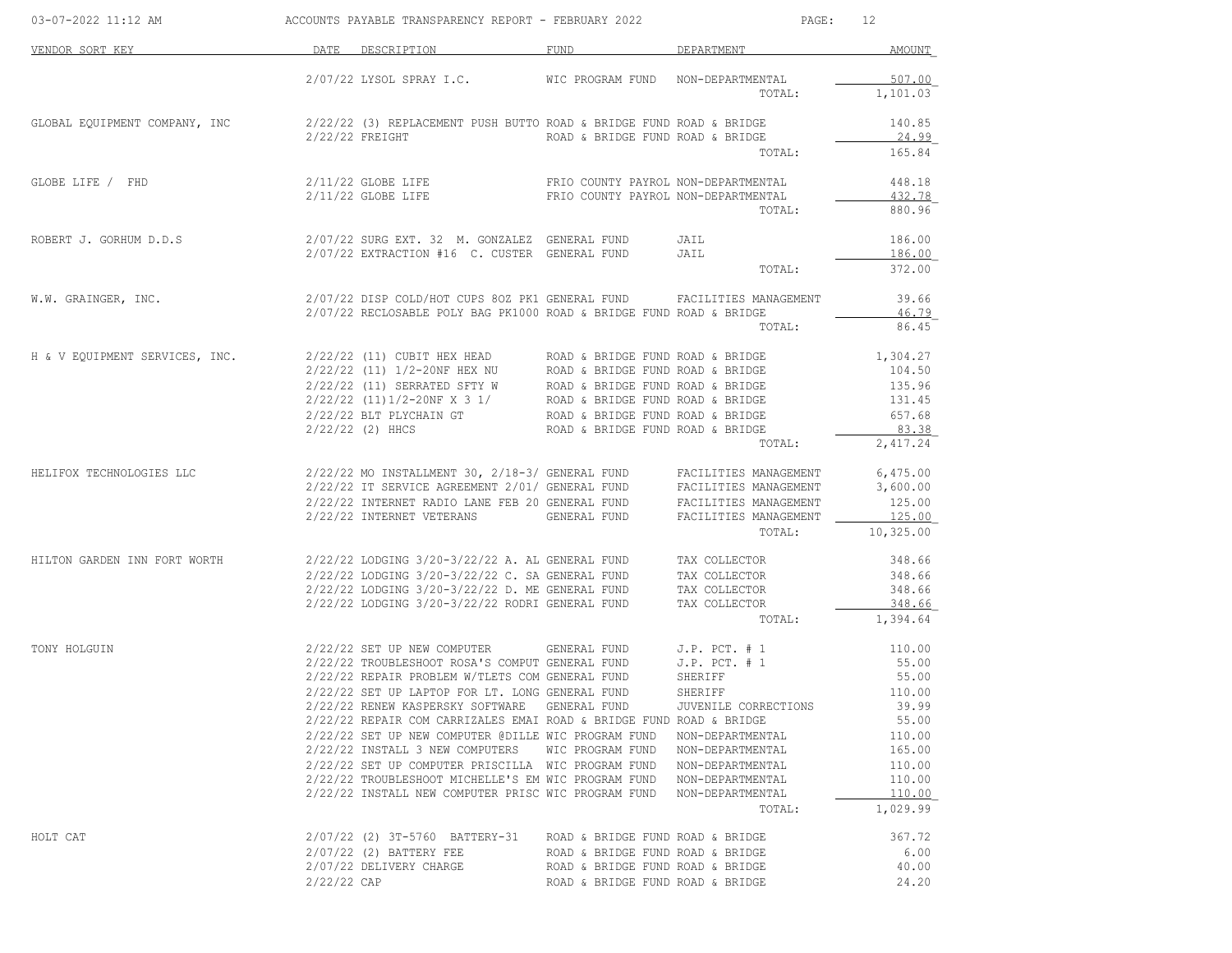| 03-07-2022 11:12 AM                                                                                     | ACCOUNTS PAYABLE TRANSPARENCY REPORT - FEBRUARY 2022 |                                                                      |              | PAGE:<br>13                                |                    |  |
|---------------------------------------------------------------------------------------------------------|------------------------------------------------------|----------------------------------------------------------------------|--------------|--------------------------------------------|--------------------|--|
| VENDOR SORT KEY                                                                                         |                                                      | DATE DESCRIPTION                                                     | FUND         | DEPARTMENT                                 | AMOUNT             |  |
|                                                                                                         | $2/22/22$ BALL                                       |                                                                      |              | ROAD & BRIDGE FUND ROAD & BRIDGE           | 0.59               |  |
|                                                                                                         | 2/22/22 GASKET                                       |                                                                      |              | ROAD & BRIDGE FUND ROAD & BRIDGE           | 7.68               |  |
|                                                                                                         | $2/22/22$ PLATE                                      |                                                                      |              | ROAD & BRIDGE FUND ROAD & BRIDGE           | 10.09              |  |
|                                                                                                         |                                                      | 2/22/22 (2) CUTTING EDGE                                             |              | ROAD & BRIDGE FUND ROAD & BRIDGE           | 642.06             |  |
|                                                                                                         |                                                      | 2/22/22 (2) END EDGE                                                 |              | ROAD & BRIDGE FUND ROAD & BRIDGE           | 217.02             |  |
|                                                                                                         |                                                      | 2/22/22 (20) BOLTS                                                   |              | ROAD & BRIDGE FUND ROAD & BRIDGE           | 139.40             |  |
|                                                                                                         |                                                      | 2/22/22 (20) NUTS                                                    |              | ROAD & BRIDGE FUND ROAD & BRIDGE           | 89.60              |  |
|                                                                                                         |                                                      | 2/22/22 KIT-SEAL-CYL                                                 |              | ROAD & BRIDGE FUND ROAD & BRIDGE           | 271.74             |  |
|                                                                                                         |                                                      | 2/22/22 KIT-SEAL-H.C                                                 |              | ROAD & BRIDGE FUND ROAD & BRIDGE<br>TOTAL: | 178.81<br>1,994.91 |  |
|                                                                                                         |                                                      |                                                                      |              |                                            |                    |  |
| HOPPER'S SOFT WATER SERVICE, LLC. 2/15/22 AUTO 45 SOFTENER SVC FEB 2 GENERAL FUND FACILITIES MANAGEMENT |                                                      |                                                                      |              | TOTAL:                                     | 45.00<br>45.00     |  |
| PRISCILLA HUERTA                                                                                        |                                                      | 2/22/22 DIETICIAN HRS 2/09 & 2/16/ WIC PROGRAM FUND NON-DEPARTMENTAL |              |                                            | 659.42             |  |
|                                                                                                         |                                                      |                                                                      |              | TOTAL:                                     | 659.42             |  |
| HURLEY FUNERAL HOMES, INC.                                                                              |                                                      | 2/15/22 INDIGENT CREMATION 12/22/2 GENERAL FUND                      |              | HEALTH & WELFARE                           | 800.00             |  |
|                                                                                                         |                                                      |                                                                      |              | TOTAL:                                     | 800.00             |  |
| INTERNAL REVENUE SERVICE                                                                                |                                                      | 2/01/22 FICA WITHHOLDINGS                                            | GENERAL FUND | COMMISSIONERS COURT                        | 333.11             |  |
|                                                                                                         |                                                      | 2/15/22 FICA WITHHOLDINGS                                            | GENERAL FUND | COMMISSIONERS COURT                        | 333.54             |  |
|                                                                                                         |                                                      | 2/28/22 FICA WITHHOLDINGS                                            | GENERAL FUND | COMMISSIONERS COURT                        | 334.17             |  |
|                                                                                                         |                                                      | 2/01/22 MEDICARE WITHHOLDINGS                                        | GENERAL FUND | COMMISSIONERS COURT                        | 77.91              |  |
|                                                                                                         |                                                      | 2/15/22 MEDICARE WITHHOLDINGS                                        | GENERAL FUND | COMMISSIONERS COURT                        | 78.02              |  |
|                                                                                                         |                                                      | 2/28/22 MEDICARE WITHHOLDINGS                                        | GENERAL FUND | COMMISSIONERS COURT                        | 78.17              |  |
|                                                                                                         |                                                      | 2/01/22 FICA WITHHOLDINGS                                            | GENERAL FUND | COUNTY CLERK                               | 307.85             |  |
|                                                                                                         |                                                      | 2/15/22 FICA WITHHOLDINGS                                            | GENERAL FUND | COUNTY CLERK                               | 307.85             |  |
|                                                                                                         |                                                      | 2/28/22 FICA WITHHOLDINGS                                            | GENERAL FUND | COUNTY CLERK                               | 348.11             |  |
|                                                                                                         |                                                      | 2/01/22 MEDICARE WITHHOLDINGS                                        | GENERAL FUND | COUNTY CLERK                               | 72.00              |  |
|                                                                                                         |                                                      | 2/15/22 MEDICARE WITHHOLDINGS                                        | GENERAL FUND | COUNTY CLERK                               | 72.00              |  |
|                                                                                                         |                                                      | 2/28/22 MEDICARE WITHHOLDINGS                                        | GENERAL FUND | COUNTY CLERK                               | 81.41              |  |
|                                                                                                         |                                                      | 2/01/22 FICA WITHHOLDINGS                                            | GENERAL FUND | EMERGENCY MGNT / 911 M                     | 127.64             |  |
|                                                                                                         |                                                      | 2/15/22 FICA WITHHOLDINGS                                            | GENERAL FUND | EMERGENCY MGNT / 911 M                     | 127.64             |  |
|                                                                                                         |                                                      | 2/28/22 FICA WITHHOLDINGS                                            | GENERAL FUND | EMERGENCY MGNT / 911 M                     | 127.64             |  |
|                                                                                                         |                                                      | 2/01/22 MEDICARE WITHHOLDINGS                                        | GENERAL FUND | EMERGENCY MGNT / 911 M                     | 29.85              |  |
|                                                                                                         |                                                      | 2/15/22 MEDICARE WITHHOLDINGS                                        | GENERAL FUND | EMERGENCY MGNT / 911 M                     | 29.85              |  |
|                                                                                                         |                                                      | 2/28/22 MEDICARE WITHHOLDINGS                                        | GENERAL FUND | EMERGENCY MGNT / 911 M                     | 29.85              |  |
|                                                                                                         |                                                      | 2/01/22 FICA WITHHOLDINGS                                            | GENERAL FUND | DISTRICT COURT                             | 62.75              |  |
|                                                                                                         |                                                      | 2/15/22 FICA WITHHOLDINGS                                            | GENERAL FUND | DISTRICT COURT                             | 62.75              |  |
|                                                                                                         |                                                      | 2/28/22 FICA WITHHOLDINGS                                            | GENERAL FUND | DISTRICT COURT                             | 62.75              |  |
|                                                                                                         |                                                      | 2/01/22 MEDICARE WITHHOLDINGS                                        | GENERAL FUND | DISTRICT COURT                             | 14.68              |  |
|                                                                                                         |                                                      | 2/15/22 MEDICARE WITHHOLDINGS                                        | GENERAL FUND | DISTRICT COURT                             | 14.68              |  |
|                                                                                                         |                                                      | 2/28/22 MEDICARE WITHHOLDINGS                                        | GENERAL FUND | DISTRICT COURT                             | 14.68              |  |
|                                                                                                         |                                                      | 2/01/22 FICA WITHHOLDINGS                                            | GENERAL FUND | DISTRICT CLERK                             | 423.12             |  |
|                                                                                                         |                                                      | 2/15/22 FICA WITHHOLDINGS                                            | GENERAL FUND | DISTRICT CLERK                             | 423.12             |  |
|                                                                                                         |                                                      | 2/28/22 FICA WITHHOLDINGS                                            | GENERAL FUND | DISTRICT CLERK                             | 423.12             |  |
|                                                                                                         |                                                      | 2/01/22 MEDICARE WITHHOLDINGS                                        | GENERAL FUND | DISTRICT CLERK                             | 98.95              |  |
|                                                                                                         |                                                      | 2/15/22 MEDICARE WITHHOLDINGS                                        | GENERAL FUND | DISTRICT CLERK                             | 98.95              |  |
|                                                                                                         |                                                      | 2/28/22 MEDICARE WITHHOLDINGS                                        | GENERAL FUND | DISTRICT CLERK                             | 98.95              |  |
|                                                                                                         |                                                      | 2/01/22 FICA WITHHOLDINGS                                            | GENERAL FUND | $J.P.$ PCT. $# 1$                          | 272.50             |  |
|                                                                                                         |                                                      | 2/15/22 FICA WITHHOLDINGS                                            | GENERAL FUND | J.P. PCT. # 1                              | 272.49             |  |
|                                                                                                         |                                                      | 2/28/22 FICA WITHHOLDINGS                                            | GENERAL FUND | J.P. PCT. # 1                              | 272.48             |  |
|                                                                                                         |                                                      | 2/01/22 MEDICARE WITHHOLDINGS                                        | GENERAL FUND | $J.P.$ PCT. $# 1$                          | 63.73              |  |
|                                                                                                         |                                                      | 2/15/22 MEDICARE WITHHOLDINGS                                        | GENERAL FUND | J.P. PCT. # 1                              | 63.73              |  |
|                                                                                                         |                                                      | 2/28/22 MEDICARE WITHHOLDINGS                                        | GENERAL FUND | J.P. PCT. # 1                              | 63.72              |  |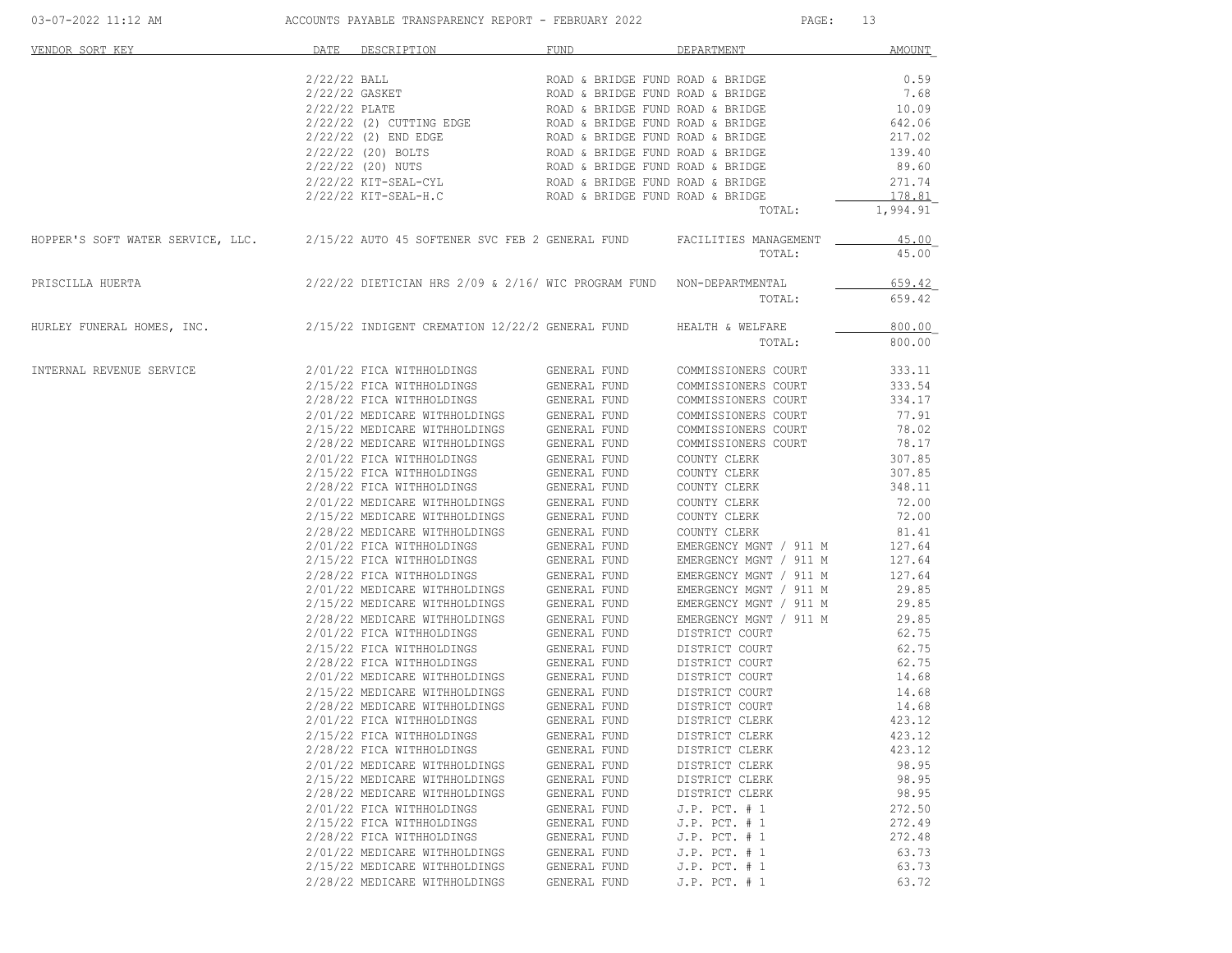| VENDOR SORT KEY | DATE<br>DESCRIPTION <b>Andrew Property</b>                                                                                                                      | FUND                         | DEPARTMENT                                     | AMOUNT           |
|-----------------|-----------------------------------------------------------------------------------------------------------------------------------------------------------------|------------------------------|------------------------------------------------|------------------|
|                 | 2/01/22 FICA WITHHOLDINGS                                                                                                                                       | GENERAL FUND                 | $J.P.$ PCT. $# 2$                              | 182.16           |
|                 | $2/15/22$ FICA WITHHOLDINGS                                                                                                                                     | GENERAL FUND                 | $J.P.$ PCT. $# 2$                              | 182.16           |
|                 | 2/28/22 FICA WITHHOLDINGS                                                                                                                                       | GENERAL FUND                 | $J.P.$ PCT. $# 2$                              | 182.16           |
|                 | $2/01/22 \text{ MEDICARE WITHHOLDINGS} \hspace{1.5cm} \text{GENERAL FUND} \\ 2/15/22 \text{ MEDICARE WITHHOLDINGS} \hspace{1.5cm} \text{GENERAL FUND}$          |                              | $J.P.$ PCT. $# 2$                              | 42.60            |
|                 |                                                                                                                                                                 |                              | $J.P.$ PCT. $# 2$                              | 42.60            |
|                 |                                                                                                                                                                 |                              | $J.P.$ PCT. $# 2$                              | 42.60            |
|                 | 2/28/22 MEDICARE WITHHOLDINGS<br>2/28/22 MEDICARE WITHHOLDINGS GENERAL FUND<br>2/01/22 FICA WITHHOLDINGS GENERAL FUND<br>2/15/22 FICA WITHHOLDINGS GENERAL FUND |                              | $J.P.$ PCT. $# 3$                              | 196.00           |
|                 | 2/15/22 FICA WITHHOLDINGS                                                                                                                                       |                              | $J.P.$ PCT. $# 3$                              | 196.00           |
|                 | 2/28/22 FICA WITHHOLDINGS<br>2/01/22 MEDICARE WITHHOLDINGS                                                                                                      | GENERAL FUND                 | $J.P.$ PCT. $# 3$                              | 200.79           |
|                 |                                                                                                                                                                 | GENERAL FUND                 | $J.P.$ PCT. $# 3$                              | 45.83            |
|                 | 2/15/22 MEDICARE WITHHOLDINGS<br>2/28/22 MEDICARE WITHHOLDINGS<br>2/01/22 FICA WITHHOLDINGS                                                                     | GENERAL FUND                 | $J.P.$ PCT. $# 3$                              | 45.83            |
|                 |                                                                                                                                                                 | GENERAL FUND                 | $J.P.$ PCT. $# 3$                              | 46.95            |
|                 |                                                                                                                                                                 | GENERAL FUND                 | $J.P.$ PCT. $#4$                               | 206.37           |
|                 | 2/15/22 FICA WITHHOLDINGS<br>2/15/22 FICA WITHHOLDINGS GENERAL FUND                                                                                             | GENERAL FUND                 | $J.P.$ PCT. $#4$<br>$J.P.$ PCT. $#4$           | 206.37<br>206.37 |
|                 |                                                                                                                                                                 | GENERAL FUND                 | J.P. $PCT. # 4$                                | 48.26            |
|                 | 2/01/22 MEDICARE WITHHOLDINGS<br>2/15/22 MEDICARE WITHHOLDINGS                                                                                                  | GENERAL FUND                 | $J.P.$ PCT. $#4$                               | 48.26            |
|                 |                                                                                                                                                                 | GENERAL FUND                 | $J.P.$ PCT. $#4$                               | 48.26            |
|                 | 2/28/22 MEDICARE WITHHOLDINGS<br>2/01/22 FICA WITHHOLDINGS                                                                                                      | GENERAL FUND                 | COUNTY ATTORNEY                                | 526.85           |
|                 | 2/15/22 FICA WITHHOLDINGS                                                                                                                                       | GENERAL FUND                 | COUNTY ATTORNEY                                | 519.96           |
|                 | 2/28/22 FICA WITHHOLDINGS                                                                                                                                       | GENERAL FUND                 | COUNTY ATTORNEY                                | 521.69           |
|                 | 2/20/22 FIGA MITHIOLDINGS<br>2/15/22 MEDICARE WITHHOLDINGS GENERAL FUND<br>2/28/22 MEDICARE WITHHOLDINGS GENERAL FUND                                           |                              | COUNTY ATTORNEY                                | 123.22           |
|                 |                                                                                                                                                                 |                              | COUNTY ATTORNEY                                | 121.61           |
|                 |                                                                                                                                                                 |                              | COUNTY ATTORNEY                                | 122.02           |
|                 | 2/01/22 FICA WITHHOLDINGS<br>2/15/22 FICA WITHHOLDINGS                                                                                                          | GENERAL FUND                 | ELECTIONS                                      | 269.20           |
|                 |                                                                                                                                                                 | GENERAL FUND                 | ELECTIONS                                      | 269.20           |
|                 | 2/28/22 FICA WITHHOLDINGS<br>2/01/22 MEDICARE WITHHOLDINGS                                                                                                      | GENERAL FUND                 | ELECTIONS                                      | 625.40           |
|                 |                                                                                                                                                                 | GENERAL FUND                 | ELECTIONS                                      | 62.95            |
|                 | 2/15/22 MEDICARE WITHHOLDINGS<br>2/28/22 MEDICARE WITHHOLDINGS<br>2/01/22 FICA WITHHOLDINGS                                                                     | GENERAL FUND                 | ELECTIONS                                      | 62.95            |
|                 |                                                                                                                                                                 | GENERAL FUND                 | ELECTIONS                                      | 146.27           |
|                 |                                                                                                                                                                 | GENERAL FUND                 | COUNTY AUDITOR                                 | 377.79           |
|                 | 2/15/22 FICA WITHHOLDINGS<br>2/28/22 FICA WITHHOLDINGS                                                                                                          | GENERAL FUND                 | COUNTY AUDITOR<br>COUNTY AUDITOR               | 337.84<br>337.84 |
|                 |                                                                                                                                                                 | GENERAL FUND<br>GENERAL FUND | COUNTY AUDITOR                                 | 88.34            |
|                 | 2/01/22 MEDICARE WITHHOLDINGS<br>2/15/22 MEDICARE WITHHOLDINGS                                                                                                  | GENERAL FUND                 | COUNTY AUDITOR                                 | 79.00            |
|                 |                                                                                                                                                                 | GENERAL FUND                 | COUNTY AUDITOR                                 | 79.00            |
|                 | 2/28/22 MEDICARE WITHHOLDINGS<br>2/01/22 FICA WITHHOLDINGS<br>2/01/22 FICA WITHHOLDINGS                                                                         | GENERAL FUND                 | COUNTY TREASURER                               | 352.45           |
|                 | 2/15/22 FICA WITHHOLDINGS                                                                                                                                       | GENERAL FUND                 | COUNTY TREASURER                               | 352.45           |
|                 | 2/28/22 FICA WITHHOLDINGS                                                                                                                                       | GENERAL FUND                 | COUNTY TREASURER                               | 352.45           |
|                 | 2/01/22 MEDICARE WITHHOLDINGS                                                                                                                                   | GENERAL FUND                 | COUNTY TREASURER                               | 82.43            |
|                 | 2/15/22 MEDICARE WITHHOLDINGS<br>2/28/22 MEDICARE WITHHOLDINGS                                                                                                  | GENERAL FUND                 | COUNTY TREASURER                               | 82.43            |
|                 |                                                                                                                                                                 | GENERAL FUND                 | COUNTY TREASURER                               | 82.43            |
|                 | $2/01/22$ FICA WITHHOLDINGS GENERAL FUND                                                                                                                        |                              | TAX COLLECTOR                                  | 621.05           |
|                 | 2/15/22 FICA WITHHOLDINGS                                                                                                                                       | GENERAL FUND                 | TAX COLLECTOR                                  | 691.00           |
|                 | 2/28/22 FICA WITHHOLDINGS                                                                                                                                       | GENERAL FUND                 | TAX COLLECTOR                                  | 698.64           |
|                 | 2/01/22 MEDICARE WITHHOLDINGS GENERAL FUND                                                                                                                      |                              | TAX COLLECTOR                                  | 145.24           |
|                 | 2/15/22 MEDICARE WITHHOLDINGS                                                                                                                                   | GENERAL FUND                 | TAX COLLECTOR                                  | 161.61           |
|                 | 2/28/22 MEDICARE WITHHOLDINGS                                                                                                                                   | GENERAL FUND                 | TAX COLLECTOR                                  | 163.38           |
|                 | 2/01/22 FICA WITHHOLDINGS                                                                                                                                       | GENERAL FUND                 | FACILITIES MANAGEMENT                          | 419.80           |
|                 | 2/15/22 FICA WITHHOLDINGS                                                                                                                                       | GENERAL FUND                 | FACILITIES MANAGEMENT                          | 419.42           |
|                 | 2/28/22 FICA WITHHOLDINGS<br>2/01/22 MEDICARE WITHHOLDINGS                                                                                                      | GENERAL FUND<br>GENERAL FUND | FACILITIES MANAGEMENT<br>FACILITIES MANAGEMENT | 419.42<br>98.17  |
|                 | 2/15/22 MEDICARE WITHHOLDINGS                                                                                                                                   | GENERAL FUND                 | FACILITIES MANAGEMENT                          | 98.09            |
|                 | 2/28/22 MEDICARE WITHHOLDINGS                                                                                                                                   | GENERAL FUND                 | FACILITIES MANAGEMENT                          | 98.09            |
|                 | 2/01/22 FICA WITHHOLDINGS                                                                                                                                       | GENERAL FUND                 | CONSTABLE PCT # 1                              | 121.25           |
|                 | 2/15/22 FICA WITHHOLDINGS                                                                                                                                       | GENERAL FUND                 | CONSTABLE PCT # 1                              | 121.25           |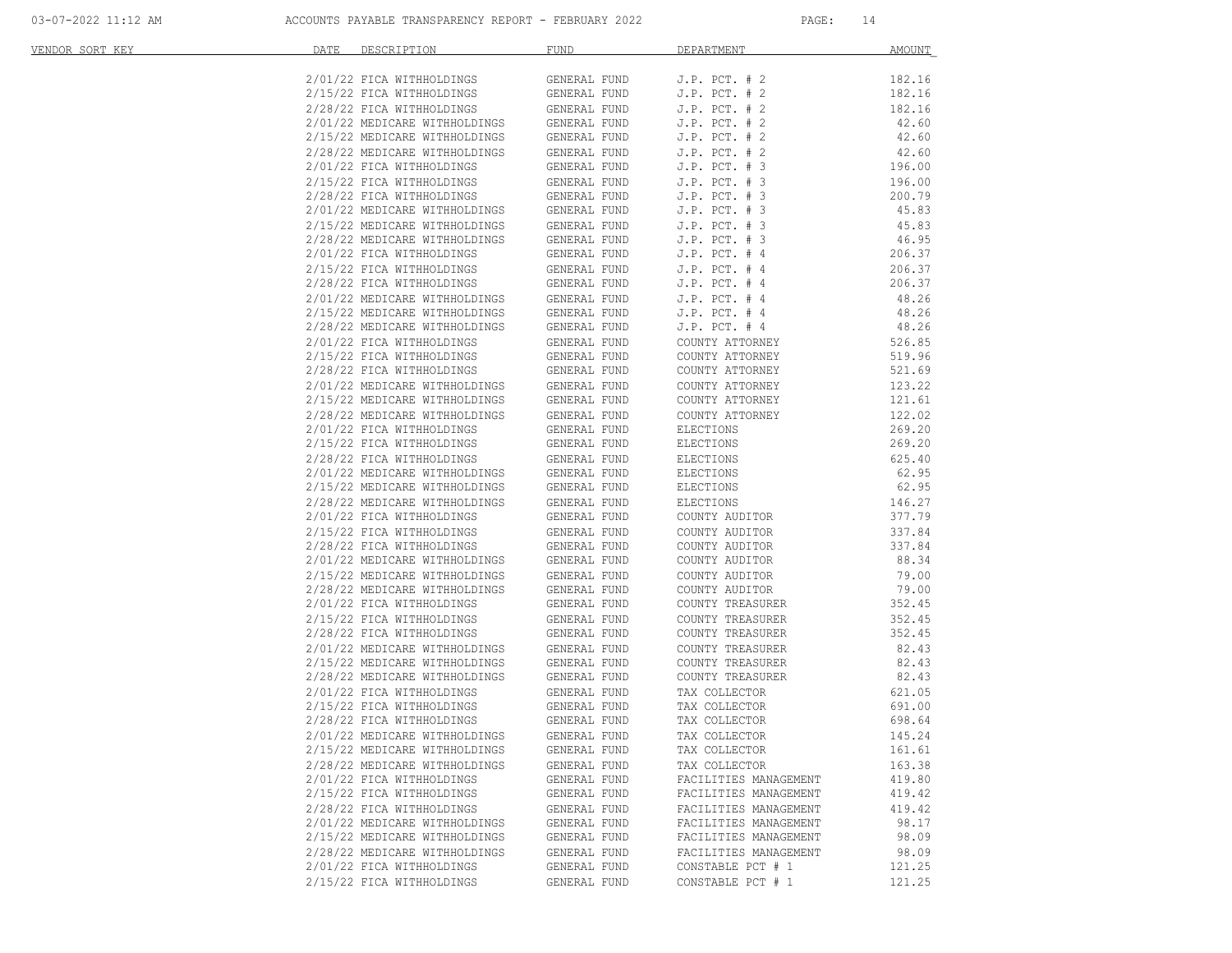| VENDOR SORT KEY | DATE<br>DESCRIPTION                                            | FUND                         | DEPARTMENT                             | AMOUNT         |
|-----------------|----------------------------------------------------------------|------------------------------|----------------------------------------|----------------|
|                 |                                                                |                              |                                        |                |
|                 | 2/28/22 FICA WITHHOLDINGS                                      | GENERAL FUND                 | CONSTABLE PCT # 1                      | 121.25         |
|                 | 2/01/22 MEDICARE WITHHOLDINGS                                  | GENERAL FUND                 | CONSTABLE PCT # 1                      | 28.36          |
|                 | 2/15/22 MEDICARE WITHHOLDINGS                                  | GENERAL FUND                 | CONSTABLE PCT # 1                      | 28.36          |
|                 | 2/28/22 MEDICARE WITHHOLDINGS                                  | GENERAL FUND                 | CONSTABLE PCT # 1                      | 28.36          |
|                 | 2/01/22 FICA WITHHOLDINGS                                      | GENERAL FUND                 | CONSTABLE PCT # 2                      | 108.45         |
|                 | 2/15/22 FICA WITHHOLDINGS                                      | GENERAL FUND                 | CONSTABLE PCT # 2<br>CONSTABLE PCT # 2 | 108.45         |
|                 | 2/28/22 FICA WITHHOLDINGS                                      | GENERAL FUND                 |                                        | 108.45         |
|                 | 2/01/22 MEDICARE WITHHOLDINGS                                  | GENERAL FUND                 | CONSTABLE PCT # 2                      | 25.36          |
|                 | 2/15/22 MEDICARE WITHHOLDINGS                                  | GENERAL FUND                 | CONSTABLE PCT # 2                      | 25.36          |
|                 | 2/28/22 MEDICARE WITHHOLDINGS                                  | GENERAL FUND                 | CONSTABLE PCT # 2                      | 25.36          |
|                 | 2/01/22 FICA WITHHOLDINGS                                      | GENERAL FUND                 | CONSTABLE PCT # 3<br>CONSTABLE PCT # 3 | 121.06         |
|                 | 2/15/22 FICA WITHHOLDINGS                                      | GENERAL FUND                 |                                        | 121.06         |
|                 | 2/28/22 FICA WITHHOLDINGS                                      | GENERAL FUND                 | CONSTABLE PCT # 3                      | 121.06         |
|                 | 2/01/22 MEDICARE WITHHOLDINGS                                  | GENERAL FUND                 | CONSTABLE PCT # 3                      | 28.31          |
|                 | 2/15/22 MEDICARE WITHHOLDINGS                                  | GENERAL FUND                 | CONSTABLE PCT # 3<br>CONSTABLE PCT # 3 | 28.31          |
|                 | 2/28/22 MEDICARE WITHHOLDINGS                                  | GENERAL FUND                 |                                        | 28.31          |
|                 | 2/01/22 FICA WITHHOLDINGS                                      | GENERAL FUND                 | CONSTABLE PCT # 4                      | 119.42         |
|                 | 2/15/22 FICA WITHHOLDINGS                                      | GENERAL FUND                 | CONSTABLE PCT # 4                      | 119.42         |
|                 | 2/28/22 FICA WITHHOLDINGS                                      | GENERAL FUND                 | CONSTABLE PCT # 4                      | 119.42         |
|                 | 2/01/22 MEDICARE WITHHOLDINGS<br>2/15/22 MEDICARE WITHHOLDINGS | GENERAL FUND<br>GENERAL FUND | CONSTABLE PCT # 4<br>CONSTABLE PCT # 4 | 27.93<br>27.93 |
|                 | 2/28/22 MEDICARE WITHHOLDINGS                                  | GENERAL FUND                 | CONSTABLE PCT # 4                      | 27.93          |
|                 | 2/01/22 FICA WITHHOLDINGS                                      | GENERAL FUND                 | JAIL                                   | 1,781.73       |
|                 | 2/15/22 FICA WITHHOLDINGS                                      |                              |                                        | 1,845.59       |
|                 | 2/28/22 FICA WITHHOLDINGS                                      | GENERAL FUND<br>GENERAL FUND | JAIL<br>JAIL                           | 1,738.28       |
|                 | 2/01/22 MEDICARE WITHHOLDINGS                                  | GENERAL FUND                 | JAIL                                   | 416.68         |
|                 | 2/15/22 MEDICARE WITHHOLDINGS                                  | GENERAL FUND                 | JAIL                                   | 431.62         |
|                 | 2/28/22 MEDICARE WITHHOLDINGS                                  | GENERAL FUND                 | JAIL                                   | 406.53         |
|                 | 2/01/22 FICA WITHHOLDINGS                                      | GENERAL FUND                 | SHERIFF                                | 4,180.28       |
|                 | 2/15/22 FICA WITHHOLDINGS                                      | GENERAL FUND                 | SHERIFF                                | 4,374.13       |
|                 | 2/28/22 FICA WITHHOLDINGS                                      | GENERAL FUND                 | SHERIFF                                | 4,284.64       |
|                 | 2/01/22 MEDICARE WITHHOLDINGS                                  | GENERAL FUND                 | SHERIFF                                | 977.65         |
|                 | 2/15/22 MEDICARE WITHHOLDINGS                                  | GENERAL FUND                 | SHERIFF                                | 1,022.97       |
|                 | 2/28/22 MEDICARE WITHHOLDINGS                                  | GENERAL FUND                 | SHERIFF                                | 1,002.04       |
|                 | 2/01/22 FICA WITHHOLDINGS                                      | GENERAL FUND                 | JUVENILE CORRECTIONS                   | 309.20         |
|                 | 2/15/22 FICA WITHHOLDINGS                                      | GENERAL FUND                 | JUVENILE CORRECTIONS                   | 309.20         |
|                 | 2/28/22 FICA WITHHOLDINGS                                      | GENERAL FUND                 | JUVENILE CORRECTIONS                   | 309.20         |
|                 | 2/01/22 MEDICARE WITHHOLDINGS                                  | GENERAL FUND                 | JUVENILE CORRECTIONS                   | 72.30          |
|                 | 2/15/22 MEDICARE WITHHOLDINGS                                  | GENERAL FUND                 | JUVENILE CORRECTIONS                   | 72.30          |
|                 | 2/28/22 MEDICARE WITHHOLDINGS                                  | GENERAL FUND                 | JUVENILE CORRECTIONS                   | 72.30          |
|                 | 2/01/22 FICA WITHHOLDINGS                                      | GENERAL FUND                 | HIGHWAY PATROL                         | 99.48          |
|                 | 2/15/22 FICA WITHHOLDINGS                                      | GENERAL FUND                 | HIGHWAY PATROL                         | 99.48          |
|                 | 2/28/22 FICA WITHHOLDINGS                                      | GENERAL FUND                 | HIGHWAY PATROL                         | 99.48          |
|                 | 2/01/22 MEDICARE WITHHOLDINGS                                  | GENERAL FUND                 | HIGHWAY PATROL                         | 23.27          |
|                 | 2/15/22 MEDICARE WITHHOLDINGS                                  | GENERAL FUND                 | HIGHWAY PATROL                         | 23.27          |
|                 | 2/28/22 MEDICARE WITHHOLDINGS                                  | GENERAL FUND                 | HIGHWAY PATROL                         | 23.27          |
|                 | 2/01/22 FICA WITHHOLDINGS                                      | GENERAL FUND                 | HEALTH & WELFARE                       | 47.69          |
|                 | 2/15/22 FICA WITHHOLDINGS                                      | GENERAL FUND                 | HEALTH & WELFARE                       | 47.69          |
|                 | 2/28/22 FICA WITHHOLDINGS                                      | GENERAL FUND                 | HEALTH & WELFARE                       | 47.69          |
|                 | 2/01/22 MEDICARE WITHHOLDINGS                                  | GENERAL FUND                 | HEALTH & WELFARE                       | 11.15          |
|                 | 2/15/22 MEDICARE WITHHOLDINGS                                  | GENERAL FUND                 | HEALTH & WELFARE                       | 11.15          |
|                 | 2/28/22 MEDICARE WITHHOLDINGS                                  | GENERAL FUND                 | HEALTH & WELFARE                       | 11.15          |
|                 | 2/01/22 FICA WITHHOLDINGS                                      | GENERAL FUND                 | COUNTY EXTENSION                       | 92.11          |
|                 | 2/15/22 FICA WITHHOLDINGS                                      | GENERAL FUND                 | COUNTY EXTENSION                       | 92.11          |
|                 | 2/28/22 FICA WITHHOLDINGS                                      | GENERAL FUND                 | COUNTY EXTENSION                       | 92.11          |
|                 | 2/01/22 MEDICARE WITHHOLDINGS                                  | GENERAL FUND                 | COUNTY EXTENSION                       | 21.54          |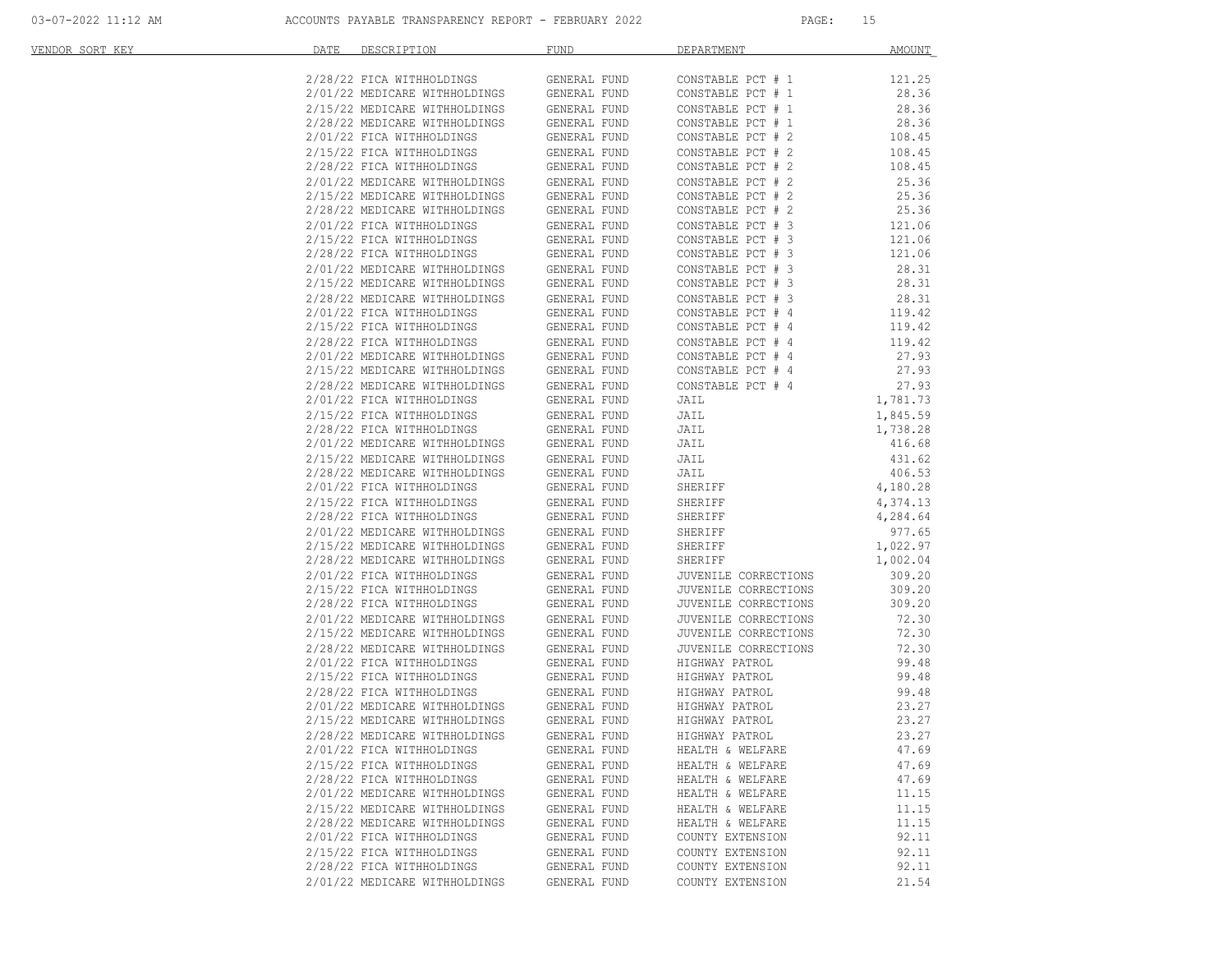| VENDOR SORT KEY | DESCRIPTION DESCRIPTION<br>DATE                                                                                                                                                            | <b>FUND</b><br>DEPARTMENT                                                                                                                                                                                                                    | <b>AMOUNT</b>        |
|-----------------|--------------------------------------------------------------------------------------------------------------------------------------------------------------------------------------------|----------------------------------------------------------------------------------------------------------------------------------------------------------------------------------------------------------------------------------------------|----------------------|
|                 |                                                                                                                                                                                            |                                                                                                                                                                                                                                              | 21.54                |
|                 |                                                                                                                                                                                            |                                                                                                                                                                                                                                              | 21.54                |
|                 |                                                                                                                                                                                            |                                                                                                                                                                                                                                              | 255.33               |
|                 |                                                                                                                                                                                            |                                                                                                                                                                                                                                              | 255.33               |
|                 |                                                                                                                                                                                            |                                                                                                                                                                                                                                              | 255.33               |
|                 |                                                                                                                                                                                            | GENERAL FUND                                                                                                                                                                                                                                 | 59.71                |
|                 | 2/01/22 MEDICARE WITHHOLDINGS<br>2/15/22 MEDICARE WITHHOLDINGS                                                                                                                             | HUMAN RESOURCE<br>HUMAN RESOURCE<br>GENERAL FUND                                                                                                                                                                                             | 59.71                |
|                 |                                                                                                                                                                                            |                                                                                                                                                                                                                                              | 59.71                |
|                 | 2/28/22 MEDICARE WITHHOLDINGS<br>2/01/22 FICA WITHHOLDINGS<br>2/15/22 FICA WITHHOLDINGS                                                                                                    |                                                                                                                                                                                                                                              | 65.46                |
|                 |                                                                                                                                                                                            |                                                                                                                                                                                                                                              | 67.59                |
|                 |                                                                                                                                                                                            |                                                                                                                                                                                                                                              | 79.66                |
|                 | 2/28/22 FICA WITHHOLDINGS<br>2/01/22 MEDICARE WITHHOLDINGS                                                                                                                                 | GENERAL FUND HUMAN RESOURCE<br>GENERAL FUND VETERANS SERVICE<br>GENERAL FUND VETERANS SERVICE<br>GENERAL FUND VETERANS SERVICE<br>GENERAL FUND VETERANS SERVICE<br>GENERAL FUND VETERANS SERVICE<br>GENERAL FUND VETERANS SERVICE<br>GENERAL | 15.31                |
|                 |                                                                                                                                                                                            |                                                                                                                                                                                                                                              | 15.81                |
|                 |                                                                                                                                                                                            |                                                                                                                                                                                                                                              | 18.63                |
|                 | 2/15/22 MEDICARE WITHHOLDINGS<br>2/28/22 MEDICARE WITHHOLDINGS<br>2/15/22 FICA WITHHOLDINGS<br>2/15/22 HECA WITHHOLDINGS<br>2/15/22 MEDICARE WITHHOLDINGS<br>2/15/22 MEDICARE WITHHOLDINGS | OPERATION LONE STA NON-DEPARTMENTAL 165.73                                                                                                                                                                                                   |                      |
|                 |                                                                                                                                                                                            |                                                                                                                                                                                                                                              | 486.60               |
|                 |                                                                                                                                                                                            | OPERATION LONE STA NON-DEPARTMENTAL<br>OPERATION LONE STA NON-DEPARTMENTAL                                                                                                                                                                   | 38.76                |
|                 | 2/28/22 MEDICARE WITHHOLDINGS                                                                                                                                                              | OPERATION LONE STA NON-DEPARTMENTAL                                                                                                                                                                                                          | 113.80               |
|                 | 2/01/22 FICA WITHHOLDINGS                                                                                                                                                                  | ROAD & BRIDGE FUND ROAD & BRIDGE                                                                                                                                                                                                             | 3,480.12             |
|                 |                                                                                                                                                                                            | ROAD & BRIDGE FUND ROAD & BRIDGE                                                                                                                                                                                                             |                      |
|                 | 2/15/22 FICA WITHHOLDINGS<br>2/28/22 FICA WITHHOLDINGS                                                                                                                                     | ROAD & BRIDGE FUND ROAD & BRIDGE                                                                                                                                                                                                             | 3,453.75<br>3,480.11 |
|                 |                                                                                                                                                                                            |                                                                                                                                                                                                                                              | 813.94               |
|                 |                                                                                                                                                                                            | $2/01/22$ MEDICARE WITHHOLDINGS ROAD & BRIDGE FUND ROAD & BRIDGE $2/15/22$ MEDICARE WITHHOLDINGS ROAD & BRIDGE FUND ROAD & BRIDGE                                                                                                            | 807.76               |
|                 |                                                                                                                                                                                            |                                                                                                                                                                                                                                              | 813.93               |
|                 |                                                                                                                                                                                            |                                                                                                                                                                                                                                              | 312.65               |
|                 |                                                                                                                                                                                            |                                                                                                                                                                                                                                              | 313.02               |
|                 |                                                                                                                                                                                            | 2/15/22 MEDICARE WITHHOLDINGS<br>2/01/22 FICA WITHHOLDINGS<br>2/01/22 FICA WITHHOLDINGS<br>2/01/22 FICA WITHHOLDINGS<br>2/15/22 FICA WITHHOLDINGS<br>2/15/22 MEDICARE WITHHOLDINGS<br>2/15/22 MEDICARE WITHHOLDINGS<br>2/15/22 MEDICARE WITH | 303.09               |
|                 |                                                                                                                                                                                            |                                                                                                                                                                                                                                              | 73.12                |
|                 |                                                                                                                                                                                            |                                                                                                                                                                                                                                              | 73.20                |
|                 |                                                                                                                                                                                            |                                                                                                                                                                                                                                              | 70.89                |
|                 |                                                                                                                                                                                            |                                                                                                                                                                                                                                              | 44.68                |
|                 | 2/15/22 FICA WITHHOLDINGS                                                                                                                                                                  | COUNTY CLERK RECOR NON-DEPARTMENTAL                                                                                                                                                                                                          | 44.13                |
|                 | 2/13/22 FICA WITHHOLDINGS<br>2/28/22 FICA WITHHOLDINGS<br>2/01/22 MEDICARE WITHHOLDINGS<br>2/15/22 MEDICARE WITHHOLDINGS<br>2/28/22 MEDICARE WITHHOLDINGS<br>2/01/22 FICA WITHHOLDINGS     | COUNTY CLERK RECOR NON-DEPARTMENTAL                                                                                                                                                                                                          | 46.81                |
|                 |                                                                                                                                                                                            |                                                                                                                                                                                                                                              | 10.45                |
|                 |                                                                                                                                                                                            | COUNTY CLERK RECOR NON-DEPARTMENTAL<br>COUNTY CLERK RECOR NON-DEPARTMENTAL                                                                                                                                                                   | 10.32                |
|                 |                                                                                                                                                                                            |                                                                                                                                                                                                                                              | 10.95                |
|                 |                                                                                                                                                                                            | COUNTY CLERK RECOR NON-DEPARTMENTAL<br>TX JUVENILE PROBAT BASIC SUPERVISION                                                                                                                                                                  | 154.41               |
|                 |                                                                                                                                                                                            |                                                                                                                                                                                                                                              | 154.41               |
|                 |                                                                                                                                                                                            |                                                                                                                                                                                                                                              | 154.41               |
|                 |                                                                                                                                                                                            | 2/01/22 FICA WITHHOLDINGS<br>2/15/22 FICA WITHHOLDINGS<br>2/28/22 FICA WITHHOLDINGS<br>2/01/22 MEDICARE WITHHOLDINGS<br>2/15/22 MEDICARE WITHHOLDINGS<br>2/15/22 MEDICARE WITHHOLDINGS<br>2/15/22 FICA WITHHOLDINGS<br>2/16/22 FICA WITHHOLD | 36.11                |
|                 |                                                                                                                                                                                            |                                                                                                                                                                                                                                              | 36.11                |
|                 |                                                                                                                                                                                            |                                                                                                                                                                                                                                              | 36.11                |
|                 |                                                                                                                                                                                            |                                                                                                                                                                                                                                              | $149.12$<br>$149.12$ |
|                 |                                                                                                                                                                                            |                                                                                                                                                                                                                                              |                      |
|                 |                                                                                                                                                                                            | $2/28/22$ FICA WITHHOLDINGS $$\tt TX$ JUVENILE PROBAT COMMUNITY PROGRAM                                                                                                                                                                      | 149.12               |
|                 |                                                                                                                                                                                            | 2/01/22 MEDICARE WITHHOLDINGS TX JUVENILE PROBAT COMMUNITY PROGRAM 34.88                                                                                                                                                                     |                      |
|                 | 2/15/22 MEDICARE WITHHOLDINGS                                                                                                                                                              | TX JUVENILE PROBAT COMMUNITY PROGRAM                                                                                                                                                                                                         | 34.88                |
|                 | 2/28/22 MEDICARE WITHHOLDINGS                                                                                                                                                              | TX JUVENILE PROBAT COMMUNITY PROGRAM                                                                                                                                                                                                         | 34.88                |
|                 | 2/01/22 FICA WITHHOLDINGS                                                                                                                                                                  | TX JUVENILE PROBAT COMMITMENT DIVERSION                                                                                                                                                                                                      | 16.99                |
|                 | 2/15/22 FICA WITHHOLDINGS                                                                                                                                                                  | TX JUVENILE PROBAT COMMITMENT DIVERSION                                                                                                                                                                                                      | 16.99                |
|                 | 2/28/22 FICA WITHHOLDINGS                                                                                                                                                                  | TX JUVENILE PROBAT COMMITMENT DIVERSION                                                                                                                                                                                                      | 16.99                |
|                 | 2/01/22 MEDICARE WITHHOLDINGS                                                                                                                                                              | TX JUVENILE PROBAT COMMITMENT DIVERSION                                                                                                                                                                                                      | 3.97                 |
|                 | 2/15/22 MEDICARE WITHHOLDINGS                                                                                                                                                              | TX JUVENILE PROBAT COMMITMENT DIVERSION                                                                                                                                                                                                      | 3.97                 |
|                 | 2/28/22 MEDICARE WITHHOLDINGS                                                                                                                                                              | TX JUVENILE PROBAT COMMITMENT DIVERSION                                                                                                                                                                                                      | 3.97                 |
|                 | 2/01/22 FEDERAL WITHHOLDINGS                                                                                                                                                               | FRIO COUNTY PAYROL NON-DEPARTMENTAL                                                                                                                                                                                                          | 20,384.05            |
|                 | 2/15/22 FEDERAL WITHHOLDINGS                                                                                                                                                               | FRIO COUNTY PAYROL NON-DEPARTMENTAL                                                                                                                                                                                                          | 20,780.07            |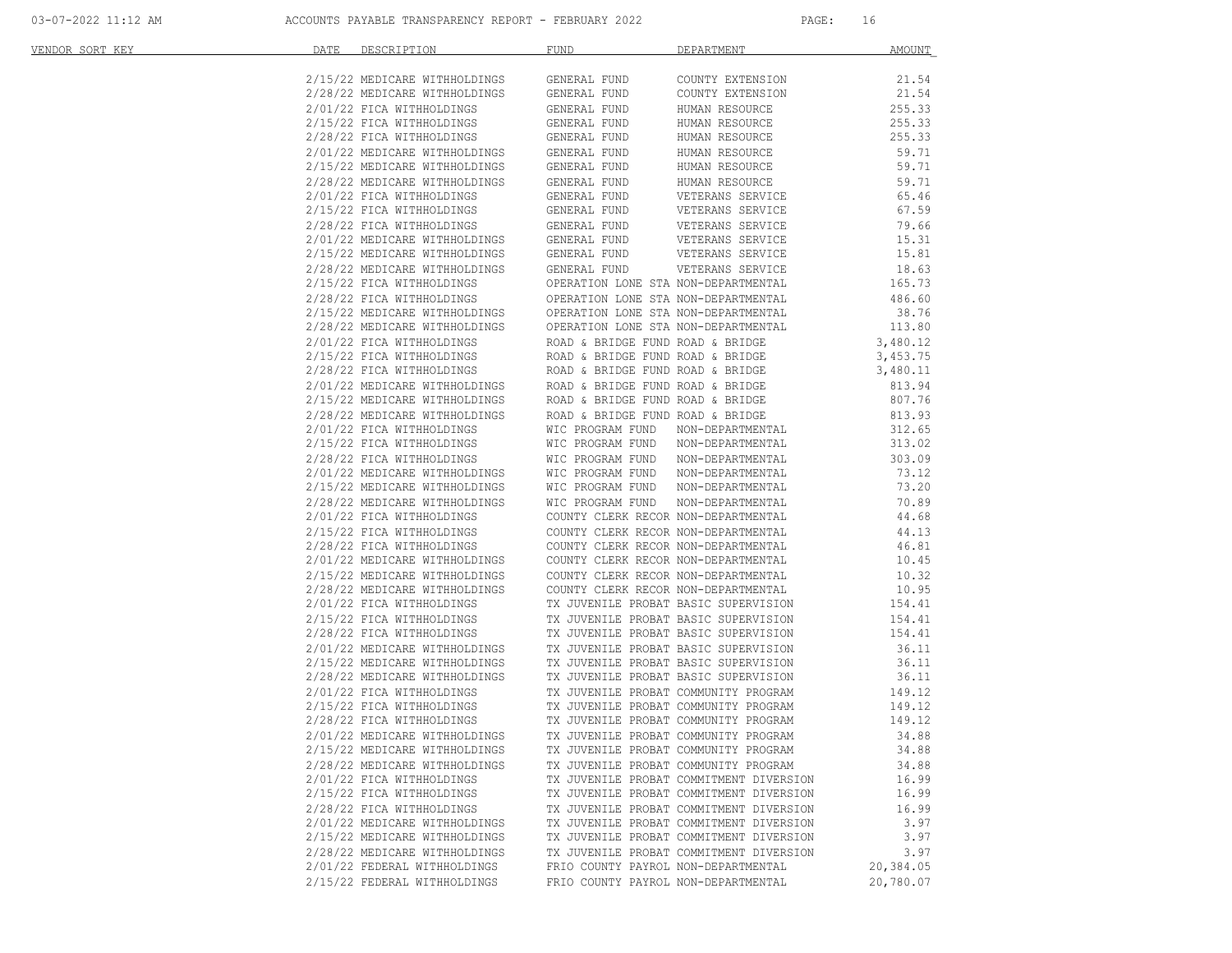| 03-07-2022 11:12 AM                                                                                          |      | ACCOUNTS PAYABLE TRANSPARENCY REPORT - FEBRUARY 2022                                                                                                                                                                                                                                                                                |                                                                                                                                                          | PAGE:                                                                          | 17                                                                                                 |
|--------------------------------------------------------------------------------------------------------------|------|-------------------------------------------------------------------------------------------------------------------------------------------------------------------------------------------------------------------------------------------------------------------------------------------------------------------------------------|----------------------------------------------------------------------------------------------------------------------------------------------------------|--------------------------------------------------------------------------------|----------------------------------------------------------------------------------------------------|
| VENDOR SORT KEY                                                                                              | DATE | DESCRIPTION                                                                                                                                                                                                                                                                                                                         | FUND                                                                                                                                                     | DEPARTMENT                                                                     | AMOUNT                                                                                             |
|                                                                                                              |      | 2/28/22 FEDERAL WITHHOLDINGS<br>2/01/22 FICA WITHHOLDINGS<br>2/15/22 FICA WITHHOLDINGS<br>2/28/22 FICA WITHHOLDINGS<br>2/01/22 MEDICARE WITHHOLDINGS FRIO COUNTY PAYROL NON-DEPARTMENTAL<br>$2/15/22$ MEDICARE WITHHOLDINGS FRIO COUNTY PAYROL NON-DEPARTMENTAL $2/28/22$ MEDICARE WITHHOLDINGS FRIO COUNTY PAYROL NON-DEPARTMENTAL | FRIO COUNTY PAYROL NON-DEPARTMENTAL<br>FRIO COUNTY PAYROL NON-DEPARTMENTAL<br>FRIO COUNTY PAYROL NON-DEPARTMENTAL<br>FRIO COUNTY PAYROL NON-DEPARTMENTAL | TOTAL:                                                                         | 20,967.58<br>16,138.07<br>16,560.24<br>17,126.73<br>3,774.20<br>3,872.94<br>4,005.44<br>185,086.94 |
| KARNES COUNTY                                                                                                |      | 2/07/22 INMATE MEDICAL DECEMBER 20 GENERAL FUND<br>2/07/22 INMATE HOUSING DECEMBER 20 GENERAL FUND                                                                                                                                                                                                                                  |                                                                                                                                                          | JAIL<br>JAIL<br>TOTAL:                                                         | 201.27<br>5,490.00<br>5,691.27                                                                     |
| KJ OILFIELD SERVICES LLC                                                                                     |      | 2/15/22 WIC ROOFING CONTRACT 40% GENERAL FUND                                                                                                                                                                                                                                                                                       |                                                                                                                                                          | FACILITIES MANAGEMENT<br>TOTAL:                                                | 35,100.00<br>35,100.00                                                                             |
| LABORATORY CORPORATION OF AMERICA                                                                            |      | 2/07/22 CPT 80053 G. GONZALES<br>2/07/22 CPT 80061 G. GONZALES<br>2/07/22 CPT 84443 G. GONZALES<br>2/07/22 CPT 80050 R. CHAVERA<br>2/07/22 CPT 81003 R. CHAVERA<br>2/07/22 CPT 80061 R. CHAVERA<br>2/15/22 CPT 80050 B. NIAU<br>2/15/22 CPT 81003 B. NIAU<br>2/15/22 CPT 80061 B. NIAU                                              | GENERAL FUND<br>GENERAL FUND<br>GENERAL FUND<br>GENERAL FUND<br>GENERAL FUND<br>GENERAL FUND<br>GENERAL FUND<br>GENERAL FUND<br>GENERAL FUND             | JAIL<br>JAIL<br>JAIL<br>JAIL<br>JAIL<br>JAIL<br>JAIL<br>JAIL<br>JAIL<br>TOTAL: | 8.87<br>11.25<br>14.11<br>34.45<br>1.89<br>11.25<br>34.45<br>1.89<br>11.25<br>129.41               |
| LEGAL SHIELD                                                                                                 |      | 2/11/22 LEGAL SHIELD GROUP#0105723 FRIO COUNTY PAYROL NON-DEPARTMENTAL<br>2/11/22 LEGAL SHIELD GROUP#0105723 FRIO COUNTY PAYROL NON-DEPARTMENTAL                                                                                                                                                                                    |                                                                                                                                                          | TOTAL:                                                                         | 23.93<br>23.93<br>47.86                                                                            |
| LEXIS - NEXIS                                                                                                |      | 2/07/22 MO SVC JANUARY 2022<br>2/07/22 MO SVC JAN 2022 JP2 GENERAL FUND                                                                                                                                                                                                                                                             | GENERAL FUND                                                                                                                                             | DISTRICT COURT<br>$J.P.$ PCT. $# 2$<br>TOTAL:                                  | 84.00<br>70.12<br>154.12                                                                           |
| LIBERTY NATIONAL LIFE INS. CO.                                                                               |      | 2/11/22 LIFE INS<br>$2/11/22$ LIFE INS                                                                                                                                                                                                                                                                                              | FRIO COUNTY PAYROL NON-DEPARTMENTAL<br>FRIO COUNTY PAYROL NON-DEPARTMENTAL                                                                               | TOTAL:                                                                         | 154.07<br>154.07<br>308.14                                                                         |
| LOU'S GLOVES, INC                                                                                            |      | 2/07/22 (10) GLOVES LRG<br>2/07/22 (10) GLOVES MEDIUM                                                                                                                                                                                                                                                                               | GENERAL FUND<br>GENERAL FUND                                                                                                                             | SHERIFF<br>SHERIFF<br>TOTAL:                                                   | 219.00<br>219.00<br>438.00                                                                         |
| M & M TOWING SERVICE                                                                                         |      | 2/15/22 ABV TOW 2019 FORD PK<br>2/15/22 EXTRA PERSON                                                                                                                                                                                                                                                                                | ABANDONED VEHICLE ABANDONED VEHICLE                                                                                                                      | ABANDONED VEHICLE ABANDONED VEHICLE<br>TOTAL:                                  | 225.00<br>60.00<br>285.00                                                                          |
| MICHELLE MALDONADO                                                                                           |      | 2/07/22 2 TRIPS TO DILLEY 2/01/202 WIC PROGRAM FUND NON-DEPARTMENTAL<br>2/22/22 MILEAGE TO DILLEY 2/15/202 WIC PROGRAM FUND NON-DEPARTMENTAL                                                                                                                                                                                        |                                                                                                                                                          | TOTAL:                                                                         | 40.48<br>20.24<br>60.72                                                                            |
| LUCINDA CANAVAN MANTZ                                                                                        |      | 2/22/22 CAUSE# 21-03-00052-CVF A. GENERAL FUND                                                                                                                                                                                                                                                                                      |                                                                                                                                                          | DISTRICT COURT<br>TOTAL:                                                       | 150.00<br>150.00                                                                                   |
| MARTIN MARIETTA MATERIALS SOUTHWEST, L 2/07/22 21.24 TONS MAN SAND 0-30 # FM & LATERAL ROAD NON-DEPARTMENTAL |      | 2/15/22 118.01 TONS 3/4 MATERIALS FM & LATERAL ROAD NON-DEPARTMENTAL                                                                                                                                                                                                                                                                |                                                                                                                                                          |                                                                                | 318.60<br>737.58                                                                                   |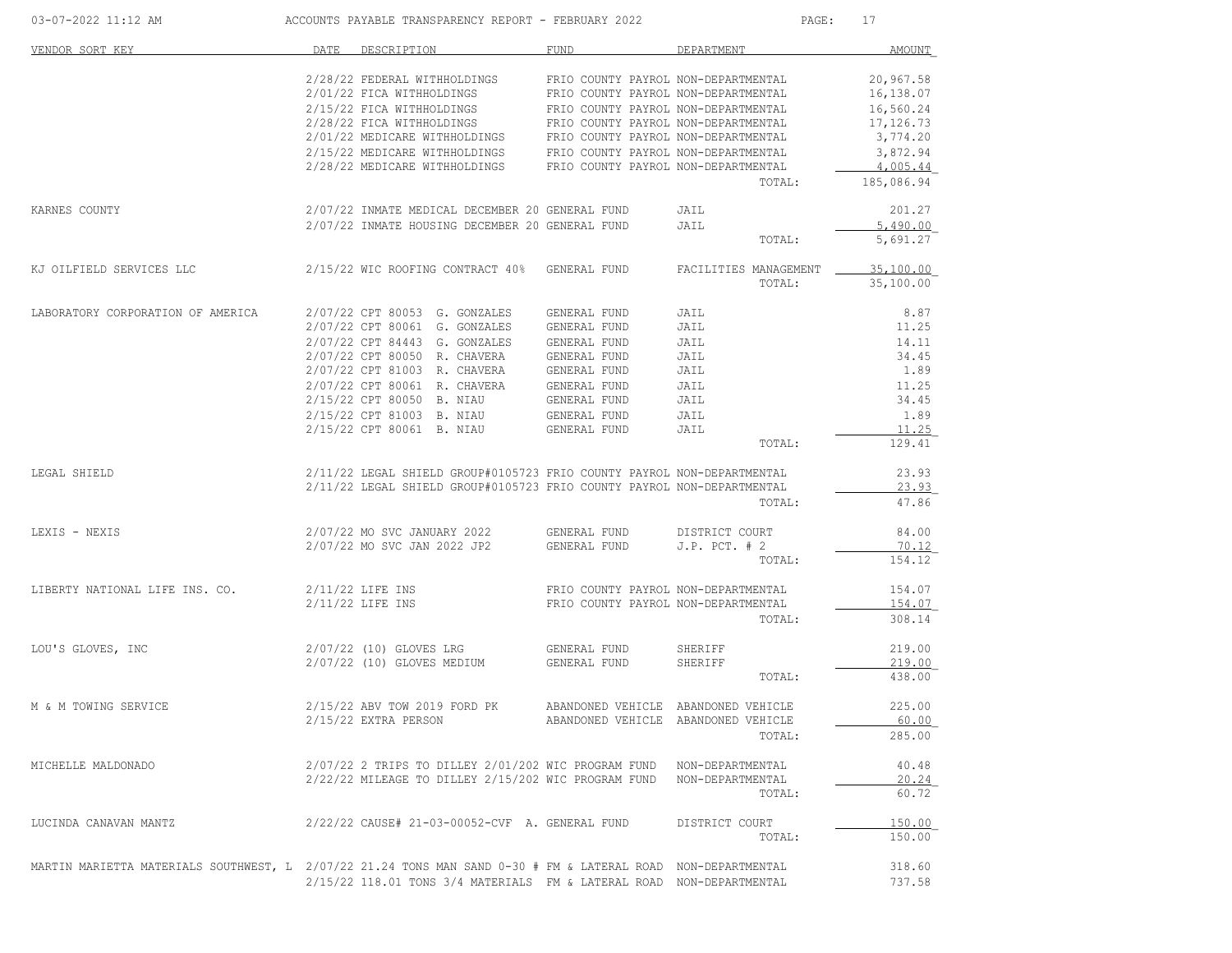| 03-07-2022 11:12 AM ACCOUNTS PAYABLE TRANSPARENCY REPORT - FEBRUARY 2022 |                                                                                                                                                 |                                  | PAGE:                                          | 18               |
|--------------------------------------------------------------------------|-------------------------------------------------------------------------------------------------------------------------------------------------|----------------------------------|------------------------------------------------|------------------|
| VENDOR SORT KEY                                                          | DATE DESCRIPTION                                                                                                                                | FUND                             | DEPARTMENT                                     | AMOUNT           |
|                                                                          | 2/15/22 118.51 TONS 3/4 MATERIALS FM & LATERAL ROAD NON-DEPARTMENTAL                                                                            |                                  |                                                | 740.70           |
|                                                                          |                                                                                                                                                 |                                  | TOTAL:                                         | 1,796.88         |
| PEDRO MARTINEZ                                                           | $2/15/22$ MEALS $3/7-3/10/22$ INVESTME GENERAL FUND COUNTY TREASURER $2/15/22$ MILEAGE $3/7-3/10/22$ INVEST GENERAL FUND COUNTY TREASURER       |                                  |                                                | 206.50           |
|                                                                          |                                                                                                                                                 |                                  | TOTAL:                                         | 118.17<br>324.67 |
| MAVERICK TECHNOLOGY SERVICES LLC                                         | 2/07/22 WIRELESS LAPEL MICROPHONE AMERICAN RESCUE PL NON-DEPARTMENTAL                                                                           |                                  |                                                | 1,300.00         |
|                                                                          | 2/07/22 INSTALL LAPEL MICS AMERICAN RESCUE PL NON-DEPARTMENTAL                                                                                  |                                  |                                                | 300.00           |
|                                                                          | $2/07/22$ DUAL XLR TO SINGLE AMERICAN RESCUE PL NON-DEPARTMENTAL                                                                                |                                  |                                                | 100.00           |
|                                                                          | $2/07/22$ XLR CABLE & MICS CON AMERICAN RESCUE PL NON-DEPARTMENTAL                                                                              |                                  |                                                | 100.00           |
|                                                                          |                                                                                                                                                 |                                  | TOTAL:                                         | 1,800.00         |
| MEDINA ELECTRIC COOP., INC.                                              | $2/15/22$ METER # 82252 PCT # 4 GENERAL FUND                                                                                                    |                                  | FACILITIES MANAGEMENT                          | 201.89           |
|                                                                          | 2/15/22 METER # 78026 BIGFOOT GENERAL FUND                                                                                                      |                                  | FACILITIES MANAGEMENT                          | 121.45           |
|                                                                          | 2/15/22 LIGHT @ VAUGHN/ARMADILLO GENERAL FUND                                                                                                   |                                  | FACILITIES MANAGEMENT                          | 10.30            |
|                                                                          | 2/15/22 LIGHT @ HORIZON WEST GENERAL FUND                                                                                                       |                                  | FACILITIES MANAGEMENT                          | 12.65            |
|                                                                          | 2/15/22 METER # 96112 RESTROOMS GENERAL FUND                                                                                                    |                                  | FACILITIES MANAGEMENT                          | 261.34           |
|                                                                          | 2/15/22 LIGHT @ 1 ARMADILLO ROAD GENERAL FUND                                                                                                   |                                  | FACILITIES MANAGEMENT                          | 10.30            |
|                                                                          | 2/15/22 SECURITY 2 ARMADILLO ROAD GENERAL FUND                                                                                                  |                                  | FACILITIES MANAGEMENT                          | 10.30            |
|                                                                          | 2/15/22 LIGHT # 3 ARMADILLO ROAD GENERAL FUND                                                                                                   |                                  | FACILITIES MANAGEMENT                          | 10.30            |
|                                                                          | 2/15/22 HILLTOP CR 4600 P GENERAL FUND                                                                                                          |                                  | FACILITIES MANAGEMENT                          | 10.30            |
|                                                                          | 2/15/22 CR 4600 HILLTOP SUB DIVISI GENERAL FUND                                                                                                 |                                  | FACILITIES MANAGEMENT                          | 10.30            |
|                                                                          | 2/15/22 CR 4600 NR                                                                                                                              | GENERAL FUND                     | FACILITIES MANAGEMENT                          | 10.30            |
|                                                                          | 2/15/22 CR 4600 M                                                                                                                               | GENERAL FUND                     | FACILITIES MANAGEMENT<br>FACILITIES MANAGEMENT | 10.30            |
|                                                                          | 2/15/22 CR 4605 HILLTOP SUB DIVISI GENERAL FUND                                                                                                 |                                  |                                                | 10.30            |
|                                                                          | 2/15/22 CR 4600 HILLTOP SUBDIVISIO GENERAL FUND<br>2/15/22 CR 4604 HILLTOP SUBDIVISIO GENERAL FUND                                              |                                  | FACILITIES MANAGEMENT                          | 10.30            |
|                                                                          | 2/15/22 CR 4604 HILLTOP                                                                                                                         | GENERAL FUND                     | FACILITIES MANAGEMENT<br>FACILITIES MANAGEMENT | 10.30<br>10.30   |
|                                                                          | 2/15/22 SECURITY LIGHT ACCT #5023 GENERAL FUND                                                                                                  |                                  |                                                |                  |
|                                                                          | 2/15/22 SECURITY LIGHT ACCT # 5024 GENERAL FUND                                                                                                 |                                  | FACILITIES MANAGEMENT<br>FACILITIES MANAGEMENT | 10.30<br>10.30   |
|                                                                          | 2/15/22 HELICOPTER LANDING PAD GENERAL FUND                                                                                                     |                                  |                                                | 35.00            |
|                                                                          | 2/15/22 BIGFOOT COMMUNITY CENTER GENERAL FUND                                                                                                   |                                  | FACILITIES MANAGEMENT<br>FACILITIES MANAGEMENT | 36.47            |
|                                                                          | 2/15/22 EMS HELO PAD BIGFOOT GENERAL FUND                                                                                                       |                                  | FACILITIES MANAGEMENT                          | 35.00            |
|                                                                          | $2/15/22$ PAVILION                                                                                                                              | GENERAL FUND                     | FACILITIES MANAGEMENT                          | 51.30            |
|                                                                          |                                                                                                                                                 |                                  |                                                | 10.61            |
|                                                                          | $2/15/22$ SECURITY LIGHT 35 & CR 460 GENERAL FUND FACILITIES MANAGEMENT $2/15/22$ SECURITY LIGHT 35 & CR 460 GENERAL FUND FACILITIES MANAGEMENT |                                  |                                                | 10.61            |
|                                                                          |                                                                                                                                                 |                                  |                                                | 10.61            |
|                                                                          | $2/15/22$ SECURITY LIGHT 35 & CR 460 GENERAL FUND FACILITIES MANAGEMENT $2/15/22$ SECURITY LIGHT 35 & CR 460 GENERAL FUND FACILITIES MANAGEMENT |                                  |                                                | 10.61            |
|                                                                          |                                                                                                                                                 |                                  | TOTAL:                                         | 941.74           |
| MEDINA GLASS, LLC                                                        | $2/22/22$ WINDSHIELD 2013 FORD F350 ROAD & BRIDGE FUND ROAD & BRIDGE                                                                            |                                  |                                                | 178.00           |
|                                                                          | $2/22/22$ LABOR TO REMOVE AND REPLAC ROAD & BRIDGE FUND ROAD & BRIDGE                                                                           |                                  |                                                | 145.00           |
|                                                                          | 2/22/22 URETHANE U418                                                                                                                           | ROAD & BRIDGE FUND ROAD & BRIDGE |                                                | 25.00            |
|                                                                          | 2/22/22 GLASS DISPOSAL FEE                                                                                                                      | ROAD & BRIDGE FUND ROAD & BRIDGE |                                                | 2.00             |
|                                                                          |                                                                                                                                                 |                                  | TOTAL:                                         | 350.00           |
| DELIA MENDEZ                                                             | 2/22/22 MEALS 3/20-3/22/22 P&A CON GENERAL FUND                                                                                                 |                                  | TAX COLLECTOR                                  | 160.00           |
|                                                                          | 2/22/22 MILEAGE 3/20-3/22/22 P&A C GENERAL FUND                                                                                                 |                                  | TAX COLLECTOR                                  | 343.98           |
|                                                                          |                                                                                                                                                 |                                  | TOTAL:                                         | 503.98           |
| METHODIST HOSPITAL SOUTH                                                 | 2/07/22 INMATE MEDICAL J. GALINDO GENERAL FUND                                                                                                  |                                  | JAIL                                           | 3.354.20         |
|                                                                          |                                                                                                                                                 |                                  | TOTAL:                                         | 3,354.20         |
| MOORE WATER SUPPLY CORPORATION                                           | $2/07/22$ MO SVC $12/22 - 1/24/2022$ GENERAL FUND                                                                                               |                                  | FACILITIES MANAGEMENT                          | 41.48            |
|                                                                          |                                                                                                                                                 |                                  | TOTAL:                                         | 41.48            |
|                                                                          |                                                                                                                                                 |                                  |                                                |                  |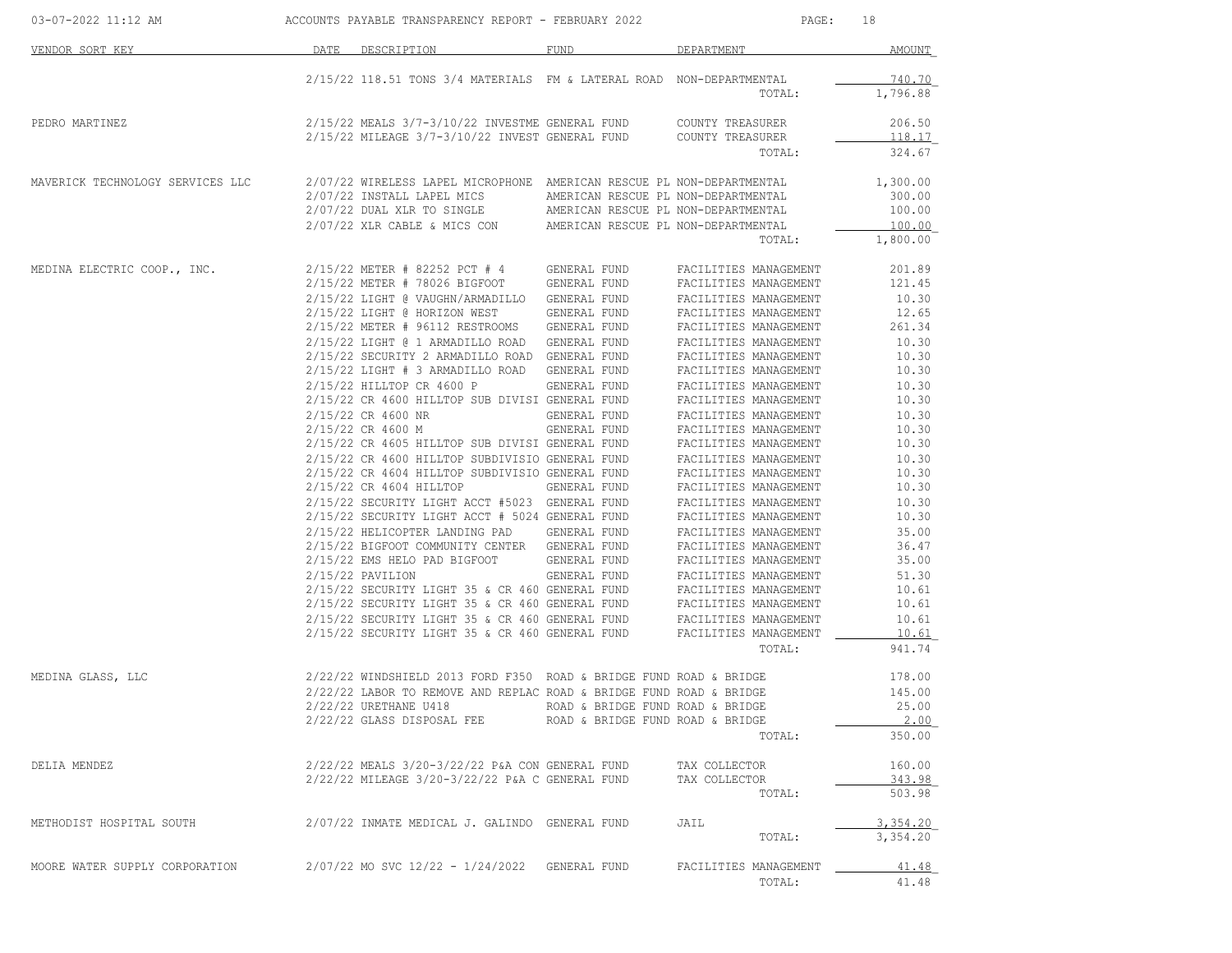| 03-07-2022 11:12 AM ACCOUNTS PAYABLE TRANSPARENCY REPORT - FEBRUARY 2022                                                                                                                                                             |                                                                                                                                           |      |                                     | PAGE: 19        |
|--------------------------------------------------------------------------------------------------------------------------------------------------------------------------------------------------------------------------------------|-------------------------------------------------------------------------------------------------------------------------------------------|------|-------------------------------------|-----------------|
| VENDOR SORT KEY                                                                                                                                                                                                                      | DATE DESCRIPTION                                                                                                                          | FUND | DEPARTMENT                          | AMOUNT          |
| MORALES USED AUTO PARTS                                                                                                                                                                                                              |                                                                                                                                           |      |                                     | 275.00          |
|                                                                                                                                                                                                                                      |                                                                                                                                           |      |                                     | 36.00           |
|                                                                                                                                                                                                                                      |                                                                                                                                           |      |                                     | 20.00           |
|                                                                                                                                                                                                                                      |                                                                                                                                           |      |                                     | 250.00          |
|                                                                                                                                                                                                                                      |                                                                                                                                           |      |                                     | 80.00           |
|                                                                                                                                                                                                                                      |                                                                                                                                           |      | TOTAL:                              | 661.00          |
|                                                                                                                                                                                                                                      |                                                                                                                                           |      |                                     |                 |
|                                                                                                                                                                                                                                      |                                                                                                                                           |      |                                     |                 |
|                                                                                                                                                                                                                                      |                                                                                                                                           |      |                                     |                 |
|                                                                                                                                                                                                                                      | 2/22/22 RECHARGED 2 1/2 ABC FIRE E GENERAL FUND FACILITIES MANAGEMENT 15.85                                                               |      |                                     |                 |
|                                                                                                                                                                                                                                      |                                                                                                                                           |      |                                     |                 |
|                                                                                                                                                                                                                                      |                                                                                                                                           |      |                                     |                 |
|                                                                                                                                                                                                                                      |                                                                                                                                           |      |                                     |                 |
|                                                                                                                                                                                                                                      |                                                                                                                                           |      |                                     | 107.50          |
|                                                                                                                                                                                                                                      |                                                                                                                                           |      |                                     | TOTAL: 1,940.45 |
| MUMME OIL, INC.                                                                                                                                                                                                                      | 2/22/22 1445 GALLONS DYED DIESEL FM & LATERAL ROAD NON-DEPARTMENTAL                                                                       |      |                                     | 4,550.31        |
|                                                                                                                                                                                                                                      |                                                                                                                                           |      | TOTAL:                              | 4,550.31        |
|                                                                                                                                                                                                                                      |                                                                                                                                           |      |                                     | 200.00          |
|                                                                                                                                                                                                                                      |                                                                                                                                           |      | TOTAL:                              | 200.00          |
| 00.00 1990.00 NATIONAL EXTIREMENT SOLUTIONS 2011/22 457 PLAN FRIO COUNTY PAYROL NON-DEPARTMENTAL 490.00<br>2/15/22 457 PLAN FRIO COUNTY PAYROL NON-DEPARTMENTAL 490.00<br>2/28/22 457 PLAN FRIO COUNTY PAYROL NON-DEPARTMENTAL 490.0 |                                                                                                                                           |      |                                     |                 |
|                                                                                                                                                                                                                                      |                                                                                                                                           |      |                                     |                 |
|                                                                                                                                                                                                                                      |                                                                                                                                           |      |                                     |                 |
|                                                                                                                                                                                                                                      |                                                                                                                                           |      | TOTAL:                              | 1,470.00        |
| NETPROTEC LLC                                                                                                                                                                                                                        | $2/22/22$ PORTAGE SUPPORT & MAINTENA GENERAL FUND J.P. PCT. # 1 262.50                                                                    |      |                                     |                 |
|                                                                                                                                                                                                                                      | $2/22/22$ PORTAGE SUPPORT & MAINTENA GENERAL FUND J.P. PCT. # 2<br>2/15/22 VIDEO MAGISTRATE 2/14-3/13 AMERICAN RESCUE PL NON-DEPARTMENTAL |      |                                     | 262.50          |
|                                                                                                                                                                                                                                      |                                                                                                                                           |      |                                     | 202.50          |
|                                                                                                                                                                                                                                      | 2/15/22 VIDEO MAGISTRATE 2/14-3/13 AMERICAN RESCUE PL NON-DEPARTMENTAL 150.00                                                             |      |                                     |                 |
|                                                                                                                                                                                                                                      | 2/15/22 VIDEO MAGISTRATE 2/14-3/13 AMERICAN RESCUE PL NON-DEPARTMENTAL                                                                    |      |                                     | 150.00          |
|                                                                                                                                                                                                                                      | 2/15/22 VIDEO MAGISTRATE 2/14-3/13 AMERICAN RESCUE PL NON-DEPARTMENTAL                                                                    |      |                                     | 150.00          |
|                                                                                                                                                                                                                                      |                                                                                                                                           |      | TOTAL:                              | 1,125.00        |
|                                                                                                                                                                                                                                      |                                                                                                                                           |      |                                     | 5.99            |
|                                                                                                                                                                                                                                      |                                                                                                                                           |      |                                     | 7.99            |
|                                                                                                                                                                                                                                      |                                                                                                                                           |      |                                     | 32.99           |
|                                                                                                                                                                                                                                      |                                                                                                                                           |      | TOTAL:                              | 46.97           |
| OFFICE DEPOT                                                                                                                                                                                                                         | 2/15/22 RENUZIT CONE FRESHENER GENERAL FUND FACILITIES MANAGEMENT                                                                         |      |                                     | 25.49           |
|                                                                                                                                                                                                                                      | 2/15/22 PLEDGE LEMON POLISH GENERAL FUND FACILITIES MANAGEMENT                                                                            |      |                                     | 89.98           |
|                                                                                                                                                                                                                                      |                                                                                                                                           |      | TOTAL:                              | 115.47          |
| OGBURN'S TRUCK PARTS                                                                                                                                                                                                                 | $2/22/22$ (2) 5" DRUM 3710X ROAD & BRIDGE FUND ROAD & BRIDGE                                                                              |      |                                     | 315.66          |
|                                                                                                                                                                                                                                      | $2/22/22$ RETURNED (2) 5" DRUM 3710X ROAD & BRIDGE FUND ROAD & BRIDGE                                                                     |      |                                     | $315.66-$       |
|                                                                                                                                                                                                                                      |                                                                                                                                           |      | TOTAL:                              | 0.00            |
| PARKER LUMBER                                                                                                                                                                                                                        | $2/07/22$ SYP 2X12X8 #1 FM & LATERAL ROAD NON-DEPARTMENTAL                                                                                |      |                                     | 28.49           |
|                                                                                                                                                                                                                                      | 2/15/22 REMOVE INCORRECT INV 22763 CEMETERY PERPETUAL NON-DEPARTMENTAL                                                                    |      |                                     | $532.72 -$      |
|                                                                                                                                                                                                                                      | 2/15/22 RETURNED PALLETS CEMETERY PERPETUAL NON-DEPARTMENTAL                                                                              |      |                                     | $30.00 -$       |
|                                                                                                                                                                                                                                      | 2/15/22 INCORRECT INVOICE                                                                                                                 |      | CEMETERY PERPETUAL NON-DEPARTMENTAL | 532.72          |
|                                                                                                                                                                                                                                      | 2/15/22 (42) BAGS OUIKRETE 1101 80 CEMETERY PERPETUAL NON-DEPARTMENTAL                                                                    |      |                                     | 180.18          |
|                                                                                                                                                                                                                                      | 2/15/22 PALLET DEPOSIT CEMETERY PERPETUAL NON-DEPARTMENTAL                                                                                |      |                                     | 30.00           |
|                                                                                                                                                                                                                                      | 2/15/22 (5) REBAR 3/8 X 20#3 GRADE CEMETERY PERPETUAL NON-DEPARTMENTAL                                                                    |      |                                     | 29.95           |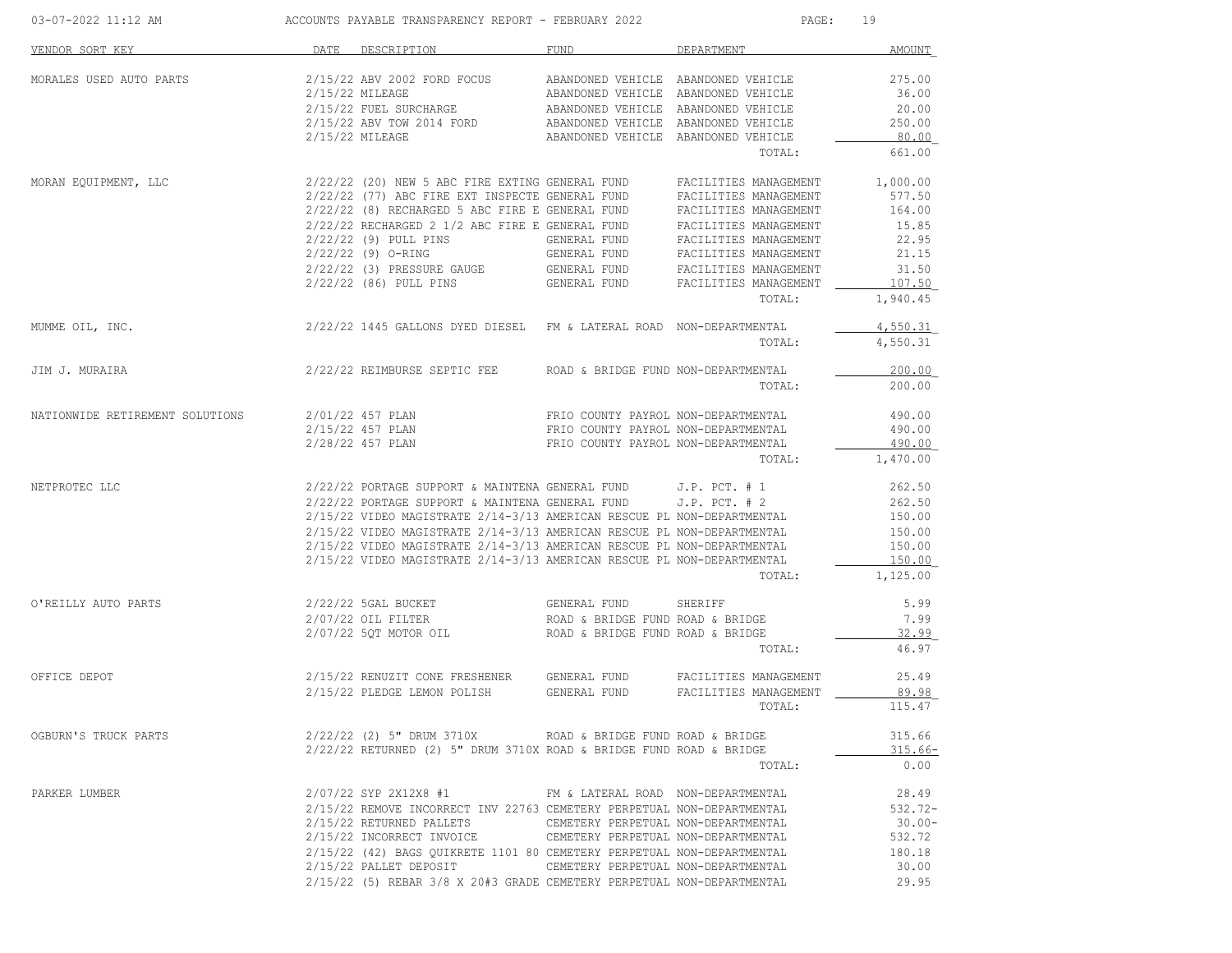| 03-07-2022 11:12 AM        |                | ACCOUNTS PAYABLE TRANSPARENCY REPORT - FEBRUARY 2022                     |                                     | PAGE:                 | 20         |
|----------------------------|----------------|--------------------------------------------------------------------------|-------------------------------------|-----------------------|------------|
| VENDOR SORT KEY            |                | DATE DESCRIPTION                                                         | FUND                                | DEPARTMENT            | AMOUNT     |
|                            |                | $2/15/22$ (8) Y28121 - SYP 2X8X12 #1 CEMETERY PERPETUAL NON-DEPARTMENTAL |                                     |                       | 230.32     |
|                            |                | 2/15/22 1X2X18" SYRVEY STAKE 25 PC CEMETERY PERPETUAL NON-DEPARTMENTAL   |                                     |                       | 10.99      |
|                            |                | 2/15/22 GRIP-RITE 6" REBAR TIES 10 CEMETERY PERPETUAL NON-DEPARTMENTAL   |                                     |                       | 4.29       |
|                            |                | 2/15/22 #8 X 2" WOOD SCREWS 5LBS CEMETERY PERPETUAL NON-DEPARTMENTAL     |                                     |                       | 46.99      |
|                            |                | 2/15/22 (2) SYP 2X8X12 #1                                                | CEMETERY PERPETUAL NON-DEPARTMENTAL |                       | 57.58      |
|                            |                |                                                                          |                                     | TOTAL:                | 588.79     |
| PEARSALL LAW FIRM, PLLC    |                | 2/15/22 CAUSE# 20-12-00350-CVF N.A GENERAL FUND                          |                                     | DISTRICT COURT        | 50.00      |
|                            |                | 2/22/22 CAUSE# 21-03-00038-CVF                                           | GENERAL FUND                        | DISTRICT COURT        | 412.50     |
|                            |                | 2/22/22 CAUSE# 21-08-00259-CVF J.S GENERAL FUND                          |                                     | DISTRICT COURT        | 175.00     |
|                            |                |                                                                          |                                     | TOTAL:                | 637.50     |
| PEARSALL TOWING & RECOVERY |                | 2/15/22 ABV TOW 2019 FORD F250 ABANDONED VEHICLE ABANDONED VEHICLE       |                                     |                       | 225.00     |
|                            |                | 2/15/22 LOADED MILES                                                     | ABANDONED VEHICLE ABANDONED VEHICLE |                       | 100.00     |
|                            |                | 2/15/22 IN ROUTE MILES                                                   | ABANDONED VEHICLE ABANDONED VEHICLE |                       | 100.00     |
|                            |                |                                                                          |                                     | TOTAL:                | 425.00     |
| ADRIAN PEREZ               |                | 2/15/22 CAUSE# 19-11-00110-CRF A.J GENERAL FUND                          |                                     | DISTRICT COURT        | 700.00     |
|                            |                |                                                                          |                                     | TOTAL:                | 700.00     |
| JOE PEREZ                  |                | 2/15/22 SET UP 200 AMP TEMP METER GENERAL FUND                           |                                     | FACILITIES MANAGEMENT | 235.00     |
|                            |                |                                                                          |                                     | TOTAL:                | 235.00     |
| PERRY'S TOWING             |                | 2/15/22 ABV TOW 2002 CHRYSLER                                            | ABANDONED VEHICLE ABANDONED VEHICLE |                       | 300.00     |
|                            |                | 2/15/22 MILEAGE                                                          | ABANDONED VEHICLE ABANDONED VEHICLE |                       | 33.00      |
|                            |                | 2/15/22 WINCHING                                                         | ABANDONED VEHICLE ABANDONED VEHICLE |                       | 95.00      |
|                            |                | 2/15/22 SERVICE                                                          | ABANDONED VEHICLE ABANDONED VEHICLE |                       | 95.00      |
|                            |                |                                                                          |                                     | TOTAL:                | 523.00     |
| PETTY OIL COMPANY, INC.    |                | 2/07/22 OIL CHANGE UNIT 9804 LABO GENERAL FUND                           |                                     | SHERIFF               | 15.00      |
|                            |                | 2/07/22 (8) QRTS OF OIL                                                  | GENERAL FUND                        | SHERIFF               | 47.92      |
|                            |                | $2/07/22$ OIL FILTER                                                     | GENERAL FUND                        | SHERIFF               | 5.14       |
|                            |                |                                                                          |                                     | TOTAL:                | 68.06      |
| POSITIVE PROMOTIONS, INC.  |                | 2/22/22 ECO FRIENDLY CINCH UP BP WIC PROGRAM FUND                        |                                     | NON-DEPARTMENTAL      | 670.00     |
|                            |                | 2/22/22 WOODEN CUBE BLOSSOM WIC PROGRAM FUND                             |                                     | NON-DEPARTMENTAL      | 1,077.00   |
|                            |                | 2/22/22 INSPIRE WATER BOTTLE                                             | WIC PROGRAM FUND                    | NON-DEPARTMENTAL      | 745.00     |
|                            | 2/22/22 SET UP |                                                                          | WIC PROGRAM FUND                    | NON-DEPARTMENTAL      | 110.00     |
|                            |                | 2/22/22 SHIPPING & HANDLING                                              | WIC PROGRAM FUND                    | NON-DEPARTMENTAL      | 286.58     |
|                            |                |                                                                          |                                     | TOTAL:                | 2,888.58   |
| POZNECKI-CAMARILLO, LLC    |                | 2/22/22 FC120 ENVR SWA1 CR3314-GF FM & LATERAL ROAD NON-DEPARTMENTAL     |                                     |                       | 5,003.33   |
|                            |                | 2/22/22 FC130 ROW/UTIL SWA1 CR3314 FM & LATERAL ROAD NON-DEPARTMENTAL    |                                     |                       | 673.19     |
|                            |                | 2/22/22 FC150 SURVEY/GEO SWA1 CR33 FM & LATERAL ROAD NON-DEPARTMENTAL    |                                     |                       | 8,125.78   |
|                            |                | 2/22/22 FC145 PROJ ADMIN SWA1 CR33 FM & LATERAL ROAD NON-DEPARTMENTAL    |                                     |                       | 1,616.94   |
|                            |                | 2/22/22 FC160 RDWY SWA1 CR3314-GF FM & LATERAL ROAD                      |                                     | NON-DEPARTMENTAL      | 2,133.45   |
|                            |                | 2/22/22 FC161 DRNG SWA1 CR3314-GF FM & LATERAL ROAD NON-DEPARTMENTAL     |                                     |                       | 1,495.39   |
|                            |                | 2/22/22 FC163 MIS RDWY SWA1 CR3314 FM & LATERAL ROAD NON-DEPARTMENTAL    |                                     |                       | 1,750.95   |
|                            |                | 2/22/22 EXPENSES                                                         | FM & LATERAL ROAD NON-DEPARTMENTAL  |                       | 3, 152, 43 |
|                            |                |                                                                          |                                     | TOTAL:                | 23,951.46  |
| QUADIENT FINANCE USA, INC. |                | 2/07/22 PREPAID POSTAGE 1/14/22                                          | GENERAL FUND                        | NON-DEPARTMENTAL      | 1,500.00   |
|                            |                | 2/07/22 PREPAID POSTAGE 1/25/22                                          | GENERAL FUND                        | NON-DEPARTMENTAL      | 1,500.00   |
|                            |                | 2/07/22 PREPAID POSTAGE 1/26/22                                          | GENERAL FUND                        | NON-DEPARTMENTAL      | 1,500.00   |
|                            |                | 2/07/22 FLEXLIMIT PROTECTION FEE 1 GENERAL FUND                          |                                     | NON-DEPARTMENTAL      | 15.00      |
|                            |                | 2/07/22 FLEXLIMIT PROTECTION FEE 1 GENERAL FUND                          |                                     | NON-DEPARTMENTAL      | 15.00      |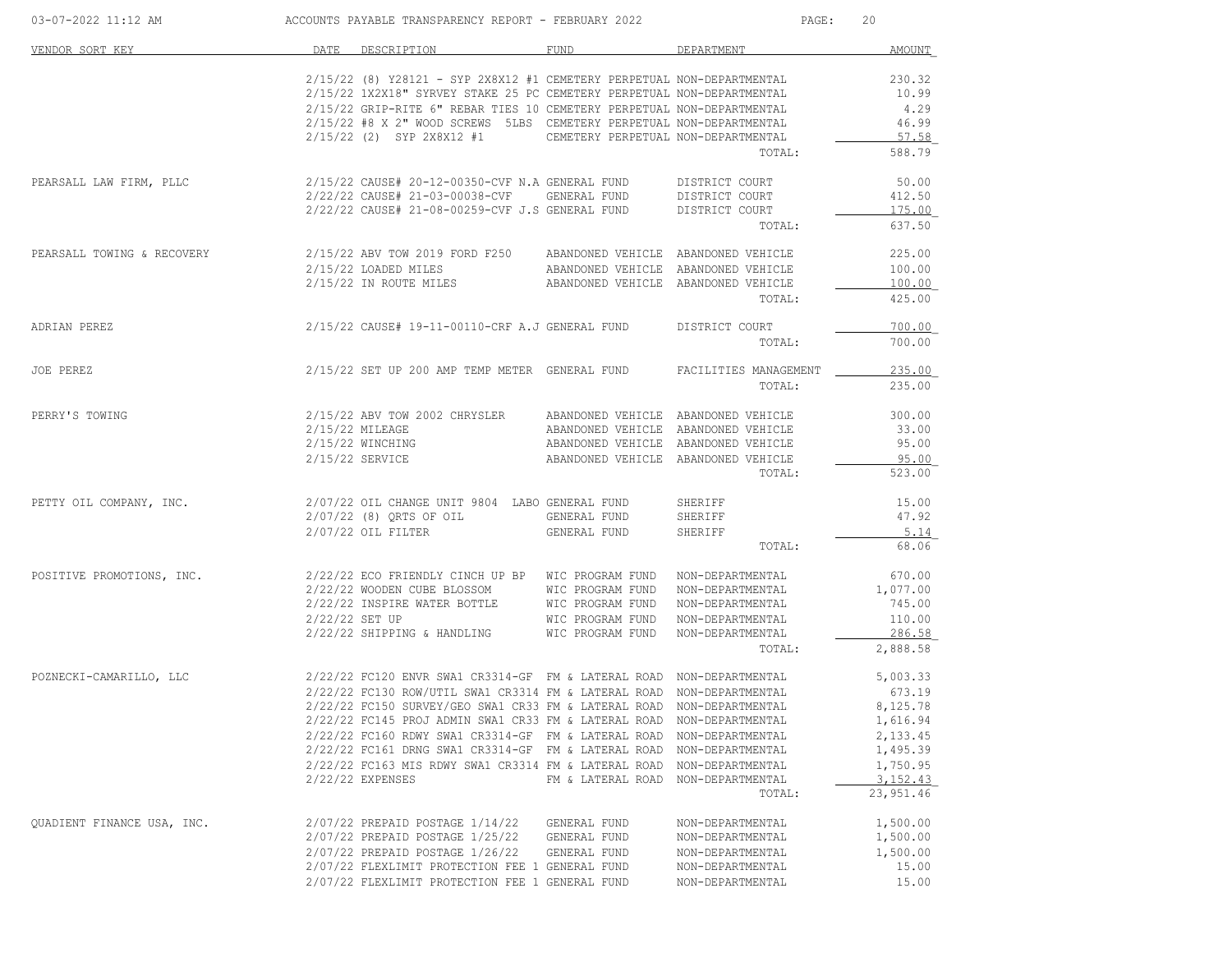| VENDOR SORT KEY            | DATE | DESCRIPTION                                     | FUND         | DEPARTMENT            | <b>AMOUNT</b> |
|----------------------------|------|-------------------------------------------------|--------------|-----------------------|---------------|
|                            |      | 2/07/22 FLEXLIMIT PROTECTION FEE 1 GENERAL FUND |              | NON-DEPARTMENTAL      | 15.00         |
|                            |      | $2/07/22$ LATE FEE                              | GENERAL FUND | NON-DEPARTMENTAL      | 39.00         |
|                            |      | 2/07/22 FINANCE CHARGE                          | GENERAL FUND | NON-DEPARTMENTAL      | 82.85         |
|                            |      | 2/07/22 FINANCE CHARGE CREDIT                   | GENERAL FUND | NON-DEPARTMENTAL      | $47.33 -$     |
|                            |      | 2/07/22 FELLIMIT FEE REVERSAL                   | GENERAL FUND | NON-DEPARTMENTAL      | $0.10 -$      |
|                            |      |                                                 |              | TOTAL:                | 4,619.42      |
| QUADIENT LEASING USA, INC. |      | 2/07/22 IX7 METER LEASE 12/01/21-2 GENERAL FUND |              | FACILITIES MANAGEMENT | 998.04        |
|                            |      |                                                 |              | TOTAL:                | 998.04        |
| QUILL                      |      | 2/15/22 COPY PAPER                              | GENERAL FUND | $J.P.$ PCT. $# 2$     | 35.99         |
|                            |      | 2/15/22 SHEET PROTECTORS                        | GENERAL FUND | COUNTY AUDITOR        | 6.23          |
|                            |      | 2/15/22 HP 131A CYAN TONER                      | GENERAL FUND | COUNTY AUDITOR        | 89.09         |
|                            |      | 2/15/22 HP131A MAGENTA TONER                    | GENERAL FUND | COUNTY AUDITOR        | 89.09         |
|                            |      | 2/15/22 TRU RED STAPLER                         | GENERAL FUND | COUNTY AUDITOR        | 13.69         |
|                            |      | 2/15/22 ASTROBRIGHT PAPER                       | GENERAL FUND | COUNTY AUDITOR        | 16.18         |
|                            |      | 2/15/22 ADOBE PROFESSIONAL                      | GENERAL FUND | COUNTY AUDITOR        | 170.99        |
|                            |      | 2/07/22 HP 414A CYAN TONER CARTRID GENERAL FUND |              | FACILITIES MANAGEMENT | 103.49        |
|                            |      | 2/07/22 HP 414A YELLOW TONER CARTR GENERAL FUND |              | FACILITIES MANAGEMENT | 103.49        |
|                            |      | 2/07/22 HP 414A MAGTA TONER CARTRI GENERAL FUND |              | FACILITIES MANAGEMENT | 103.49        |
|                            |      | 2/07/22 HP 414A BLACK TONER CARTRI GENERAL FUND |              | FACILITIES MANAGEMENT | 80.09         |
|                            |      | 2/07/22 SPLS 5TAB REINF HANG LTR                | GENERAL FUND | FACILITIES MANAGEMENT | 14.10         |
|                            |      | 2/07/22 POST IT BALI 6 PACK                     | GENERAL FUND | FACILITIES MANAGEMENT | 1.00          |
|                            |      | 2/07/22 RT BALLPNT 1.0 12 PK W/GRI GENERAL FUND |              | FACILITIES MANAGEMENT | 1.00          |
|                            |      | 2/07/22 QB STENO BOOK, GREGG RULIN GENERAL FUND |              | FACILITIES MANAGEMENT | 13.29         |
|                            |      | 2/07/22 FLAGS & TABS COMBO VALUE P GENERAL FUND |              | FACILITIES MANAGEMENT | 10.62         |
|                            |      | 2/07/22 KING-SIZE PERMANENT MARKER GENERAL FUND |              | FACILITIES MANAGEMENT | 19.91         |
|                            |      | $2/07/22$ POST IT BALI 6 PACK                   | GENERAL FUND | FACILITIES MANAGEMENT | 7.38          |
|                            |      | 2/07/22 PILOT G2 RT FINE BLU 12                 | GENERAL FUND | FACILITIES MANAGEMENT | 9.85          |
|                            |      | 2/07/22 PILOT G2 RET FINE BLK 12                | GENERAL FUND | FACILITIES MANAGEMENT | 9.85          |
|                            |      | 2/15/22 QUILL LEGAL PADS, YLW                   | GENERAL FUND | FACILITIES MANAGEMENT | 6.69          |
|                            |      |                                                 |              |                       |               |
|                            |      | 2/15/22 DURACELL AA BATTERIE                    | GENERAL FUND | FACILITIES MANAGEMENT | 67.47         |
|                            |      | 2/15/22 DURACELL AAA BATTER                     | GENERAL FUND | FACILITIES MANAGEMENT | 29.13         |
|                            |      | 2/15/22 DURACELL C BATTERIES                    | GENERAL FUND | FACILITIES MANAGEMENT | 78.27         |
|                            |      | 2/15/22 DURACELL D BATTERIES                    | GENERAL FUND | FACILITIES MANAGEMENT | 78.27         |
|                            |      | 2/15/22 RESOLVE CARPET FOAM                     | GENERAL FUND | FACILITIES MANAGEMENT | 82.56         |
|                            |      | 2/15/22 UNGER COBEWEB DUSTR                     | GENERAL FUND | FACILITIES MANAGEMENT | 30.48         |
|                            |      | 2/15/22 PINESOL, LEMON FRESH                    | GENERAL FUND | FACILITIES MANAGEMENT | 239.22        |
|                            |      | 2/15/22 SOFTSOAP HAND SOAP                      | GENERAL FUND | FACILITIES MANAGEMENT | 143.92        |
|                            |      | 2/15/22 BOUNTY PAPER TOWELS                     | GENERAL FUND | FACILITIES MANAGEMENT | 33.99         |
|                            |      | 2/15/22 WEIMAN STEEL CLEANER                    | GENERAL FUND | FACILITIES MANAGEMENT | 59.34         |
|                            |      | 2/15/22 WEBSTER 13GAL TRASHB                    | GENERAL FUND | FACILITIES MANAGEMENT | 509.90        |
|                            |      | 2/15/22 PACIFIC BLUE JUMBOTP                    | GENERAL FUND | FACILITIES MANAGEMENT | 316.72        |
|                            |      | 2/15/22 WAVE3DURINAL SCREENS                    | GENERAL FUND | FACILITIES MANAGEMENT | 22.49         |
|                            |      | 2/15/22 WAVE3D URINAL SCREEN                    | GENERAL FUND | FACILITIES MANAGEMENT | 25.19         |
|                            |      | 2/15/22 PACIFICBLUE C-FOLDPT                    | GENERAL FUND | FACILITIES MANAGEMENT | 102.57        |
|                            |      | 2/15/22 WEBSTER 55-60 GAL TB                    | GENERAL FUND | FACILITIES MANAGEMENT | 223.16        |
|                            |      | 2/15/22 KLEENEX FACIAL TISSU                    | GENERAL FUND | FACILITIES MANAGEMENT | 43.99         |
|                            |      | 2/15/22 COASTWIDE MOP HEADS                     | GENERAL FUND | JAIL                  | $11.32 -$     |
|                            |      | 2/07/22 QUILL COPY PAPER                        | GENERAL FUND | JAIL                  | 103.47        |
|                            |      | 2/07/22 QUILL TOILET PAPER                      | GENERAL FUND | JAIL                  | 164.67        |
|                            |      | 2/07/22 GLOVESWORKS XL, BLK                     | GENERAL FUND | JAIL                  | 72.87         |
|                            |      | 2/07/22 FIFTHPULSE GLOVE LG                     | GENERAL FUND | JAIL                  | 67.45         |
|                            |      | 2/07/22 FIFTHPULSE GLOVE MED                    | GENERAL FUND | JAIL                  | 107.92        |
|                            |      | 2/15/22 STORAGE BOX, LEG/LTR                    | GENERAL FUND | JAIL                  | 27.99         |
|                            |      |                                                 |              |                       |               |
|                            |      | 2/15/22 FILE FOLDERS, LTR, RED                  | GENERAL FUND | JAIL                  | 13.99         |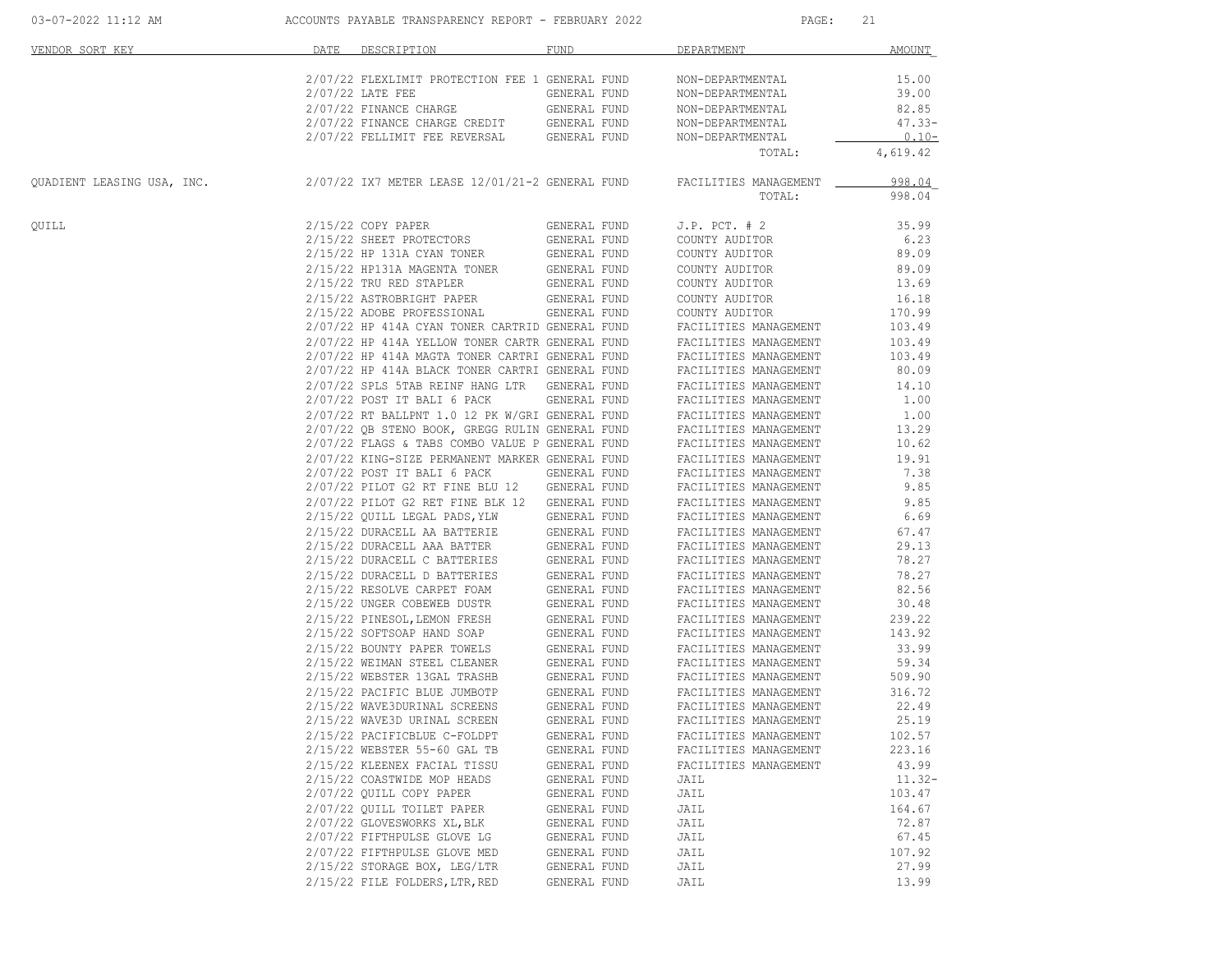| VENDOR SORT KEY                                                                                                 | DATE | DESCRIPTION                                                          | FUND                                                                   | DEPARTMENT                   | <b>AMOUNT</b>  |
|-----------------------------------------------------------------------------------------------------------------|------|----------------------------------------------------------------------|------------------------------------------------------------------------|------------------------------|----------------|
|                                                                                                                 |      | 2/15/22 2" EXPANSION FOLDER                                          | GENERAL FUND                                                           | JAIL                         | 39.83          |
|                                                                                                                 |      | 2/15/22 FILE FOLDERS, MANILA,                                        | GENERAL FUND                                                           | JAIL                         | 9.62           |
|                                                                                                                 |      | $2/15/22$ DAWN DISH SOAP                                             | GENERAL FUND                                                           | JAIL                         | 16.19          |
|                                                                                                                 |      | 2/15/22 COASTWIDE MOP HEADS                                          | GENERAL FUND                                                           | JAIL                         | 22.64          |
|                                                                                                                 |      | 2/15/22 COASTWIDE MOP HEADS                                          | GENERAL FUND                                                           | JAIL                         | 11.32          |
|                                                                                                                 |      | $2/22/22$ 3 HOLE PUNCH, BLACK                                        | GENERAL FUND                                                           | JAIL                         | 16.16          |
|                                                                                                                 |      | $2/22/22$ 2 HOLE PUNCH, BLACK                                        | GENERAL FUND                                                           | JAIL                         | 27.04          |
|                                                                                                                 |      | 2/22/22 CLAP ENVELOPE 9X12"                                          | GENERAL FUND                                                           | JAIL                         | 28.30          |
|                                                                                                                 |      | 2/22/22 TRASH CAN<br>$2/22/22$ 3" BINDER-WHITE                       | GENERAL FUND<br>GENERAL FUND                                           | JAIL<br>JAIL                 | 12.22<br>8.98  |
|                                                                                                                 |      | 2/22/22 8 OUTLET SURGE PROT                                          | <b>GENERAL FUND</b>                                                    | JAIL                         | 21.57          |
|                                                                                                                 |      | 2/22/22 6 OUTLET SURGE PROT                                          | GENERAL FUND                                                           | JAIL                         | 9.12           |
|                                                                                                                 |      | 2/15/22 MISSING LYSOL POWER & FRE GENERAL FUND                       |                                                                        | SHERIFF                      | $21.99 -$      |
|                                                                                                                 |      | 2/15/22 HP 26A BLK TONER                                             | GENERAL FUND                                                           | SHERIFF                      | 239.38         |
|                                                                                                                 |      | 2/15/22 QUILL LEATHER CHAIR                                          | GENERAL FUND                                                           | SHERIFF                      | 129.99         |
|                                                                                                                 |      | 2/15/22 LYSOL CLEANER                                                | GENERAL FUND                                                           | SHERIFF                      | 21.99          |
|                                                                                                                 |      | 2/15/22 PINESOL CLEANER                                              | GENERAL FUND                                                           | SHERIFF                      | 88.18          |
|                                                                                                                 |      | $2/15/22$ REPL LYSOL POWER & FREE                                    | GENERAL FUND                                                           | SHERIFF                      | 21.99          |
|                                                                                                                 |      | 2/15/22 BIC WITE OUT                                                 | GENERAL FUND                                                           | SHERIFF                      | 11.14          |
|                                                                                                                 |      | 2/15/22 STAMP PAD-BLK INK                                            | GENERAL FUND                                                           | SHERIFF                      | 2.20           |
|                                                                                                                 |      | 2/15/22 BROTHER AIO PRINTER                                          | GENERAL FUND                                                           | SHERIFF                      | 1,139.98       |
|                                                                                                                 |      | 2/07/22 FILE FOLDERS, MANILA                                         | GENERAL FUND                                                           | HUMAN RESOURCE               | 14.43          |
|                                                                                                                 |      | 2/07/22 QUILL STORAGE BOXES                                          | GENERAL FUND                                                           | HUMAN RESOURCE               | 27.99          |
|                                                                                                                 |      | 2/07/22 MEDIUM TOTE-N-GO                                             | GENERAL FUND                                                           | HUMAN RESOURCE               | 11.45          |
|                                                                                                                 |      | 2/07/22 QUILL COPY PAPER                                             | GENERAL FUND                                                           | HUMAN RESOURCE               | 71.98          |
|                                                                                                                 |      | 2/07/22 DYMO LABELS 30327                                            | GENERAL FUND                                                           | HUMAN RESOURCE               | 26.58          |
|                                                                                                                 |      | 2/07/22 BINDER CLIPS-MINI                                            | GENERAL FUND                                                           | HUMAN RESOURCE               | 1.40           |
|                                                                                                                 |      | 2/07/22 BINDER CLIPS-SMALL                                           | GENERAL FUND                                                           | HUMAN RESOURCE               | 2.40           |
|                                                                                                                 |      | 2/07/22 BINDER CLIPS-MED                                             | GENERAL FUND                                                           | HUMAN RESOURCE               | 2.24           |
|                                                                                                                 |      |                                                                      | GENERAL FUND                                                           | HUMAN RESOURCE               | 13.26          |
|                                                                                                                 |      |                                                                      |                                                                        | HUMAN RESOURCE               | 44.19          |
|                                                                                                                 |      | 2/07/22 ECONOMY STORAGE BOX                                          | GENERAL FUND                                                           | HUMAN RESOURCE               | 27.99          |
|                                                                                                                 |      | 2/15/22 HALF FOLD CARDS<br>2/15/22 TAPE DISPENSER                    | WIC PROGRAM FUND NON-DEPARTMENTAL<br>WIC PROGRAM FUND NON-DEPARTMENTAL |                              | 62.37<br>17.16 |
|                                                                                                                 |      |                                                                      |                                                                        |                              | 44.92          |
|                                                                                                                 |      | 2/15/22 SCOTCH TAPE REFILLS<br>2/15/22 CARDSTOCK PAPER               | WIC PROGRAM FUND<br>WIC PROGRAM FUND NON-DEPARTMENTAL                  | NON-DEPARTMENTAL             | 36.81          |
|                                                                                                                 |      | 2/15/22 HP 26A BLACK TONER CRTDG JUSTICE COURT TECH NON-DEPARTMENTAL |                                                                        |                              | 359.07         |
|                                                                                                                 |      |                                                                      |                                                                        | TOTAL:                       | 6,159.31       |
|                                                                                                                 |      |                                                                      |                                                                        |                              |                |
| R & R IMPLEMENTS, INC.                                                                                          |      | 2/22/22 DEAD BOLT KIT                                                | GENERAL FUND                                                           | FACILITIES MANAGEMENT        | 22.79          |
|                                                                                                                 |      | $2/22/22$ BRASS BALL VALVE $1"$                                      | GENERAL FUND                                                           | FACILITIES MANAGEMENT        | 28.59          |
|                                                                                                                 |      | 2/15/22 PVC CLEANER PURPLE                                           | ROAD & BRIDGE FUND ROAD & BRIDGE                                       |                              | 4.25           |
|                                                                                                                 |      | 2/15/22 PVC CEMENT BLUE WET/DRY ROAD & BRIDGE FUND ROAD & BRIDGE     |                                                                        | TOTAL:                       | 4.99<br>60.62  |
|                                                                                                                 |      |                                                                      |                                                                        |                              |                |
| SELINA RAMIREZ                                                                                                  |      | 2/22/22 MEALS 3/20 - 3/22/22 P&A C GENERAL FUND                      |                                                                        | TAX COLLECTOR                | 160.00         |
|                                                                                                                 |      |                                                                      |                                                                        | TOTAL:                       | 160.00         |
| RAY'S PLUMBING & PUMP SERVICE $2/22/22$ RENTAL 300 GAL HOLDING TAN GENERAL FUND FACILITIES MANAGEMENT           |      |                                                                      |                                                                        |                              | 195.00         |
|                                                                                                                 |      | 2/22/22 TO SERVICE MONTHLY GENERAL FUND                              |                                                                        | FACILITIES MANAGEMENT 295.00 |                |
|                                                                                                                 |      |                                                                      |                                                                        | TOTAL:                       | 490.00         |
|                                                                                                                 |      |                                                                      |                                                                        |                              | 554.60         |
| RDO EQUIPMENT / POWERPLAN BF $2/07/22$ (4) INSERTS T239757 ROAD & BRIDGE FUND ROAD & BRIDGE RIDGE ROAD & BRIDGE |      |                                                                      |                                                                        |                              | 569.04         |
|                                                                                                                 |      | 2/22/22 (4) INSERT                                                   | ROAD & BRIDGE FUND ROAD & BRIDGE                                       |                              | 554.60         |
|                                                                                                                 |      | 2/22/22 (2) INSERT                                                   | ROAD & BRIDGE FUND ROAD & BRIDGE                                       |                              | 569.04         |
|                                                                                                                 |      |                                                                      |                                                                        |                              |                |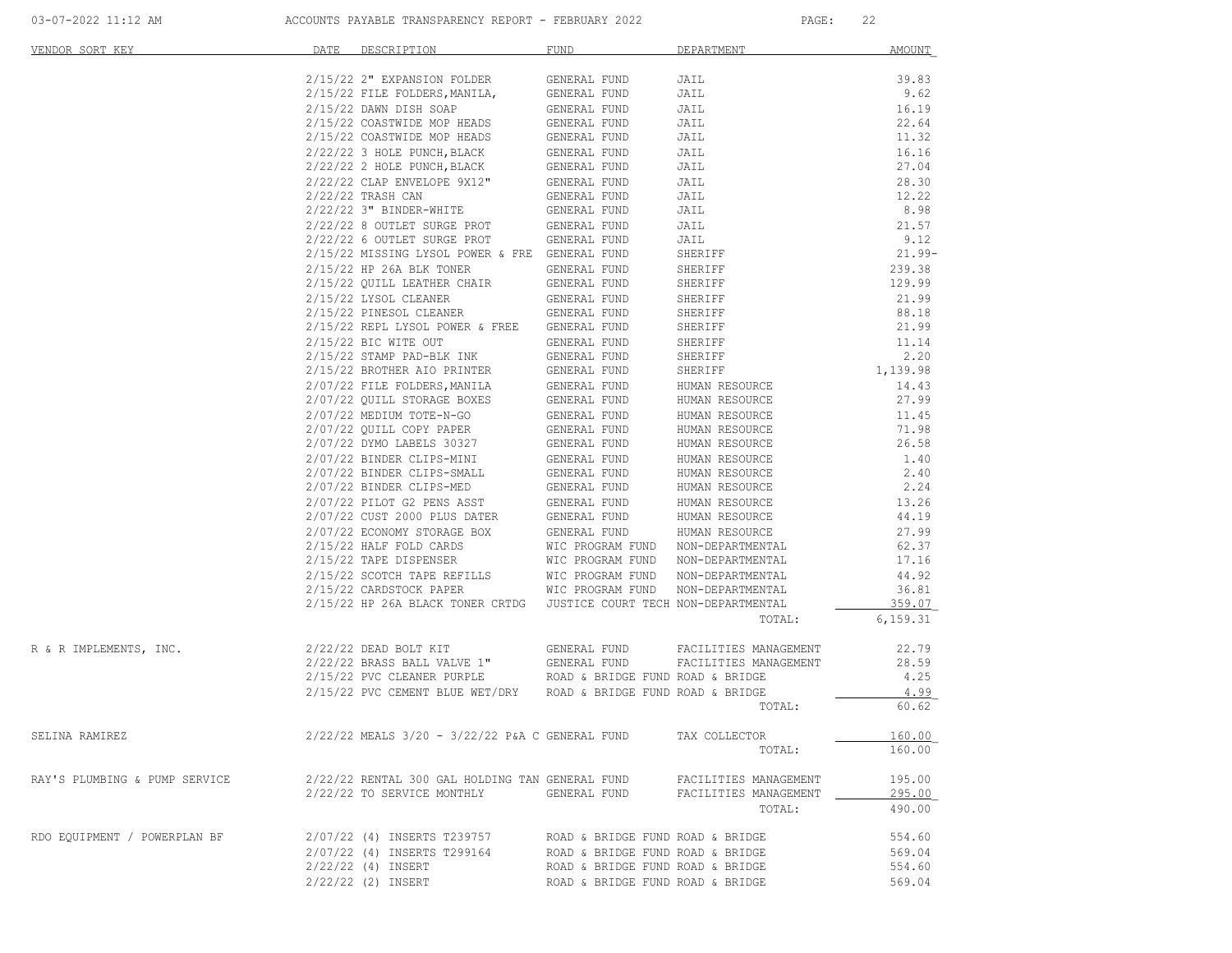| 03-07-2022 11:12 AM                                                                                     |      | ACCOUNTS PAYABLE TRANSPARENCY REPORT - FEBRUARY 2022                          |                                                                      | PAGE:                                          | 23                    |
|---------------------------------------------------------------------------------------------------------|------|-------------------------------------------------------------------------------|----------------------------------------------------------------------|------------------------------------------------|-----------------------|
| VENDOR SORT KEY                                                                                         | DATE | DESCRIPTION                                                                   | <b>FUND</b>                                                          | DEPARTMENT                                     | AMOUNT                |
|                                                                                                         |      | $2/22/22$ (4) PLATE                                                           | ROAD & BRIDGE FUND ROAD & BRIDGE                                     |                                                | 170.88                |
|                                                                                                         |      | 2/22/22 (12) WASHER                                                           | ROAD & BRIDGE FUND ROAD & BRIDGE<br>ROAD & BRIDGE FUND ROAD & BRIDGE |                                                | 18.48                 |
|                                                                                                         |      | $2/22/22$ (12) CAP SCREW ROAD & BRIDGE FUND ROAD & BRIDGE                     |                                                                      |                                                | 21.00                 |
|                                                                                                         |      | 2/22/22 SHIP/HANDLING                                                         | ROAD & BRIDGE FUND ROAD & BRIDGE                                     |                                                | 45.65                 |
|                                                                                                         |      |                                                                               |                                                                      | TOTAL:                                         | 2,503.29              |
| REDWOOD TOXICOLOGY LABORATORY INC 2/22/22 (50) FFUO-ISCREEN 6-COC/TH GENERAL FUND JUVENILE CORRECTIONS  |      |                                                                               |                                                                      |                                                | 280.00                |
|                                                                                                         |      | 2/22/22 SHIPPING                                                              | GENERAL FUND                                                         | JUVENILE CORRECTIONS                           | 21.83                 |
|                                                                                                         |      |                                                                               |                                                                      | TOTAL:                                         | 301.83                |
| REECE SUPPLY COMPANY OF SAN ANTONIO 2/22/22 50YD 15" 5100R-10 WHITE RE ROAD & BRIDGE FUND ROAD & BRIDGE |      |                                                                               |                                                                      |                                                | 414.00                |
|                                                                                                         |      |                                                                               |                                                                      | TOTAL:                                         | 414.00                |
| REPUBLIC SERVICES, INC.                                                                                 |      | 2/07/22 SVC 200 CR 4415 JANUARY 20 GENERAL FUND                               |                                                                      | FACILITIES MANAGEMENT                          | 505.87                |
|                                                                                                         |      | 2/07/22 OVERAGE 1/14/2022                                                     | GENERAL FUND                                                         | FACILITIES MANAGEMENT                          | 15.00                 |
|                                                                                                         |      | 2/07/22 FUEL/ENVIRONMENTAL RECOVER GENERAL FUND                               |                                                                      | FACILITIES MANAGEMENT                          | 197.41                |
|                                                                                                         |      | 2/07/22 ADMINISTRATIVE FEE<br>2/07/22 30 CU YD- R&B DISPOSAL 1/0 GENERAL FUND | GENERAL FUND                                                         | FACILITIES MANAGEMENT<br>FACILITIES MANAGEMENT | 5.95<br>700.70        |
|                                                                                                         |      | 2/07/22 30 CU YD- R&B DISPOSAL 1/2 GENERAL FUND                               |                                                                      | FACILITIES MANAGEMENT                          | 700.70                |
|                                                                                                         |      | 2/07/22 2.79 TONS 1/07                                                        | GENERAL FUND                                                         | FACILITIES MANAGEMENT                          | 108.81                |
|                                                                                                         |      | 2/07/22 2.50 TONS 1/28                                                        | GENERAL FUND                                                         | FACILITIES MANAGEMENT                          | 98.28                 |
|                                                                                                         |      | 2/07/22 ADMINISTRATIVE FEE                                                    | GENERAL FUND                                                         | FACILITIES MANAGEMENT                          | 5.95                  |
|                                                                                                         |      | 2/07/22 FUEL/ENVIRONMENTAL RECOVER GENERAL FUND                               |                                                                      | FACILITIES MANAGEMENT                          | 604.95                |
|                                                                                                         |      | $2/07/22$ LATE FEE                                                            | GENERAL FUND                                                         | FACILITIES MANAGEMENT                          | 16.87                 |
|                                                                                                         |      |                                                                               |                                                                      | TOTAL:                                         | 2,960.49              |
| GRADY L ROBERTS, JR.                                                                                    |      | 2/15/22 CAUSE# 21-05-00064-CRF S. GENERAL FUND                                |                                                                      | DISTRICT COURT                                 | 400.00                |
|                                                                                                         |      |                                                                               |                                                                      | TOTAL:                                         | 400.00                |
| KATHLEEN ROBERTS                                                                                        |      | 2/15/22 CAUSE# 19-02-00013-CRF J.G GENERAL FUND                               |                                                                      | DISTRICT COURT                                 | 400.00                |
|                                                                                                         |      | 2/15/22 CAUSE# 20-05-00046-CRF T.R GENERAL FUND                               |                                                                      | DISTRICT COURT                                 | 600.00                |
|                                                                                                         |      |                                                                               |                                                                      | TOTAL:                                         | 1,000.00              |
| JESSE RODRIGUEZ                                                                                         |      | 2/22/22 MEALS 3/20 - 3/22/22 P&A C GENERAL FUND                               |                                                                      | TAX COLLECTOR                                  | 160.00                |
|                                                                                                         |      |                                                                               |                                                                      | TOTAL:                                         | 160.00                |
| ROMCO EQUIPMENT COMPANY                                                                                 |      | $2/07/22$ (14) GRADER BLADE 5/8X6X7H ROAD & BRIDGE FUND ROAD & BRIDGE         |                                                                      |                                                | 1,366.26              |
|                                                                                                         |      | 2/07/22 (24) TOOTH, SCARIFIER TIP ROAD & BRIDGE FUND ROAD & BRIDGE            |                                                                      |                                                | 311.04                |
|                                                                                                         |      | $2/07/22$ (36) GRADER BLADE 5/8X6X7H ROAD & BRIDGE FUND ROAD & BRIDGE         |                                                                      | TOTAL:                                         | 3, 513.24<br>5,190.54 |
| ESPERANZA RUIZ                                                                                          |      | 2/22/22 MEALS 3/20-3/22/22 P&A CON GENERAL FUND TAX COLLECTOR                 |                                                                      |                                                | 160.00                |
|                                                                                                         |      |                                                                               |                                                                      | TOTAL:                                         | 160.00                |
| RUSH TRUCK CENTER, SAN ANTONIO                                                                          |      | 2/15/22 (4) BRACKET-HOOD GUIDE LOW ROAD & BRIDGE FUND ROAD & BRIDGE           |                                                                      |                                                | 1,480.00              |
|                                                                                                         |      | $2/15/22$ (4) WEBBING F/T STRAP                                               | ROAD & BRIDGE FUND ROAD & BRIDGE                                     |                                                | 327.60                |
|                                                                                                         |      | 2/15/22 (10) WEBBING-COTTON PLYSTR ROAD & BRIDGE FUND ROAD & BRIDGE           |                                                                      |                                                | 249.00                |
|                                                                                                         |      | 2/22/22 CLEAN DPF FILTER LABOR                                                | ROAD & BRIDGE FUND ROAD & BRIDGE                                     |                                                | 213.00                |
|                                                                                                         |      | 2/22/22 CLEAN DPF FILTER - MACHIN ROAD & BRIDGE FUND ROAD & BRIDGE            |                                                                      |                                                | 137.00                |
|                                                                                                         |      | $2/22/22$ DOC CLEANING - LABOR                                                | ROAD & BRIDGE FUND ROAD & BRIDGE                                     |                                                | 213.00                |
|                                                                                                         |      | 2/22/22 DOC CLEANING - MACHINE                                                | ROAD & BRIDGE FUND ROAD & BRIDGE                                     |                                                | 137.00                |
|                                                                                                         |      | 2/22/22 (2) WINDOWS L                                                         | ROAD & BRIDGE FUND ROAD & BRIDGE                                     |                                                | 143.80                |
|                                                                                                         |      | 2/22/22 (2) WINDOWS R                                                         | ROAD & BRIDGE FUND ROAD & BRIDGE                                     |                                                | 143.80                |
|                                                                                                         |      | 2/22/22 FILTER DSL EXHAUST FLUID ROAD & BRIDGE FUND ROAD & BRIDGE             |                                                                      |                                                | 125.00                |
|                                                                                                         |      | 2/22/22 PUMP DOSER                                                            | ROAD & BRIDGE FUND ROAD & BRIDGE                                     |                                                | 1,008.43              |
|                                                                                                         |      | $2/22/22$ PUMP DOSER - CORE                                                   | ROAD & BRIDGE FUND ROAD & BRIDGE                                     |                                                | 266.00                |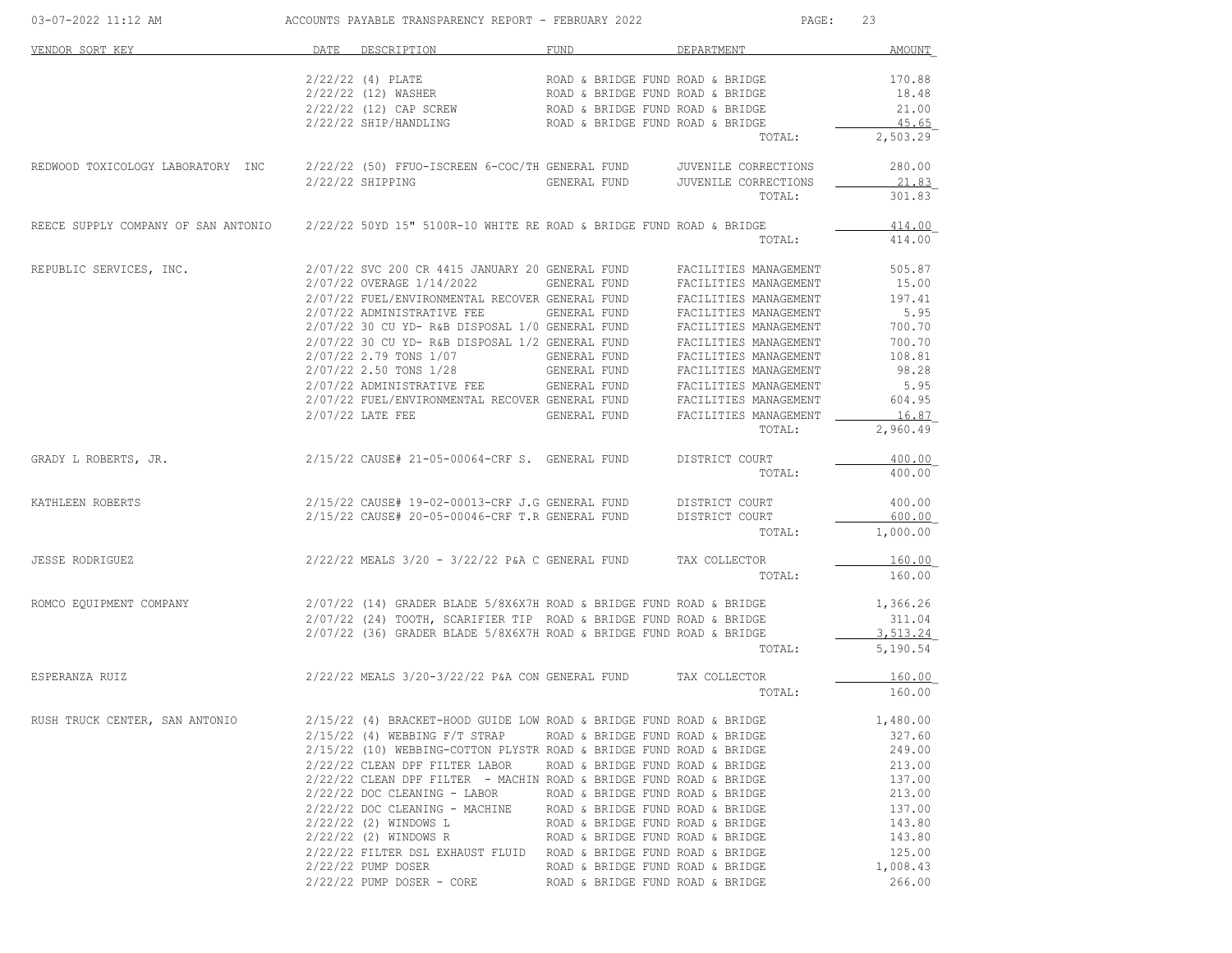| 03-07-2022 11:12 AM            |                 | ACCOUNTS PAYABLE TRANSPARENCY REPORT - FEBRUARY 2022                   |                                  | PAGE:                 | 24            |
|--------------------------------|-----------------|------------------------------------------------------------------------|----------------------------------|-----------------------|---------------|
| VENDOR SORT KEY                | DATE            | DESCRIPTION                                                            | FUND                             | DEPARTMENT            | <b>AMOUNT</b> |
|                                |                 | 2/22/22 KIT MESH FILTER W/CLIP RIN ROAD & BRIDGE FUND ROAD & BRIDGE    |                                  |                       | 22.90         |
|                                |                 | 2/22/22 (2) DEF ARMORBLUE 2.5 GAL ROAD & BRIDGE FUND ROAD & BRIDGE     |                                  |                       | 35.48         |
|                                | $2/22/22$ LABOT |                                                                        | ROAD & BRIDGE FUND ROAD & BRIDGE |                       | 1,795.50      |
|                                |                 | 2/22/22 EPA FEE                                                        | ROAD & BRIDGE FUND ROAD & BRIDGE |                       | 4.00          |
|                                |                 | 2/22/22 SHOP SUPPLIES                                                  | ROAD & BRIDGE FUND ROAD & BRIDGE |                       | 215.46        |
|                                |                 | 2/22/22 MACHINE CHARGE                                                 | ROAD & BRIDGE FUND ROAD & BRIDGE |                       | 45.00         |
|                                |                 | 2/22/22 DRIVE SPEED SENSOR LABOR ROAD & BRIDGE FUND ROAD & BRIDGE      |                                  |                       | 217.73        |
|                                |                 | 2/22/22 RETURN PUMP DOSER - CORE ROAD & BRIDGE FUND ROAD & BRIDGE      |                                  |                       | $266.00 -$    |
|                                |                 |                                                                        |                                  | TOTAL:                | 6,513.70      |
| CYNDI SAENZ                    |                 | $2/22/22$ MEALS $3/20$ - $3/22/22$ P&A C GENERAL FUND                  |                                  | TAX COLLECTOR         | 160.00        |
|                                |                 |                                                                        |                                  | TOTAL:                | 160.00        |
| SAFETY SHOE DISTRIBUTORS LLP   |                 | 2/07/22 SAFETY SHOE C. FRAUSTO                                         | GENERAL FUND                     | FACILITIES MANAGEMENT | 31.39         |
|                                |                 | $2/07/22$ SAFETY SHOES - J. MEYER                                      | GENERAL FUND                     | JAIL                  | 57.37         |
|                                |                 | 2/07/22 SAFETY SHOE B JACKSON                                          | GENERAL FUND                     | SHERIFF               | 57.37         |
|                                |                 | 2/07/22 SAFETY SHOE E. RODRIGUEZ                                       | GENERAL FUND                     | SHERIFF               | 57.37         |
|                                |                 | 2/07/22 SAFETY SHOES - R. GANDARA GENERAL FUND                         |                                  | SHERIFF               | 57.37         |
|                                |                 | 2/07/22 SAFETY SHOES - M. REYES                                        | GENERAL FUND                     | SHERIFF               | 57.37         |
|                                |                 | $2/07/22$ SAFETY SHOES - S. LOPEZ                                      | GENERAL FUND                     | SHERIFF               | 57.37         |
|                                |                 |                                                                        |                                  | TOTAL:                | 375.61        |
| SAN ANTONIO ENT                |                 | 2/07/22 CPT 99204 J. TOUCHET                                           | GENERAL FUND                     | JAIL                  | 49.72         |
|                                |                 | 2/07/22 CPT 31231<br>J. TOUCHET                                        | GENERAL FUND                     | JAIL                  | 81.24         |
|                                |                 |                                                                        |                                  | TOTAL:                | 130.96        |
| TAMMY SANCHEZ                  |                 | 2/07/22 MILEAGE TO DILLEY 2/01/20 WIC PROGRAM FUND NON-DEPARTMENTAL    |                                  |                       | 20.24         |
|                                |                 | 2/22/22 MILEAGE TO DILLEY 2/15/202 WIC PROGRAM FUND                    |                                  | NON-DEPARTMENTAL      | 20.24         |
|                                |                 |                                                                        |                                  | TOTAL:                | 40.48         |
| KATHLEEN M. SAUVAGE            |                 | 2/15/22 CAUSE# 20-03-00092-CVF                                         | GENERAL FUND                     | DISTRICT COURT        | 462.50        |
|                                |                 |                                                                        |                                  | TOTAL:                | 462.50        |
| SCHINDLER ELEVATOR CORPORATION |                 | 2/07/22 MO SVC ELEVATOR FEB 2022 GENERAL FUND                          |                                  | FACILITIES MANAGEMENT | 222.35        |
|                                |                 |                                                                        |                                  | TOTAL:                | 222.35        |
| SCOTT MERRIMAN INCORPORATED    |                 | 2/07/22 RESIDENCE FORMS                                                | GENERAL FUND                     | ELECTIONS             | 54.00         |
|                                |                 | 2/07/22 APP FOR BBM-ENGLISH                                            | GENERAL FUND                     | ELECTIONS             | 440.00        |
|                                |                 | 2/07/22 APP FOR BBM-SPANISH                                            | GENERAL FUND                     | ELECTIONS             | 44.00         |
|                                |                 | 2/07/22 SHIPPING                                                       | GENERAL FUND                     | ELECTIONS             | 35.00         |
|                                |                 | 2/07/22 VOTER APP COUNTY                                               | GENERAL FUND                     | ELECTIONS             | 510.00        |
|                                |                 | 2/07/22 SHIPPING                                                       | GENERAL FUND                     | ELECTIONS             | 35.00         |
|                                |                 | 2/07/22 MAIL KITS-NEW-BULK                                             | GENERAL FUND                     | ELECTIONS             | 2,000.00      |
|                                |                 | $2/07/22$ SHIPPING                                                     | GENERAL FUND                     | <b>ELECTIONS</b>      | 90.00         |
|                                |                 |                                                                        |                                  | TOTAL:                | 3,208.00      |
| <b>JENNY SHAFER</b>            |                 | 2/15/22 MILEAGE 3/5-3/9/22 CHIEFS GENERAL FUND JUVENILE CORRECTIONS    |                                  |                       | 345.74        |
|                                |                 | 2/15/22 MEALS 3/5-3/9/22 CHIEFS SU GENERAL FUND                        |                                  | JUVENILE CORRECTIONS  | 265.50        |
|                                |                 |                                                                        |                                  | TOTAL:                | 611.24        |
| SOFTWARE TECHNIQUES INC        |                 | 2/07/22 ACE WORKSTATION LICENSE SHERIFF'S SEIZED F NON-DEPARTMENTAL    |                                  |                       | 3,000.00      |
|                                |                 | 2/07/22 ACE ANNUAL SUPPORT 2/2022- SHERIFF'S SEIZED F NON-DEPARTMENTAL |                                  |                       | 1,350.00      |
|                                |                 |                                                                        |                                  | TOTAL:                | 4,350.00      |
| ANA MAHROU SOILEAU             |                 | $2/07/22$ CAUSE# 14-10-00405-CVF A.E GENERAL FUND                      |                                  | DISTRICT COURT        | 162.50        |
|                                |                 | 2/07/22 CAUSE# 20-03-00117-CVF C.G GENERAL FUND                        |                                  | DISTRICT COURT        | 350.00        |
|                                |                 |                                                                        |                                  |                       |               |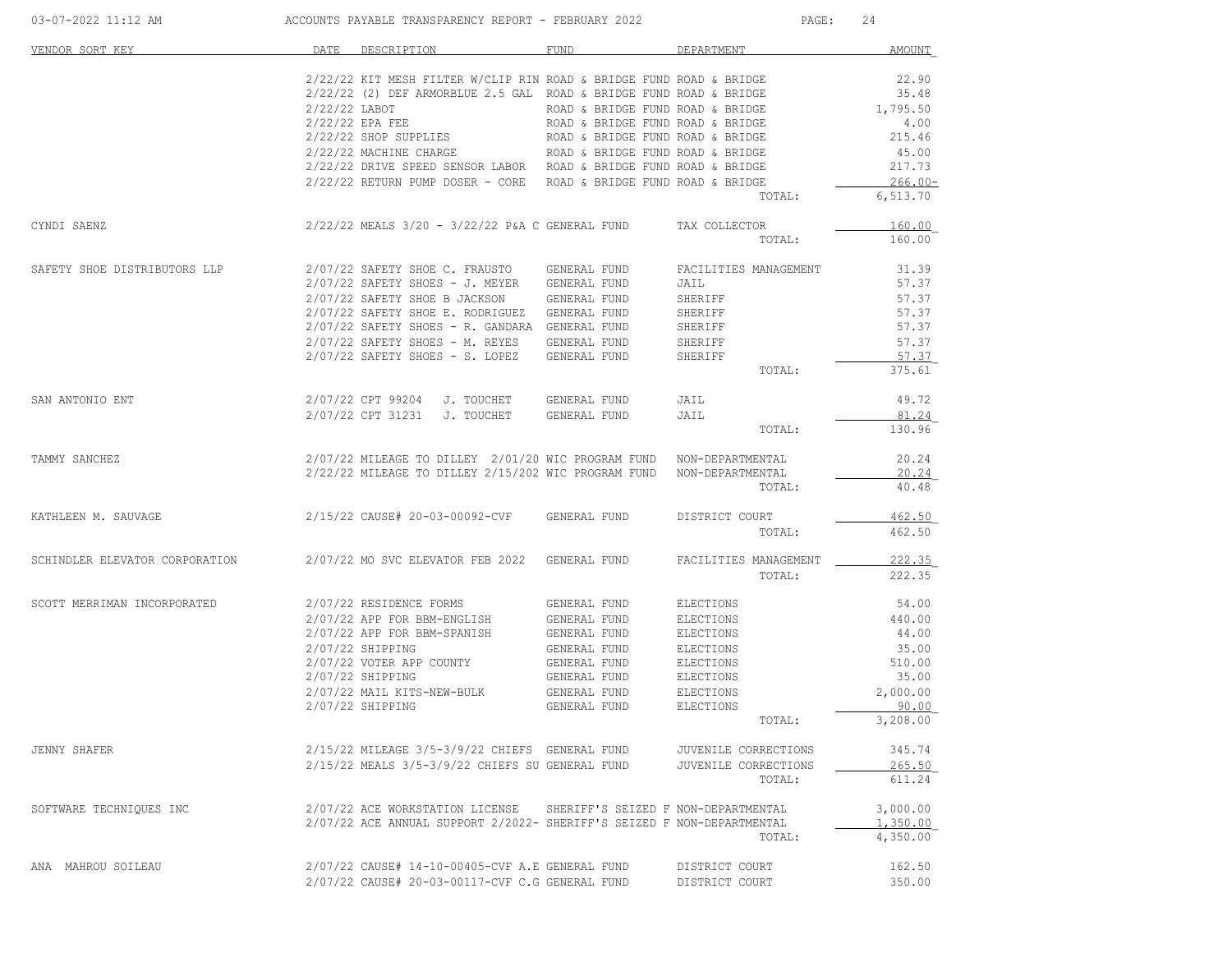| 03-07-2022 11:12 AM                                                                   |      |                                        | ACCOUNTS PAYABLE TRANSPARENCY REPORT - FEBRUARY 2022                |                              |                     | PAGE:  | 25             |
|---------------------------------------------------------------------------------------|------|----------------------------------------|---------------------------------------------------------------------|------------------------------|---------------------|--------|----------------|
| VENDOR SORT KEY                                                                       | DATE | DESCRIPTION                            |                                                                     | FUND                         | DEPARTMENT          |        | AMOUNT         |
|                                                                                       |      |                                        |                                                                     |                              |                     | TOTAL: | 512.50         |
| SOUTH TX COUNTY JUDGES' & COMMISSIONER 2/15/22 2022 ANNUAL DUES CO JUDGE GENERAL FUND |      |                                        |                                                                     |                              | COMMISSIONERS COURT |        | 60.00          |
|                                                                                       |      |                                        | 2/15/22 2022 ANNUAL DUES COMMISSIO ROAD & BRIDGE FUND ROAD & BRIDGE |                              |                     |        | 240.00         |
|                                                                                       |      |                                        |                                                                     |                              |                     | TOTAL: | 300.00         |
| SOUTH TEXAS RADIOLOGY, P.A.                                                           |      | 2/15/22 CPT 70250                      | J. GALINDO                                                          | GENERAL FUND                 | JAIL                |        | 27.80          |
|                                                                                       |      |                                        |                                                                     |                              |                     | TOTAL: | 27.80          |
| SOUTH TEXAS RURAL HEALTH SERVICE                                                      |      | 2/07/22 ADMINISTRATION FEE             |                                                                     | GENERAL FUND                 | JAIL                |        | 4,000.00       |
|                                                                                       |      | 2/15/22 CPT 99214                      | J. ESCAMILLA                                                        | GENERAL FUND                 | JAIL                |        | 47.68          |
|                                                                                       |      | 2/07/22 CPT 99214                      | J. REYNA                                                            | GENERAL FUND                 | JAIL                |        | 47.68          |
|                                                                                       |      | 2/07/22 CPT 81002                      | J. REYNA                                                            | GENERAL FUND                 | JAIL                |        | 2.92           |
|                                                                                       |      | 2/07/22 CPT 99214 J. REYNA             |                                                                     | GENERAL FUND                 | JAIL                |        | 47.68          |
|                                                                                       |      | 2/07/22 CPT 73020 J. REYNA             |                                                                     | GENERAL FUND                 | JAIL                |        | 5.88           |
|                                                                                       |      | 2/07/22 CPT 99214 C. CUSTER            |                                                                     | GENERAL FUND                 | JAIL                |        | 47.68          |
|                                                                                       |      |                                        | 2/07/22 CPT 99203 A. JARAMILLO                                      | GENERAL FUND                 | JAIL                |        | 55.52          |
|                                                                                       |      |                                        | 2/07/22 CPT 85025 A. JARAMILLO                                      | GENERAL FUND                 | JAIL                |        | 6.53           |
|                                                                                       |      | 2/07/22 CPT 80053                      | A. JARAMILLO                                                        | GENERAL FUND                 | JAIL                |        | 8.87           |
|                                                                                       |      |                                        | 2/07/22 CPT 80061 A. JARAMILLO                                      | GENERAL FUND                 | JAIL                |        | 11.25          |
|                                                                                       |      |                                        | 2/07/22 CPT 84443 A. JARAMILLO                                      | GENERAL FUND                 | JAIL                |        | 16.80          |
|                                                                                       |      | 2/15/22 CPT 99214                      | R. BANDA                                                            | GENERAL FUND                 | JAIL                |        | 47.68          |
|                                                                                       |      | 2/15/22 CPT 81003                      | J. PENA JR                                                          | GENERAL FUND                 | JAIL                |        | 1.89           |
|                                                                                       |      | 2/15/22 CPT 99214                      | J. PENA JR                                                          | GENERAL FUND                 | JAIL                |        | 47.68          |
|                                                                                       |      | 2/15/22 CPT 87426                      | J. PENA JR                                                          | GENERAL FUND                 | JAIL                |        | 45.23          |
|                                                                                       |      | 2/15/22 CPT 85025                      | J. PENA JR                                                          | GENERAL FUND                 | JAIL                |        | 6.53           |
|                                                                                       |      | 2/15/22 CPT 80061                      | J. PENA JR                                                          | GENERAL FUND                 | JAIL                |        | 11.25          |
|                                                                                       |      | 2/15/22 CPT 84443                      | J. PENA JR                                                          | GENERAL FUND                 | JAIL                |        | 14.11          |
|                                                                                       |      | 2/15/22 CPT 80053                      | J. PENA JR                                                          | GENERAL FUND                 | JAIL                |        | 8.87           |
|                                                                                       |      | 2/15/22 CPT 99214                      | A. JARAMILLO                                                        | GENERAL FUND                 | JAIL                |        | 47.68          |
|                                                                                       |      | 2/15/22 CPT 99203                      | J. CROSS                                                            | GENERAL FUND                 | JAIL                |        | 55.52          |
|                                                                                       |      | 2/15/22 CPT 85025                      | J. CROSS                                                            | GENERAL FUND                 | JAIL                |        | 6.53           |
|                                                                                       |      | 2/15/22 CPT 80061                      | J. CROSS                                                            | GENERAL FUND                 | JAIL                |        | 11.25          |
|                                                                                       |      | 2/15/22 CPT 84443                      | J. CROSS                                                            | GENERAL FUND                 | JAIL                |        | 14.11          |
|                                                                                       |      | 2/15/22 CPT 80053                      | J. CROSS                                                            | GENERAL FUND                 | JAIL                |        | 8.87           |
|                                                                                       |      | 2/15/22 CPT 81003                      | J. CROSS                                                            | GENERAL FUND                 | JAIL                |        | 1.89           |
|                                                                                       |      | 2/15/22 CPT 81003                      | M. SAENZ                                                            | GENERAL FUND                 | JAIL                |        | 1.89           |
|                                                                                       |      | 2/15/22 CPT 82607<br>2/15/22 CPT 82746 | M. SAENZ<br>M. SAENZ                                                | GENERAL FUND                 | JAIL                |        | 12.67<br>12.35 |
|                                                                                       |      | 2/15/22 CPT 82306                      |                                                                     | GENERAL FUND                 | JAIL                |        | 24.86          |
|                                                                                       |      | 2/15/22 CPT 99203                      | M. SAENZ<br>M. SAENZ                                                | GENERAL FUND                 | JAIL                |        | 55.52          |
|                                                                                       |      | 2/15/22 CPT 85025                      | M. SAENZ                                                            | GENERAL FUND<br>GENERAL FUND | JAIL<br>JAIL        |        | 6.53           |
|                                                                                       |      | 2/15/22 CPT 80061                      | M. SAENZ                                                            | GENERAL FUND                 |                     |        | 11.25          |
|                                                                                       |      | 2/15/22 CPT 84443                      | M. SAENZ                                                            | GENERAL FUND                 | JAIL<br>JAIL        |        | 14.11          |
|                                                                                       |      | 2/15/22 CPT 80053                      | M. SAENZ                                                            | GENERAL FUND                 | JAIL                |        | 8.87           |
|                                                                                       |      | 2/15/22 CPT 81003                      | M. MORENO                                                           | GENERAL FUND                 | JAIL                |        | 1.89           |
|                                                                                       |      | 2/15/22 CPT 99214 M. MORENO            |                                                                     | GENERAL FUND                 | JAIL                |        | 47.68          |
|                                                                                       |      | 2/15/22 CPT 85025                      | M. MORENO                                                           | GENERAL FUND                 | JAIL                |        | 6.53           |
|                                                                                       |      | 2/15/22 CPT 80061                      | M. MORENO                                                           | GENERAL FUND                 | JAIL                |        | 11.25          |
|                                                                                       |      | 2/15/22 CPT 84443                      | M. MORENO                                                           | GENERAL FUND                 | JAIL                |        | 14.11          |
|                                                                                       |      | 2/15/22 CPT 80053                      | M. MORENO                                                           | GENERAL FUND                 | JAIL                |        | 8.87           |
|                                                                                       |      | 2/15/22 CPT 99214                      | J. REYNA                                                            | GENERAL FUND                 | JAIL                |        | 47.68          |
|                                                                                       |      | 2/15/22 CPT 87426 J. REYNA             |                                                                     | GENERAL FUND                 | JAIL                |        | 45.23          |
|                                                                                       |      |                                        | 2/15/22 CPT 99214 M. GONZALEZ                                       | GENERAL FUND                 | JAIL                |        | 47.68          |
|                                                                                       |      | 2/15/22 CPT 92214                      | B. NIAU                                                             | GENERAL FUND                 | JAIL                |        | 47.68          |
|                                                                                       |      | 2/15/22 CPT 85025                      | B. NIAU                                                             | GENERAL FUND                 | JAIL                |        | 6.53           |
|                                                                                       |      |                                        |                                                                     |                              |                     |        |                |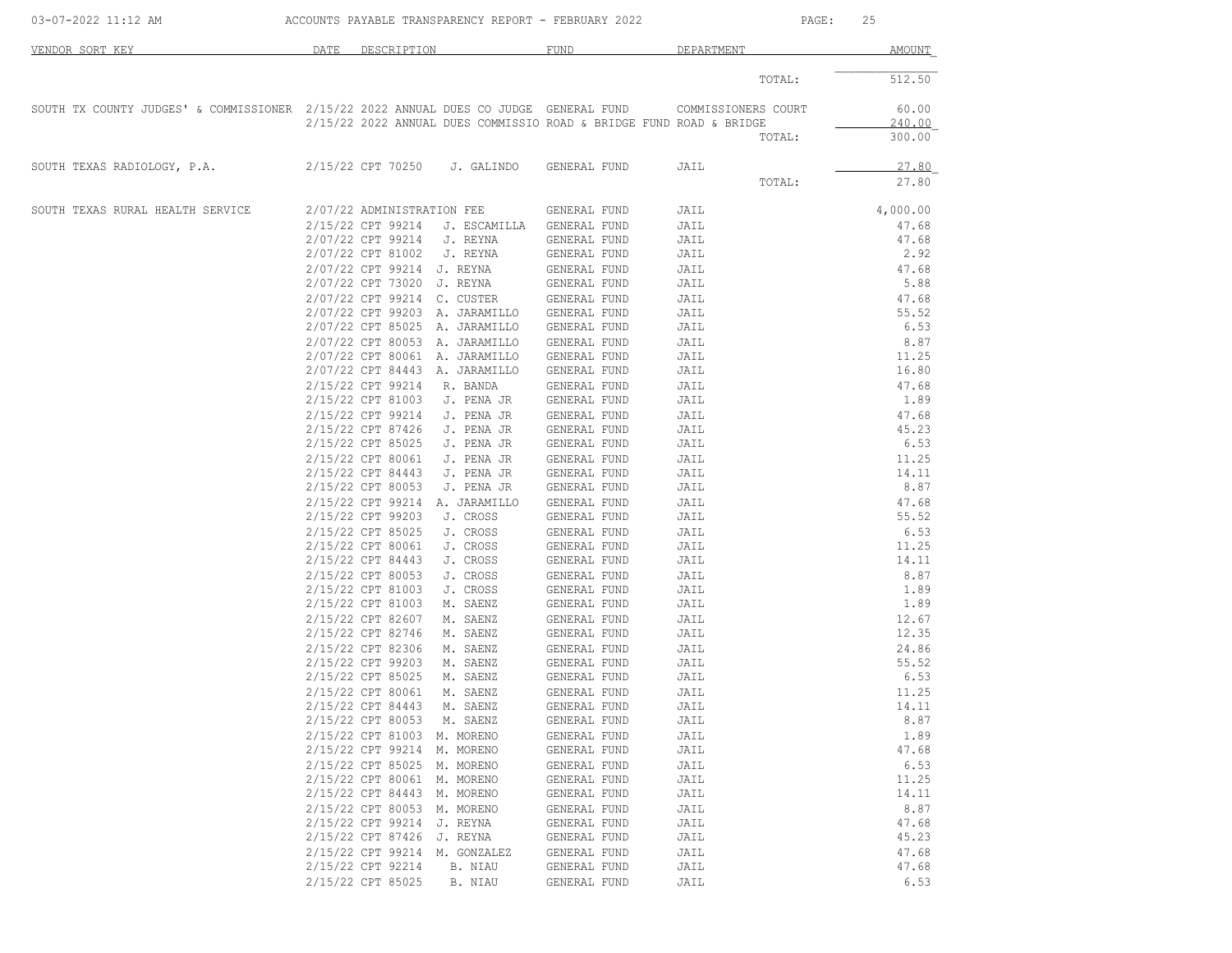| VENDOR SORT KEY      | DATE<br>DESCRIPTION                           | <b>FUND</b>         | DEPARTMENT | <b>AMOUNT</b> |
|----------------------|-----------------------------------------------|---------------------|------------|---------------|
|                      | 2/15/22 CPT 80061<br>B. NIAU                  | GENERAL FUND        | JAIL       | 11.25         |
|                      | 2/15/22 CPT 84443<br>B. NIAU                  | GENERAL FUND        | JAIL       | 14.11         |
|                      | 2/15/22 CPT 80053<br>B. NIAU                  | GENERAL FUND        | JAIL       | 8.87          |
|                      | 2/15/22 CPT 81003<br>B. NIAU                  | GENERAL FUND        | JAIL       | 1.89          |
|                      | 2/15/22 CPT 99214<br>J. TREVINO               | GENERAL FUND        | JAIL       | 52.86         |
|                      | 2/15/22 CPT 99203<br>F. ALAMANZA              | GENERAL FUND        | JAIL       | 55.52         |
|                      | 2/15/22 CPT 85025<br>F. ALAMANZA              | GENERAL FUND        | JAIL       | 6.53          |
|                      | 2/15/22 CPT 80061<br>F. ALAMANZA              | GENERAL FUND        | JAIL       | 11.25         |
|                      | 2/15/22 CPT 84443<br>F. ALAMANZA              | GENERAL FUND        | JAIL       | 14.11         |
|                      | 2/15/22 CPT 80053<br>F. ALAMANZA              | GENERAL FUND        | JAIL       | 8.87          |
|                      | 2/15/22 CPT 81003<br>F. ALAMANZA              | GENERAL FUND        | JAIL       | 1.89          |
|                      | 2/15/22 CPT 84480 F. ALAMANZA                 | GENERAL FUND        | JAIL       | 11.91         |
|                      | 2/15/22 CPT 84439<br>F. ALAMANZA              | GENERAL FUND        | JAIL       | 7.58          |
|                      | 2/15/22 CPT 99214 M. GONZALEZ                 | GENERAL FUND        | JAIL       | 47.68         |
|                      | 2/15/22 CPT 85025 M. GONZALEZ                 | GENERAL FUND        | JAIL       | 6.53          |
|                      | 2/15/22 CPT 80076 M. GONZALEZ                 | GENERAL FUND        | JAIL       | 6.86          |
|                      | 2/15/22 CPT 99214<br>M. SAENZ                 | GENERAL FUND        | JAIL       | 47.68         |
|                      | 2/15/22 CPT 84480<br>M. SAENZ                 | GENERAL FUND        | JAIL       | 11.91         |
|                      | 2/15/22 CPT 84443<br>M. SAENZ                 | GENERAL FUND        | JAIL       | 14.11         |
|                      | 2/15/22 CPT 84439<br>M. SAENZ                 | GENERAL FUND        | JAIL       | 7.58          |
|                      | 2/15/22 CPT 80053<br>J. BRISENO               | GENERAL FUND        | JAIL       | 8.87          |
|                      | 2/15/22 CPT 81003<br>J. BRISENO               | GENERAL FUND        | JAIL       | 1.89          |
|                      | 2/15/22 CPT 99214<br>J. BRISENO               | GENERAL FUND        | JAIL       | 47.68         |
|                      | 2/15/22 CPT 85025<br>J. BRISENO               | GENERAL FUND        | JAIL       | 6.53          |
|                      | 2/15/22 CPT 80061<br>J. BRISENO               | GENERAL FUND        | JAIL       | 11.25         |
|                      | 2/15/22 CPT 84443<br>J. BRISENO               | GENERAL FUND        | JAIL       | 14.11         |
|                      | 2/15/22 CPT 83036<br>J. BRISENO               | GENERAL FUND        | JAIL       | 8.16          |
|                      | 2/15/22 CPT 99214<br>J. CROSS                 | GENERAL FUND        | JAIL       | 47.68         |
|                      | 2/15/22 CPT 83036<br>J. CROSS                 | GENERAL FUND        | JAIL       | 8.16          |
|                      | 2/15/22 CPT 99214 M. MORENO                   | GENERAL FUND        | JAIL       | 47.68         |
|                      | 2/15/22 CPT 969214 C. CUELLAR                 | GENERAL FUND        | JAIL       | 47.68         |
|                      | 2/15/22 CPT 81003<br>I. LUNA                  | GENERAL FUND        | JAIL       | 1.89          |
|                      | 2/15/22 CPT 99203<br>I. LUNA                  | GENERAL FUND        | JAIL       | 55.52         |
|                      | 2/15/22 CPT 85025<br>I. LUNA                  | GENERAL FUND        | JAIL       | 6.53          |
|                      | 2/15/22 CPT 80053<br>I. LUNA                  | GENERAL FUND        | JAIL       | 8.87          |
|                      | 2/15/22 CPT 80061<br>I. LUNA                  | GENERAL FUND        | JAIL       | 11.25         |
|                      | 2/15/22 CPT 84443 I. LUNA                     | GENERAL FUND        | JAIL       | 14.11         |
|                      | 2/15/22 CPT 99203<br>M. ROMAN                 | GENERAL FUND        | JAIL       | 61.56         |
|                      | 2/15/22 CPT 99214 M. SAENZ                    | GENERAL FUND        | JAIL       | 47.68         |
|                      | 2/15/22 CPT 81003 M. SAENZ                    | GENERAL FUND        | JAIL       | 1.89          |
|                      | 2/15/22 CPT 87591 F. ALAMANZA                 | GENERAL FUND        | JAIL       | 29.48         |
|                      | 2/15/22 CPT 86695 F. ALAMANZA                 | GENERAL FUND        | JAIL       | 11.08         |
|                      | 2/15/22 CPT 86696 F. ALAMANZA                 | GENERAL FUND        | JAIL       | 16.25         |
|                      | 2/15/22 CPT 87389 F. ALAMANZA                 | GENERAL FUND        | JAIL       | 20.23         |
|                      | 2/15/22 CPT 99214 F. ALAMANZA                 | GENERAL FUND        | JAIL       | 47.68         |
|                      | 2/15/22 CPT 36415 F. ALAMANZA                 | GENERAL FUND        | JAIL       | 0.00          |
|                      | 2/15/22 CPT 86704 F. ALAMANZA                 | GENERAL FUND        | JAIL       | 10.12         |
|                      | 2/15/22 CPT 86705 F. ALAMANZA                 | GENERAL FUND        | JAIL       | 9.89          |
|                      | 2/15/22 CPT 86592 F. ALAMANZA                 | <b>GENERAL FUND</b> | JAIL       | 3.59          |
|                      | 2/15/22 CPT 87491 F. ALAMANZA                 | <b>GENERAL FUND</b> | JAIL       | 29.48         |
|                      | 2/07/22 ADMINISTRATION FEE                    | GENERAL FUND        | JAIL       | 4,000.00      |
|                      | 2/15/22 ADMINISTRATION FEE FEB                | GENERAL FUND        | JAIL       | 4,000.00      |
|                      | 2/07/22 CPT 99214 M GARCIA-VELAS GENERAL FUND |                     | JAIL       | 47.68         |
|                      |                                               |                     | TOTAL:     | 14,094.22     |
| SOUTH TEXAS TROPHIES | 2/07/22 8 1/2 X 10 1/2 PLAQUE                 | GENERAL FUND        | SHERIFF    | 112.70        |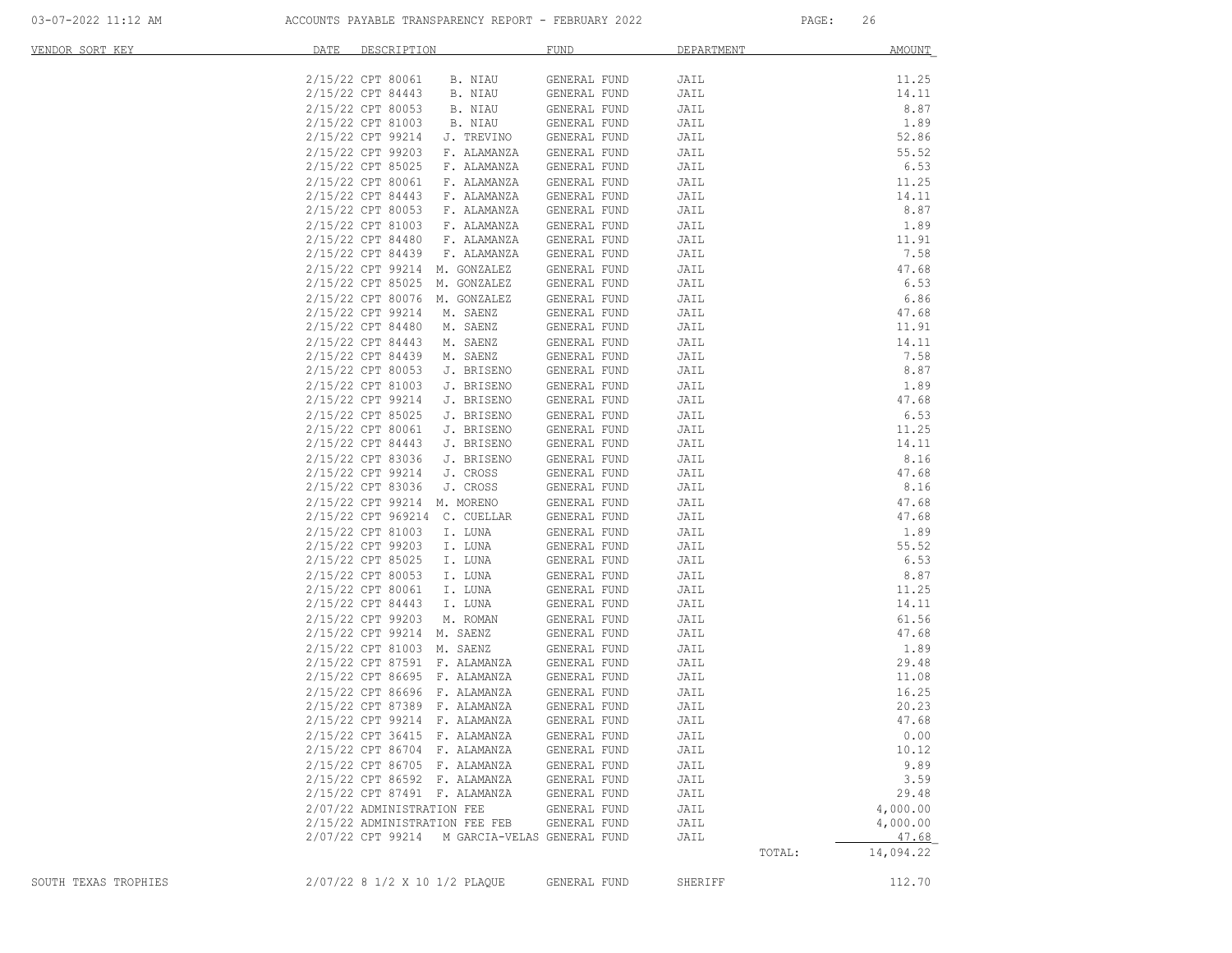| VENDOR SORT KEY                  | DATE                            | DESCRIPTION                                                                                                                                                                                                                                                                                                                                                                                                                                                                                                                                                                                                                                                                                                                                                                                                                                                                                                                                                                                                                          | FUND                                                                                                                                                                                                                                                                                                                                                                                                                                                                                                                                                                                                                                                                                                                                         | DEPARTMENT                                                                                                                                                                                                                                                                                                                                   | AMOUNT                                                                                                                                                                                                                             |
|----------------------------------|---------------------------------|--------------------------------------------------------------------------------------------------------------------------------------------------------------------------------------------------------------------------------------------------------------------------------------------------------------------------------------------------------------------------------------------------------------------------------------------------------------------------------------------------------------------------------------------------------------------------------------------------------------------------------------------------------------------------------------------------------------------------------------------------------------------------------------------------------------------------------------------------------------------------------------------------------------------------------------------------------------------------------------------------------------------------------------|----------------------------------------------------------------------------------------------------------------------------------------------------------------------------------------------------------------------------------------------------------------------------------------------------------------------------------------------------------------------------------------------------------------------------------------------------------------------------------------------------------------------------------------------------------------------------------------------------------------------------------------------------------------------------------------------------------------------------------------------|----------------------------------------------------------------------------------------------------------------------------------------------------------------------------------------------------------------------------------------------------------------------------------------------------------------------------------------------|------------------------------------------------------------------------------------------------------------------------------------------------------------------------------------------------------------------------------------|
|                                  |                                 |                                                                                                                                                                                                                                                                                                                                                                                                                                                                                                                                                                                                                                                                                                                                                                                                                                                                                                                                                                                                                                      |                                                                                                                                                                                                                                                                                                                                                                                                                                                                                                                                                                                                                                                                                                                                              | TOTAL:                                                                                                                                                                                                                                                                                                                                       | 112.70                                                                                                                                                                                                                             |
| SPARKLETTS & SIERRA SPRINGS      |                                 | 2/22/22 MO SVC 1/18/2022<br>2/07/22 MO SVC 1/18/2022 DISTRICT GENERAL FUND<br>2/07/22 MO SVC 2/05/2022 COMM CENT GENERAL FUND<br>2/07/22 MO SVC 1/18/2022<br>2/15/22 MO SVC 2/09/2022                                                                                                                                                                                                                                                                                                                                                                                                                                                                                                                                                                                                                                                                                                                                                                                                                                                | GENERAL FUND<br>GENERAL FUND<br>WIC PROGRAM FUND NON-DEPARTMENTAL                                                                                                                                                                                                                                                                                                                                                                                                                                                                                                                                                                                                                                                                            | COUNTY CLERK<br>DISTRICT CLERK<br>FACILITIES MANAGEMENT<br>JUVENILE CORRECTIONS<br>TOTAL:                                                                                                                                                                                                                                                    | 34.25<br>46.45<br>8.99<br>40.43<br>9.00<br>139.12                                                                                                                                                                                  |
| STC ENVIRONMENTAL SERVICES, INC. |                                 | 2/22/22 ASBESTOS INSPECTION, SAMPL AMERICAN RESCUE PL NON-DEPARTMENTAL<br>2/22/22 (27) LABORATORY ANALYSIS AMERICAN RESCUE PL NON-DEPARTMENTAL                                                                                                                                                                                                                                                                                                                                                                                                                                                                                                                                                                                                                                                                                                                                                                                                                                                                                       |                                                                                                                                                                                                                                                                                                                                                                                                                                                                                                                                                                                                                                                                                                                                              | TOTAL:                                                                                                                                                                                                                                                                                                                                       | 510.00<br>540.00<br>1,050.00                                                                                                                                                                                                       |
| T & T AUTO PARTS                 | 2/22/22 CLAMP<br>2/22/22 SWITCH | $2/22/22$ LED SS NAR DEF MT LAM<br>2/22/22 REFLECTO<br>2/22/22 HIGH TACK GKT SEALER<br>$2/22/22$ RATCHET<br>$2/22/22$ WARRANTY<br>2/22/22 (2) GOGGLES<br>2/22/22 RING TERMINAL<br>$2/22/22 \text{ CIRCUIT BREAKER} \hspace{3.9cm} \text{ROAD} \hspace{0.2cm} \& \hspace{0.2cm} \text{BRIDE FUND RORD} \hspace{0.2cm} \& \hspace{0.2cm} \text{BRIDEE} \\ 2/22/22 \text{ LED M C LICENSE KIT} \hspace{3.9cm} \text{ROAD} \hspace{0.2cm} \& \hspace{0.2cm} \text{BRIDE FUND RORD} \hspace{0.2cm} \& \hspace{0.2cm} \text{BRIDGE} \\ 2/22/22 \text{ LED M C LICENSE LAMP} \hspace{3.9cm} \text{$<br>$2/22/22$ 5.35 HYDHOSE $1/2$ " 4000 PSI ROAD & BRIDGE FUND ROAD & BRIDGE<br>2/22/22 (2) HYD HOSE FITTINGS<br>$2/22/22$ SAF VAL<br>$2/22/22$ (4) FUEL HOSE $3/4$ "<br>$2/22/22$ (4) FUEL HOSE $1/2$ "<br>2/22/22 ADAPTER<br>2/22/22 GR HOSE<br>$2/22/22$ 60/40 ROS/CRE SL 26GM ROAD & BRIDGE FUND ROAD & BRIDGE<br>2/22/22 40/60 AC/CORRE SL .9 OZ<br>2/22/22 GR HOSE<br>2/22/22 ADAPTER<br>2/22/22 (2) ADAPTERS<br>$2/22/22$ ADAPTER | ROAD & BRIDGE FUND ROAD & BRIDGE<br>ROAD & BRIDGE FUND ROAD & BRIDGE<br>ROAD & BRIDGE FUND ROAD & BRIDGE<br>ROAD & BRIDGE FUND ROAD & BRIDGE<br>ROAD & BRIDGE FUND ROAD & BRIDGE<br>ROAD & BRIDGE FUND ROAD & BRIDGE<br>ROAD & BRIDGE FUND ROAD & BRIDGE<br>ROAD & BRIDGE FUND ROAD & BRIDGE<br>ROAD & BRIDGE FUND ROAD & BRIDGE<br>ROAD & BRIDGE FUND ROAD & BRIDGE<br>ROAD & BRIDGE FUND ROAD & BRIDGE<br>ROAD & BRIDGE FUND ROAD & BRIDGE<br>ROAD & BRIDGE FUND ROAD & BRIDGE<br>ROAD & BRIDGE FUND ROAD & BRIDGE<br>ROAD & BRIDGE FUND ROAD & BRIDGE<br>ROAD & BRIDGE FUND ROAD & BRIDGE<br>ROAD & BRIDGE FUND ROAD & BRIDGE<br>ROAD & BRIDGE FUND ROAD & BRIDGE<br>ROAD & BRIDGE FUND ROAD & BRIDGE<br>ROAD & BRIDGE FUND ROAD & BRIDGE | TOTAL:                                                                                                                                                                                                                                                                                                                                       | 73.96<br>9.29<br>10.99<br>51.99<br>$51.99 -$<br>11.82<br>5.99<br>5.99<br>8.99<br>52.49<br>31.49<br>44.35<br>30.58<br>16.99<br>19.96<br>10.36<br>18.99<br>2.49<br>8.29<br>12.69<br>10.99<br>10.29<br>5.29<br>9.38<br>2.79<br>414.45 |
| TAC - DENTAL/LIFE                |                                 | 2/11/22 DENTAL CONTRIB<br>2/11/22 LIFE INS COUNTY CONTRIBUTI GENERAL FUND<br>2/11/22 LIFE INS CO. CONTRIB GENER GENERAL FUND<br>2/11/22 DENTAL CONTRIB<br>2/11/22 LIFE INS COUNTY CONTRIBUTI GENERAL FUND<br>2/11/22 DENTAL CONTRIB<br>2/11/22 LIFE INS COUNTY CONTRIBUTI GENERAL FUND<br>2/11/22 DENTAL CONTRIB<br>2/11/22 LIFE INS COUNTY CONTRIBUTI GENERAL FUND<br>2/11/22 DENTAL CONTRIB<br>2/11/22 LIFE INS COUNTY CONTRIBUTI GENERAL FUND<br>2/11/22 DENTAL CONTRIB<br>2/11/22 LIFE INS COUNTY CONTRIBUTI GENERAL FUND<br>2/11/22 LIFE INS CO. CONTRIB GENER GENERAL FUND<br>2/11/22 DENTAL CONTRIB<br>2/11/22 LIFE INS COUNTY CONTRIBUTI GENERAL FUND                                                                                                                                                                                                                                                                                                                                                                        | GENERAL FUND<br>GENERAL FUND<br>GENERAL FUND<br>GENERAL FUND<br>GENERAL FUND<br>GENERAL FUND<br>GENERAL FUND                                                                                                                                                                                                                                                                                                                                                                                                                                                                                                                                                                                                                                 | COMMISSIONERS COURT<br>COMMISSIONERS COURT<br>COMMISSIONERS COURT<br>COUNTY CLERK<br>COUNTY CLERK<br>EMERGENCY MGNT / 911 M<br>EMERGENCY MGNT / 911 M<br>DISTRICT CLERK<br>DISTRICT CLERK<br>$J.P.$ PCT. $# 1$<br>$J.P.$ PCT. $# 1$<br>$J.P.$ PCT. $# 2$<br>$J.P.$ PCT. $# 2$<br>$J.P.$ PCT. $# 2$<br>$J.P.$ PCT. $# 3$<br>$J.P.$ PCT. $# 3$ | 36.66<br>5.10<br>3.20<br>74.48<br>20.40<br>18.62<br>5.10<br>93.10<br>25.50<br>55.86<br>15.30<br>37.24<br>5.10<br>3.31<br>37.24<br>10.20                                                                                            |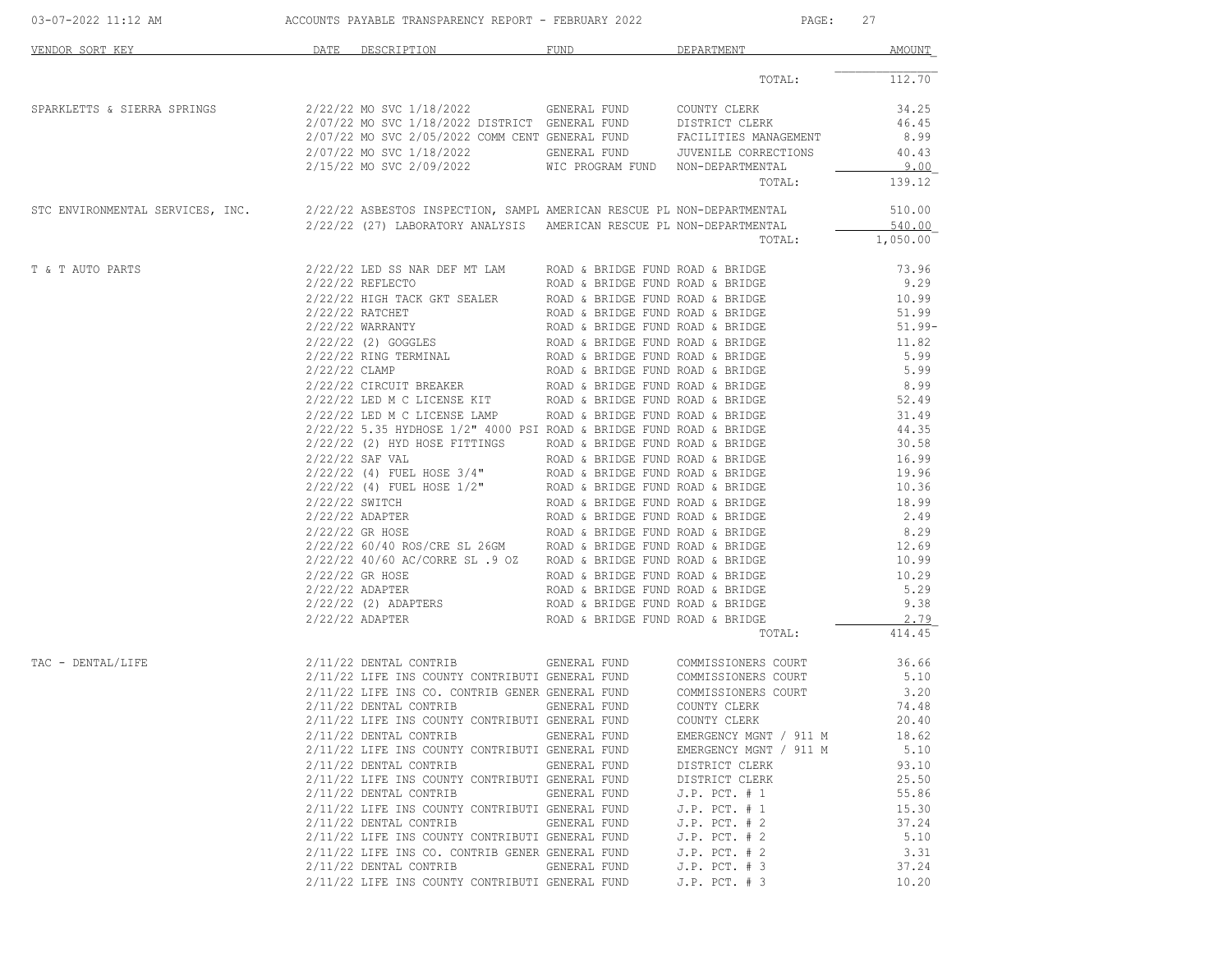| VENDOR SORT KEY | DATE | DESCRIPTION DESCRIPTION                                                                                                                                                                                                                                                                                                                                                                                                             | FUND                                | DEPARTMENT                                                                                  | <b>AMOUNT</b>    |
|-----------------|------|-------------------------------------------------------------------------------------------------------------------------------------------------------------------------------------------------------------------------------------------------------------------------------------------------------------------------------------------------------------------------------------------------------------------------------------|-------------------------------------|---------------------------------------------------------------------------------------------|------------------|
|                 |      | $2/11/22$ DENTAL CONTRIB GENERAL FUND J.P. PCT. # 4                                                                                                                                                                                                                                                                                                                                                                                 |                                     |                                                                                             | 37.24            |
|                 |      |                                                                                                                                                                                                                                                                                                                                                                                                                                     |                                     |                                                                                             | 10.20            |
|                 |      | $2/11/22$ LIFE INS COUNTY CONTRIBUTI GENERAL FUND $J.P.$ PCT. # 4<br>$2/11/22$ DENTAL CONTRIB GENERAL FUND COUNTY ATTORNEY                                                                                                                                                                                                                                                                                                          |                                     |                                                                                             | 71.24            |
|                 |      | 2/11/22 LIFE INS COUNTY CONTRIBUTI GENERAL FUND                                                                                                                                                                                                                                                                                                                                                                                     |                                     |                                                                                             | 19.51            |
|                 |      | 2/11/22 DENTAL CONTRIB GENERAL FUND                                                                                                                                                                                                                                                                                                                                                                                                 |                                     | COUNTY ATTORNEY<br>ELECTIONS                                                                | 55.86            |
|                 |      | 2/11/22 LIFE INS COUNTY CONTRIBUTI GENERAL FUND                                                                                                                                                                                                                                                                                                                                                                                     |                                     |                                                                                             | 10.20            |
|                 |      | 2/11/22 LIFE INS CO. CONTRIB GENER GENERAL FUND                                                                                                                                                                                                                                                                                                                                                                                     |                                     | CONTRIBUTI GENERAL FUND<br>TRIB GENER GENERAL FUND ELECTIONS<br>GENERAL FUND COUNTY AUDITOR | 3.31             |
|                 |      | 2/11/22 DENTAL CONTRIB                                                                                                                                                                                                                                                                                                                                                                                                              |                                     |                                                                                             | 55.86            |
|                 |      | 2/11/22 LIFE INS COUNTY CONTRIBUTI GENERAL FUND                                                                                                                                                                                                                                                                                                                                                                                     |                                     | COUNTY AUDITOR<br>COUNTY TREASURER                                                          | 15.30            |
|                 |      | 2/11/22 DENTAL CONTRIB GENERAL FUND                                                                                                                                                                                                                                                                                                                                                                                                 |                                     |                                                                                             | 55.86            |
|                 |      | $2/11/22$ LIFE INS COUNTY CONTRIBUTI GENERAL FUND COUNTY TREASURER $2/11/22$ LIFE INS CO. CONTRIB GENER GENERAL FUND COUNTY TREASURER                                                                                                                                                                                                                                                                                               |                                     |                                                                                             | 10.20            |
|                 |      |                                                                                                                                                                                                                                                                                                                                                                                                                                     |                                     |                                                                                             | 3.31             |
|                 |      |                                                                                                                                                                                                                                                                                                                                                                                                                                     |                                     |                                                                                             | 111.72           |
|                 |      | 2/11/22 DENTAL CONTRIB GENERAL FUND TAX COLLECTOR<br>2/11/22 LIFE INS COUNTY CONTRIBUTI GENERAL FUND TAX COLLECTOR<br>2/11/22 LIFE INS COUNTY CONTRIBUTI GENERAL FUND FACILITIES MANAGEMENT<br>2/11/22 LIFE INS COUNTY CONTRIBUTI GENER                                                                                                                                                                                             |                                     |                                                                                             | 30.60            |
|                 |      |                                                                                                                                                                                                                                                                                                                                                                                                                                     |                                     |                                                                                             | 55.86            |
|                 |      |                                                                                                                                                                                                                                                                                                                                                                                                                                     |                                     |                                                                                             | 15.30            |
|                 |      |                                                                                                                                                                                                                                                                                                                                                                                                                                     |                                     |                                                                                             | 18.62            |
|                 |      | 2/11/22 LIFE INS COUNTY CONTRIBUTI GENERAL FUND CONSTABLE PCT # 1<br>2/11/22 LIFE INS COUNTY CONTRIBUTI GENERAL FUND CONSTABLE PCT # 2<br>2/11/22 LIFE INS COUNTY CONTRIBUTI GENERAL FUND CONSTABLE PCT # 2<br>2/11/22 LIFE INS COUNTY                                                                                                                                                                                              |                                     |                                                                                             | 5.10<br>18.62    |
|                 |      |                                                                                                                                                                                                                                                                                                                                                                                                                                     |                                     |                                                                                             |                  |
|                 |      |                                                                                                                                                                                                                                                                                                                                                                                                                                     |                                     |                                                                                             | 5.10             |
|                 |      |                                                                                                                                                                                                                                                                                                                                                                                                                                     |                                     |                                                                                             | 18.62            |
|                 |      |                                                                                                                                                                                                                                                                                                                                                                                                                                     |                                     |                                                                                             | 5.10             |
|                 |      | $\begin{tabular}{lllllllllllll} \hline 2/11/22 & \texttt{DENTAL} & \texttt{GORITHM} & \texttt{GENEKAL} & \texttt{LUND} & \texttt{CONSTABLE} & \texttt{CCT} & \texttt{?} & \texttt{?} & \texttt{?} & \texttt{?} & \texttt{?} & \texttt{?} & \texttt{?} & \texttt{?} & \texttt{?} & \texttt{?} & \texttt{?} & \texttt{?} & \texttt{?} & \texttt{?} & \texttt{?} & \texttt{?} & \texttt{?} & \texttt{?} & \texttt{?} & \texttt{?} & \$ |                                     |                                                                                             |                  |
|                 |      |                                                                                                                                                                                                                                                                                                                                                                                                                                     |                                     |                                                                                             |                  |
|                 |      |                                                                                                                                                                                                                                                                                                                                                                                                                                     |                                     |                                                                                             | 66.30            |
|                 |      |                                                                                                                                                                                                                                                                                                                                                                                                                                     |                                     |                                                                                             |                  |
|                 |      |                                                                                                                                                                                                                                                                                                                                                                                                                                     |                                     |                                                                                             | 502.74<br>137.70 |
|                 |      |                                                                                                                                                                                                                                                                                                                                                                                                                                     |                                     |                                                                                             | 0.58             |
|                 |      |                                                                                                                                                                                                                                                                                                                                                                                                                                     |                                     |                                                                                             | 18.63            |
|                 |      |                                                                                                                                                                                                                                                                                                                                                                                                                                     |                                     |                                                                                             | 5.10             |
|                 |      |                                                                                                                                                                                                                                                                                                                                                                                                                                     |                                     |                                                                                             | 18.63            |
|                 |      |                                                                                                                                                                                                                                                                                                                                                                                                                                     |                                     |                                                                                             | 5.10             |
|                 |      |                                                                                                                                                                                                                                                                                                                                                                                                                                     |                                     |                                                                                             | 0.11             |
|                 |      |                                                                                                                                                                                                                                                                                                                                                                                                                                     |                                     |                                                                                             | 18.63            |
|                 |      | $2/11/22$ LIFE EMPLR CONTRIB TELLES GENERAL FUND $\,$ JUVENILE CORRECTIONS $2/11/22$ DENTAL EMPLR CONTRIB SHAFE GENERAL FUND $\,$ JUVENILE CORRECTIONS                                                                                                                                                                                                                                                                              |                                     |                                                                                             | 5.10             |
|                 |      |                                                                                                                                                                                                                                                                                                                                                                                                                                     |                                     |                                                                                             | 18.63            |
|                 |      |                                                                                                                                                                                                                                                                                                                                                                                                                                     |                                     |                                                                                             |                  |
|                 |      |                                                                                                                                                                                                                                                                                                                                                                                                                                     |                                     |                                                                                             |                  |
|                 |      |                                                                                                                                                                                                                                                                                                                                                                                                                                     |                                     |                                                                                             |                  |
|                 |      |                                                                                                                                                                                                                                                                                                                                                                                                                                     |                                     |                                                                                             |                  |
|                 |      | 2/11/22 LIFE EMPLE CONTRIB SHAPE GENERAL FUND<br>2/11/22 LIFE EMPLE CONTRIB SHAPER GENERAL FUND JUVENILE CORRECTIONS<br>2/11/22 LIFE EMPLE CONTRIB CAMACHO GENERAL FUND JUVENILE CORRECTIONS<br>2/11/22 LIFE EMPLE CONTRIB CAMACHO GENE                                                                                                                                                                                             |                                     |                                                                                             |                  |
|                 |      |                                                                                                                                                                                                                                                                                                                                                                                                                                     |                                     |                                                                                             |                  |
|                 |      |                                                                                                                                                                                                                                                                                                                                                                                                                                     |                                     |                                                                                             |                  |
|                 |      | 2/11/22 DENTAL CONTRIB                                                                                                                                                                                                                                                                                                                                                                                                              | GENERAL FUND                        | HUMAN RESOURCE                                                                              | 37.24            |
|                 |      | 2/11/22 LIFE INS COUNTY CONTRIBUTI GENERAL FUND                                                                                                                                                                                                                                                                                                                                                                                     |                                     | HUMAN RESOURCE                                                                              | 10.20            |
|                 |      | 2/11/22 DENTAL CONTRIB                                                                                                                                                                                                                                                                                                                                                                                                              | ROAD & BRIDGE FUND ROAD & BRIDGE    |                                                                                             | 673.56           |
|                 |      | 2/11/22 LIFE INS COUNTY CONTRIBUTI ROAD & BRIDGE FUND ROAD & BRIDGE                                                                                                                                                                                                                                                                                                                                                                 |                                     |                                                                                             | 179.39           |
|                 |      | $2/11/22$ LIFE INS CO. CONTRIB GENER ROAD & BRIDGE FUND ROAD & BRIDGE                                                                                                                                                                                                                                                                                                                                                               |                                     |                                                                                             | 3.31             |
|                 |      | 2/11/22 DENTAL CONTRIB                                                                                                                                                                                                                                                                                                                                                                                                              | WIC PROGRAM FUND NON-DEPARTMENTAL   |                                                                                             | 55.86            |
|                 |      | 2/11/22 LIFE INS COUNTY CONTRIBUTI WIC PROGRAM FUND NON-DEPARTMENTAL                                                                                                                                                                                                                                                                                                                                                                |                                     |                                                                                             | 15.30            |
|                 |      | 2/11/22 DENTAL EMPLOYEE DED<br>2/11/22 DENTAL EMPLOYEE DED                                                                                                                                                                                                                                                                                                                                                                          | FRIO COUNTY PAYROL NON-DEPARTMENTAL |                                                                                             | 363.72           |
|                 |      |                                                                                                                                                                                                                                                                                                                                                                                                                                     | FRIO COUNTY PAYROL NON-DEPARTMENTAL |                                                                                             | 372.13           |
|                 |      | 2/11/22 LIFE INS EMPLOYEE CONTRIBU FRIO COUNTY PAYROL NON-DEPARTMENTAL<br>2/11/22 TAC VISION EMPLOYEE PAID FRIO COUNTY PAYROL NON-DEPARTMENTAL                                                                                                                                                                                                                                                                                      |                                     |                                                                                             | 260.00<br>452.90 |
|                 |      | 2/11/22 TAC VISION EMPLOYEE PAID FRIO COUNTY PAYROL NON-DEPARTMENTAL                                                                                                                                                                                                                                                                                                                                                                |                                     |                                                                                             | 443.60           |
|                 |      |                                                                                                                                                                                                                                                                                                                                                                                                                                     |                                     |                                                                                             |                  |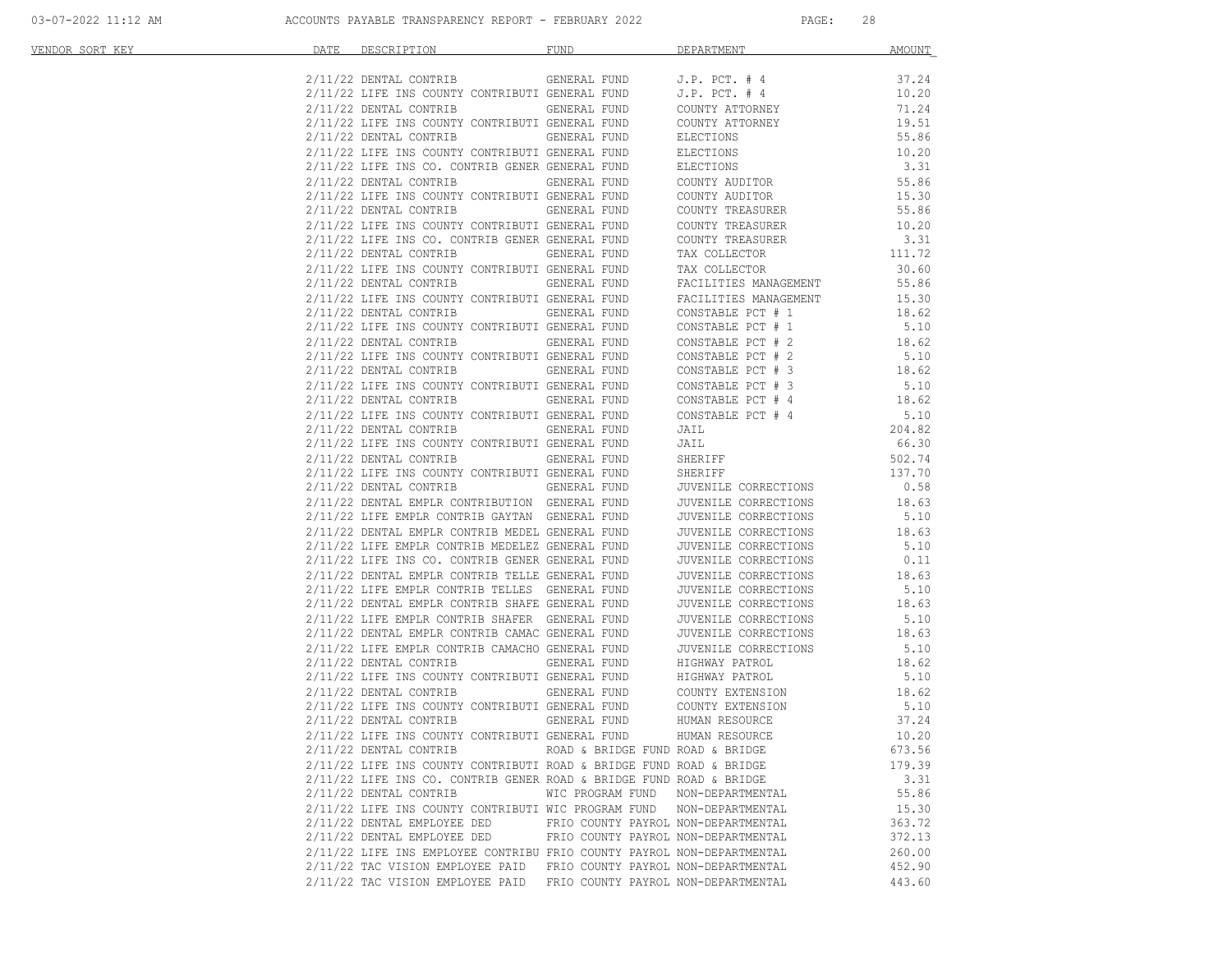| 03-07-2022 11:12 AM                                                                    |      | ACCOUNTS PAYABLE TRANSPARENCY REPORT - FEBRUARY 2022                                               |                                     | PAGE:                                         | 29                 |
|----------------------------------------------------------------------------------------|------|----------------------------------------------------------------------------------------------------|-------------------------------------|-----------------------------------------------|--------------------|
| VENDOR SORT KEY                                                                        | DATE | DESCRIPTION                                                                                        | FUND                                | DEPARTMENT                                    | AMOUNT             |
|                                                                                        |      |                                                                                                    |                                     | TOTAL:                                        | 5,048.41           |
| TAC - MEDICAL INSURANCE                                                                |      | 2/11/22 TAC MEDICAL ER CONTRIBUTIO GENERAL FUND COMMISSIONERS COURT                                |                                     |                                               | 1,459.53           |
|                                                                                        |      | 2/11/22 TAC MEDICAL ER CONTRIBUTIO GENERAL FUND                                                    |                                     | COUNTY CLERK                                  | 2,964.96           |
|                                                                                        |      | 2/11/22 TAC MEDICAL ER CONTRIBUTIO GENERAL FUND                                                    |                                     | EMERGENCY MGNT / 911 M                        | 741.24             |
|                                                                                        |      | 2/11/22 TAC MEDICAL ER CONTRIBUTIO GENERAL FUND                                                    |                                     | DISTRICT CLERK<br>J.P. PCT. # 1               | 3,706.20           |
|                                                                                        |      | 2/11/22 TAC MEDICAL ER CONTRIBUTIO GENERAL FUND                                                    |                                     | $J.P.$ PCT. $# 1$                             | 2,223.72           |
|                                                                                        |      | 2/11/22 TAC MEDICAL ER CONTRIBUTIO GENERAL FUND                                                    |                                     | $J.P.$ PCT. $# 2$                             | 1,482.48           |
|                                                                                        |      | 2/11/22 TAC MEDICAL ER CONTRIBUTIO GENERAL FUND                                                    |                                     | $J.P.$ PCT. $# 3$                             | 1,482.48           |
|                                                                                        |      | 2/11/22 TAC MEDICAL ER CONTRIBUTIO GENERAL FUND                                                    |                                     | $J.P.$ PCT. $#4$                              | 1,482.48           |
|                                                                                        |      | 2/11/22 TAC MEDICAL ER CONTRIBUTIO GENERAL FUND                                                    |                                     | COUNTY ATTORNEY                               | 2,835.81           |
|                                                                                        |      | 2/11/22 TAC MEDICAL ER CONTRIBUTIO GENERAL FUND                                                    |                                     | ELECTIONS                                     | 2,223.72           |
|                                                                                        |      | 2/11/22 TAC MEDICAL ER CONTRIBUTIO GENERAL FUND                                                    |                                     | COUNTY AUDITOR                                | 2,223.72           |
|                                                                                        |      | 2/11/22 TAC MEDICAL ER CONTRIBUTIO GENERAL FUND                                                    |                                     | COUNTY TREASURER                              | 2,223.72           |
|                                                                                        |      | 2/11/22 TAC MEDICAL ER CONTRIBUTIO GENERAL FUND                                                    |                                     | TAX COLLECTOR                                 | 4,447.44           |
|                                                                                        |      | 2/11/22 TAC MEDICAL ER CONTRIBUTIO GENERAL FUND<br>2/11/22 TAC MEDICAL ER CONTRIBUTIO GENERAL FUND |                                     | FACILITIES MANAGEMENT<br>CONSTABLE PCT # 1    | 2,223.72<br>741.24 |
|                                                                                        |      | 2/11/22 TAC MEDICAL ER CONTRIBUTIO GENERAL FUND                                                    |                                     | CONSTABLE PCT # 2                             | 741.24             |
|                                                                                        |      | 2/11/22 TAC MEDICAL ER CONTRIBUTIO GENERAL FUND                                                    |                                     | CONSTABLE PCT # 3                             | 741.24             |
|                                                                                        |      | 2/11/22 TAC MEDICAL ER CONTRIBUTIO GENERAL FUND                                                    |                                     | CONSTABLE PCT # 4                             | 741.24             |
|                                                                                        |      | 2/11/22 TAC MEDICAL ER CONTRIBUTIO GENERAL FUND                                                    |                                     | JAIL                                          | 8,894.88           |
|                                                                                        |      | 2/11/22 TAC MEDICAL ER CONTRIBUTIO GENERAL FUND                                                    |                                     | SHERIFF                                       | 20,013.48          |
|                                                                                        |      | 2/11/22 ADJUST FEB PAYMENT TAC MED GENERAL FUND                                                    |                                     | SHERIFF                                       | 843.37             |
|                                                                                        |      | 2/11/22 TAC MEDICAL ER CONTRIBUTIO GENERAL FUND                                                    |                                     | JUVENILE CORRECTIONS                          | 22.95              |
|                                                                                        |      | $2/11/22$ TAC - SHAFER                                                                             | GENERAL FUND                        | JUVENILE CORRECTIONS                          | 741.24             |
|                                                                                        |      | $2/11/22$ TAC GAYTAN                                                                               | GENERAL FUND                        | JUVENILE CORRECTIONS                          | 741.24             |
|                                                                                        |      | $2/11/22$ TAC TELLES                                                                               | GENERAL FUND                        | JUVENILE CORRECTIONS                          | 741.24             |
|                                                                                        |      | $2/11/22$ TAC - MEDELEZ                                                                            | GENERAL FUND                        | JUVENILE CORRECTIONS                          | 741.24             |
|                                                                                        |      | $2/11/22$ TAC - CAMACHO                                                                            | GENERAL FUND                        | JUVENILE CORRECTIONS                          | 741.24             |
|                                                                                        |      |                                                                                                    |                                     |                                               | 741.24             |
|                                                                                        |      |                                                                                                    |                                     |                                               | 741.24             |
|                                                                                        |      |                                                                                                    |                                     |                                               | 1,482.48           |
|                                                                                        |      | $2/11/22$ TAC MEDICAL ER CONTRIBUTIO ROAD & BRIDGE FUND ROAD & BRIDGE                              |                                     |                                               | 26,813.79          |
|                                                                                        |      | 2/11/22 TAC MEDICAL ER CONTRIBUTIO WIC PROGRAM FUND NON-DEPARTMENTAL                               |                                     |                                               | 2,223.72           |
|                                                                                        |      | 2/11/22 HMO EMPLOYEE DED 215015-00 FRIO COUNTY PAYROL NON-DEPARTMENTAL                             |                                     |                                               | 3,156.14           |
|                                                                                        |      | 2/11/22 HMO EMPLOYEE DED 215015-00 FRIO COUNTY PAYROL NON-DEPARTMENTAL                             |                                     |                                               | 3,587.99           |
|                                                                                        |      |                                                                                                    |                                     | TOTAL:                                        | 106, 913.66        |
| TEXAS A & M ENGINEERING EXTENSION SERV 2/15/22 BASIC CO CORRECTION TRG PE GENERAL FUND |      |                                                                                                    |                                     | JAIL                                          | 275.00             |
|                                                                                        |      |                                                                                                    |                                     | TOTAL:                                        | 275.00             |
| TELLES TOWING & TIRE SERVICE                                                           |      | 2/15/22 ABV TOW 2011 NISSAN ALTIMA ABANDONED VEHICLE ABANDONED VEHICLE                             |                                     |                                               | 275.00             |
|                                                                                        |      | 2/15/22 MILEAGE                                                                                    | ABANDONED VEHICLE ABANDONED VEHICLE |                                               | 60.00              |
|                                                                                        |      | 2/15/22 WINCHING                                                                                   | ABANDONED VEHICLE ABANDONED VEHICLE |                                               | 95.00              |
|                                                                                        |      | 2/15/22 ABV TOW 2007 FORD EXPEDITI ABANDONED VEHICLE ABANDONED VEHICLE                             |                                     |                                               | 275.00             |
|                                                                                        |      | 2/15/22 MILEAGE                                                                                    | ABANDONED VEHICLE ABANDONED VEHICLE |                                               | 65.00              |
|                                                                                        |      | $2/15/22$ WINCHING                                                                                 |                                     | ABANDONED VEHICLE ABANDONED VEHICLE<br>TOTAL: | 150.00<br>920.00   |
| TELLUS EQUIPMENT SOLUTIONS, LLC                                                        |      | 2/07/22 (2) BRACKET                                                                                | ROAD & BRIDGE FUND ROAD & BRIDGE    |                                               | 1,368.38           |
|                                                                                        |      | 2/07/22 SPINDLE                                                                                    | ROAD & BRIDGE FUND ROAD & BRIDGE    |                                               | 185.43             |
|                                                                                        |      | 2/07/22 (2) BEARING CO JD8194                                                                      | ROAD & BRIDGE FUND ROAD & BRIDGE    |                                               | 24.50              |
|                                                                                        |      | 2/07/22 (2) BEARING CU JD8230                                                                      | ROAD & BRIDGE FUND ROAD & BRIDGE    |                                               | 11.60              |
|                                                                                        |      | 2/07/22 (2) BEARING CU JD8225                                                                      | ROAD & BRIDGE FUND ROAD & BRIDGE    |                                               | 10.08              |
|                                                                                        |      | 2/07/22 (2) BEARING CO JD8187                                                                      | ROAD & BRIDGE FUND ROAD & BRIDGE    |                                               | 21.00              |
|                                                                                        |      | 2/07/22 (2) SEAL KIT                                                                               | ROAD & BRIDGE FUND ROAD & BRIDGE    |                                               | 74.60              |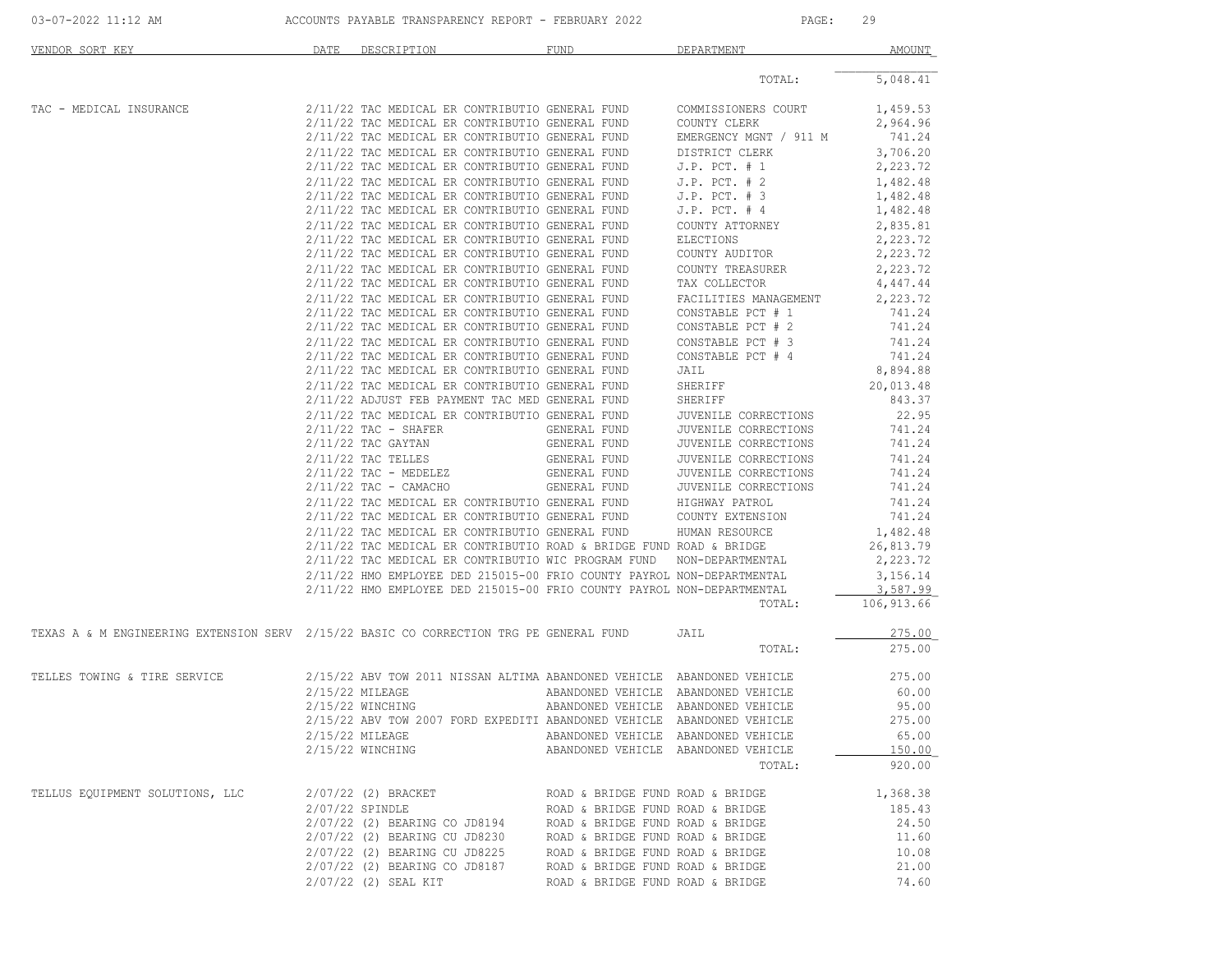| VENDOR SORT KEY                                                                                           | DATE | DESCRIPTION                                                            | FUND                                                                 | DEPARTMENT               | <b>AMOUNT</b>     |
|-----------------------------------------------------------------------------------------------------------|------|------------------------------------------------------------------------|----------------------------------------------------------------------|--------------------------|-------------------|
|                                                                                                           |      | $2/07/22$ (2) NUT                                                      | ROAD & BRIDGE FUND ROAD & BRIDGE                                     |                          | 20.30             |
|                                                                                                           |      | 2/07/22 (2) COTTER PIN                                                 | ROAD & BRIDGE FUND ROAD & BRIDGE                                     |                          | 1.34              |
|                                                                                                           |      | $2/07/22$ (2) PIN                                                      | ROAD & BRIDGE FUND ROAD & BRIDGE<br>ROAD & BRIDGE FUND ROAD & BRIDGE |                          | 135.84            |
|                                                                                                           |      | 2/07/22 (2) PIN FASTEN                                                 |                                                                      |                          | 17.58             |
|                                                                                                           |      | 2/07/22 (2) COTTER PIN                                                 | ROAD & BRIDGE FUND ROAD & BRIDGE                                     |                          | 0.84              |
|                                                                                                           |      | 2/07/22 STIHL MOTOMIX E                                                | ROAD & BRIDGE FUND ROAD & BRIDGE                                     |                          | 150.00            |
|                                                                                                           |      | $2/07/22$ (2) FILTER ELEMENT R536698 ROAD & BRIDGE FUND ROAD & BRIDGE  |                                                                      |                          | 46.70             |
|                                                                                                           |      | 2/07/22 (2) FILTER ELEMENT SU29300 ROAD & BRIDGE FUND ROAD & BRIDGE    |                                                                      |                          | 78.34             |
|                                                                                                           |      | 2/07/22 (2) FILTER ELEMENT SU29301 ROAD & BRIDGE FUND ROAD & BRIDGE    |                                                                      |                          | 69.18             |
|                                                                                                           |      | $2/15/22$ (2) AIR FILTER                                               | ROAD & BRIDGE FUND ROAD & BRIDGE                                     |                          | 82.80             |
|                                                                                                           |      | $2/15/22$ (6) 3 MM ROPE                                                | ROAD & BRIDGE FUND ROAD & BRIDGE                                     |                          | 1.38              |
|                                                                                                           |      | 2/15/22 (37) HOSE                                                      | ROAD & BRIDGE FUND ROAD & BRIDGE                                     | TOTAL:                   | 15.17<br>2,315.06 |
|                                                                                                           |      |                                                                        |                                                                      |                          |                   |
| TEXAS                                                                                                     |      | 2/07/22 CPT 99217.95 J. TOUCHET GENERAL FUND                           |                                                                      | JAIL                     | 52.38             |
|                                                                                                           |      |                                                                        |                                                                      | TOTAL:                   | 52.38             |
| TEXAS A&M HOTEL AND CONFERENCE CENTER 2/07/22 LODGING 2/21-2/24/22 CARRI ROAD & BRIDGE FUND ROAD & BRIDGE |      |                                                                        |                                                                      |                          | 509.60            |
|                                                                                                           |      |                                                                        |                                                                      | TOTAL:                   | 509.60            |
| TEXAS ALCOHOL AND DRUG TESTING SERVICE 2/22/22 DRUG TEST 1/28/22 A. BUTL GENERAL FUND                     |      |                                                                        |                                                                      | ELECTIONS                | 35.50             |
|                                                                                                           |      | 2/22/22 DRUG TEST 1/25/22 R. CORO GENERAL FUND                         |                                                                      | ELECTIONS                | 35.50             |
|                                                                                                           |      | 2/22/22 DRUG TEST 1/27/22 G. FRAZI GENERAL FUND                        |                                                                      | ELECTIONS                | 35.50             |
|                                                                                                           |      | 2/22/22 DRUG TEST 1/21/22 D. HERNA GENERAL FUND                        |                                                                      | ELECTIONS                | 35.50             |
|                                                                                                           |      | 2/22/22 DRUG TEST 1/21/22 G. PEREZ GENERAL FUND                        |                                                                      | ELECTIONS                | 35.50             |
|                                                                                                           |      | 2/22/22 DRUG TEST 1/28/22 J. WHITE GENERAL FUND                        |                                                                      | ELECTIONS                | 35.50             |
|                                                                                                           |      | $2/22/22$ DRUG TEST $1/18/22$ J. ALLEN GENERAL FUND                    |                                                                      | HUMAN RESOURCE           | 35.50             |
|                                                                                                           |      | 2/22/22 DRUG TEST 1/14/22 C. CORT GENERAL FUND                         |                                                                      | HUMAN RESOURCE           | 35.50             |
|                                                                                                           |      | $2/22/22$ DRUG TEST $1/06/22$ D. GARCI GENERAL FUND                    |                                                                      | HUMAN RESOURCE           | 35.50             |
|                                                                                                           |      | 2/22/22 DRUG TEST 1/05/22 E. GARCI GENERAL FUND                        |                                                                      | HUMAN RESOURCE           | 35.50             |
|                                                                                                           |      | 2/22/22 DRUG TEST 1/07/22 J. GARCI GENERAL FUND                        |                                                                      | HUMAN RESOURCE           | 35.50             |
|                                                                                                           |      | 2/22/22 DRUG TEST 1/10/22 A. LUERA GENERAL FUND                        |                                                                      | HUMAN RESOURCE           | 35.50             |
|                                                                                                           |      | 2/22/22 DRUG TEST 1/24/22 M. MENDO GENERAL FUND                        |                                                                      | HUMAN RESOURCE           | 35.50             |
|                                                                                                           |      | 2/22/22 DRUG TEST 1/20/22 S. SANCH GENERAL FUND                        |                                                                      | HUMAN RESOURCE           | 35.50             |
|                                                                                                           |      | $2/22/22$ DRUG TEST $1/19/22$ E. TREVI GENERAL FUND                    |                                                                      | HUMAN RESOURCE<br>TOTAL: | 35.50<br>532.50   |
|                                                                                                           |      |                                                                        |                                                                      |                          |                   |
| TEXAS DEPT. OF STATE HEALTH SERVICES 2/22/22 REMOTE BIRTH ACCESS JAN 20 GENERAL FUND                      |      |                                                                        |                                                                      | COUNTY CLERK             | 56.73             |
|                                                                                                           |      |                                                                        |                                                                      | TOTAL:                   | 56.73             |
| TEXAS DISTRICT & COUNTY ATTORNEYS ASSC 2/07/22 MEMBERSHIP DUES 2022 GONZA GENERAL FUND                    |      |                                                                        |                                                                      | COUNTY ATTORNEY          | 50.00             |
|                                                                                                           |      | 2/07/22 MEMBERSHIP DUES 2022 TREVI GENERAL FUND                        |                                                                      | COUNTY ATTORNEY          | 55.00             |
|                                                                                                           |      |                                                                        |                                                                      | TOTAL:                   | 105.00            |
| TEXAS JUSTICE CRT JUDGES ASSOCIATION                                                                      |      | 2/22/22 2022 MEMBERSHIP DUES GATES GENERAL FUND                        |                                                                      | $J.P.$ PCT. $# 1$        | 75.00             |
|                                                                                                           |      | 2/22/22 2022 MEMBERSHIP DUES V. PR GENERAL FUND                        |                                                                      | J.P. PCT. # 2            | 75.00             |
|                                                                                                           |      | 2/22/22 2022 MEMBERSHIP DUES J SIN GENERAL FUND                        |                                                                      | $J.P.$ PCT. $# 2$        | 75.00             |
|                                                                                                           |      |                                                                        |                                                                      | TOTAL:                   | 225.00            |
| TEXAS JUVENILE JUSTICE DEPARTMENT                                                                         |      | 2/07/22 REFUND STATE AID FY 2020-2 TX JUVENILE PROBAT NON-DEPARTMENTAL |                                                                      |                          | 3,937.79          |
|                                                                                                           |      |                                                                        |                                                                      | TOTAL:                   | 3,937.79          |
| TEXAS POLICE TRAINERS LLC                                                                                 |      | 2/07/22 87TH LEGISLATIVE TRG 10/13 GENERAL FUND                        |                                                                      | CONSTABLE PCT # 4        | 30.00             |
|                                                                                                           |      |                                                                        |                                                                      | TOTAL:                   | 30.00             |
| TEXAS STATE COMPTROLLER                                                                                   |      | 2/24/22 OTR REPORT TO COMP. CIVIL GENERAL FUND                         |                                                                      | NON-DEPARTMENTAL         | 4,053.55          |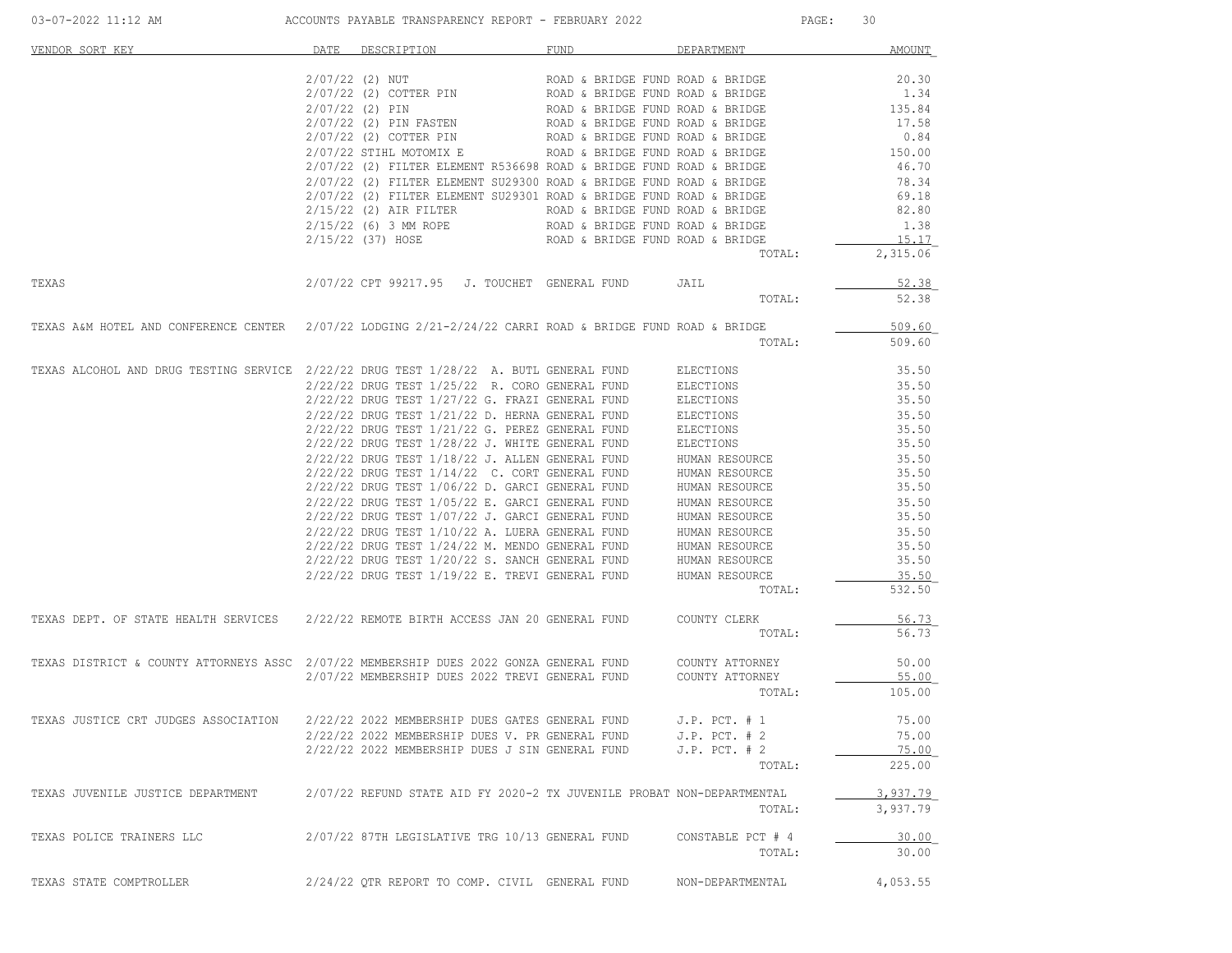| 03-07-2022 11:12 AM                                                                    | ACCOUNTS PAYABLE TRANSPARENCY REPORT - FEBRUARY 2022                                                                                            |              | PAGE:                                      | 31                  |
|----------------------------------------------------------------------------------------|-------------------------------------------------------------------------------------------------------------------------------------------------|--------------|--------------------------------------------|---------------------|
| VENDOR SORT KEY                                                                        | DATE DESCRIPTION                                                                                                                                | FUND         | DEPARTMENT                                 | AMOUNT              |
|                                                                                        | 2/23/22 STATE CRIMINAL COSTS & FEE CRIMINAL JUSTICE F NON-DEPARTMENTAL<br>2/23/22 SPEC. COURT PROGRAM ACCT. CRIMINAL JUSTICE F NON-DEPARTMENTAL |              |                                            | 26,017.95<br>79.65  |
|                                                                                        | 2/23/22 ELEC FILING SYSTEM-STATE F CRIMINAL JUSTICE F NON-DEPARTMENTAL                                                                          |              |                                            | 2,630.00            |
|                                                                                        | 2/23/22 SEXUAL ASS/SUBSTANCE ABUSE CRIMINAL JUSTICE F NON-DEPARTMENTAL                                                                          |              | TOTAL:                                     | 100.00<br>32,881.15 |
| THE POLICE & SHERIFFS PRESS                                                            |                                                                                                                                                 |              | SHERIFF                                    | 15.00               |
|                                                                                        | $2/15/22$ ID CARD - E. AGUILAR GENERAL FUND<br>$2/15/22$ ID CARD - G. GONZALES GENERAL FUND                                                     |              | SHERIFF                                    | 15.00               |
|                                                                                        | $2/15/22$ SHIPPING                                                                                                                              | GENERAL FUND | SHERIFF<br>TOTAL:                          | 2.58<br>32.58       |
|                                                                                        |                                                                                                                                                 |              |                                            |                     |
| THE SIGN MAN                                                                           | $2/22/22$ (50) 246 GF 24X6 BLANKS ROAD & BRIDGE FUND ROAD & BRIDGE<br>$2/22/22$ SHIPPING & HANDLING ROAD & BRIDGE FUND ROAD & BRIDGE            |              |                                            | 747.50<br>36.88     |
|                                                                                        |                                                                                                                                                 |              | TOTAL:                                     | 784.38              |
| THOMSON REUTERS - WEST PAYMENT CTR 2/15/22 TX RULES OF EVIDENCE HANDB GENERAL FUND     |                                                                                                                                                 |              | DISTRICT COURT                             | 139.00              |
|                                                                                        |                                                                                                                                                 |              | TOTAL:                                     | 139.00              |
| A. TIJERINA TOWING                                                                     | 2/15/22 ABV TOW 2011 FORD F250 ABANDONED VEHICLE ABANDONED VEHICLE                                                                              |              |                                            | 450.00              |
|                                                                                        | 2/15/22 ABV TOW 2012 FORD F150 ABANDONED VEHICLE ABANDONED VEHICLE                                                                              |              |                                            | 375.00              |
|                                                                                        | 2/15/22 ABV TOW 2015 GMC 2500 ABANDONED VEHICLE ABANDONED VEHICLE                                                                               |              | TOTAL:                                     | 375.00<br>1,200.00  |
| TIME WARNER CABLE                                                                      | 2/22/22 MO SVC 2/13 - 3/12/2022 TV GENERAL FUND                                                                                                 |              | COMMISSIONERS COURT                        | 99.07               |
|                                                                                        | 2/15/22 MO SVC 2/04 - 3/03/2022                                                                                                                 | GENERAL FUND | FACILITIES MANAGEMENT                      | 140.71              |
|                                                                                        | 2/15/22 MO SVC 2/03 - 3/02/2022 SH GENERAL FUND                                                                                                 |              | SHERIFF                                    | 140.58              |
|                                                                                        | 2/15/22 MO SVC 2/03 - 3/02/2022 DP GENERAL FUND                                                                                                 |              | HIGHWAY PATROL                             | 38.46               |
|                                                                                        |                                                                                                                                                 |              | TOTAL:                                     | 418.82              |
| TIMEKEEPING SYSTEMS INC                                                                | 2/15/22 GUARD1-ANNUAL CLOUD SUPPOR GENERAL FUND                                                                                                 |              | JAIL                                       | 9,995.00            |
|                                                                                        |                                                                                                                                                 |              | TOTAL:                                     | 9,995.00            |
| TOSHIBA AMERICA BUSINESS SOLUTIONS INC 2/15/22 COPIER RENTAL SCNDJ44580 J GENERAL FUND |                                                                                                                                                 |              | COMMISSIONERS COURT                        | 204.52              |
|                                                                                        | 2/07/22 COPIER RENTAL SCNDJ44580 F GENERAL FUND<br>2/15/22 COMM COPIER RENTAL 2/15-3/ GENERAL FUND                                              |              | COMMISSIONERS COURT<br>COMMISSIONERS COURT | 204.52<br>123.00    |
|                                                                                        | 2/07/22 CO CLERK COPIER RENTAL FEB GENERAL FUND                                                                                                 |              | COUNTY CLERK                               | 130.72              |
|                                                                                        | $2/15/22$ COPIER RENTAL $2/07 - 3/06/$ GENERAL FUND                                                                                             |              | COUNTY CLERK                               | 117.18              |
|                                                                                        | 2/15/22 CO CLERK SCGKG43209 2/15-3 GENERAL FUND<br>$2/15/22$ COPIER RENTAL $2/15 - 3/14/$ GENERAL FUND                                          |              | COUNTY CLERK<br>COUNTY CLERK               | 119.21<br>116.11    |
|                                                                                        | 2/07/22 COPIER RENTAL SCZHH15291 F GENERAL FUND                                                                                                 |              | DISTRICT CLERK                             | 103.00              |
|                                                                                        | $2/15/22$ SCZAL10793 $2/15 - 3/14$                                                                                                              | GENERAL FUND | DISTRICT CLERK                             | 116.86              |
|                                                                                        | $2/15/22$ SCZAL10745 $2/15 - 3/14$                                                                                                              | GENERAL FUND | DISTRICT CLERK                             | 116.86              |
|                                                                                        | $2/15/22$ JP1 COPIER RENTAL $2/15-3/1$ GENERAL FUND                                                                                             |              | $J.P.$ PCT. $# 1$                          | 128.20              |
|                                                                                        | 2/15/22 JP2 COPIER RENTAL 2/15-3/1 GENERAL FUND<br>2/07/22 JP3 COPIER RENTAL FEB 2022 GENERAL FUND                                              |              | $J.P.$ PCT. $# 2$                          | 125.79<br>125.00    |
|                                                                                        | 2/07/22 JP4 COPIER RENTAL FEB 2022 GENERAL FUND                                                                                                 |              | $J.P.$ PCT. $# 3$<br>$J.P.$ PCT. $#4$      | 128.50              |
|                                                                                        | $2/15/22$ SCZAL10784 $2/15 - 3/14$                                                                                                              | GENERAL FUND | COUNTY ATTORNEY                            | 116.86              |
|                                                                                        | 2/07/22 ELECTIONS COPIER RENTAL FE GENERAL FUND                                                                                                 |              | ELECTIONS                                  | 128.00              |
|                                                                                        | 2/07/22 AUDITOR'S COPIER RENTAL FE GENERAL FUND                                                                                                 |              | COUNTY AUDITOR                             | 128.50              |
|                                                                                        | 2/07/22 TREASURER COPIER RENTAL FE GENERAL FUND                                                                                                 |              | COUNTY TREASURER                           | 123.00              |
|                                                                                        | 2/07/22 TAX OFFICE COPIER RENTAL F GENERAL FUND<br>2/07/22 SHERIFF'S COPIER RENTAL FE GENERAL FUND                                              |              | TAX COLLECTOR<br>SHERIFF                   | 127.00<br>128.20    |
|                                                                                        | 2/07/22 JUV COPIER RENTAL FEB 2022 GENERAL FUND                                                                                                 |              | JUVENILE CORRECTIONS                       | 125.00              |
|                                                                                        | 2/07/22 CO EXT COPIER RENTAL FEB 2 GENERAL FUND                                                                                                 |              | COUNTY EXTENSION                           | 128.14              |
|                                                                                        | $2/15/22$ HR COPIER RETNAL $2/15 - 3/$ GENERAL FUND                                                                                             |              | HUMAN RESOURCE                             | 128.50              |
|                                                                                        | $2/15/22$ SCKDL19670 $2/15$ - 3/14                                                                                                              | GENERAL FUND | VETERANS SERVICE                           | 72.22               |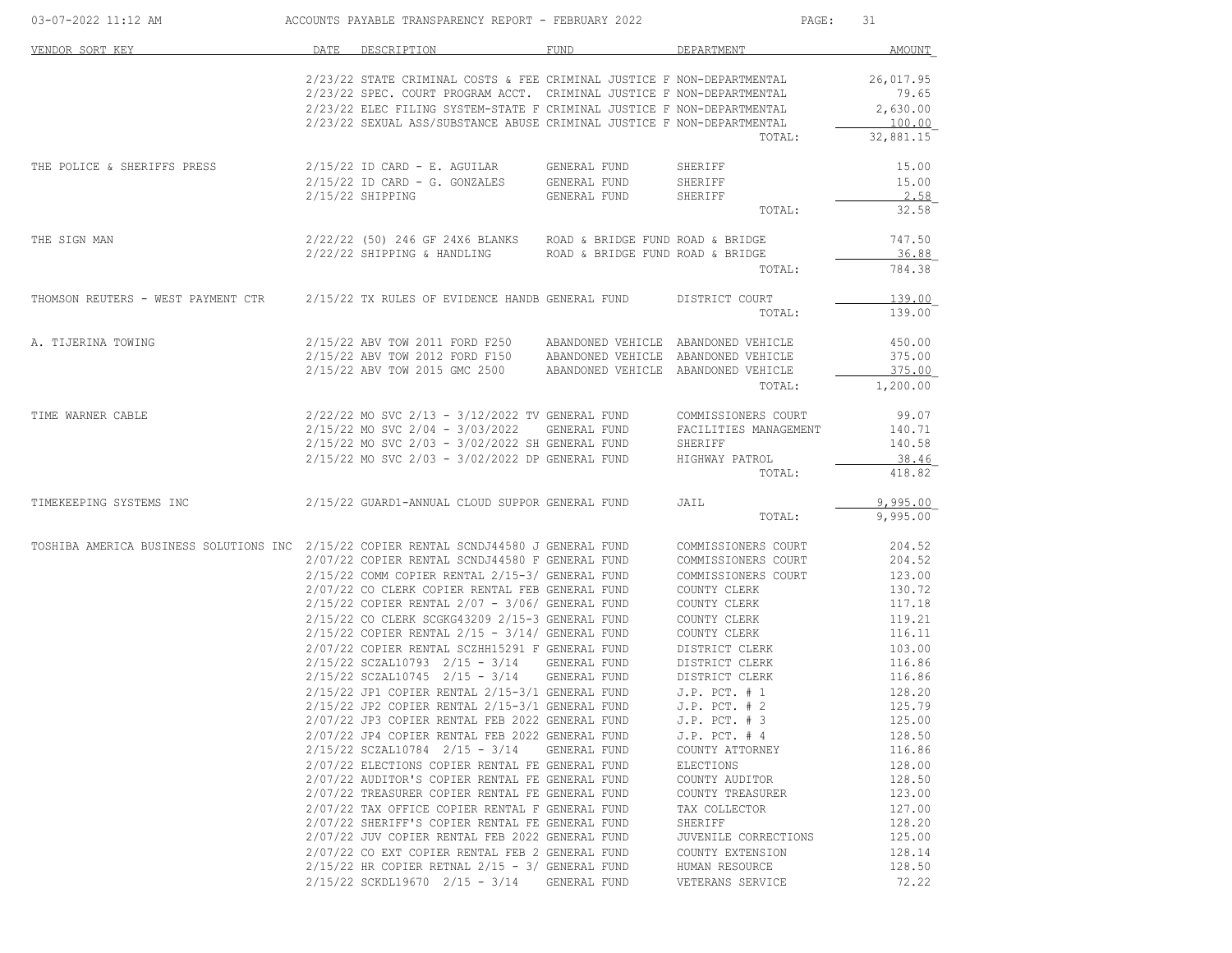| 03-07-2022 11:12 AM           |                                                 | ACCOUNTS PAYABLE TRANSPARENCY REPORT - FEBRUARY 2022                                                                                                                                                                                   | PAGE:                          | 32               |  |
|-------------------------------|-------------------------------------------------|----------------------------------------------------------------------------------------------------------------------------------------------------------------------------------------------------------------------------------------|--------------------------------|------------------|--|
| VENDOR SORT KEY               | DATE DESCRIPTION                                | FUND                                                                                                                                                                                                                                   | DEPARTMENT                     | AMOUNT           |  |
|                               |                                                 | $2/15/22$ RB COPIER RENTAL $2/15$ - 3/ ROAD & BRIDGE FUND ROAD & BRIDGE<br>2/07/22 COPIER RENTAL SCNFJ56529 F WIC PROGRAM FUND NON-DEPARTMENTAL                                                                                        |                                | 180.67<br>204.52 |  |
|                               |                                                 |                                                                                                                                                                                                                                        | TOTAL:                         | 3,450.08         |  |
| REYNALDO TREVINO              |                                                 | 2/07/22 REIMBURSE HOTEL 1/30-2/03/ GENERAL FUND                                                                                                                                                                                        | COUNTY ATTORNEY                | 441.60           |  |
|                               |                                                 |                                                                                                                                                                                                                                        | TOTAL:                         | 441.60           |  |
| TX. CO. & DISTRICT RETIREMENT |                                                 | 2/15/22 RETIREMENT CONTRIB SUB# 18 GENERAL FUND                                                                                                                                                                                        | COMMISSIONERS COURT            | 562.53           |  |
|                               |                                                 | 2/15/22 RETIREMENT CONTRIB SUB# 18 GENERAL FUND                                                                                                                                                                                        | COMMISSIONERS COURT            | 562.85           |  |
|                               |                                                 | 2/15/22 SUPP LIFE PREMIUMS SUB# 18 GENERAL FUND                                                                                                                                                                                        | COMMISSIONERS COURT            | 19.89            |  |
|                               |                                                 | 2/15/22 SUPP LIFE PREMIUMS SUB# 18 GENERAL FUND                                                                                                                                                                                        | COMMISSIONERS COURT            | 19.91            |  |
|                               |                                                 | 2/15/22 RETIREMENT CONTRIB SUB# 18 GENERAL FUND                                                                                                                                                                                        | COUNTY CLERK                   | 674.61           |  |
|                               |                                                 | 2/15/22 RETIREMENT CONTRIB SUB# 18 GENERAL FUND                                                                                                                                                                                        | COUNTY CLERK                   | 577.32           |  |
|                               |                                                 | 2/15/22 SUPP LIFE PREMIUMS SUB# 18 GENERAL FUND                                                                                                                                                                                        | COUNTY CLERK                   | 23.86            |  |
|                               |                                                 | 2/15/22 SUPP LIFE PREMIUMS SUB# 18 GENERAL FUND                                                                                                                                                                                        | COUNTY CLERK                   | 20.42            |  |
|                               |                                                 | 2/15/22 RETIREMENT CONTRIB SUB# 18 GENERAL FUND                                                                                                                                                                                        | EMERGENCY MGNT / 911 M         | 239.25           |  |
|                               |                                                 | 2/15/22 RETIREMENT CONTRIB SUB# 18 GENERAL FUND                                                                                                                                                                                        | EMERGENCY MGNT / 911 M         | 239.25           |  |
|                               |                                                 | 2/15/22 SUPP LIFE PREMIUMS SUB# 18 GENERAL FUND                                                                                                                                                                                        | EMERGENCY MGNT / 911 M         | 8.46             |  |
|                               |                                                 | 2/15/22 SUPP LIFE PREMIUMS SUB# 18 GENERAL FUND                                                                                                                                                                                        | EMERGENCY MGNT / 911 M         | 8.46             |  |
|                               |                                                 | 2/15/22 RETIREMENT CONTRIB SUB# 18 GENERAL FUND                                                                                                                                                                                        | DISTRICT COURT                 | 114.47           |  |
|                               |                                                 | 2/15/22 RETIREMENT CONTRIB SUB# 18 GENERAL FUND                                                                                                                                                                                        | DISTRICT COURT                 | 114.47           |  |
|                               |                                                 | 2/15/22 SUPP LIFE PREMIUMS SUB# 18 GENERAL FUND                                                                                                                                                                                        | DISTRICT COURT                 | 4.04             |  |
|                               |                                                 |                                                                                                                                                                                                                                        |                                | 4.04             |  |
|                               |                                                 |                                                                                                                                                                                                                                        |                                |                  |  |
|                               |                                                 |                                                                                                                                                                                                                                        |                                | 818.83           |  |
|                               |                                                 |                                                                                                                                                                                                                                        |                                | 818.81           |  |
|                               |                                                 |                                                                                                                                                                                                                                        |                                | 28.95            |  |
|                               |                                                 | 2/15/22 SUPP LIFE PREMIUMS SUB# 18 GENERAL FUND<br>2/15/22 SUPP LIFE PREMIUMS SUB# 18 GENERAL FUND DISTRICT COURT<br>2/15/22 RETIREMENT CONTRIB SUB# 18 GENERAL FUND DISTRICT CLERK<br>2/15/22 SUPP LIFE PREMIUMS SUB# 18 GENERAL FUND |                                | 28.95            |  |
|                               |                                                 | 2/15/22 SUPP LIFE PREFIUS SUP 10 SENERAL FUND J.P. PCT. # 1<br>2/15/22 RETIREMENT CONTRIB SUB# 18 GENERAL FUND J.P. PCT. # 1                                                                                                           |                                | 538.42           |  |
|                               |                                                 |                                                                                                                                                                                                                                        |                                | 538.44           |  |
|                               |                                                 | 2/15/22 SUPP LIFE PREMIUMS SUB# 18 GENERAL FUND J.P. PCT. # 1<br>2/15/22 SUPP LIFE PREMIUMS SUB# 18 GENERAL FUND J.P. PCT. # 1<br>2/15/22 RETIREMENT CONTRIB SUB# 18 GENERAL FUND J.P. PCT. # 2                                        |                                | 19.04            |  |
|                               |                                                 |                                                                                                                                                                                                                                        |                                | 19.04            |  |
|                               |                                                 |                                                                                                                                                                                                                                        |                                | 388.18           |  |
|                               |                                                 |                                                                                                                                                                                                                                        |                                | 388.18           |  |
|                               |                                                 | $2/15/22$ RETIREMENT CONTRIB SUB# 18 GENERAL FUND J.P. PCT. # 2 $2/15/22$ SUPP LIFE PREMIUMS SUB# 18 GENERAL FUND J.P. PCT. # 2                                                                                                        |                                | 13.72            |  |
|                               |                                                 |                                                                                                                                                                                                                                        |                                | 13.72            |  |
|                               |                                                 | 2/15/22 SUPP LIFE PREMIUMS SUB# 18 GENERAL FUND J.P. PCT. # 2<br>2/15/22 RETIREMENT CONTRIB SUB# 18 GENERAL FUND J.P. PCT. # 3                                                                                                         |                                | 375.53           |  |
|                               |                                                 |                                                                                                                                                                                                                                        |                                | 375.53           |  |
|                               |                                                 | $2/15/22$ RETIREMENT CONTRIB SUB# 18 GENERAL FUND J.P. PCT. # 3<br>2/15/22 SUPP LIFE PREMIUMS SUB# 18 GENERAL FUND J.P. PCT. # 3<br>2/15/22 SUPP LIFE PREMIUMS SUB# 18 GENERAL FUND J.P. PCT. # 3                                      |                                | 13.29            |  |
|                               |                                                 |                                                                                                                                                                                                                                        |                                | 13.29            |  |
|                               |                                                 | 2/15/22 RETIREMENT CONTRIB SUB# 18 GENERAL FUND                                                                                                                                                                                        |                                | 382.34           |  |
|                               |                                                 | 2/15/22 RETIREMENT CONTRIB SUB# 18 GENERAL FUND                                                                                                                                                                                        | J.P. PCT. # 4<br>J.P. PCT. # 4 | 382.34           |  |
|                               |                                                 | 2/15/22 SUPP LIFE PREMIUMS SUB# 18 GENERAL FUND                                                                                                                                                                                        |                                |                  |  |
|                               |                                                 |                                                                                                                                                                                                                                        | $J.P.$ PCT. $#$ 4              | 13.52            |  |
|                               |                                                 | 2/15/22 SUPP LIFE PREMIUMS SUB# 18 GENERAL FUND                                                                                                                                                                                        | $J.P.$ PCT. $#4$               | 13.52            |  |
|                               |                                                 | 2/15/22 RETIREMENT CONTRIB SUB# 18 GENERAL FUND                                                                                                                                                                                        | COUNTY ATTORNEY                | 1,069.07         |  |
|                               |                                                 | 2/15/22 RETIREMENT CONTRIB SUB# 18 GENERAL FUND                                                                                                                                                                                        | COUNTY ATTORNEY                | 1,058.88         |  |
|                               |                                                 | 2/15/22 SUPP LIFE PREMIUMS SUB# 18 GENERAL FUND                                                                                                                                                                                        | COUNTY ATTORNEY                | 37.81            |  |
|                               |                                                 | 2/15/22 SUPP LIFE PREMIUMS SUB# 18 GENERAL FUND                                                                                                                                                                                        | COUNTY ATTORNEY                | 37.45            |  |
|                               |                                                 | 2/15/22 RETIREMENT CONTRIB SUB# 18 GENERAL FUND                                                                                                                                                                                        | ELECTIONS                      | 504.40           |  |
|                               |                                                 | 2/15/22 RETIREMENT CONTRIB SUB# 18 GENERAL FUND                                                                                                                                                                                        | ELECTIONS                      | 504.40           |  |
|                               |                                                 | 2/15/22 SUPP LIFE PREMIUMS SUB# 18 GENERAL FUND                                                                                                                                                                                        | ELECTIONS                      | 17.84            |  |
|                               |                                                 | 2/15/22 SUPP LIFE PREMIUMS SUB# 18 GENERAL FUND                                                                                                                                                                                        | ELECTIONS                      | 17.84            |  |
|                               |                                                 | 2/15/22 RETIREMENT CONTRIB SUB# 18 GENERAL FUND                                                                                                                                                                                        | COUNTY AUDITOR                 | 704.87           |  |
|                               |                                                 | 2/15/22 RETIREMENT CONTRIB SUB# 18 GENERAL FUND                                                                                                                                                                                        | COUNTY AUDITOR                 | 723.73           |  |
|                               |                                                 | 2/15/22 SUPP LIFE PREMIUMS SUB# 18 GENERAL FUND                                                                                                                                                                                        | COUNTY AUDITOR                 | 24.93            |  |
|                               | 2/15/22 SUPP LIFE PREMIUMS SUB# 18 GENERAL FUND |                                                                                                                                                                                                                                        | COUNTY AUDITOR                 | 25.60            |  |
|                               |                                                 |                                                                                                                                                                                                                                        |                                |                  |  |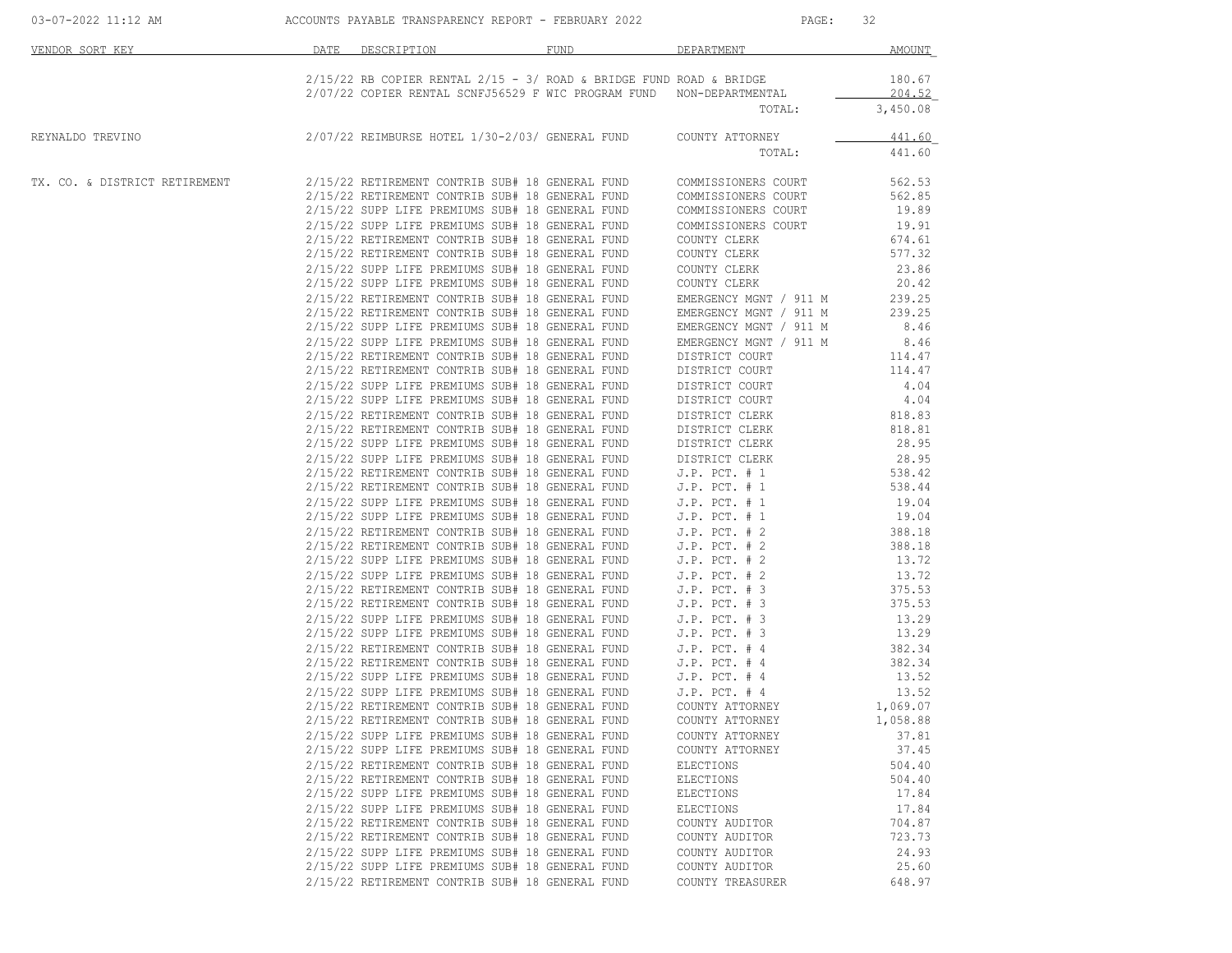| VENDOR SORT KEY | DATE | DESCRIPTION                                                                                                                                                                                                                            | <b>FUND</b> | DEPARTMENT                             | <b>AMOUNT</b>    |
|-----------------|------|----------------------------------------------------------------------------------------------------------------------------------------------------------------------------------------------------------------------------------------|-------------|----------------------------------------|------------------|
|                 |      | 2/15/22 RETIREMENT CONTRIB SUB# 18 GENERAL FUND                                                                                                                                                                                        |             | COUNTY TREASURER                       | 648.97           |
|                 |      |                                                                                                                                                                                                                                        |             |                                        | 22.95            |
|                 |      | 2/15/22 RETIREMENT CONTRIB SUB# 10 GENERAL FUND COUNTY TREASURER<br>2/15/22 SUPP LIFE PREMIUMS SUB# 18 GENERAL FUND COUNTY TREASURER                                                                                                   |             |                                        | 22.95            |
|                 |      | 2/15/22 RETIREMENT CONTRIB SUB# 18 GENERAL FUND                                                                                                                                                                                        |             | TAX COLLECTOR                          | 1,113.57         |
|                 |      | 2/15/22 RETIREMENT CONTRIB SUB# 18 GENERAL FUND                                                                                                                                                                                        |             | TAX COLLECTOR                          | 1,038.74         |
|                 |      | 2/15/22 SUPP LIFE PREMIUMS SUB# 18 GENERAL FUND                                                                                                                                                                                        |             | TAX COLLECTOR                          | 39.37            |
|                 |      | 2/15/22 SUPP LIFE PREMIUMS SUB# 18 GENERAL FUND                                                                                                                                                                                        |             | TAX COLLECTOR                          | 36.72            |
|                 |      | 2/15/22 RETIREMENT CONTRIB SUB# 18 GENERAL FUND                                                                                                                                                                                        |             | FACILITIES MANAGEMENT                  | 765.31           |
|                 |      | 2/15/22 RETIREMENT CONTRIB SUB# 18 GENERAL FUND                                                                                                                                                                                        |             | FACILITIES MANAGEMENT                  | 769.00           |
|                 |      | 2/15/22 SUPP LIFE PREMIUMS SUB# 18 GENERAL FUND                                                                                                                                                                                        |             | FACILITIES MANAGEMENT                  | 27.06            |
|                 |      | 2/15/22 SUPP LIFE PREMIUMS SUB# 18 GENERAL FUND                                                                                                                                                                                        |             | FACILITIES MANAGEMENT                  | 27.19            |
|                 |      | 2/15/22 RETIREMENT CONTRIB SUB# 18 GENERAL FUND                                                                                                                                                                                        |             | CONSTABLE PCT # 1                      | 221.18           |
|                 |      | 2/15/22 RETIREMENT CONTRIB SUB# 18 GENERAL FUND                                                                                                                                                                                        |             | CONSTABLE PCT # 1                      | 221.18           |
|                 |      | 2/15/22 SUPP LIFE PREMIUMS SUB# 18 GENERAL FUND                                                                                                                                                                                        |             | CONSTABLE PCT # 1                      | 7.82             |
|                 |      | 2/15/22 SUPP LIFE PREMIUMS SUB# 18 GENERAL FUND                                                                                                                                                                                        |             | CONSTABLE PCT # 1                      | 7.82             |
|                 |      | 2/15/22 RETIREMENT CONTRIB SUB# 18 GENERAL FUND                                                                                                                                                                                        |             | CONSTABLE PCT # 2                      | 221.18           |
|                 |      | 2/15/22 RETIREMENT CONTRIB SUB# 18 GENERAL FUND                                                                                                                                                                                        |             | CONSTABLE PCT # 2                      | 221.18           |
|                 |      | 2/15/22 SUPP LIFE PREMIUMS SUB# 18 GENERAL FUND                                                                                                                                                                                        |             | CONSTABLE PCT # 2<br>CONSTABLE PCT # 2 | 7.82             |
|                 |      | 2/15/22 SUPP LIFE PREMIUMS SUB# 18 GENERAL FUND                                                                                                                                                                                        |             |                                        | 7.82             |
|                 |      | 2/15/22 RETIREMENT CONTRIB SUB# 18 GENERAL FUND                                                                                                                                                                                        |             | CONSTABLE PCT # 3<br>CONSTABLE PCT # 3 | 221.18           |
|                 |      | 2/15/22 RETIREMENT CONTRIB SUB# 18 GENERAL FUND<br>2/15/22 SUPP LIFE PREMIUMS SUB# 18 GENERAL FUND                                                                                                                                     |             |                                        | 221.18           |
|                 |      | 2/15/22 SUPP LIFE PREMIUMS SUB# 18 GENERAL FUND                                                                                                                                                                                        |             | CONSTABLE PCT # 3<br>CONSTABLE PCT # 3 | 7.82<br>7.82     |
|                 |      | 2/15/22 RETIREMENT CONTRIB SUB# 18 GENERAL FUND                                                                                                                                                                                        |             | CONSTABLE PCT # 4                      | 221.18           |
|                 |      | 2/15/22 RETIREMENT CONTRIB SUB# 18 GENERAL FUND                                                                                                                                                                                        |             |                                        | 221.18           |
|                 |      | 2/15/22 SUPP LIFE PREMIUMS SUB# 18 GENERAL FUND                                                                                                                                                                                        |             | CONSTABLE PCT # 4<br>CONSTABLE PCT # 4 | 7.82             |
|                 |      | 2/15/22 SUPP LIFE PREMIUMS SUB# 18 GENERAL FUND                                                                                                                                                                                        |             | CONSTABLE PCT # 4                      | 7.82             |
|                 |      | 2/15/22 RETIREMENT CONTRIB SUB# 18 GENERAL FUND                                                                                                                                                                                        |             | <b>JAIL</b>                            | 3,308.52         |
|                 |      | 2/15/22 RETIREMENT CONTRIB SUB# 18 GENERAL FUND                                                                                                                                                                                        |             | JAIL                                   | 3,289.35         |
|                 |      | 2/15/22 SUPP LIFE PREMIUMS SUB# 18 GENERAL FUND                                                                                                                                                                                        |             |                                        | 117.06           |
|                 |      | 2/15/22 SUPP LIFE PREMIUMS SUB# 18 GENERAL FUND                                                                                                                                                                                        |             | JAIL<br>JAIL                           | 116.35           |
|                 |      | 2/15/22 RETIREMENT CONTRIB SUB# 18 GENERAL FUND                                                                                                                                                                                        |             | SHERIFF                                | 7,577.60         |
|                 |      | 2/15/22 RETIREMENT CONTRIB SUB# 18 GENERAL FUND                                                                                                                                                                                        |             | SHERIFF                                | 7,761.47         |
|                 |      | 2/15/22 SUPP LIFE PREMIUMS SUB# 18 GENERAL FUND                                                                                                                                                                                        |             | SHERIFF<br>SHERIFF                     | 267.98           |
|                 |      | 2/15/22 SUPP LIFE PREMIUMS SUB# 18 GENERAL FUND                                                                                                                                                                                        |             | SHERIFF                                | 274.47           |
|                 |      | 2/15/22 RETIREMENT CONTRIB SUB# 18 GENERAL FUND                                                                                                                                                                                        |             | JUVENILE CORRECTIONS                   | 615.82           |
|                 |      | 2/15/22 RETIREMENT CONTRIB SUB# 18 GENERAL FUND                                                                                                                                                                                        |             | JUVENILE CORRECTIONS                   | 615.82           |
|                 |      | 2/15/22 SUPP LIFE PREMIUMS SUB# 18 GENERAL FUND                                                                                                                                                                                        |             | JUVENILE CORRECTIONS                   | 21.77            |
|                 |      | 2/15/22 SUPP LIFE PREMIUMS SUB# 18 GENERAL FUND                                                                                                                                                                                        |             | JUVENILE CORRECTIONS                   | 21.77            |
|                 |      |                                                                                                                                                                                                                                        |             |                                        | 194.98           |
|                 |      |                                                                                                                                                                                                                                        |             |                                        | 194.98           |
|                 |      |                                                                                                                                                                                                                                        |             |                                        | 6.90             |
|                 |      | 2/15/22 SOIT LIFE INSTITUTED SUB- 10 GENERAL FUND 600 BINEARY PATROL<br>2/15/22 RETIREMENT CONTRIB SUB+ 18 GENERAL FUND HIGHWAY PATROL<br>2/15/22 SUPP LIFE PREMIUMS SUB+ 18 GENERAL FUND HIGHWAY PATROL<br>2/15/22 SUPP LIFE PREMIUMS |             |                                        | 6.90             |
|                 |      |                                                                                                                                                                                                                                        |             |                                        | 87.00            |
|                 |      | 2/15/22 RETIREMENT CONTRIB SUB# 18 GENERAL FUND                                                                                                                                                                                        |             | HEALTH & WELFARE                       | 87.00            |
|                 |      | 2/15/22 SUPP LIFE PREMIUMS SUB# 18 GENERAL FUND                                                                                                                                                                                        |             | HEALTH & WELFARE                       | 3.08             |
|                 |      | 2/15/22 SUPP LIFE PREMIUMS SUB# 18 GENERAL FUND                                                                                                                                                                                        |             | HEALTH & WELFARE                       | 3.08             |
|                 |      | 2/15/22 RETIREMENT CONTRIB SUB# 18 GENERAL FUND                                                                                                                                                                                        |             | COUNTY EXTENSION                       | 168.38           |
|                 |      | 2/15/22 RETIREMENT CONTRIB SUB# 18 GENERAL FUND                                                                                                                                                                                        |             | COUNTY EXTENSION                       | 168.38           |
|                 |      | 2/15/22 SUPP LIFE PREMIUMS SUB# 18 GENERAL FUND                                                                                                                                                                                        |             | COUNTY EXTENSION                       | 5.96             |
|                 |      | 2/15/22 SUPP LIFE PREMIUMS SUB# 18 GENERAL FUND                                                                                                                                                                                        |             | COUNTY EXTENSION                       | 5.96             |
|                 |      | 2/15/22 RETIREMENT CONTRIB SUB# 18 GENERAL FUND                                                                                                                                                                                        |             | HUMAN RESOURCE                         | 469.18<br>469.18 |
|                 |      | 2/15/22 RETIREMENT CONTRIB SUB# 18 GENERAL FUND<br>2/15/22 SUPP LIFE PREMIUMS SUB# 18 GENERAL FUND                                                                                                                                     |             | HUMAN RESOURCE                         |                  |
|                 |      | 2/15/22 SUPP LIFE PREMIUMS SUB# 18 GENERAL FUND                                                                                                                                                                                        |             | HUMAN RESOURCE<br>HUMAN RESOURCE       | 16.59<br>16.59   |
|                 |      |                                                                                                                                                                                                                                        |             |                                        | 156.32           |
|                 |      | 2/15/22 RETIREMENT CONTRIB SUB# 18 GENERAL FUND                                                                                                                                                                                        |             | VETERANS SERVICE                       |                  |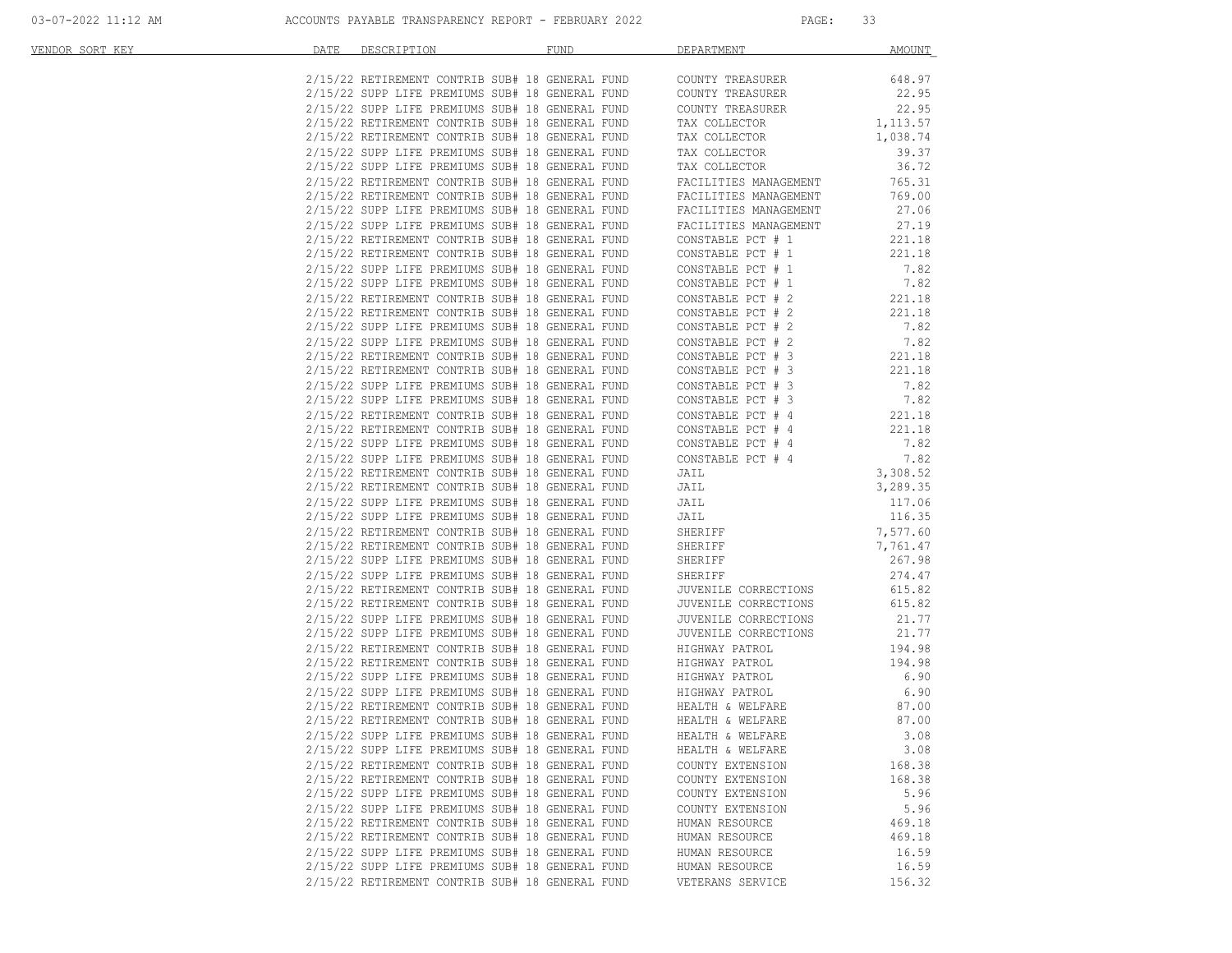| VENDOR SORT KEY               | DATE<br>DESCRIPTION                                                                                                                                                                                                                                                                                                                                                                                                                                                                                                                                                                                        | <b>FUND</b>  | DEPARTMENT            | AMOUNT     |
|-------------------------------|------------------------------------------------------------------------------------------------------------------------------------------------------------------------------------------------------------------------------------------------------------------------------------------------------------------------------------------------------------------------------------------------------------------------------------------------------------------------------------------------------------------------------------------------------------------------------------------------------------|--------------|-----------------------|------------|
|                               |                                                                                                                                                                                                                                                                                                                                                                                                                                                                                                                                                                                                            |              |                       | 119.42     |
|                               |                                                                                                                                                                                                                                                                                                                                                                                                                                                                                                                                                                                                            |              |                       | 5.53       |
|                               | $2/15/22$ RETIREMENT CONTRIB SUB# 18 GENERAL FUND VETERANS SERVICE<br>$2/15/22$ SUPP LIFE PREMIUMS SUB# 18 GENERAL FUND VETERANS SERVICE<br>$2/15/22$ SUPP LIFE PREMIUMS SUB# 18 GENERAL FUND VETERANS SERVICE<br>$2/15/22 RETIREMENT CONTRIB SUB# 18 GENERAL FUND VETERANS SERVICE 4.22\n2/15/22 RETIREMENT CONTRIB SUB# 18 ROAD & BRIDGE FUND ROAD & BRIDGE 6,695.23\n2/15/22 RETIREMENT CONTRIB SUB# 18 ROAD & BRIDGE FUND ROAD & BRIDGE 6,713.52\n2/15/22 SUPER LIFE PREMIUMS SUB# 18 ROAD & BRIDGE FUND ROAD & BRIDGE 6,713.52\n2/15/22 SUPP LIFE PREMIUMS SUB# 18 ROAD & BRIDGE FUND ROAD & BRIDGE $ |              |                       |            |
|                               |                                                                                                                                                                                                                                                                                                                                                                                                                                                                                                                                                                                                            |              |                       |            |
|                               |                                                                                                                                                                                                                                                                                                                                                                                                                                                                                                                                                                                                            |              |                       |            |
|                               |                                                                                                                                                                                                                                                                                                                                                                                                                                                                                                                                                                                                            |              |                       |            |
|                               |                                                                                                                                                                                                                                                                                                                                                                                                                                                                                                                                                                                                            |              |                       |            |
|                               |                                                                                                                                                                                                                                                                                                                                                                                                                                                                                                                                                                                                            |              |                       |            |
|                               | 2/15/22 RETIREMENT CONTRIB SUB# 18 WIC PROGRAM FUND NON-DEPARTMENTAL 587.14                                                                                                                                                                                                                                                                                                                                                                                                                                                                                                                                |              |                       |            |
|                               |                                                                                                                                                                                                                                                                                                                                                                                                                                                                                                                                                                                                            |              |                       |            |
|                               | 2/15/22 SUPP LIFE PREMIUMS SUB# 18 WIC PROGRAM FUND NON-DEPARTMENTAL 21.37<br>2/15/22 SUPP LIFE PREMIUMS SUB# 18 WIC PROGRAM FUND NON-DEPARTMENTAL 20.76<br>2/15/22 RETIREMENT CONTRIB SUB# 18 TX JUVENILE PROBAT BASIC SUPERVISION                                                                                                                                                                                                                                                                                                                                                                        |              |                       |            |
|                               |                                                                                                                                                                                                                                                                                                                                                                                                                                                                                                                                                                                                            |              |                       |            |
|                               |                                                                                                                                                                                                                                                                                                                                                                                                                                                                                                                                                                                                            |              |                       |            |
|                               |                                                                                                                                                                                                                                                                                                                                                                                                                                                                                                                                                                                                            |              |                       |            |
|                               |                                                                                                                                                                                                                                                                                                                                                                                                                                                                                                                                                                                                            |              |                       |            |
|                               | 2/15/22 SUPP LIFE PREMIUMS SUB# 18 TX JUVENILE PROBAT BASIC SUPERVISION 10.07<br>2/15/22 SUPP LIFE PREMIUMS SUB# 18 TX JUVENILE PROBAT BASIC SUPERVISION 10.07<br>2/15/22 RETIREMENT CONTRIB SUB# 18 TX JUVENILE PROBAT COMMUNITY PR                                                                                                                                                                                                                                                                                                                                                                       |              |                       |            |
|                               |                                                                                                                                                                                                                                                                                                                                                                                                                                                                                                                                                                                                            |              |                       |            |
|                               |                                                                                                                                                                                                                                                                                                                                                                                                                                                                                                                                                                                                            |              |                       |            |
|                               |                                                                                                                                                                                                                                                                                                                                                                                                                                                                                                                                                                                                            |              |                       |            |
|                               |                                                                                                                                                                                                                                                                                                                                                                                                                                                                                                                                                                                                            |              |                       |            |
|                               | 2/15/22 RETIREMENT CONTRIB SUB# 18 TX JUVENILE PROBAT COMMITMENT DIVERSION 32.19<br>2/15/22 SUPP LIFE PREMIUMS SUB# 18 TX JUVENILE PROBAT COMMITMENT DIVERSION 1.14                                                                                                                                                                                                                                                                                                                                                                                                                                        |              |                       |            |
|                               |                                                                                                                                                                                                                                                                                                                                                                                                                                                                                                                                                                                                            |              |                       |            |
|                               |                                                                                                                                                                                                                                                                                                                                                                                                                                                                                                                                                                                                            |              |                       |            |
|                               | 2/15/22 SUPP LIFE PREMIUMS SUB# 18 TX JUVENILE PROBAT COMMITMENT DIVERSION 1.14<br>2/15/22 SUPP LIFE PREMIUMS SUB# 18 TX JUVENILE PROBAT COMMITMENT DIVERSION 18,738.56                                                                                                                                                                                                                                                                                                                                                                                                                                    |              |                       |            |
|                               | 2/15/22 RETIREMENT CONTRIB SUB# 18 FRIO COUNTY PAYROL NON-DEPARTMENTAL                                                                                                                                                                                                                                                                                                                                                                                                                                                                                                                                     |              |                       | 18,719.75  |
|                               |                                                                                                                                                                                                                                                                                                                                                                                                                                                                                                                                                                                                            |              | TOTAL:                | 100,120.39 |
| TXU ENERGY RETAIL COMPANY LLC |                                                                                                                                                                                                                                                                                                                                                                                                                                                                                                                                                                                                            |              |                       |            |
|                               |                                                                                                                                                                                                                                                                                                                                                                                                                                                                                                                                                                                                            |              |                       |            |
|                               |                                                                                                                                                                                                                                                                                                                                                                                                                                                                                                                                                                                                            |              |                       |            |
|                               |                                                                                                                                                                                                                                                                                                                                                                                                                                                                                                                                                                                                            |              |                       |            |
|                               |                                                                                                                                                                                                                                                                                                                                                                                                                                                                                                                                                                                                            |              |                       |            |
|                               |                                                                                                                                                                                                                                                                                                                                                                                                                                                                                                                                                                                                            |              |                       |            |
|                               |                                                                                                                                                                                                                                                                                                                                                                                                                                                                                                                                                                                                            |              |                       |            |
|                               |                                                                                                                                                                                                                                                                                                                                                                                                                                                                                                                                                                                                            |              |                       |            |
|                               |                                                                                                                                                                                                                                                                                                                                                                                                                                                                                                                                                                                                            |              |                       |            |
|                               | $2/15/22 \ 515 \ E \ MEDINA \ ST \ ADULT \ PROB \ GENERAL \ FUND \T ACLLITIES \ MANAGEMENT \T 89.02 \T 2/15/22 \ 606 \ E \ MEDINA \ ST \ HSE \T GENERAL \ FUND \T ACLLITIES \ MANAGEMENT \T 14.47$                                                                                                                                                                                                                                                                                                                                                                                                         |              |                       |            |
|                               |                                                                                                                                                                                                                                                                                                                                                                                                                                                                                                                                                                                                            |              |                       |            |
|                               |                                                                                                                                                                                                                                                                                                                                                                                                                                                                                                                                                                                                            |              |                       |            |
|                               | $2/15/22\;$ 604 E MEDINA ST MUSEUM GENERAL FUND FACILITIES MANAGEMENT 136.74 $2/15/22\;$ 500 E SAN ANTONIO ST GENERAL FUND FACILITIES MANAGEMENT 60.80                                                                                                                                                                                                                                                                                                                                                                                                                                                     |              |                       | 60.80      |
|                               | 2/15/22 500 E SAN ANTONIO ST COURT GENERAL FUND FACILITIES MANAGEMENT 1,142.11<br>2/15/22 650 E SAN ANTONIO ST TRLR GENERAL FUND FACILITIES MANAGEMENT 211.10<br>2/15/22 610 E SAN ANTONIOST TRLR F GENERAL FUND FACILITIES MANAGEME                                                                                                                                                                                                                                                                                                                                                                       |              |                       |            |
|                               |                                                                                                                                                                                                                                                                                                                                                                                                                                                                                                                                                                                                            |              |                       |            |
|                               |                                                                                                                                                                                                                                                                                                                                                                                                                                                                                                                                                                                                            |              |                       |            |
|                               |                                                                                                                                                                                                                                                                                                                                                                                                                                                                                                                                                                                                            |              |                       | 39.87      |
|                               |                                                                                                                                                                                                                                                                                                                                                                                                                                                                                                                                                                                                            |              |                       |            |
|                               | 2/15/22 328 RADIO LANE GENERAL FUND FACILITIES MANAGEMENT                                                                                                                                                                                                                                                                                                                                                                                                                                                                                                                                                  |              |                       | 145.01     |
|                               | 2/15/22 COUNTY RD 1000 STLG                                                                                                                                                                                                                                                                                                                                                                                                                                                                                                                                                                                | GENERAL FUND | FACILITIES MANAGEMENT | 23.18      |
|                               | 2/15/22 COUNTY RD 4010 PARKING LOT GENERAL FUND                                                                                                                                                                                                                                                                                                                                                                                                                                                                                                                                                            |              | FACILITIES MANAGEMENT | 14.47      |
|                               | 2/15/22 421 S CEDAR ST                                                                                                                                                                                                                                                                                                                                                                                                                                                                                                                                                                                     | GENERAL FUND | FACILITIES MANAGEMENT | 15.19      |
|                               | 2/15/22 502 S CEDAR ST                                                                                                                                                                                                                                                                                                                                                                                                                                                                                                                                                                                     | GENERAL FUND | FACILITIES MANAGEMENT | 2,429.47   |
|                               | 2/15/22 421 S CEDAR ST ODLT                                                                                                                                                                                                                                                                                                                                                                                                                                                                                                                                                                                | GENERAL FUND | FACILITIES MANAGEMENT | 15.19      |
|                               | 2/15/22 421 S CEDAR ST RADIO TOWER GENERAL FUND                                                                                                                                                                                                                                                                                                                                                                                                                                                                                                                                                            |              | FACILITIES MANAGEMENT | 34.17      |
|                               | 2/15/22 406 S PECAN ST                                                                                                                                                                                                                                                                                                                                                                                                                                                                                                                                                                                     | GENERAL FUND | FACILITIES MANAGEMENT | 20.46      |
|                               | 2/15/22 410 S PECAN ST                                                                                                                                                                                                                                                                                                                                                                                                                                                                                                                                                                                     | GENERAL FUND | FACILITIES MANAGEMENT | 8.14       |
|                               | 2/15/22 515 S PECAN ST                                                                                                                                                                                                                                                                                                                                                                                                                                                                                                                                                                                     | GENERAL FUND | FACILITIES MANAGEMENT | 10.99      |
|                               | 2/15/22 526 S PECAN ST                                                                                                                                                                                                                                                                                                                                                                                                                                                                                                                                                                                     | GENERAL FUND | FACILITIES MANAGEMENT | 25.65      |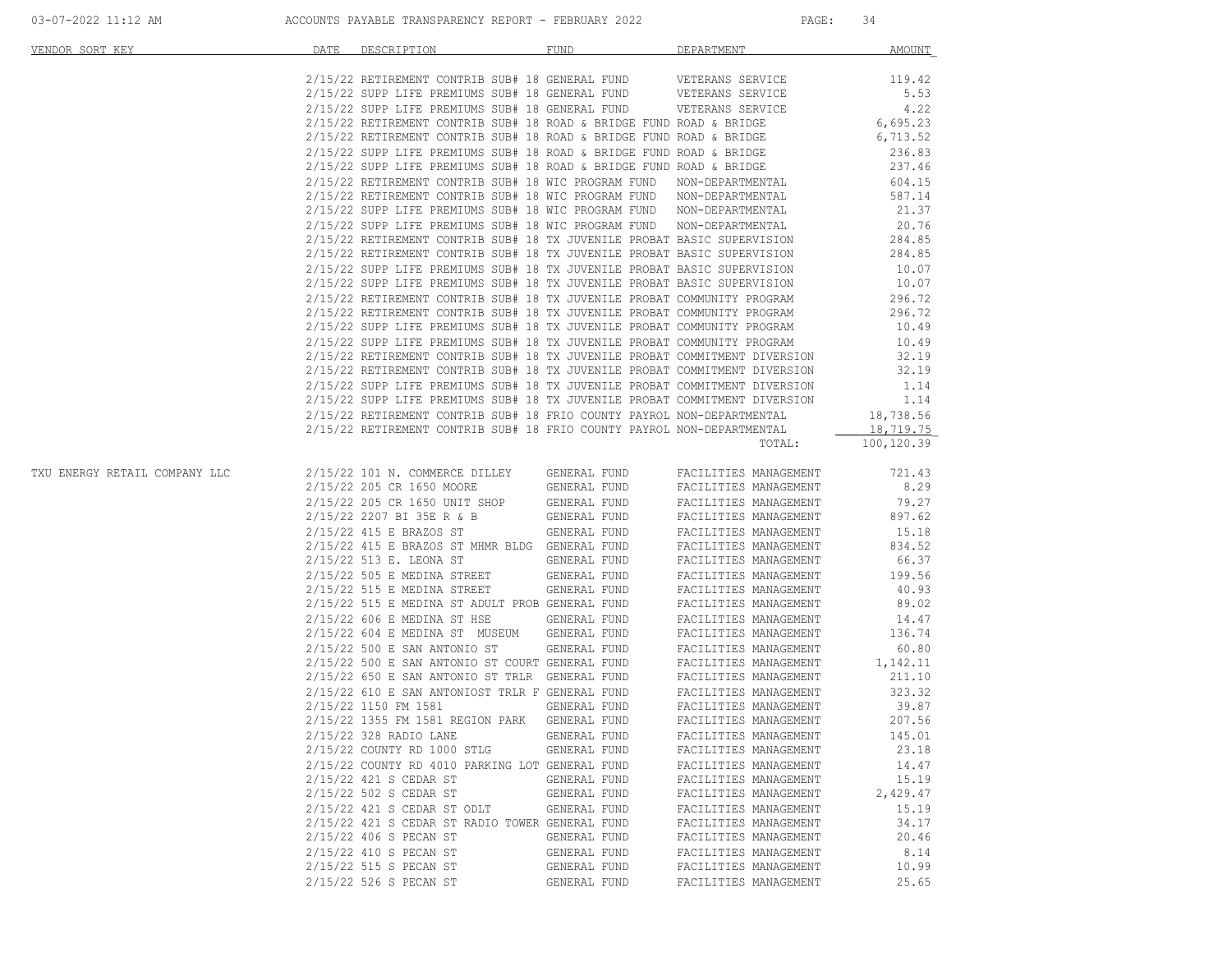| 03-07-2022 11:12 AM            | ACCOUNTS PAYABLE TRANSPARENCY REPORT - FEBRUARY 2022                                                                                             |                     | PAGE:                            | 35              |
|--------------------------------|--------------------------------------------------------------------------------------------------------------------------------------------------|---------------------|----------------------------------|-----------------|
| VENDOR SORT KEY                | DATE<br>DESCRIPTION                                                                                                                              | FUND                | DEPARTMENT                       | <b>AMOUNT</b>   |
|                                | 2/15/22 407 S PECAN ST BLDG JP2 GENERAL FUND                                                                                                     |                     | FACILITIES MANAGEMENT            | 32.55           |
|                                | $2/15/22$ 406 S PECAN ST JUV EP - JP GENERAL FUND                                                                                                |                     | FACILITIES MANAGEMENT            | 81.88           |
|                                | 2/15/22 514 S PECAN ST TENNIS COUR GENERAL FUND                                                                                                  |                     | FACILITIES MANAGEMENT            | 26.10           |
|                                | $2/15/22$ 410 S PECAN ST - JUV PRO/E GENERAL FUND                                                                                                |                     | FACILITIES MANAGEMENT            | 666.12          |
|                                | $2/15/22$ 955 STREETLIGHT                                                                                                                        | GENERAL FUND        | FACILITIES MANAGEMENT            | 0.00            |
|                                | 2/15/22 947 STREETLIGHT                                                                                                                          | GENERAL FUND        | FACILITIES MANAGEMENT            | 157.39          |
|                                |                                                                                                                                                  |                     | TOTAL:                           | 8,794.12        |
| UNIFIRST CORPORATION           | 2/15/22 WKLY UNIFORM SVC 2/02/2022 GENERAL FUND                                                                                                  |                     | FACILITIES MANAGEMENT            | 93.43           |
|                                | 2/15/22 WKLY UNIFORM SVC 2/09/2022 GENERAL FUND                                                                                                  |                     | FACILITIES MANAGEMENT            | 93.43           |
|                                | 2/22/22 WKLY UNIFORM SVC 2/16/2022 GENERAL FUND                                                                                                  |                     | FACILITIES MANAGEMENT            | 101.09          |
|                                | 2/07/22 WKLY SVC 2/02/2022 MATS GENERAL FUND                                                                                                     |                     | SHERIFF                          | 26.00           |
|                                | 2/22/22 WKLY SVC 2/09/2022 MATS GENERAL FUND                                                                                                     |                     | SHERIFF                          | 26.00           |
|                                | 2/22/22 WKLY SVC 2/16/2022 MATS GENERAL FUND                                                                                                     |                     | SHERIFF                          | 29.12           |
|                                | $2/07/22$ WKLY UNIFORM SVC $1/27/2022$ ROAD & BRIDGE FUND ROAD & BRIDGE                                                                          |                     |                                  | 68.02           |
|                                | $2/07/22$ WKLY UNIFORM SVC $2/02/2022$ ROAD & BRIDGE FUND ROAD & BRIDGE<br>$2/15/22$ WKLY UNIFORM SVC 2/03/2022 ROAD & BRIDGE FUND ROAD & BRIDGE |                     |                                  | 261.48<br>68.02 |
|                                | $2/15/22$ WKLY UNIFORM SVC $2/09/2022$ ROAD & BRIDGE FUND ROAD & BRIDGE                                                                          |                     |                                  | 208.78          |
|                                | $2/22/22$ WKLY UNIFORM SVC $2/10/2022$ ROAD & BRIDGE FUND ROAD & BRIDGE                                                                          |                     |                                  | 73.77           |
|                                | $2/22/22$ WKLY UNIFORM SVC $2/16/2022$ ROAD & BRIDGE FUND ROAD & BRIDGE                                                                          |                     |                                  | 283.15          |
|                                |                                                                                                                                                  |                     | TOTAL:                           | 1,332.29        |
| UNIVERSITY HEALTH SYSTEM       | 2/07/22 INMATE MEDICAL R. LEAL GENERAL FUND                                                                                                      |                     | JAIL                             | 6,016.87        |
|                                |                                                                                                                                                  |                     | TOTAL:                           | 6,016.87        |
| UNITED PARCEL SERVICE INC.     | 2/15/22 RESIDENTIAL CHARGE 1/19 53 GENERAL FUND                                                                                                  |                     | SHERIFF                          | 7.88            |
|                                | 2/15/22 RENE BATES AUCTIONEER 1/27 ROAD & BRIDGE FUND ROAD & BRIDGE                                                                              |                     |                                  | 31.74           |
|                                |                                                                                                                                                  |                     | TOTAL:                           | 39.62           |
| VERIFY I-9, LLC                | 2/07/22 VERIFY I-9 A. BUTLER                                                                                                                     | GENERAL FUND        | ELECTIONS                        | 9.95            |
|                                | 2/07/22 VERIFY I-9 G. FRAZIER                                                                                                                    | GENERAL FUND        | ELECTIONS                        | 9.95            |
|                                | 2/07/22 VERIFY I-9 J. WHITE                                                                                                                      | GENERAL FUND        | ELECTIONS                        | 9.95            |
|                                | $2/07/22$ VERIFY I-9 R. CORONA                                                                                                                   | GENERAL FUND        | ELECTIONS                        | 9.95            |
|                                | 2/07/22 VERIFY I-9 C. STURDEVANT GENERAL FUND                                                                                                    |                     | ELECTIONS                        | 9.95            |
|                                | 2/07/22 VERIFY I-9 C. STURDEVANT GENERAL FUND                                                                                                    |                     | ELECTIONS                        | 9.95            |
|                                | 2/07/22 VERIFY I-9 M. TULLIS                                                                                                                     | GENERAL FUND        | ELECTIONS                        | 9.95            |
|                                | $2/22/22$ VERIFY I-9 R. CANTU                                                                                                                    | GENERAL FUND        | ELECTIONS                        | 9.95            |
|                                | 2/22/22 VERIFY I-9 A. MARTINEZ GENERAL FUND                                                                                                      |                     | ELECTIONS                        | 9.95            |
|                                | 2/22/22 VERIFY I-9 D. SOTOMAYOR GENERAL FUND                                                                                                     |                     | ELECTIONS                        | 9.95            |
|                                | 2/22/22 VERIFY I-9 J. CASTANEDA GENERAL FUND                                                                                                     |                     | ELECTIONS                        | 9.95            |
|                                | 2/22/22 VERIFY I-9 M. HERNANDEZ GENERAL FUND                                                                                                     |                     | ELECTIONS                        | 9.95            |
|                                | $2/22/22$ VERIFY I-9 N. CHAVANA                                                                                                                  | GENERAL FUND        | ELECTIONS                        | 9.95            |
|                                | $2/22/22$ VERIFY I-9 N. ALVAREZ                                                                                                                  | GENERAL FUND        | ELECTIONS                        | 9.95            |
|                                | 2/22/22 VERIFY I-9 O. VILLARREAL GENERAL FUND                                                                                                    |                     | ELECTIONS                        | 9.95            |
|                                | 2/22/22 VERIFY I-9 0. GUAJARDO GENERAL FUND                                                                                                      |                     | ELECTIONS                        | 9.95            |
|                                | 2/22/22 VERIFY I-9 S. LEAL                                                                                                                       | <b>GENERAL FUND</b> | ELECTIONS<br>HUMAN RESOURCE      | 9.95            |
|                                | 2/07/22 VERIFY I-9 M. MENDOZA GENERAL FUND<br>2/07/22 VERIFY I-9 W. SMITH GENERAL FUND                                                           |                     |                                  | 9.95            |
|                                | 2/22/22 VERIFY I-9 R. RAMIREZ GENERAL FUND                                                                                                       |                     | HUMAN RESOURCE<br>HUMAN RESOURCE | 9.95<br>9.95    |
|                                |                                                                                                                                                  |                     | TOTAL:                           | 199.00          |
| VERITRACE, INC.                | 2/15/22 B6 CERTIFICATE PAPER                                                                                                                     | GENERAL FUND        | COUNTY CLERK                     | 645.00          |
|                                | 2/15/22 SET UP FEE                                                                                                                               | GENERAL FUND        | COUNTY CLERK                     | 198.75          |
|                                |                                                                                                                                                  |                     | TOTAL:                           | 843.75          |
| VERMEER EQUIPMENT OF TEXAS INC | $2/07/22$ BC1400/1500 KNI BLADES SE ROAD & BRIDGE FUND ROAD & BRIDGE                                                                             |                     |                                  | 157.73          |
|                                |                                                                                                                                                  |                     |                                  |                 |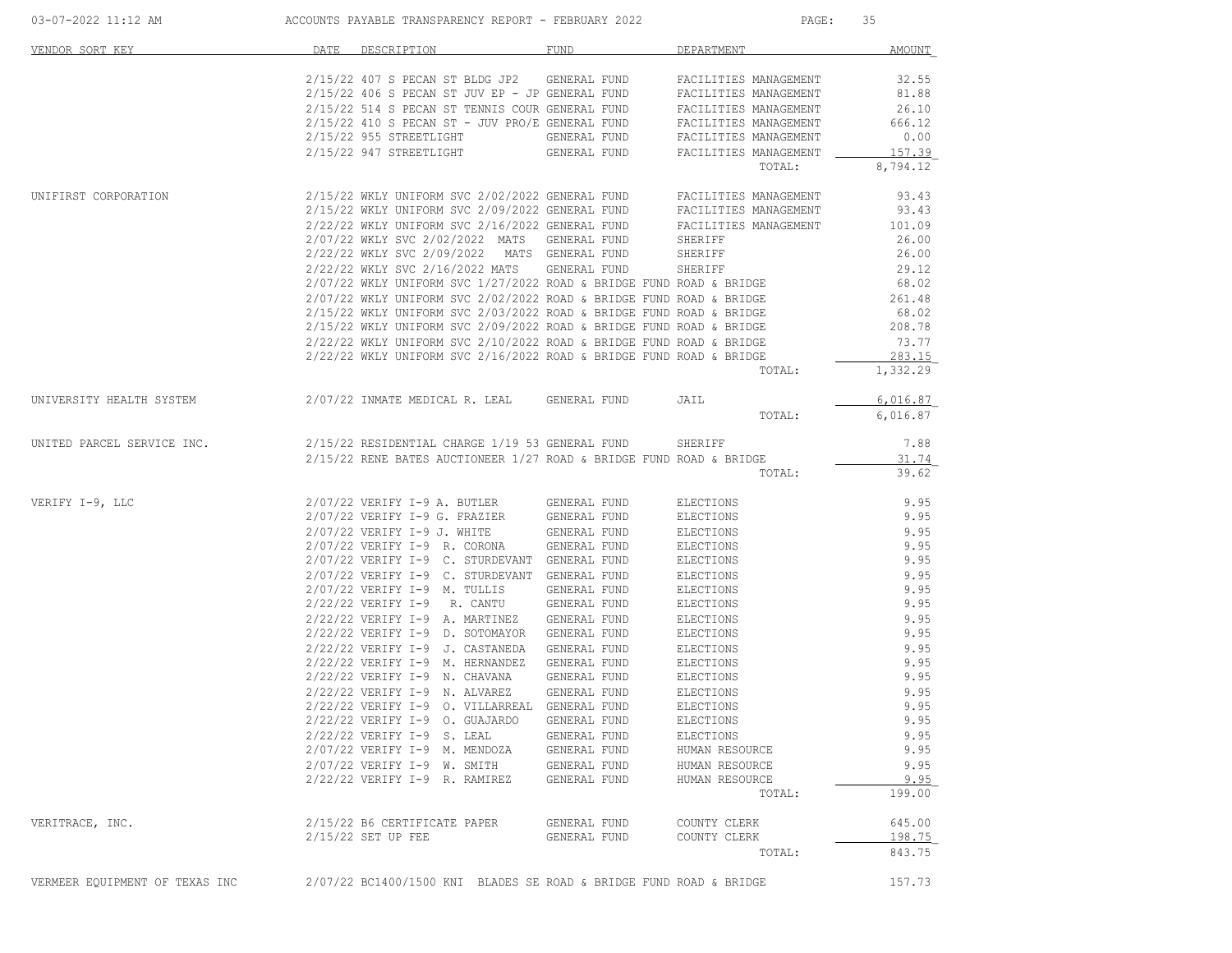|                                                                                  |      |                                                 |              | PAGE:<br>36      |                                         |             |
|----------------------------------------------------------------------------------|------|-------------------------------------------------|--------------|------------------|-----------------------------------------|-------------|
| VENDOR SORT KEY                                                                  | DATE | DESCRIPTION                                     | <b>FUND</b>  |                  | DEPARTMENT                              | AMOUNT      |
|                                                                                  |      |                                                 |              |                  | TOTAL:                                  | 157.73      |
| VOYAGER FLEET SYSTEMS INC.                                                       |      | 2/07/22 MO FUEL JAN 22 CONSTABLE P GENERAL FUND |              |                  | CONSTABLE PCT # 1                       | 434.02      |
|                                                                                  |      | 2/07/22 MO FUEL JAN 22 CONSTABLE P GENERAL FUND |              |                  | CONSTABLE PCT # 2                       | 456.40      |
|                                                                                  |      | 2/07/22 MO FUEL JAN 22 CONSTABLE P GENERAL FUND |              |                  | CONSTABLE PCT # 3                       | 218.85      |
|                                                                                  |      | 2/07/22 MO FUEL JAN 22 CONSTABLE P GENERAL FUND |              |                  | CONSTABLE PCT # 4                       | 459.96      |
|                                                                                  |      | 2/07/22 MO FUEL JAN 22 SHERIFF'S D GENERAL FUND |              |                  | SHERIFF                                 | 8,222.69    |
|                                                                                  |      |                                                 |              |                  | TOTAL:                                  | 9,791.92    |
| WAUKESHA-PEARCE INDUSTRIES, INC. 2/15/22 INSPECTED GENERATOR AUG PM GENERAL FUND |      |                                                 |              |                  | JAIL                                    | 346.50      |
|                                                                                  |      |                                                 |              |                  | TOTAL:                                  | 346.50      |
| **PAYROLL EXPENSES                                                               |      | $2/01/2022 - 2/28/2022$                         | GENERAL FUND |                  | COMMISSIONERS COURT                     | 11,394.22   |
|                                                                                  |      |                                                 | GENERAL FUND |                  | COUNTY CLERK                            | 10,887.52   |
|                                                                                  |      |                                                 | GENERAL FUND |                  | EMERGENCY MGNT / 911 M                  | 4,230.72    |
|                                                                                  |      |                                                 | GENERAL FUND |                  | DISTRICT COURT                          | 2,024.28    |
|                                                                                  |      |                                                 | GENERAL FUND |                  | DISTRICT CLERK                          | 14,479.38   |
|                                                                                  |      |                                                 | GENERAL FUND |                  | $J.P.$ PCT. $# 1$                       | 9,521.03    |
|                                                                                  |      |                                                 | GENERAL FUND |                  | $J.P.$ PCT. $# 2$                       | 6,864.40    |
|                                                                                  |      |                                                 | GENERAL FUND |                  | $J.P.$ PCT. $# 3$                       | 6,717.84    |
|                                                                                  |      |                                                 | GENERAL FUND |                  | $J.P.$ PCT. $#4$                        | 6,761.20    |
|                                                                                  |      |                                                 | GENERAL FUND |                  | COUNTY ATTORNEY                         | 18,530.50   |
|                                                                                  |      |                                                 | GENERAL FUND |                  | ELECTIONS                               | 14,664.68   |
|                                                                                  |      |                                                 | GENERAL FUND |                  | COUNTY AUDITOR                          | 11,509.28   |
|                                                                                  |      |                                                 | GENERAL FUND |                  | COUNTY TREASURER                        | 11,476.05   |
|                                                                                  |      |                                                 | GENERAL FUND |                  | TAX COLLECTOR                           | 23, 135. 19 |
|                                                                                  |      |                                                 | GENERAL FUND |                  | FACILITIES MANAGEMENT                   | 13,598.40   |
|                                                                                  |      |                                                 | GENERAL FUND |                  | CONSTABLE PCT # 1                       | 3,911.22    |
|                                                                                  |      |                                                 | GENERAL FUND |                  | CONSTABLE PCT # 2                       | 3,911.22    |
|                                                                                  |      |                                                 | GENERAL FUND |                  | CONSTABLE PCT # 3                       | 3,911.22    |
|                                                                                  |      |                                                 | GENERAL FUND |                  | CONSTABLE PCT # 4                       | 3,911.22    |
|                                                                                  |      |                                                 | GENERAL FUND |                  | JAIL                                    | 55,683.80   |
|                                                                                  |      |                                                 | GENERAL FUND |                  | SHERIFF                                 | 111,212.16  |
|                                                                                  |      |                                                 | GENERAL FUND |                  | JUVENILE CORRECTIONS                    | 10,890.10   |
|                                                                                  |      |                                                 | GENERAL FUND |                  |                                         | 3,448.00    |
|                                                                                  |      |                                                 | GENERAL FUND |                  | HIGHWAY PATROL<br>HEALTH & WELFARE      | 1,538.46    |
|                                                                                  |      |                                                 | GENERAL FUND |                  |                                         | 2,977.60    |
|                                                                                  |      |                                                 | GENERAL FUND |                  | COUNTY EXTENSION<br>HUMAN RESOURCE      | 8,296.78    |
|                                                                                  |      |                                                 | GENERAL FUND |                  | SPECIAL PROJECTS                        | 33,577.80   |
|                                                                                  |      |                                                 | GENERAL FUND |                  | VETERANS SERVICE                        | 2,374.99    |
|                                                                                  |      |                                                 |              |                  | OPERATION LONE STA NON-DEPARTMENTAL     | 10,839.51   |
|                                                                                  |      |                                                 |              |                  | ROAD & BRIDGE FUND ROAD & BRIDGE        | 118,293.28  |
|                                                                                  |      |                                                 |              | WIC PROGRAM FUND | NON-DEPARTMENTAL                        | 10,234.21   |
|                                                                                  |      |                                                 |              |                  | COUNTY CLERK RECOR NON-DEPARTMENTAL     | 1,466.79    |
|                                                                                  |      |                                                 |              |                  |                                         |             |
|                                                                                  |      |                                                 |              |                  | TX JUVENILE PROBAT BASIC SUPERVISION    | 5,037.12    |
|                                                                                  |      |                                                 |              |                  | TX JUVENILE PROBAT COMMUNITY PROGRAM    | 5,247.00    |
|                                                                                  |      |                                                 |              |                  | TX JUVENILE PROBAT COMMITMENT DIVERSION | 569.16      |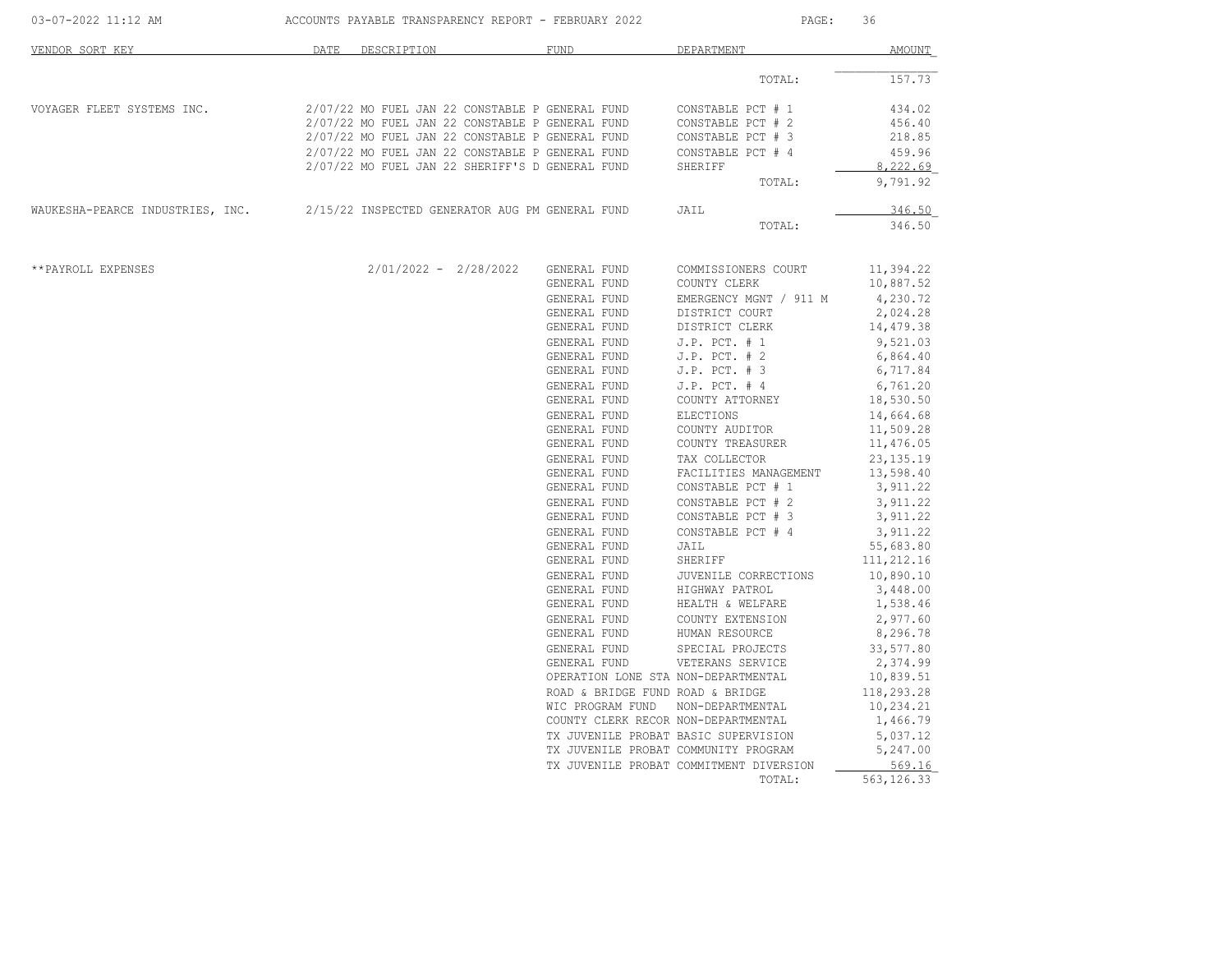| VENDOR<br>T T T T T T<br>$\sim$ $\sim$ $\sim$<br>- 14<br>- 7011<br>-- | $ -$<br><u>_____</u> | $- - - -$<br>---- | FUND | $191m +$<br>≠ יוםנו⊥יונו בום ש | $AMOIIN^{rr}$<br>711100IV |
|-----------------------------------------------------------------------|----------------------|-------------------|------|--------------------------------|---------------------------|
|                                                                       |                      |                   |      |                                |                           |

| 100  | GENERAL FUND                            | 788,753.53 |
|------|-----------------------------------------|------------|
| 126  | AMERICAN RESCUE PLAN FUND 106,904.36    |            |
| 130  | OPERATION LONE STAR GRANT 30,652.64     |            |
| 200  | ROAD & BRIDGE FUND                      | 210,432.79 |
| 201  | FM & LATERAL ROAD FUND 31,892.29        |            |
| 2.02 | WIC PROGRAM FUND                        | 20,265.64  |
| 205  | COUNTY CLERK RECORDS MGT 1,634.13       |            |
| 206  | TX JUVENILE PROBATION FND 17,248.43     |            |
| 403  | SHERIFF'S SEIZED FUNDS 5,447.80         |            |
| 407  | JUSTICE COURT TECHNOLOGY 359.07         |            |
| 701  | CRIMINAL JUSTICE FUND 29,007.60         |            |
| 704  | TAX COL OFFICER SALARY FN 352.95        |            |
| 708  | ABANDONED VEHICLE FUND 4,014.00         |            |
| 709  | CEMETERY PERPETUAL FUND 560.30          |            |
|      | 998 FRIO COUNTY PAYROLL FUND 207,368.72 |            |
|      | GRAND TOTAL: 1,454,894.25               |            |

TOTAL PAGES: 37